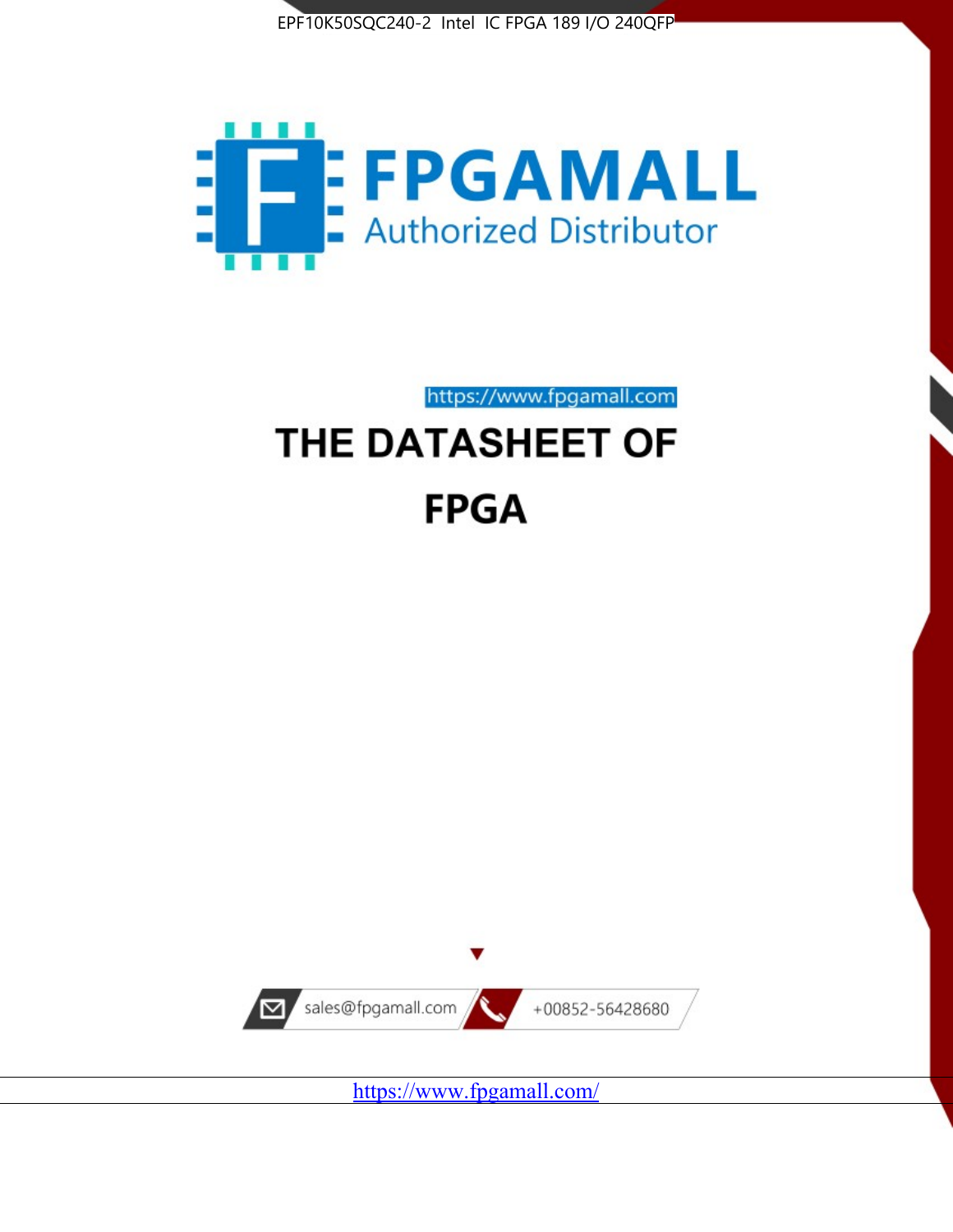

### **FLEX 10KE**

### **Embedded Programmable Logic Device**

**January 2003, ver. 2.5 Data Sheet**

**Features...** ■ Embedded programmable logic devices (PLDs), providing system-on-a-programmable-chip (SOPC) integration in a single device

- Enhanced embedded array for implementing megafunctions such as efficient memory and specialized logic functions
- Dual-port capability with up to 16-bit width per embedded array block (EAB)
- Logic array for general logic functions
- High density
	- 30,000 to 200,000 typical gates (see Tables 1 and 2)
	- Up to 98,304 RAM bits (4,096 bits per EAB), all of which can be used without reducing logic capacity
- System-level features
	- MultiVolt<sup>™</sup> I/O pins can drive or be driven by 2.5-V, 3.3-V, or 5.0-V devices
	- Low power consumption
	- Bidirectional I/O performance  $(t_{SI}$  and  $t_{CO}$ ) up to 212 MHz
	- Fully compliant with the PCI Special Interest Group (PCI SIG) *PCI Local Bus Specification, Revision 2.2* for 3.3-V operation at 33 MHz or 66 MHz
	- -1 speed grade devices are compliant with *PCI Local Bus Specification, Revision 2.2*, for 5.0-V operation
	- Built-in Joint Test Action Group (JTAG) boundary-scan test (BST) circuitry compliant with IEEE Std. 1149.1-1990, available without consuming additional device logic



For information on 5.0-V FLEX<sup>®</sup> 10K or 3.3-V FLEX 10KA devices, see the *FLEX 10K Embedded Programmable Logic Family Data Sheet*.

| Tadie T. Flex Tuke Device Features |                  |                               |  |  |
|------------------------------------|------------------|-------------------------------|--|--|
| Feature                            | <b>EPF10K30E</b> | EPF10K50E<br><b>EPF10K50S</b> |  |  |
| Typical gates (1)                  | 30,000           | 50,000                        |  |  |
| Maximum system gates               | 119,000          | 199,000                       |  |  |
| Logic elements (LEs)               | 1,728            | 2,880                         |  |  |
| EABs                               | 6                | 10                            |  |  |
| <b>Total RAM bits</b>              | 24,576           | 40,960                        |  |  |
| Maximum user I/O pins              | 220              | 254                           |  |  |

#### *Table 1. FLEX 10KE Device Features*

#### **Altera Corporation 1**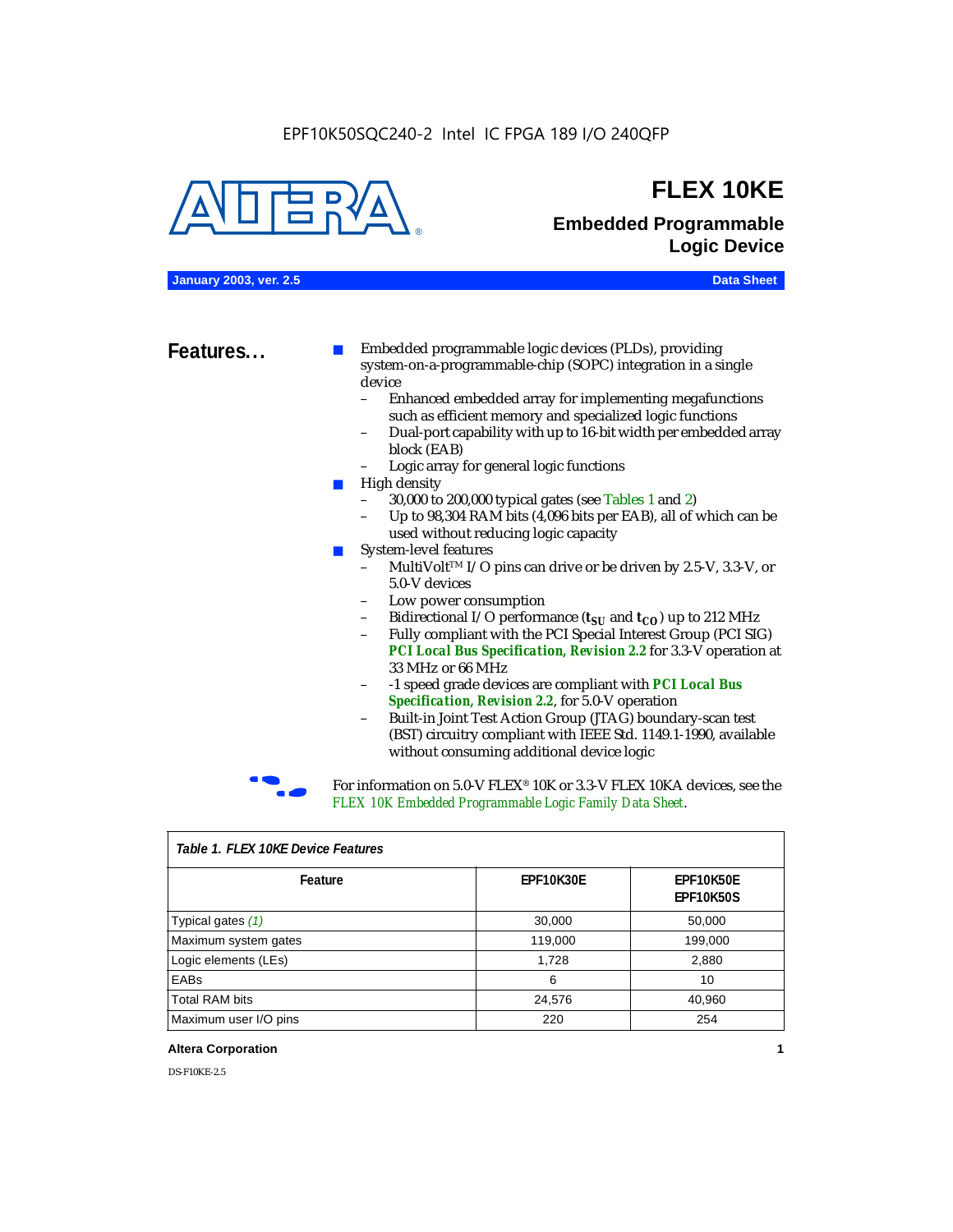| Table 2. FLEX 10KE Device Features |                |                   |                                        |  |
|------------------------------------|----------------|-------------------|----------------------------------------|--|
| Feature                            | EPF10K100E (2) | <b>EPF10K130E</b> | <b>EPF10K200E</b><br><b>EPF10K200S</b> |  |
| Typical gates (1)                  | 100,000        | 130,000           | 200,000                                |  |
| Maximum system gates               | 257,000        | 342,000           | 513,000                                |  |
| Logic elements (LEs)               | 4,992          | 6,656             | 9,984                                  |  |
| <b>EABs</b>                        | 12             | 16                | 24                                     |  |
| <b>Total RAM bits</b>              | 49,152         | 65,536            | 98,304                                 |  |
| Maximum user I/O pins              | 338            | 413               | 470                                    |  |

#### *Note to tables:*

- (1) The embedded IEEE Std. 1149.1 JTAG circuitry adds up to 31,250 gates in addition to the listed typical or maximum system gates.
- (2) New EPF10K100B designs should use EPF10K100E devices.

### **...and More Features**

- Fabricated on an advanced process and operate with a 2.5-V internal supply voltage
- In-circuit reconfigurability (ICR) via external configuration devices, intelligent controller, or JTAG port
- ClockLockTM and ClockBoostTM options for reduced clock delay/skew and clock multiplication
- Built-in low-skew clock distribution trees
- 100% functional testing of all devices; test vectors or scan chains are not required
- Pull-up on I/O pins before and during configuration
- Flexible interconnect
	- FastTrack<sup>®</sup> Interconnect continuous routing structure for fast, predictable interconnect delays
	- Dedicated carry chain that implements arithmetic functions such as fast adders, counters, and comparators (automatically used by software tools and megafunctions)
	- Dedicated cascade chain that implements high-speed, high-fan-in logic functions (automatically used by software tools and megafunctions)
	- Tri-state emulation that implements internal tri-state buses
	- Up to six global clock signals and four global clear signals
	- Powerful I/O pins
		- Individual tri-state output enable control for each pin
		- Open-drain option on each I/O pin
		- Programmable output slew-rate control to reduce switching noise
		- Clamp to  $V_{\text{CCIO}}$  user-selectable on a pin-by-pin basis
		- Supports hot-socketing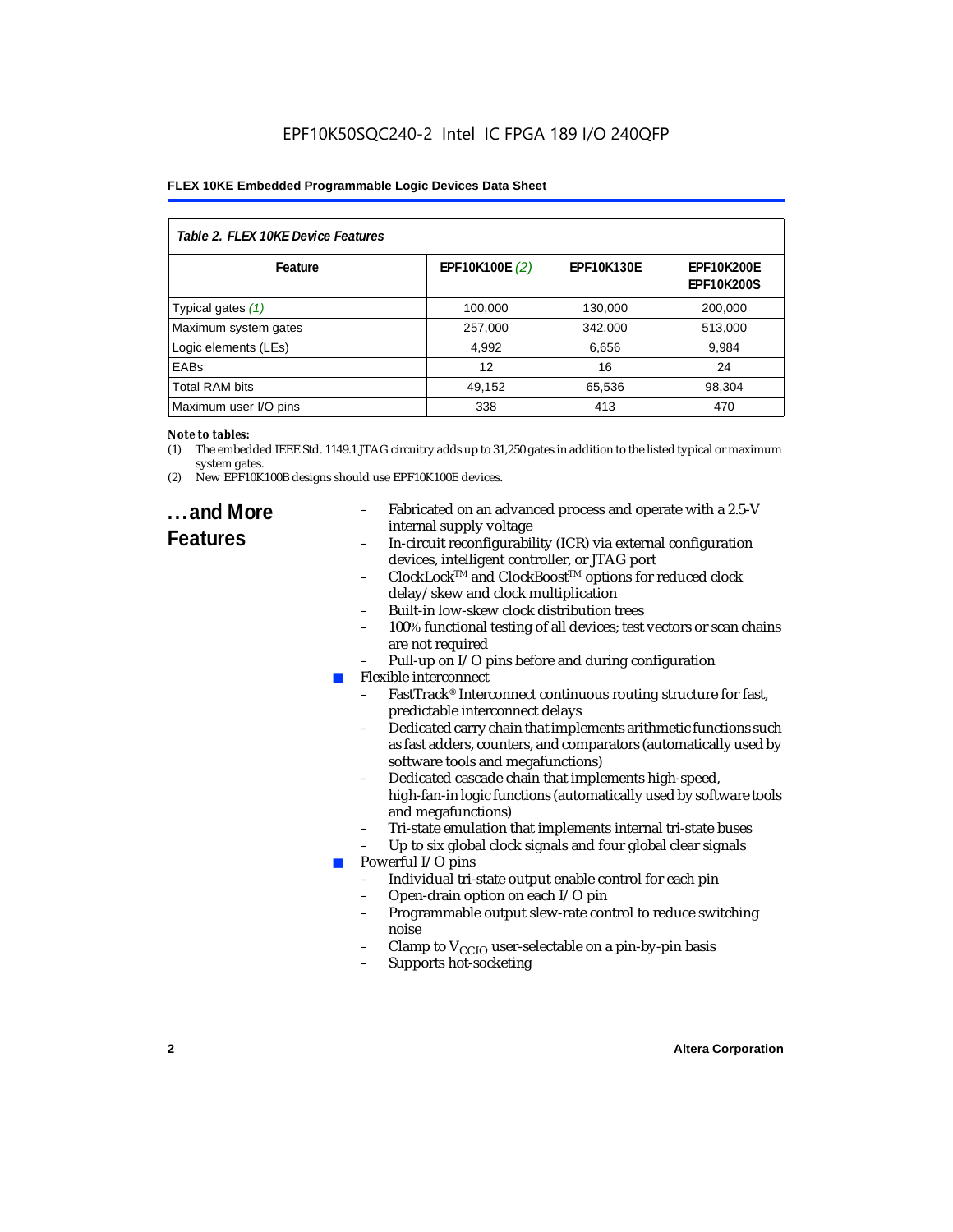- Software design support and automatic place-and-route provided by Altera's development systems for Windows-based PCs and Sun SPARCstation, and HP 9000 Series 700/800
- Flexible package options
	- Available in a variety of packages with 144 to 672 pins, including the innovative FineLine BGA<sup>TM</sup> packages (see Tables 3 and 4)
	- SameFrame™ pin-out compatibility between FLEX 10KA and FLEX 10KE devices across a range of device densities and pin counts
- Additional design entry and simulation support provided by EDIF 2 0 0 and 3 0 0 netlist files, library of parameterized modules (LPM), DesignWare components, Verilog HDL, VHDL, and other interfaces to popular EDA tools from manufacturers such as Cadence, Exemplar Logic, Mentor Graphics, OrCAD, Synopsys, Synplicity, VeriBest, and Viewlogic

| Table 3. FLEX 10KE Package Options & I/O Pin Count<br><i>Notes <math>(1)</math>, <math>(2)</math></i> |                               |                        |                                       |                                   |                |                                   |                |                       |                                   |
|-------------------------------------------------------------------------------------------------------|-------------------------------|------------------------|---------------------------------------|-----------------------------------|----------------|-----------------------------------|----------------|-----------------------|-----------------------------------|
| <b>Device</b>                                                                                         | <b>144-Pin</b><br><b>TOFP</b> | 208-Pin<br><b>POFP</b> | 240-Pin<br><b>PQFP</b><br><b>ROFP</b> | 256-Pin<br>FineLine<br><b>BGA</b> | 356-Pin<br>BGA | 484-Pin<br>FineLine<br><b>BGA</b> | 599-Pin<br>PGA | 600-Pin<br><b>BGA</b> | 672-Pin<br>FineLine<br><b>BGA</b> |
| EPF10K30E                                                                                             | 102                           | 147                    |                                       | 176                               |                | 220                               |                |                       | 220(3)                            |
| EPF10K50E                                                                                             | 102                           | 147                    | 189                                   | 191                               |                | 254                               |                |                       | 254(3)                            |
| <b>EPF10K50S</b>                                                                                      | 102                           | 147                    | 189                                   | 191                               | 220            | 254                               |                |                       | 254(3)                            |
| EPF10K100E                                                                                            |                               | 147                    | 189                                   | 191                               | 274            | 338                               |                |                       | 338(3)                            |
| EPF10K130E                                                                                            |                               |                        | 186                                   |                                   | 274            | 369                               |                | 424                   | 413                               |
| EPF10K200E                                                                                            |                               |                        |                                       |                                   |                |                                   | 470            | 470                   | 470                               |
| EPF10K200S                                                                                            |                               |                        | 182                                   |                                   | 274            | 369                               | 470            | 470                   | 470                               |

#### *Notes:*

- (1) FLEX 10KE device package types include thin quad flat pack (TQFP), plastic quad flat pack (PQFP), power quad flat pack (RQFP), pin-grid array (PGA), and ball-grid array (BGA) packages.
- (2) Devices in the same package are pin-compatible, although some devices have more I/O pins than others. When planning device migration, use the I/O pins that are common to all devices.
- (3) This option is supported with a 484-pin FineLine BGA package. By using SameFrame pin migration, all FineLine BGA packages are pin-compatible. For example, a board can be designed to support 256-pin, 484-pin, and 672-pin FineLine BGA packages. The Altera software automatically avoids conflicting pins when future migration is set.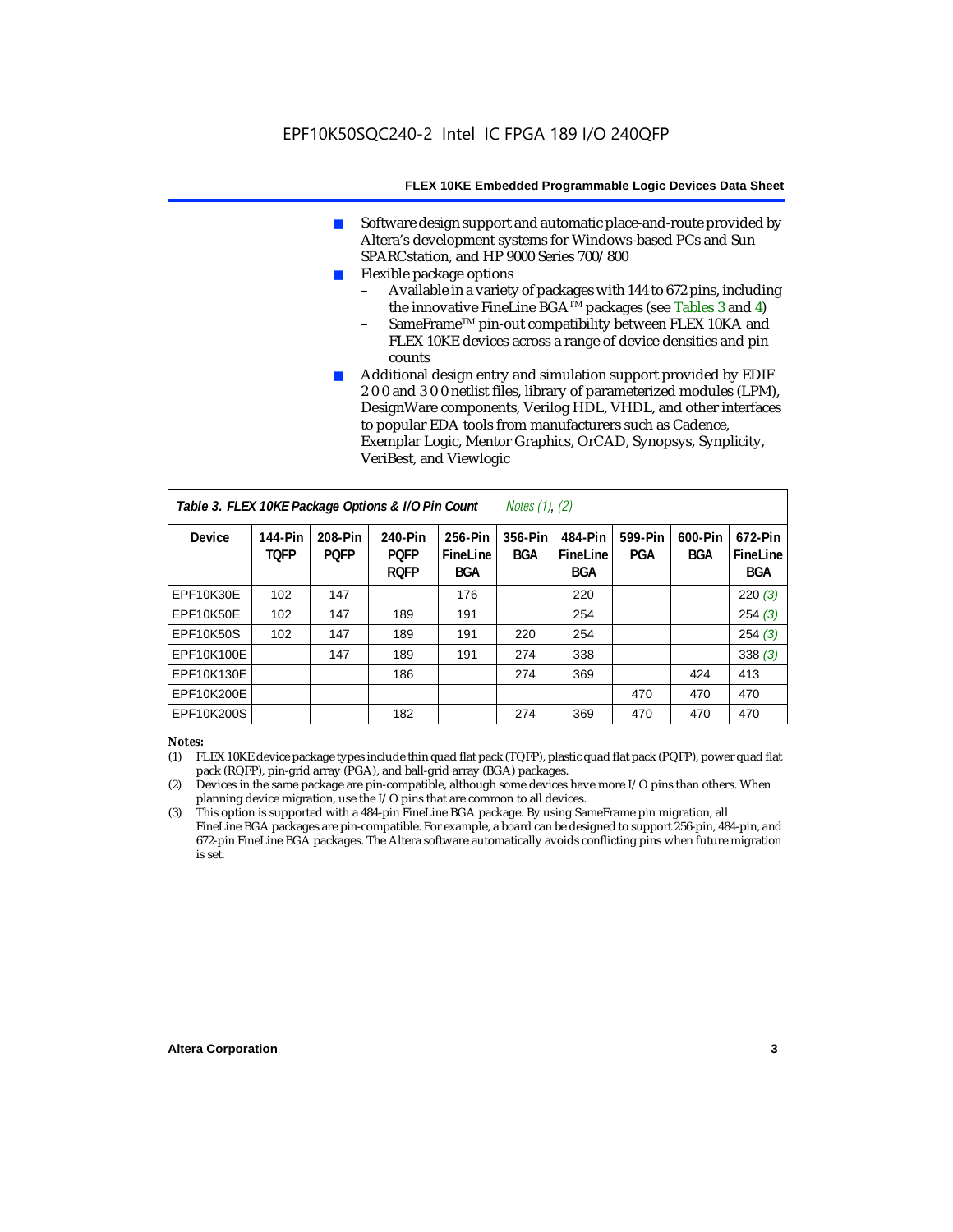| Table 4. FLEX 10KE Package Sizes          |                            |                                                      |                                       |                                   |                       |                            |                                   |                              |                                   |
|-------------------------------------------|----------------------------|------------------------------------------------------|---------------------------------------|-----------------------------------|-----------------------|----------------------------|-----------------------------------|------------------------------|-----------------------------------|
| <b>Device</b>                             | 144-<br>Pin<br><b>TOFP</b> | 208-Pin<br><b>POFP</b>                               | 240-Pin<br><b>POFP</b><br><b>ROFP</b> | 256-Pin<br>FineLine<br><b>BGA</b> | $356 -$<br>Pin<br>BGA | 484-Pin<br>FineLine<br>BGA | 599-Pin<br><b>PGA</b>             | $600 -$<br>Pin<br><b>BGA</b> | 672-Pin<br>FineLine<br><b>BGA</b> |
| Pitch (mm)                                | 0.50                       | 0.50                                                 | 0.50                                  | 1.0                               | 1.27                  | 1.0                        |                                   | 1.27                         | 1.0                               |
| Area $(mm2)$                              | 484                        | 936                                                  | 1.197                                 | 289                               | 1.225                 | 529                        | 3.904                             | 2,025                        | 729                               |
| Length $\times$ width<br>$(mm \times mm)$ |                            | $22 \times 22$ 30.6 $\times$ 30.6 34.6 $\times$ 34.6 |                                       | $17 \times 17$                    | $35 \times 35$        | $23 \times 23$             | $62.5 \times 62.5$ 45 $\times$ 45 |                              | $27 \times 27$                    |

### **General Description**

Altera FLEX 10KE devices are enhanced versions of FLEX 10K devices. Based on reconfigurable CMOS SRAM elements, the FLEX architecture incorporates all features necessary to implement common gate array megafunctions. With up to 200,000 typical gates, FLEX 10KE devices provide the density, speed, and features to integrate entire systems, including multiple 32-bit buses, into a single device.

The ability to reconfigure FLEX 10KE devices enables 100% testing prior to shipment and allows the designer to focus on simulation and design verification. FLEX 10KE reconfigurability eliminates inventory management for gate array designs and generation of test vectors for fault coverage.

Table 5 shows FLEX 10KE performance for some common designs. All performance values were obtained with Synopsys DesignWare or LPM functions. Special design techniques are not required to implement the applications; the designer simply infers or instantiates a function in a Verilog HDL, VHDL, Altera Hardware Description Language (AHDL), or schematic design file.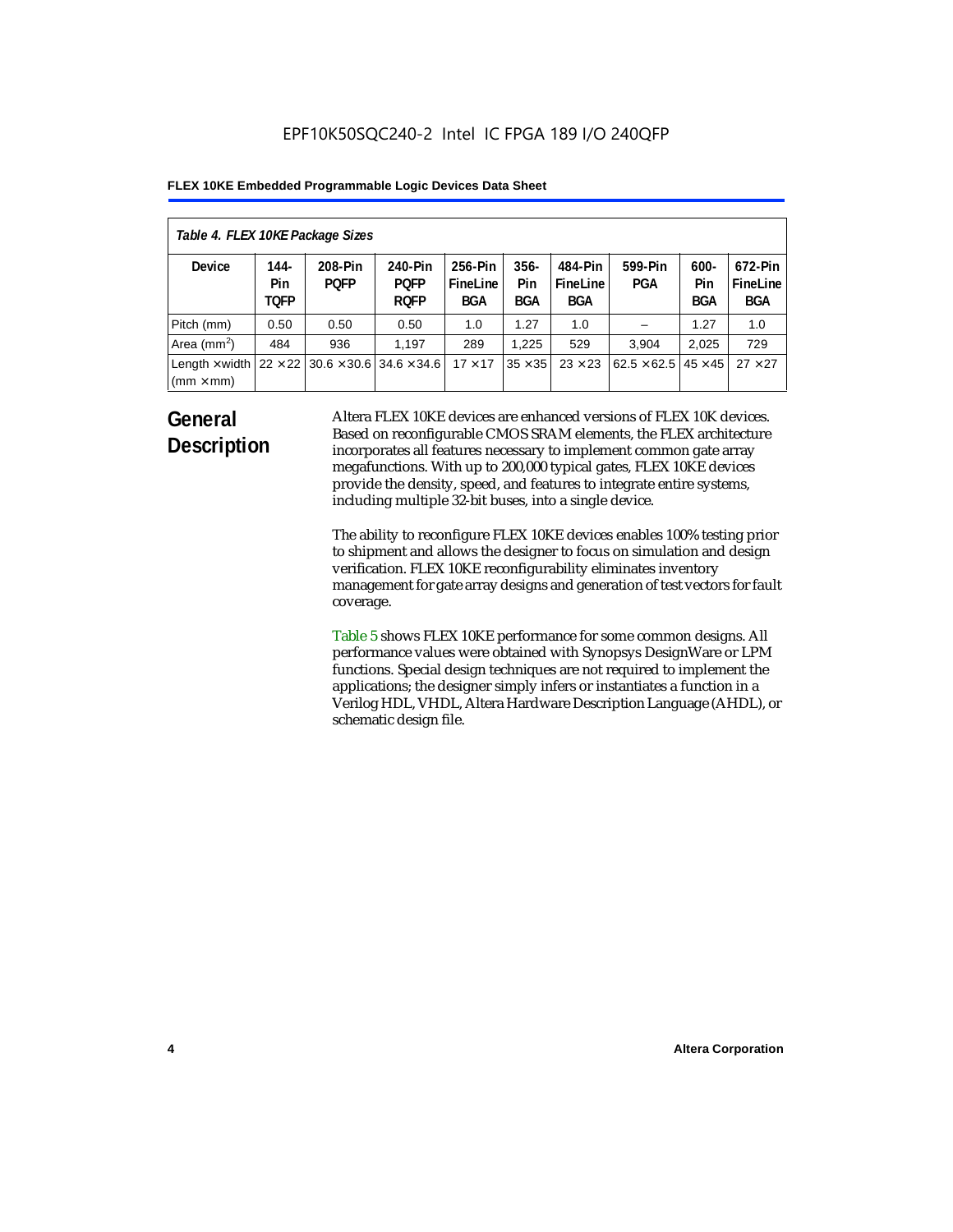| Table 5. FLFX 10KF Performance                   |                       |             |                |                |                |            |  |
|--------------------------------------------------|-----------------------|-------------|----------------|----------------|----------------|------------|--|
| Application                                      | <b>Resources Used</b> |             |                | Performance    |                |            |  |
|                                                  | <b>LEs</b>            | <b>EABs</b> | -1 Speed Grade | -2 Speed Grade | -3 Speed Grade |            |  |
| 16-bit loadable counter                          | 16                    | $\Omega$    | 285            | 250            | 200            | <b>MHz</b> |  |
| 16-bit accumulator                               | 16                    | $\Omega$    | 285            | 250            | 200            | <b>MHz</b> |  |
| 16-to-1 multiplexer $(1)$                        | 10                    | $\Omega$    | 3.5            | 4.9            | 7.0            | ns         |  |
| 16-bit multiplier with 3-stage<br>pipeline $(2)$ | 592                   | $\Omega$    | 156            | 131            | 93             | <b>MHz</b> |  |
| $256 \times 16$ RAM read cycle<br>speed $(2)$    | $\Omega$              | 1           | 196            | 154            | 118            | <b>MHz</b> |  |
| $256 \times 16$ RAM write cycle<br>speed $(2)$   | $\Omega$              | 1           | 185            | 143            | 106            | <b>MHz</b> |  |

#### *Notes:*

(1) This application uses combinatorial inputs and outputs.

This application uses registered inputs and outputs.

Table 6 shows FLEX 10KE performance for more complex designs. These designs are available as Altera MegaCore® functions.

| Table 6. FLEX 10KE Performance for Complex Designs             |                 |                |                |                |              |
|----------------------------------------------------------------|-----------------|----------------|----------------|----------------|--------------|
| Application                                                    | <b>LEs Used</b> | Performance    |                |                | <b>Units</b> |
|                                                                |                 | -1 Speed Grade | -2 Speed Grade | -3 Speed Grade |              |
| 8-bit, 16-tap parallel finite impulse<br>response (FIR) filter | 597             | 192            | 156            | 116            | <b>MSPS</b>  |
| 8-bit, 512-point fast Fourier                                  | 1,854           | 23.4           | 28.7           | 38.9           | $\mu s(1)$   |
| transform (FFT) function                                       |                 | 113            | 92             | 68             | <b>MHz</b>   |
| a16450 universal asynchronous<br>receiver/transmitter (UART)   | 342             | 36             | 28             | 20.5           | <b>MHz</b>   |

## *Note:*<br>(1) 1

These values are for calculation time. Calculation time = number of clocks required/ $f_{max}$ . Number of clocks required = ceiling [log 2 (points)/2]  $\times$  [points +14 + ceiling]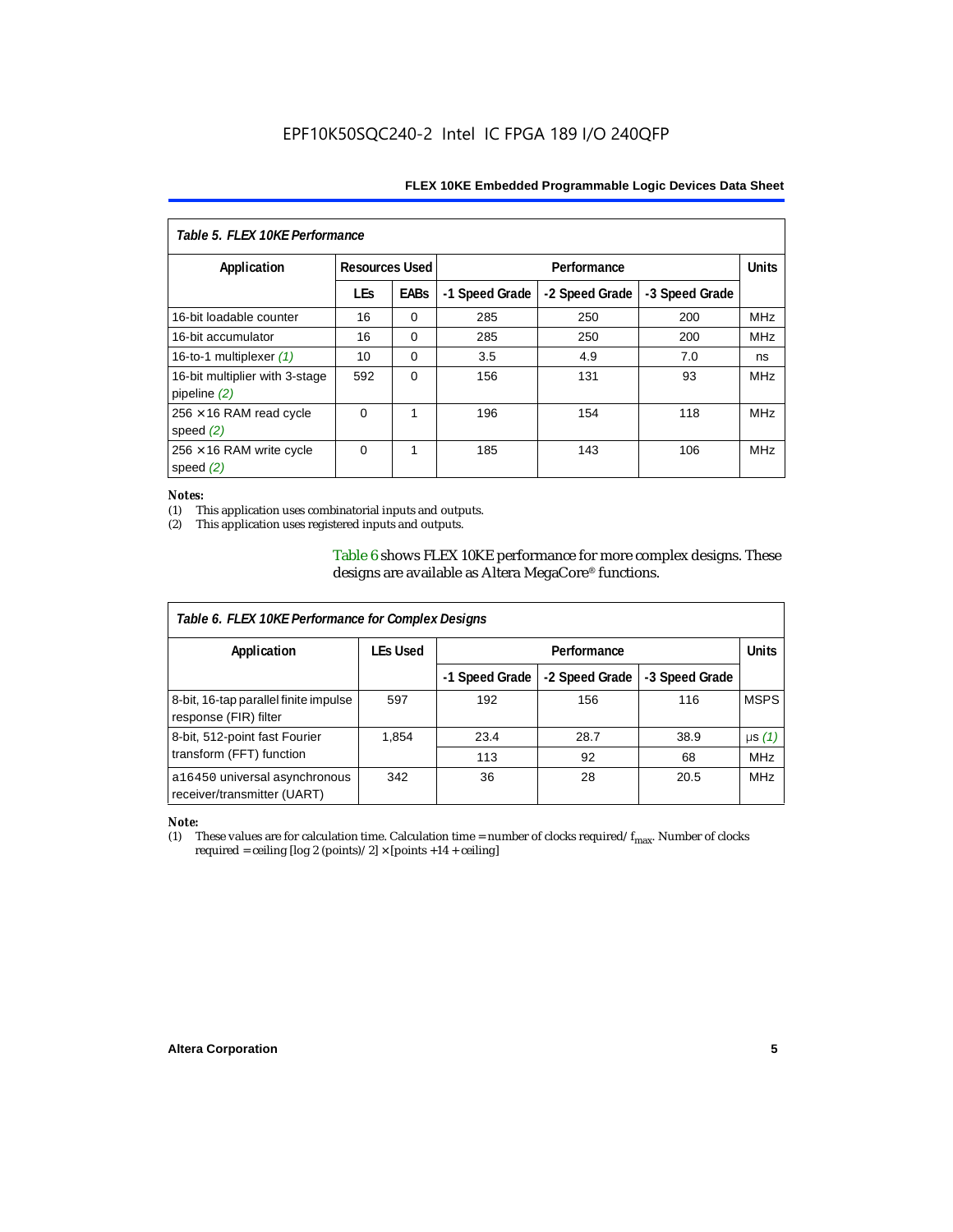Similar to the FLEX 10KE architecture, embedded gate arrays are the fastest-growing segment of the gate array market. As with standard gate arrays, embedded gate arrays implement general logic in a conventional "sea-of-gates" architecture. Additionally, embedded gate arrays have dedicated die areas for implementing large, specialized functions. By embedding functions in silicon, embedded gate arrays reduce die area and increase speed when compared to standard gate arrays. While embedded megafunctions typically cannot be customized, FLEX 10KE devices are programmable, providing the designer with full control over embedded megafunctions and general logic, while facilitating iterative design changes during debugging.

Each FLEX 10KE device contains an embedded array and a logic array. The embedded array is used to implement a variety of memory functions or complex logic functions, such as digital signal processing (DSP), wide data-path manipulation, microcontroller applications, and datatransformation functions. The logic array performs the same function as the sea-of-gates in the gate array and is used to implement general logic such as counters, adders, state machines, and multiplexers. The combination of embedded and logic arrays provides the high performance and high density of embedded gate arrays, enabling designers to implement an entire system on a single device.

FLEX 10KE devices are configured at system power-up with data stored in an Altera serial configuration device or provided by a system controller. Altera offers the EPC1, EPC2, and EPC16 configuration devices, which configure FLEX 10KE devices via a serial data stream. Configuration data can also be downloaded from system RAM or via the Altera BitBlaster™, ByteBlasterMV™, or MasterBlaster download cables. After a FLEX 10KE device has been configured, it can be reconfigured in-circuit by resetting the device and loading new data. Because reconfiguration requires less than 85 ms, real-time changes can be made during system operation.

FLEX 10KE devices contain an interface that permits microprocessors to configure FLEX 10KE devices serially or in-parallel, and synchronously or asynchronously. The interface also enables microprocessors to treat a FLEX 10KE device as memory and configure it by writing to a virtual memory location, making it easy to reconfigure the device.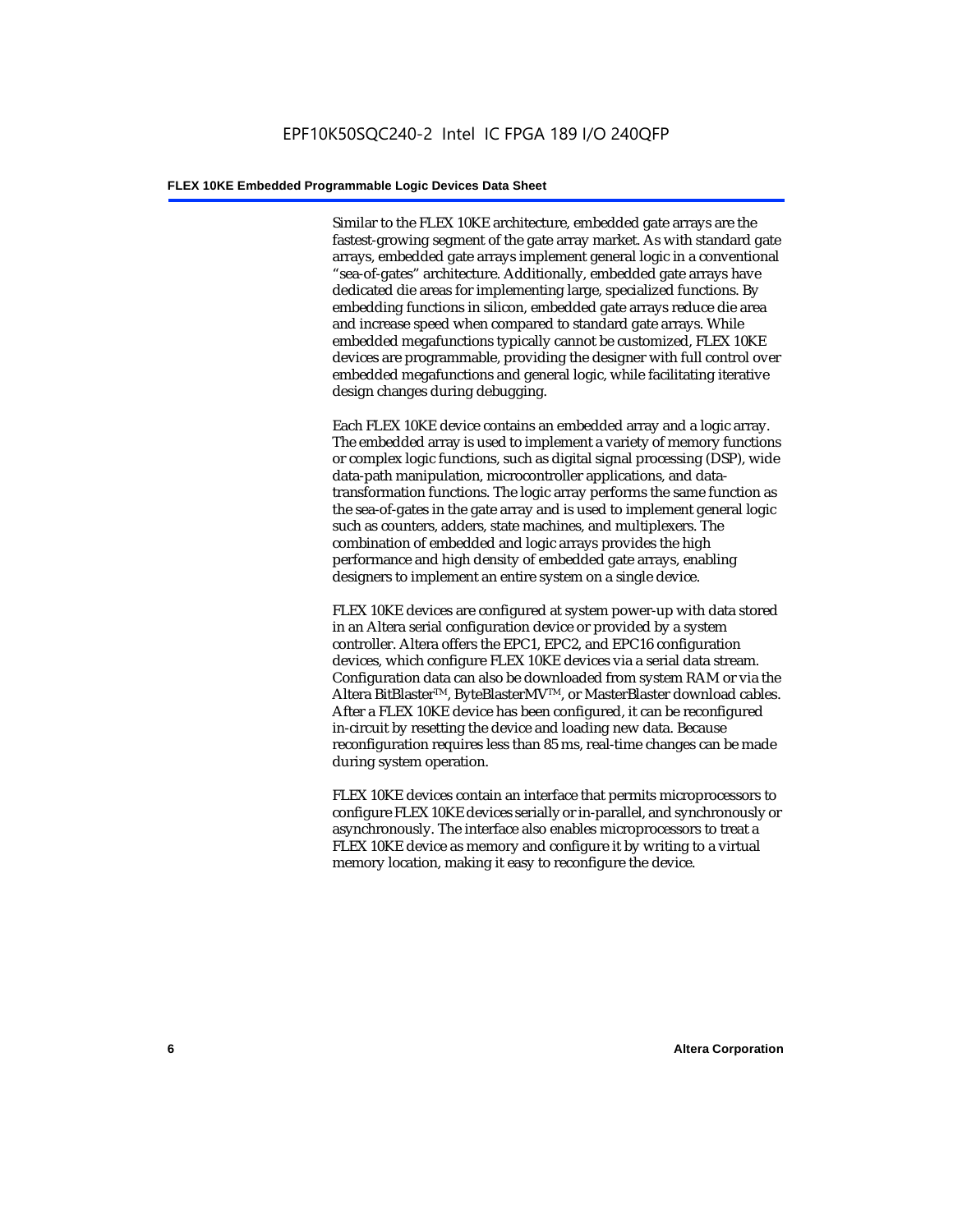For more information on FLEX device configuration, see the following documents:

- *Configuration Devices for APEX & FLEX Devices Data Sheet*
- *BitBlaster Serial Download Cable Data Sheet*
- *ByteBlasterMV Parallel Port Download Cable Data Sheet*
- *MasterBlaster Download Cable Data Sheet*
- *Application Note 116 (Configuring APEX 20K, FLEX 10K, & FLEX 6000 Devices)*

FLEX 10KE devices are supported by the Altera development systems, which are integrated packages that offer schematic, text (including AHDL), and waveform design entry, compilation and logic synthesis, full simulation and worst-case timing analysis, and device configuration. The Altera software provides EDIF 2 0 0 and 3 0 0, LPM, VHDL, Verilog HDL, and other interfaces for additional design entry and simulation support from other industry-standard PC- and UNIX workstation-based EDA tools.

The Altera software works easily with common gate array EDA tools for synthesis and simulation. For example, the Altera software can generate Verilog HDL files for simulation with tools such as Cadence Verilog-XL. Additionally, the Altera software contains EDA libraries that use devicespecific features such as carry chains, which are used for fast counter and arithmetic functions. For instance, the Synopsys Design Compiler library supplied with the Altera development system includes DesignWare functions that are optimized for the FLEX 10KE architecture.

The Altera development system runs on Windows-based PCs and Sun SPARCstation, and HP 9000 Series 700/800.



See the *MAX+PLUS II Programmable Logic Development System & Software Data Sheet* and the *Quartus Programmable Logic Development System & Software Data Sheet* for more information.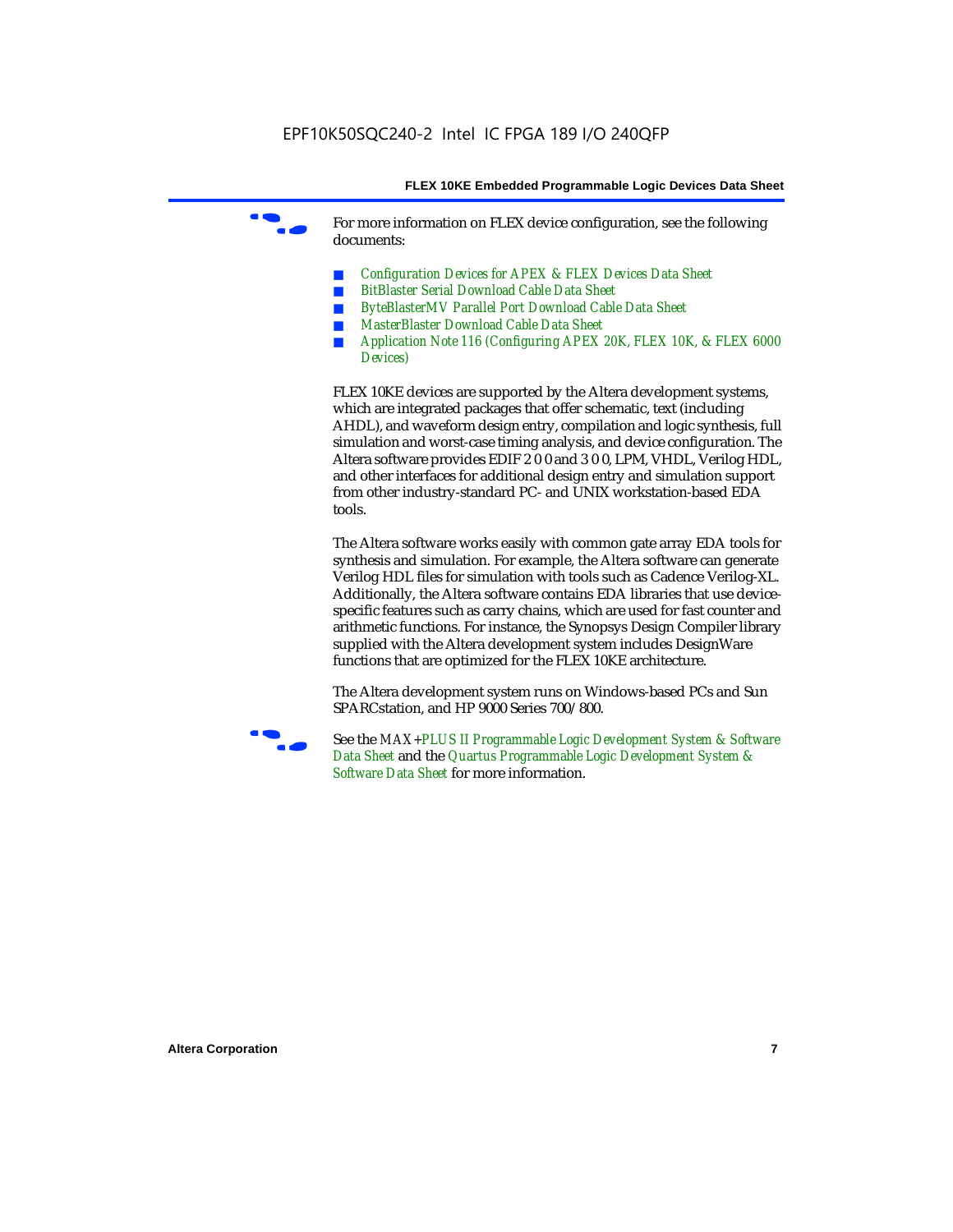| <b>Functional</b><br><b>Description</b> | Each FLEX 10KE device contains an enhanced embedded array to<br>implement memory and specialized logic functions, and a logic array to<br>implement general logic.                                                                                                                                                                                                                                                                                                                                                                                                                                                                                                                                             |
|-----------------------------------------|----------------------------------------------------------------------------------------------------------------------------------------------------------------------------------------------------------------------------------------------------------------------------------------------------------------------------------------------------------------------------------------------------------------------------------------------------------------------------------------------------------------------------------------------------------------------------------------------------------------------------------------------------------------------------------------------------------------|
|                                         | The embedded array consists of a series of EABs. When implementing<br>memory functions, each EAB provides 4,096 bits, which can be used to<br>create RAM, ROM, dual-port RAM, or first-in first-out (FIFO) functions.<br>When implementing logic, each EAB can contribute 100 to 600 gates<br>towards complex logic functions, such as multipliers, microcontrollers,<br>state machines, and DSP functions. EABs can be used independently, or<br>multiple EABs can be combined to implement larger functions.                                                                                                                                                                                                 |
|                                         | The logic array consists of logic array blocks (LABs). Each LAB contains<br>eight LEs and a local interconnect. An LE consists of a four-input look-up<br>table (LUT), a programmable flipflop, and dedicated signal paths for carry<br>and cascade functions. The eight LEs can be used to create medium-sized<br>blocks of logic-such as 8-bit counters, address decoders, or state<br>machines-or combined across LABs to create larger logic blocks. Each<br>LAB represents about 96 usable gates of logic.                                                                                                                                                                                                |
|                                         | Signal interconnections within FLEX 10KE devices (as well as to and from<br>device pins) are provided by the FastTrack Interconnect routing structure,<br>which is a series of fast, continuous row and column channels that run the<br>entire length and width of the device.                                                                                                                                                                                                                                                                                                                                                                                                                                 |
|                                         | Each I/O pin is fed by an I/O element (IOE) located at the end of each row<br>and column of the FastTrack Interconnect routing structure. Each IOE<br>contains a bidirectional I/O buffer and a flipflop that can be used as either<br>an output or input register to feed input, output, or bidirectional signals.<br>When used with a dedicated clock pin, these registers provide exceptional<br>performance. As inputs, they provide setup times as low as 0.9 ns and<br>hold times of 0 ns. As outputs, these registers provide clock-to-output<br>times as low as 3.0 ns. IOEs provide a variety of features, such as JTAG<br>BST support, slew-rate control, tri-state buffers, and open-drain outputs. |
|                                         |                                                                                                                                                                                                                                                                                                                                                                                                                                                                                                                                                                                                                                                                                                                |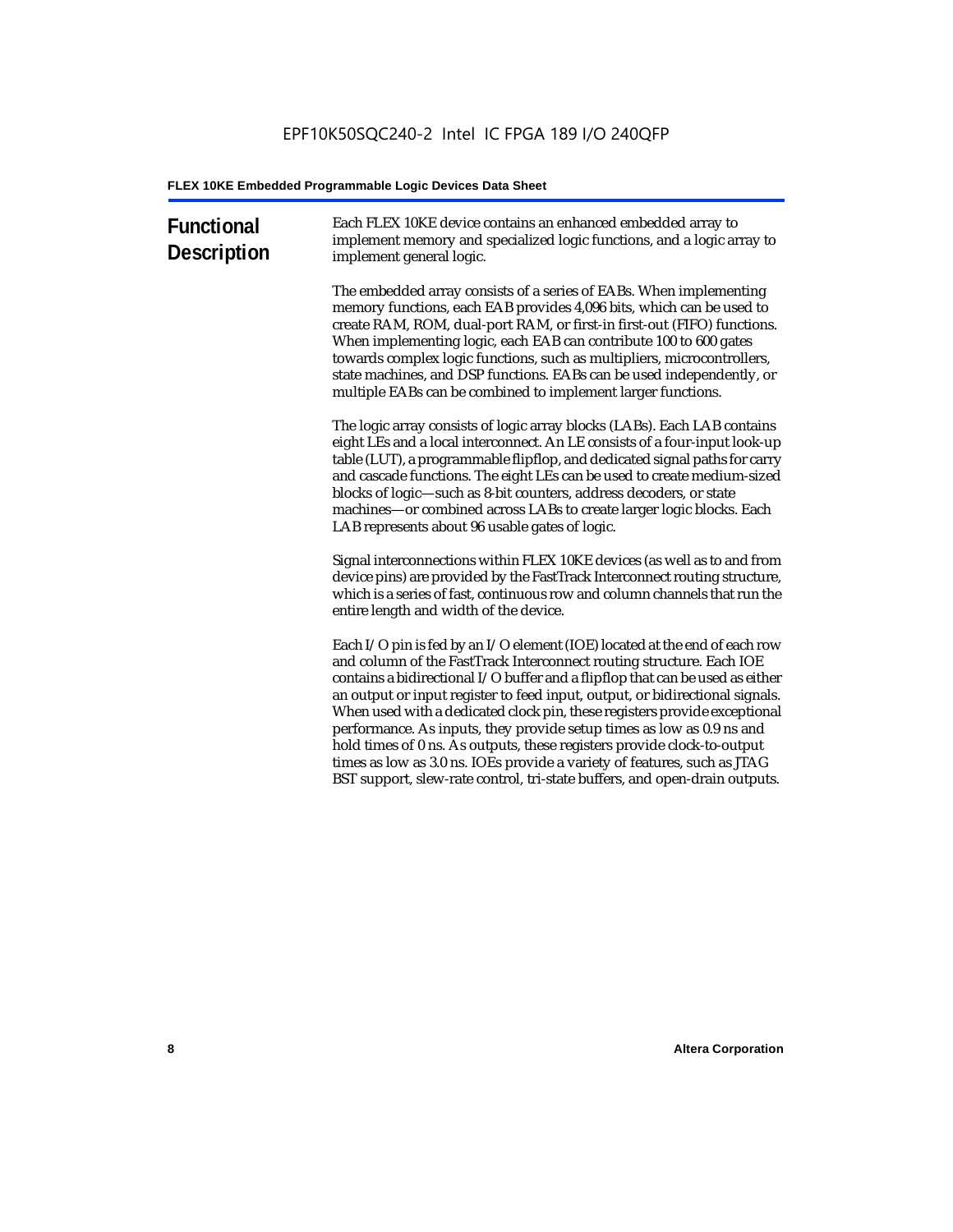Figure 1 shows a block diagram of the FLEX 10KE architecture. Each group of LEs is combined into an LAB; groups of LABs are arranged into rows and columns. Each row also contains a single EAB. The LABs and EABs are interconnected by the FastTrack Interconnect routing structure. IOEs are located at the end of each row and column of the FastTrack Interconnect routing structure.



FLEX 10KE devices provide six dedicated inputs that drive the flipflops' control inputs and ensure the efficient distribution of high-speed, lowskew (less than 1.5 ns) control signals. These signals use dedicated routing channels that provide shorter delays and lower skews than the FastTrack Interconnect routing structure. Four of the dedicated inputs drive four global signals. These four global signals can also be driven by internal logic, providing an ideal solution for a clock divider or an internally generated asynchronous clear signal that clears many registers in the device.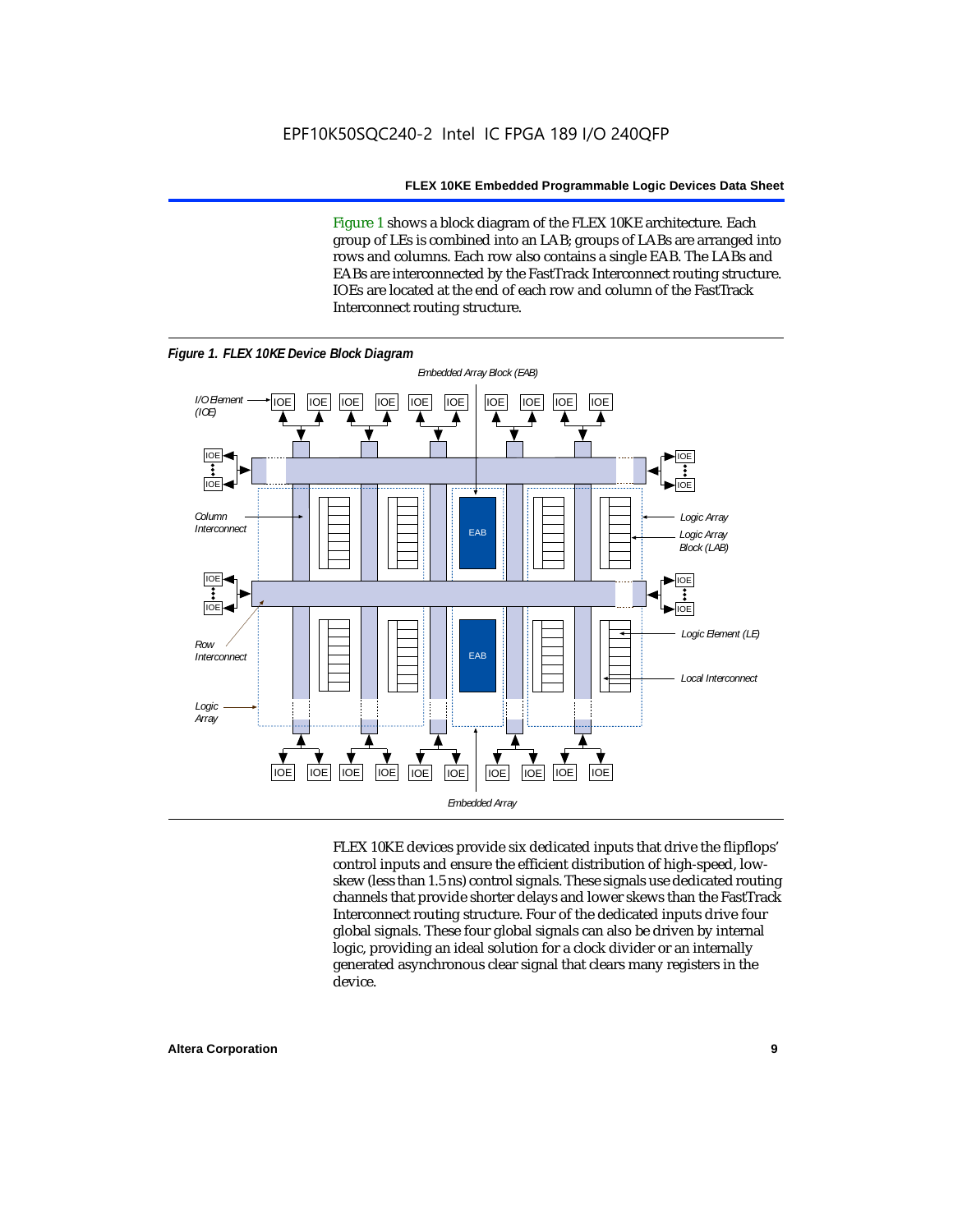#### **Embedded Array Block**

The EAB is a flexible block of RAM, with registers on the input and output ports, that is used to implement common gate array megafunctions. Because it is large and flexible, the EAB is suitable for functions such as multipliers, vector scalars, and error correction circuits. These functions can be combined in applications such as digital filters and microcontrollers.

Logic functions are implemented by programming the EAB with a readonly pattern during configuration, thereby creating a large LUT. With LUTs, combinatorial functions are implemented by looking up the results, rather than by computing them. This implementation of combinatorial functions can be faster than using algorithms implemented in general logic, a performance advantage that is further enhanced by the fast access times of EABs. The large capacity of EABs enables designers to implement complex functions in one logic level without the routing delays associated with linked LEs or field-programmable gate array (FPGA) RAM blocks. For example, a single EAB can implement any function with 8 inputs and 16 outputs. Parameterized functions such as LPM functions can take advantage of the EAB automatically.

The FLEX 10KE EAB provides advantages over FPGAs, which implement on-board RAM as arrays of small, distributed RAM blocks. These small FPGA RAM blocks must be connected together to make RAM blocks of manageable size. The RAM blocks are connected together using multiplexers implemented with more logic blocks. These extra multiplexers cause extra delay, which slows down the RAM block. FPGA RAM blocks are also prone to routing problems because small blocks of RAM must be connected together to make larger blocks. In contrast, EABs can be used to implement large, dedicated blocks of RAM that eliminate these timing and routing concerns.

The FLEX 10KE enhanced EAB adds dual-port capability to the existing EAB structure. The dual-port structure is ideal for FIFO buffers with one or two clocks. The FLEX 10KE EAB can also support up to 16-bit-wide RAM blocks and is backward-compatible with any design containing FLEX 10K EABs. The FLEX 10KE EAB can act in dual-port or single-port mode. When in dual-port mode, separate clocks may be used for EAB read and write sections, which allows the EAB to be written and read at different rates. It also has separate synchronous clock enable signals for the EAB read and write sections, which allow independent control of these sections.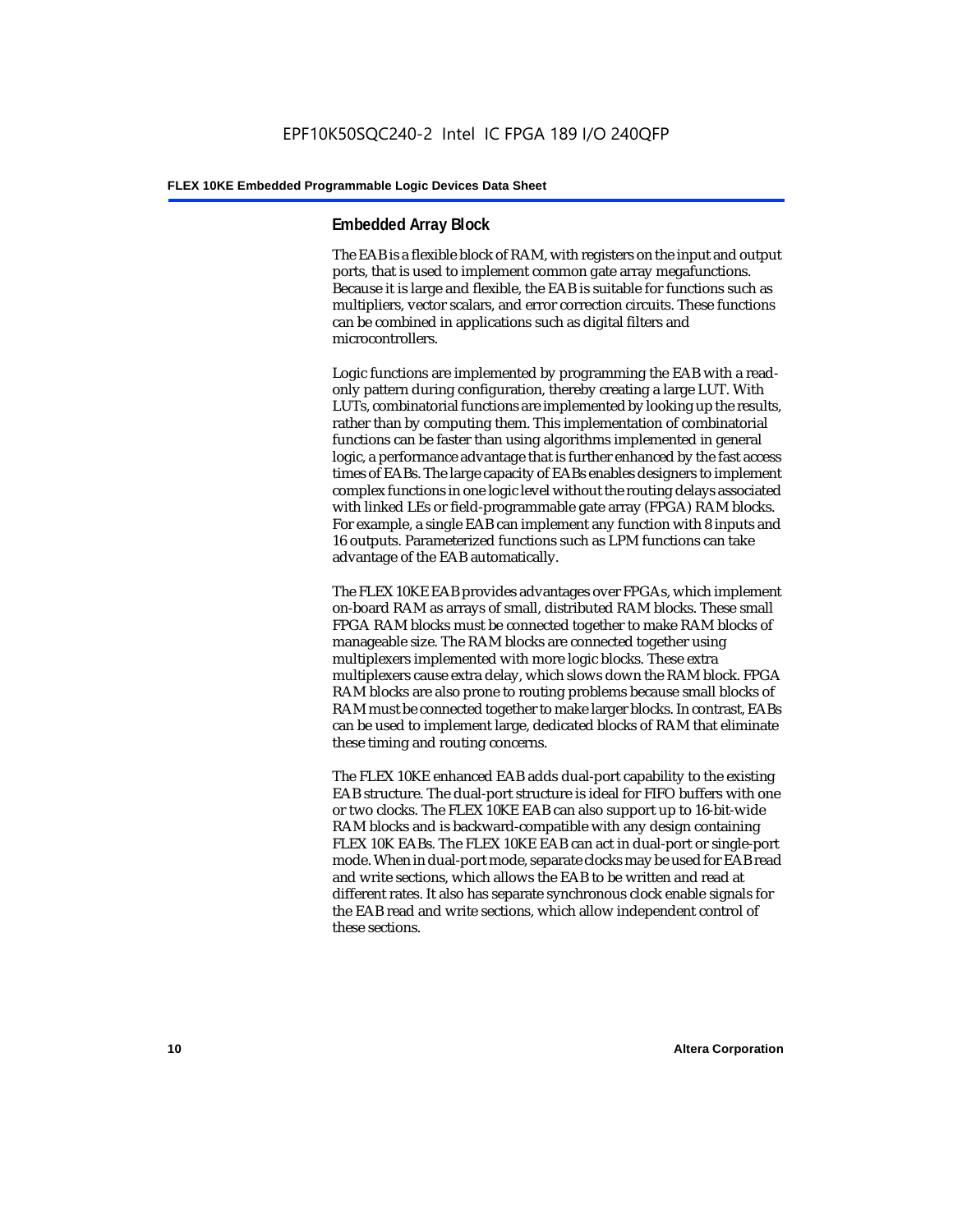The EAB can also be used for bidirectional, dual-port memory applications where two ports read or write simultaneously. To implement this type of dual-port memory, two EABs are used to support two simultaneous read or writes.

Alternatively, one clock and clock enable can be used to control the input registers of the EAB, while a different clock and clock enable control the output registers (see Figure 2).



#### *Notes:*

- (1) All registers can be asynchronously cleared by EAB local interconnect signals, global signals, or the chip-wide reset.
- (2) EPF10K30E and EPF10K50E devices have 88 EAB local interconnect channels; EPF10K100E, EPF10K130E, and EPF10K200E devices have 104 EAB local interconnect channels.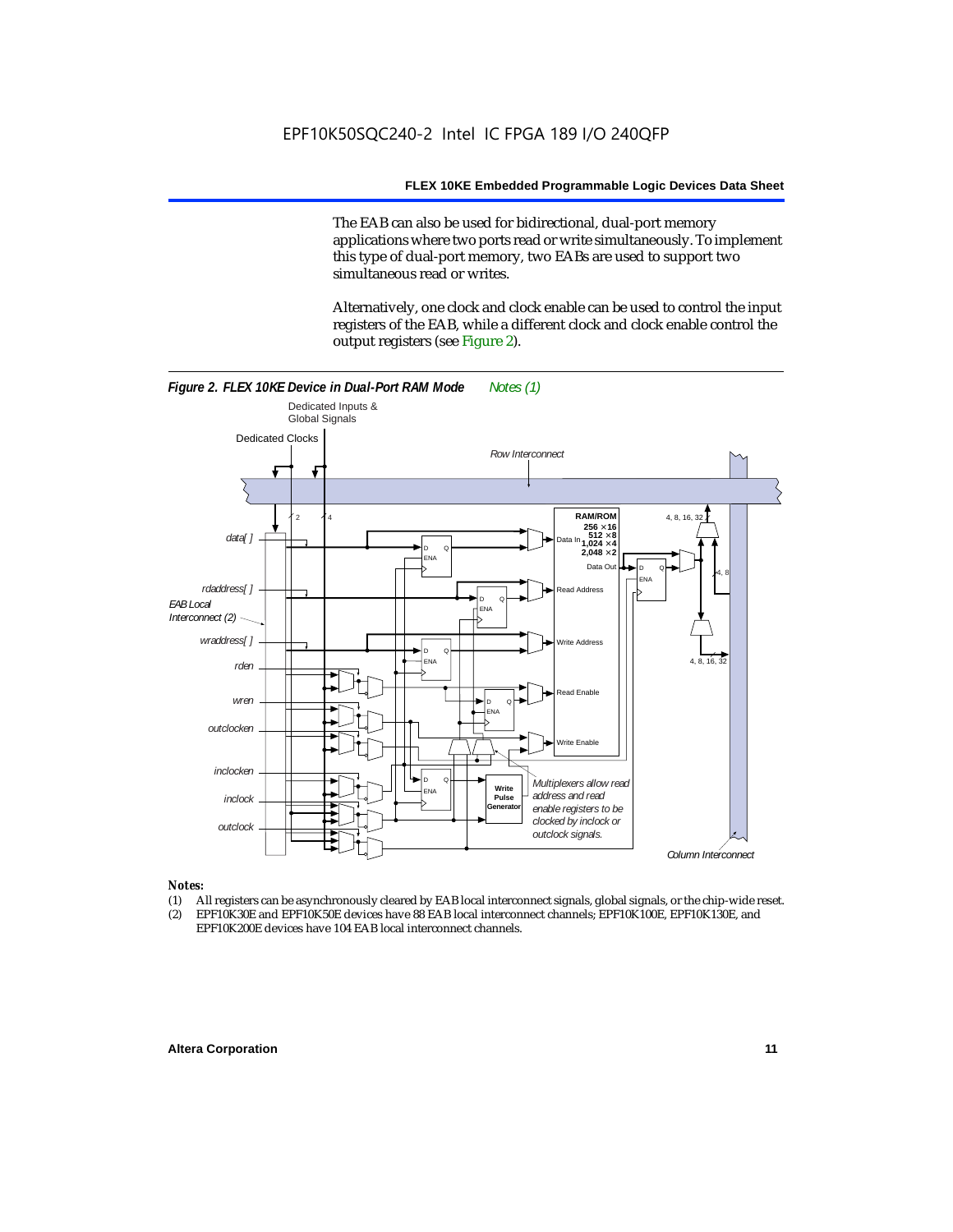The EAB can also use Altera megafunctions to implement dual-port RAM applications where both ports can read or write, as shown in Figure 3.



The FLEX 10KE EAB can be used in a single-port mode, which is useful for backward-compatibility with FLEX 10K designs (see Figure 4).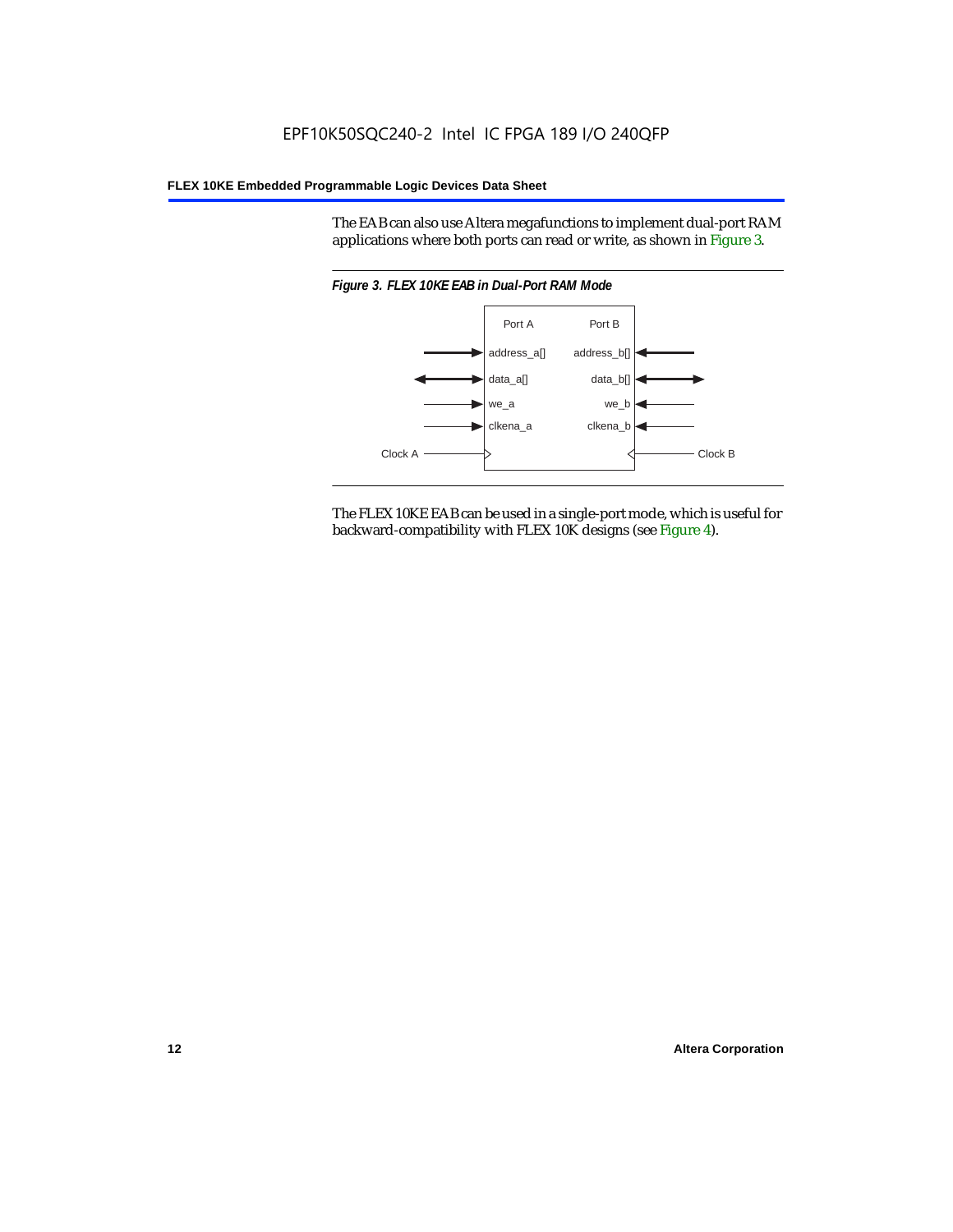

#### *Figure 4. FLEX 10KE Device in Single-Port RAM Mode*

### *Note:*<br>(1) **F**

(1) EPF10K30E, EPF10K50E, and EPF10K50S devices have 88 EAB local interconnect channels; EPF10K100E, EPF10K130E, EPF10K200E, and EPF10K200S devices have 104 EAB local interconnect channels.

> EABs can be used to implement synchronous RAM, which is easier to use than asynchronous RAM. A circuit using asynchronous RAM must generate the RAM write enable signal, while ensuring that its data and address signals meet setup and hold time specifications relative to the write enable signal. In contrast, the EAB's synchronous RAM generates its own write enable signal and is self-timed with respect to the input or write clock. A circuit using the EAB's self-timed RAM must only meet the setup and hold time specifications of the global clock.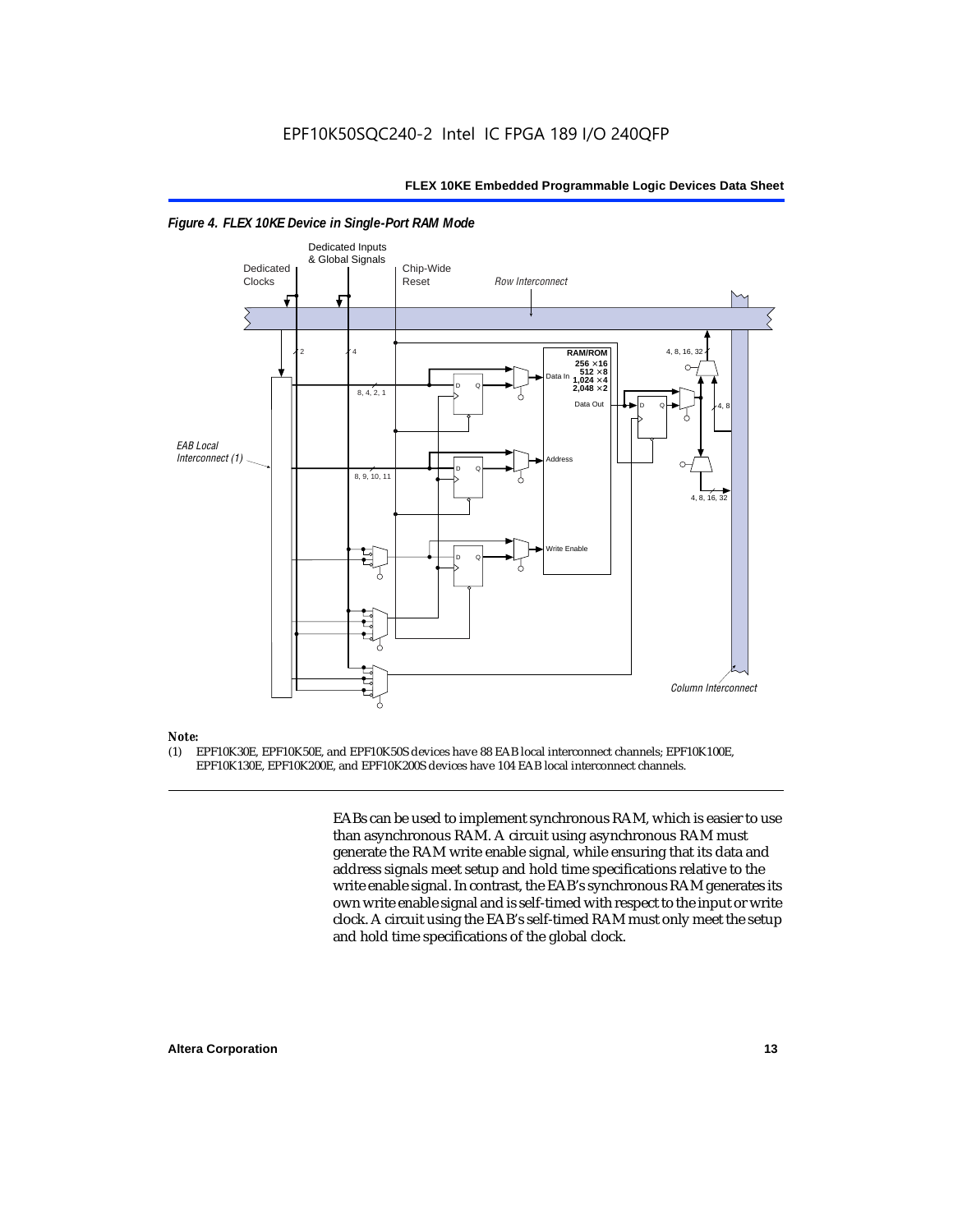When used as RAM, each EAB can be configured in any of the following sizes:  $256 \times 16$ ,  $512 \times 8$ ,  $1,024 \times 4$ , or  $2,048 \times 2$  (see Figure 5).



Larger blocks of RAM are created by combining multiple EABs. For example, two  $256 \times 16$  RAM blocks can be combined to form a  $256 \times 32$ block; two  $512 \times 8$  RAM blocks can be combined to form a  $512 \times 16$  block (see Figure 6).





If necessary, all EABs in a device can be cascaded to form a single RAM block. EABs can be cascaded to form RAM blocks of up to 2,048 words without impacting timing. The Altera software automatically combines EABs to meet a designer's RAM specifications.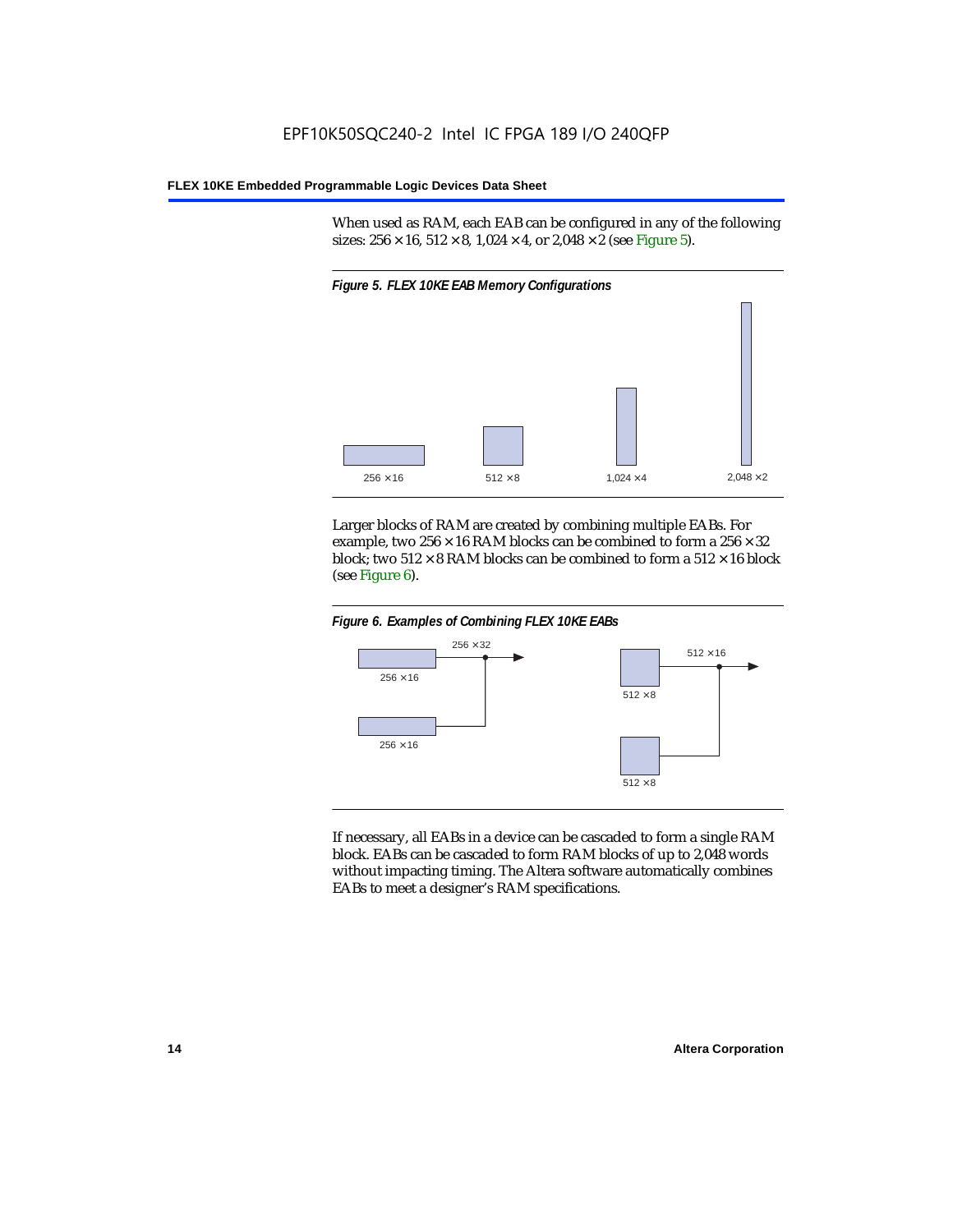EABs provide flexible options for driving and controlling clock signals. Different clocks and clock enables can be used for reading and writing to the EAB. Registers can be independently inserted on the data input, EAB output, write address, write enable signals, read address, and read enable signals. The global signals and the EAB local interconnect can drive write enable, read enable, and clock enable signals. The global signals, dedicated clock pins, and EAB local interconnect can drive the EAB clock signals. Because the LEs drive the EAB local interconnect, the LEs can control write enable, read enable, clear, clock, and clock enable signals.

An EAB is fed by a row interconnect and can drive out to row and column interconnects. Each EAB output can drive up to two row channels and up to two column channels; the unused row channel can be driven by other LEs. This feature increases the routing resources available for EAB outputs (see Figures 2 and 4). The column interconnect, which is adjacent to the EAB, has twice as many channels as other columns in the device.

#### **Logic Array Block**

An LAB consists of eight LEs, their associated carry and cascade chains, LAB control signals, and the LAB local interconnect. The LAB provides the coarse-grained structure to the FLEX 10KE architecture, facilitating efficient routing with optimum device utilization and high performance (see Figure 7).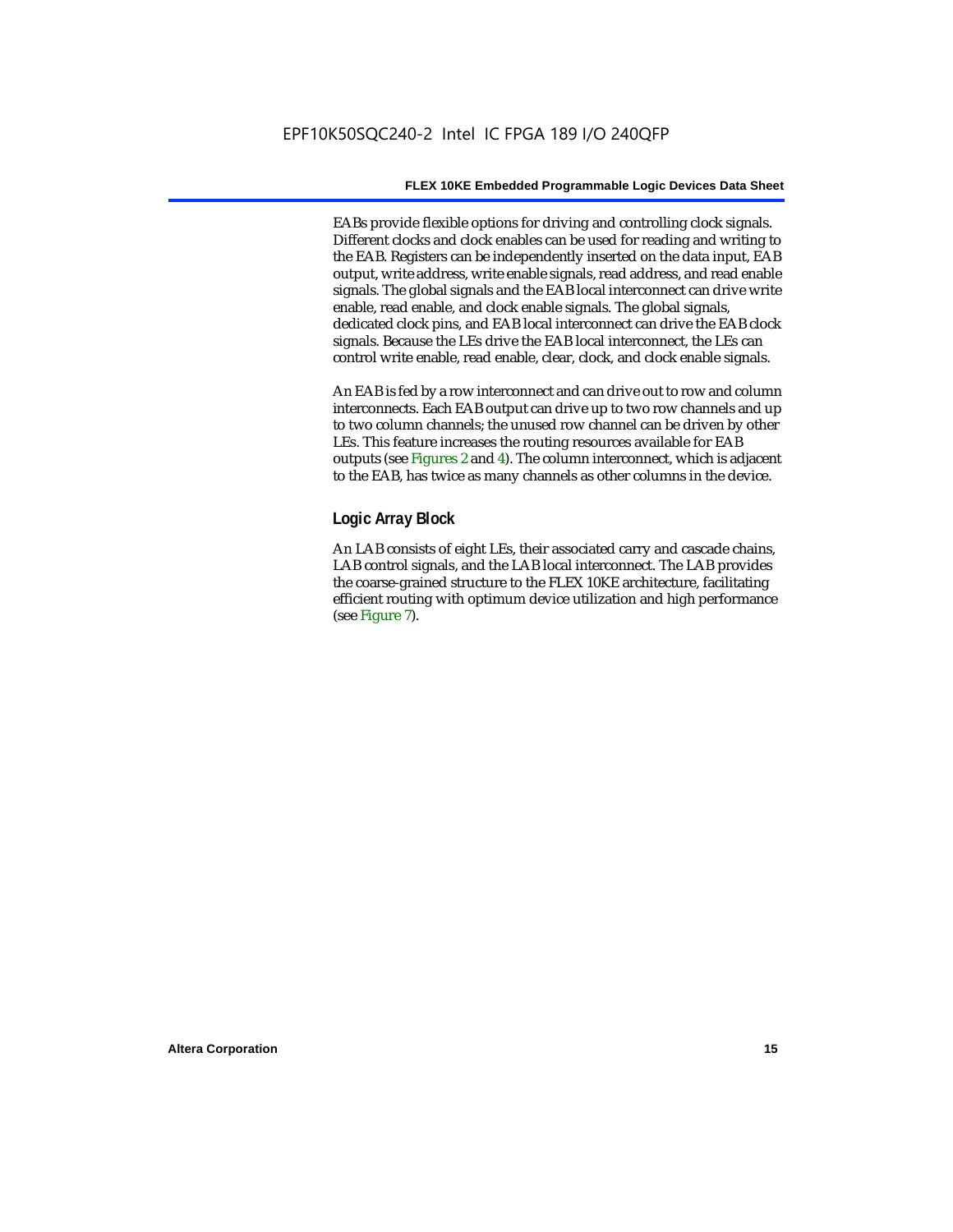#### *Figure 7. FLEX 10KE LAB*



#### *Notes:*

- (1) EPF10K30E, EPF10K50E, and EPF10K50S devices have 22 inputs to the LAB local interconnect channel from the row; EPF10K100E, EPF10K130E, EPF10K200E, and EPF10K200S devices have 26.
- (2) EPF10K30E, EPF10K50E, and EPF10K50S devices have 30 LAB local interconnect channels; EPF10K100E, EPF10K130E, EPF10K200E, and EPF10K200S devices have 34.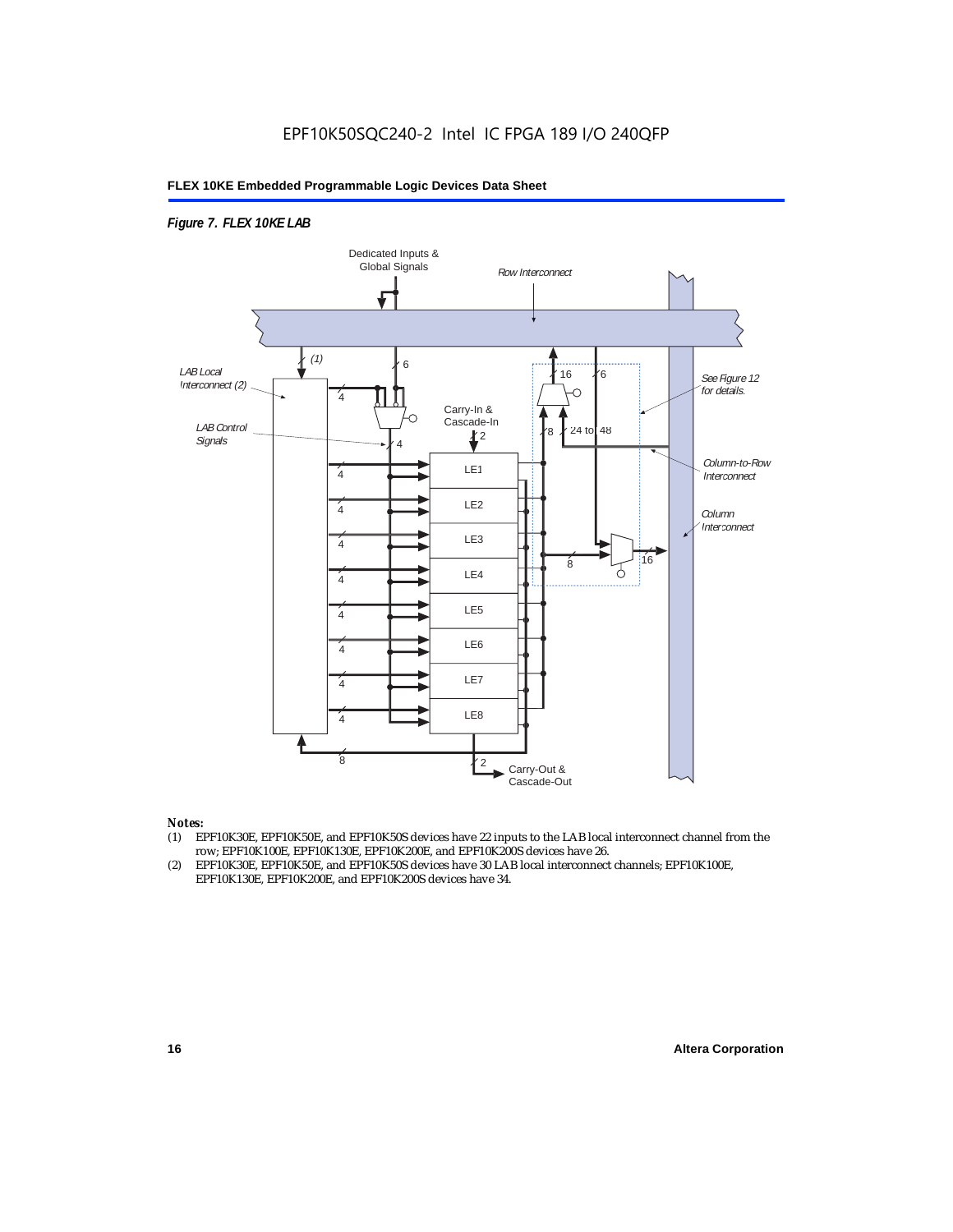Each LAB provides four control signals with programmable inversion that can be used in all eight LEs. Two of these signals can be used as clocks, the other two can be used for clear/preset control. The LAB clocks can be driven by the dedicated clock input pins, global signals, I/O signals, or internal signals via the LAB local interconnect. The LAB preset and clear control signals can be driven by the global signals, I/O signals, or internal signals via the LAB local interconnect. The global control signals are typically used for global clock, clear, or preset signals because they provide asynchronous control with very low skew across the device. If logic is required on a control signal, it can be generated in one or more LE in any LAB and driven into the local interconnect of the target LAB. In addition, the global control signals can be generated from LE outputs.

#### **Logic Element**

The LE, the smallest unit of logic in the FLEX 10KE architecture, has a compact size that provides efficient logic utilization. Each LE contains a four-input LUT, which is a function generator that can quickly compute any function of four variables. In addition, each LE contains a programmable flipflop with a synchronous clock enable, a carry chain, and a cascade chain. Each LE drives both the local and the FastTrack Interconnect routing structure (see Figure 8).



**Altera Corporation 17**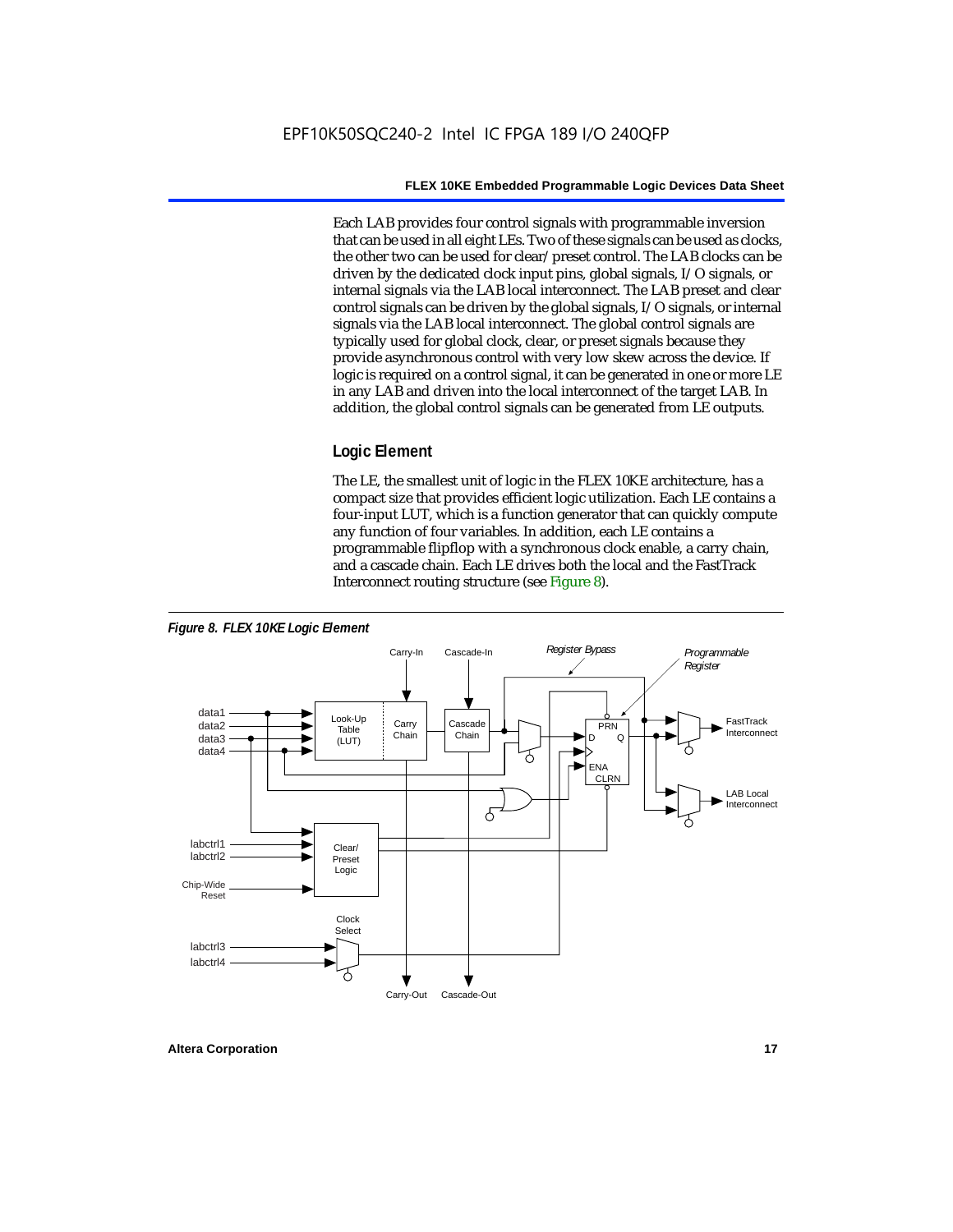The programmable flipflop in the LE can be configured for D, T, JK, or SR operation. The clock, clear, and preset control signals on the flipflop can be driven by global signals, general-purpose I/O pins, or any internal logic. For combinatorial functions, the flipflop is bypassed and the output of the LUT drives the output of the LE.

The LE has two outputs that drive the interconnect: one drives the local interconnect and the other drives either the row or column FastTrack Interconnect routing structure. The two outputs can be controlled independently. For example, the LUT can drive one output while the register drives the other output. This feature, called register packing, can improve LE utilization because the register and the LUT can be used for unrelated functions.

The FLEX 10KE architecture provides two types of dedicated high-speed data paths that connect adjacent LEs without using local interconnect paths: carry chains and cascade chains. The carry chain supports high-speed counters and adders and the cascade chain implements wide-input functions with minimum delay. Carry and cascade chains connect all LEs in a LAB as well as all LABs in the same row. Intensive use of carry and cascade chains can reduce routing flexibility. Therefore, the use of these chains should be limited to speed-critical portions of a design.

#### *Carry Chain*

The carry chain provides a very fast (as low as 0.2 ns) carry-forward function between LEs. The carry-in signal from a lower-order bit drives forward into the higher-order bit via the carry chain, and feeds into both the LUT and the next portion of the carry chain. This feature allows the FLEX 10KE architecture to implement high-speed counters, adders, and comparators of arbitrary width efficiently. Carry chain logic can be created automatically by the Altera Compiler during design processing, or manually by the designer during design entry. Parameterized functions such as LPM and DesignWare functions automatically take advantage of carry chains.

Carry chains longer than eight LEs are automatically implemented by linking LABs together. For enhanced fitting, a long carry chain skips alternate LABs in a row. A carry chain longer than one LAB skips either from even-numbered LAB to even-numbered LAB, or from oddnumbered LAB to odd-numbered LAB. For example, the last LE of the first LAB in a row carries to the first LE of the third LAB in the row. The carry chain does not cross the EAB at the middle of the row. For instance, in the EPF10K50E device, the carry chain stops at the eighteenth LAB and a new one begins at the nineteenth LAB.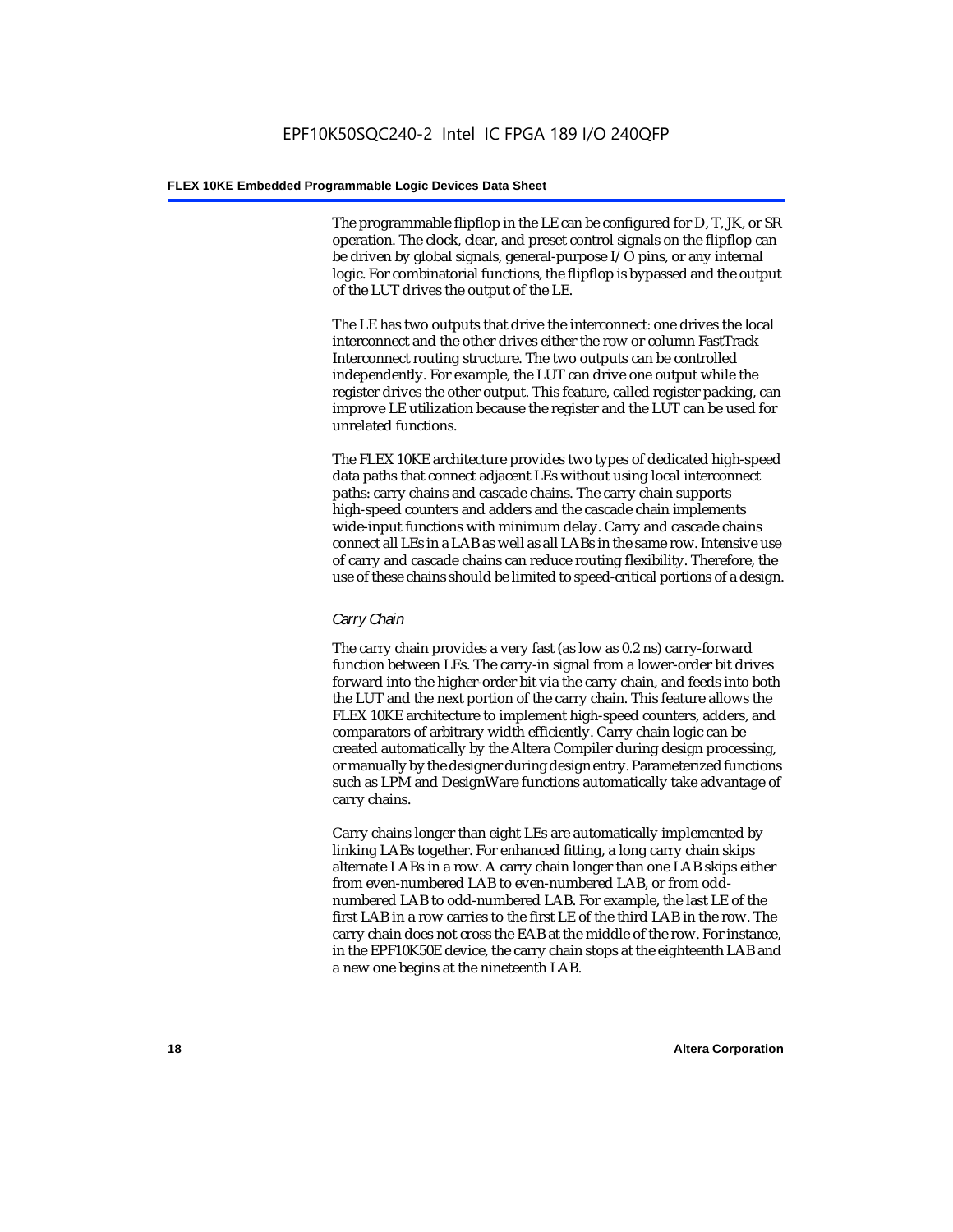Figure 9 shows how an *n*-bit full adder can be implemented in *n* + 1 LEs with the carry chain. One portion of the LUT generates the sum of two bits using the input signals and the carry-in signal; the sum is routed to the output of the LE. The register can be bypassed for simple adders or used for an accumulator function. Another portion of the LUT and the carry chain logic generates the carry-out signal, which is routed directly to the carry-in signal of the next-higher-order bit. The final carry-out signal is routed to an LE, where it can be used as a general-purpose signal.



*Figure 9. FLEX 10KE Carry Chain Operation (n-Bit Full Adder)*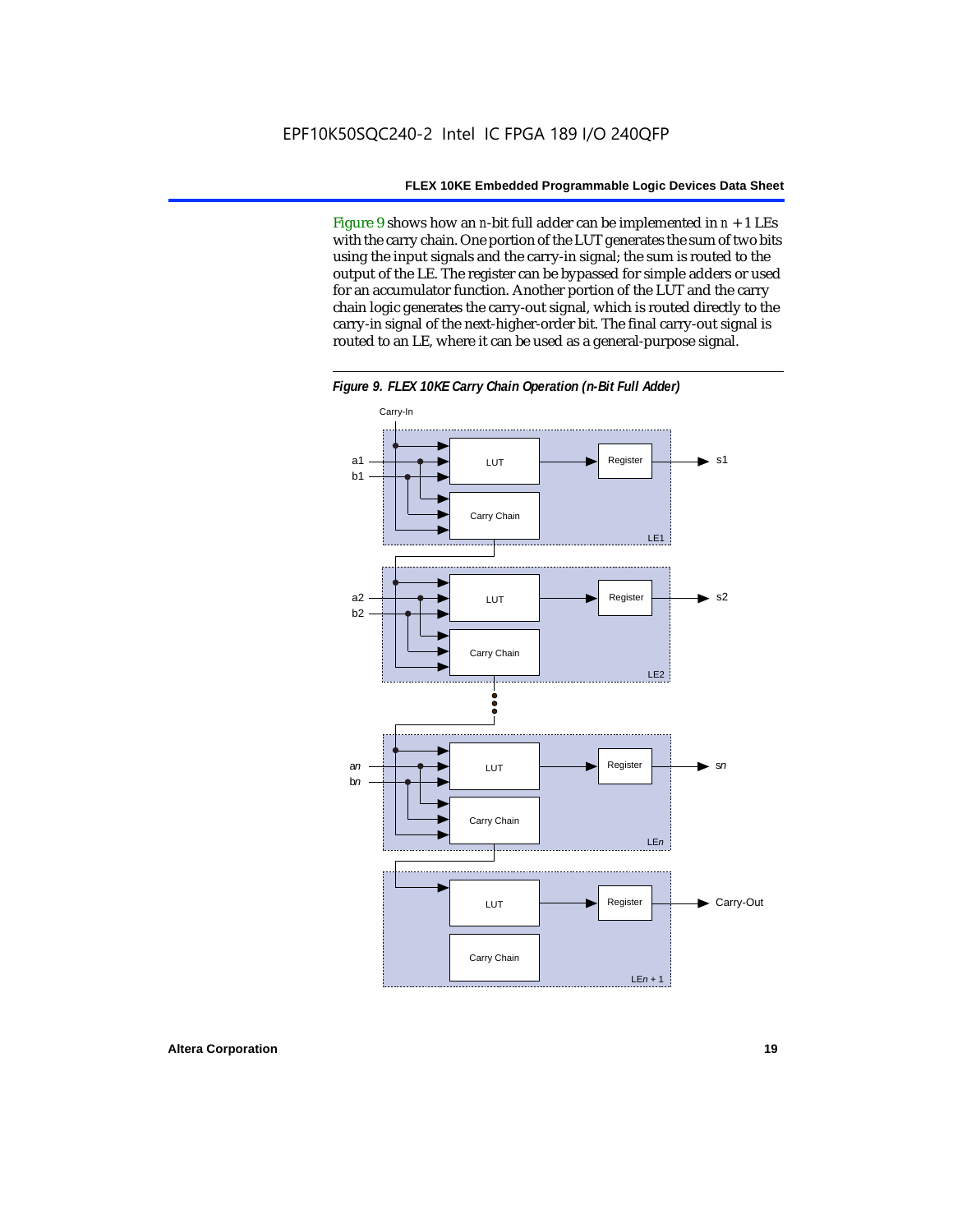#### *Cascade Chain*

With the cascade chain, the FLEX 10KE architecture can implement functions that have a very wide fan-in. Adjacent LUTs can be used to compute portions of the function in parallel; the cascade chain serially connects the intermediate values. The cascade chain can use a logical AND or logical OR (via De Morgan's inversion) to connect the outputs of adjacent LEs. An a delay as low as 0.6 ns per LE, each additional LE provides four more inputs to the effective width of a function. Cascade chain logic can be created automatically by the Altera Compiler during design processing, or manually by the designer during design entry.

Cascade chains longer than eight bits are implemented automatically by linking several LABs together. For easier routing, a long cascade chain skips every other LAB in a row. A cascade chain longer than one LAB skips either from even-numbered LAB to even-numbered LAB, or from odd-numbered LAB to odd-numbered LAB (e.g., the last LE of the first LAB in a row cascades to the first LE of the third LAB). The cascade chain does not cross the center of the row (e.g., in the EPF10K50E device, the cascade chain stops at the eighteenth LAB and a new one begins at the nineteenth LAB). This break is due to the EAB's placement in the middle of the row.

Figure 10 shows how the cascade function can connect adjacent LEs to form functions with a wide fan-in. These examples show functions of 4*n* variables implemented with *n* LEs. The LE delay is 0.9 ns; the cascade chain delay is 0.6 ns. With the cascade chain, 2.7 ns are needed to decode a 16-bit address.



*Figure 10. FLEX 10KE Cascade Chain Operation*

**20 Altera Corporation**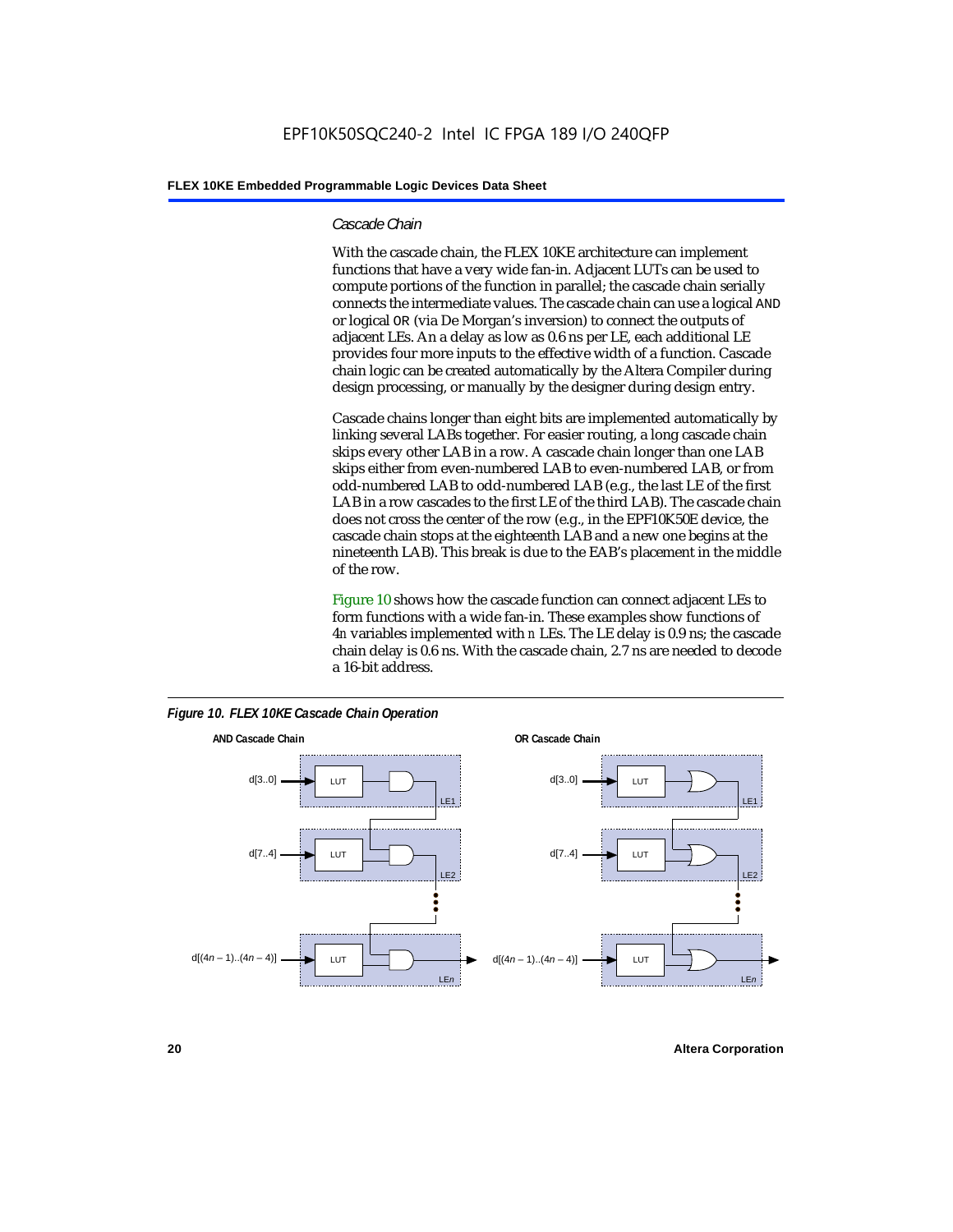#### *LE Operating Modes*

The FLEX 10KE LE can operate in the following four modes:

- Normal mode
- Arithmetic mode
- Up/down counter mode
- Clearable counter mode

Each of these modes uses LE resources differently. In each mode, seven available inputs to the LE—the four data inputs from the LAB local interconnect, the feedback from the programmable register, and the carry-in and cascade-in from the previous LE—are directed to different destinations to implement the desired logic function. Three inputs to the LE provide clock, clear, and preset control for the register. The Altera software, in conjunction with parameterized functions such as LPM and DesignWare functions, automatically chooses the appropriate mode for common functions such as counters, adders, and multipliers. If required, the designer can also create special-purpose functions that use a specific LE operating mode for optimal performance.

The architecture provides a synchronous clock enable to the register in all four modes. The Altera software can set DATA1 to enable the register synchronously, providing easy implementation of fully synchronous designs.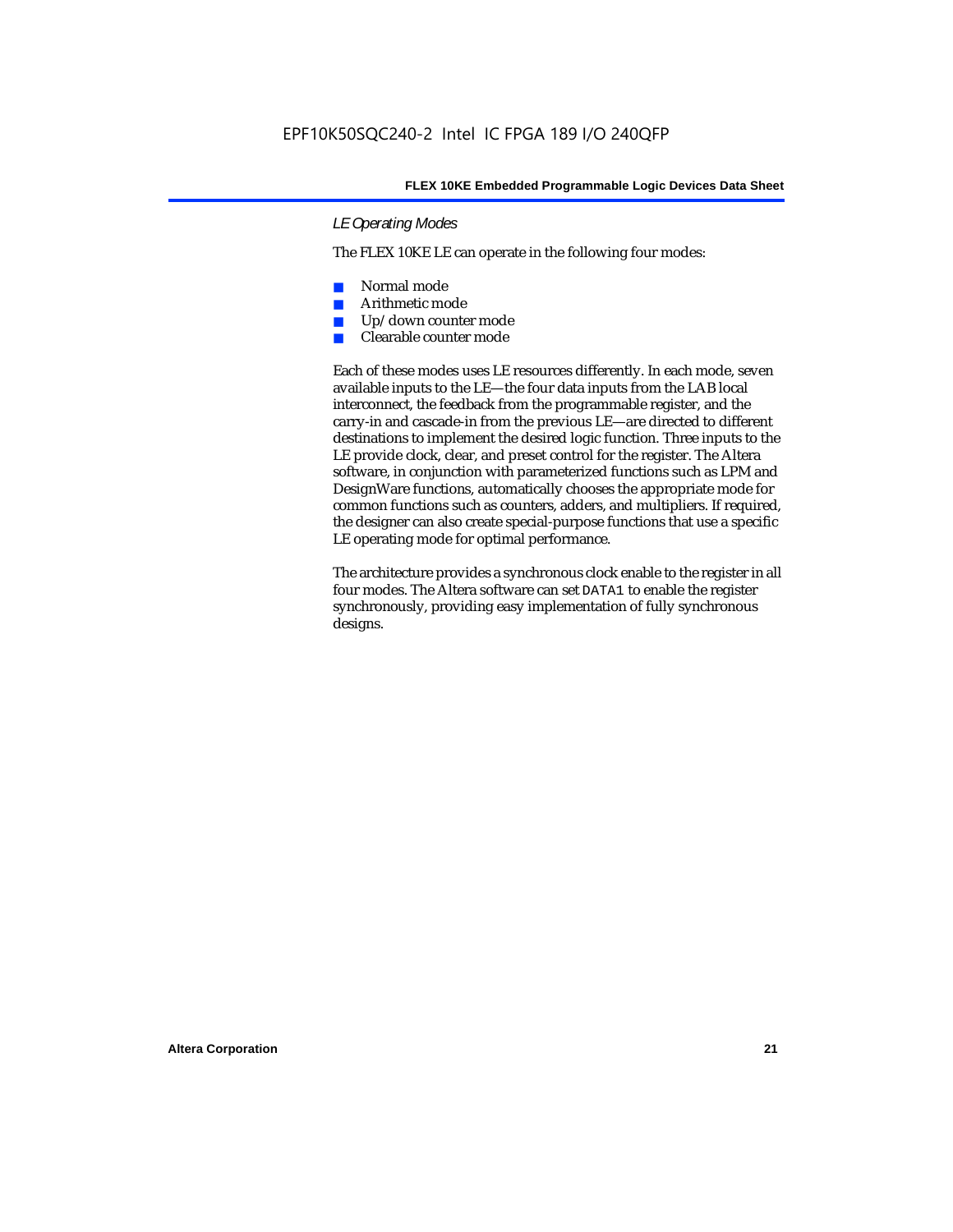#### Figure 11 shows the LE operating modes.

#### *Figure 11. FLEX 10KE LE Operating Modes*









#### **Clearable Counter Mode**

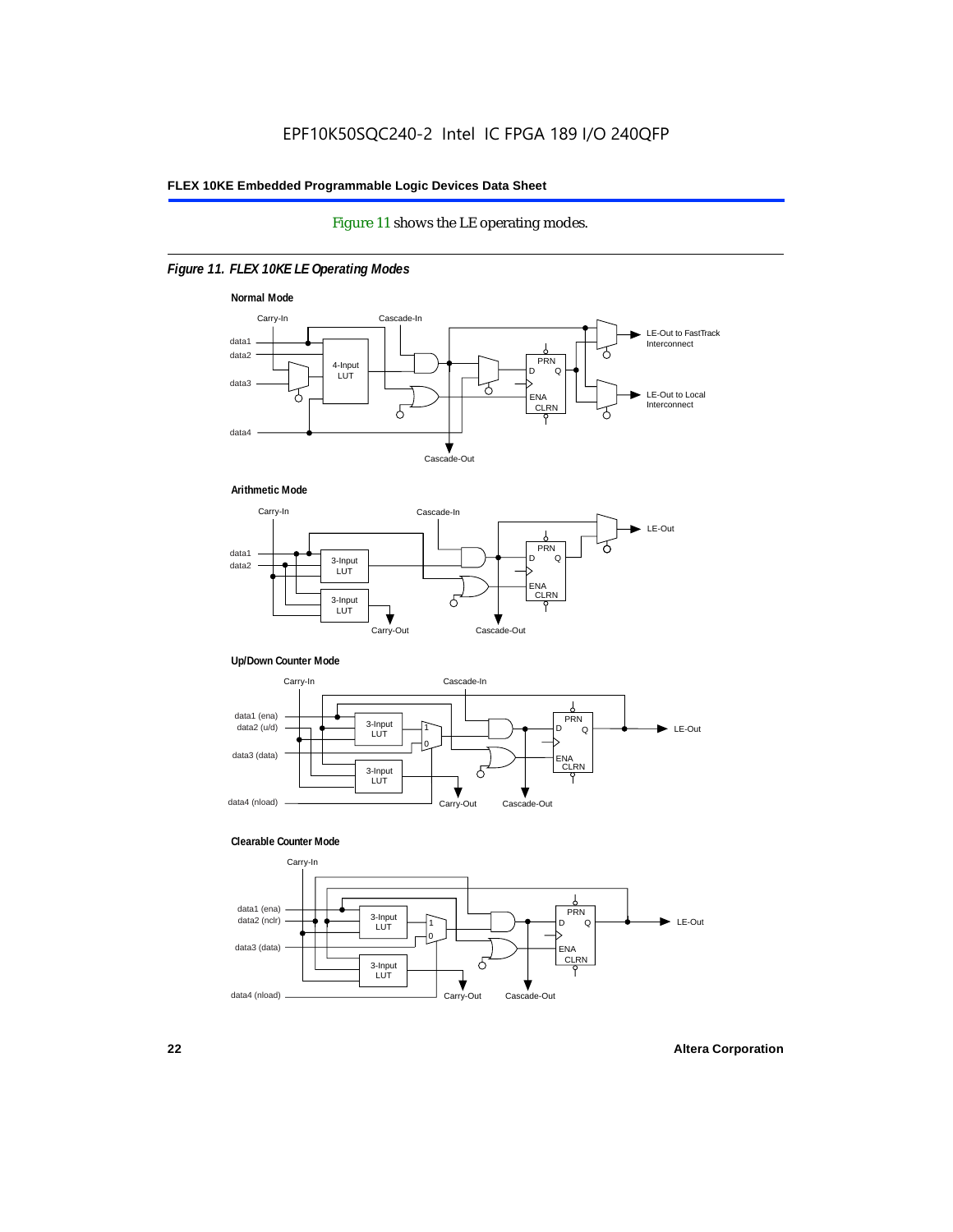#### **Normal Mode**

The normal mode is suitable for general logic applications and wide decoding functions that can take advantage of a cascade chain. In normal mode, four data inputs from the LAB local interconnect and the carry-in are inputs to a four-input LUT. The Altera Compiler automatically selects the carry-in or the DATA3 signal as one of the inputs to the LUT. The LUT output can be combined with the cascade-in signal to form a cascade chain through the cascade-out signal. Either the register or the LUT can be used to drive both the local interconnect and the FastTrack Interconnect routing structure at the same time.

The LUT and the register in the LE can be used independently (register packing). To support register packing, the LE has two outputs; one drives the local interconnect, and the other drives the FastTrack Interconnect routing structure. The DATA4 signal can drive the register directly, allowing the LUT to compute a function that is independent of the registered signal; a three-input function can be computed in the LUT, and a fourth independent signal can be registered. Alternatively, a four-input function can be generated, and one of the inputs to this function can be used to drive the register. The register in a packed LE can still use the clock enable, clear, and preset signals in the LE. In a packed LE, the register can drive the FastTrack Interconnect routing structure while the LUT drives the local interconnect, or vice versa.

#### **Arithmetic Mode**

The arithmetic mode offers 2 three-input LUTs that are ideal for implementing adders, accumulators, and comparators. One LUT computes a three-input function; the other generates a carry output. As shown in Figure 11 on page 22, the first LUT uses the carry-in signal and two data inputs from the LAB local interconnect to generate a combinatorial or registered output. For example, in an adder, this output is the sum of three signals: a, b, and carry-in. The second LUT uses the same three signals to generate a carry-out signal, thereby creating a carry chain. The arithmetic mode also supports simultaneous use of the cascade chain.

#### **Up/Down Counter Mode**

The up/down counter mode offers counter enable, clock enable, synchronous up/down control, and data loading options. These control signals are generated by the data inputs from the LAB local interconnect, the carry-in signal, and output feedback from the programmable register. Use 2 three-input LUTs: one generates the counter data, and the other generates the fast carry bit. A 2-to-1 multiplexer provides synchronous loading. Data can also be loaded asynchronously with the clear and preset register control signals without using the LUT resources.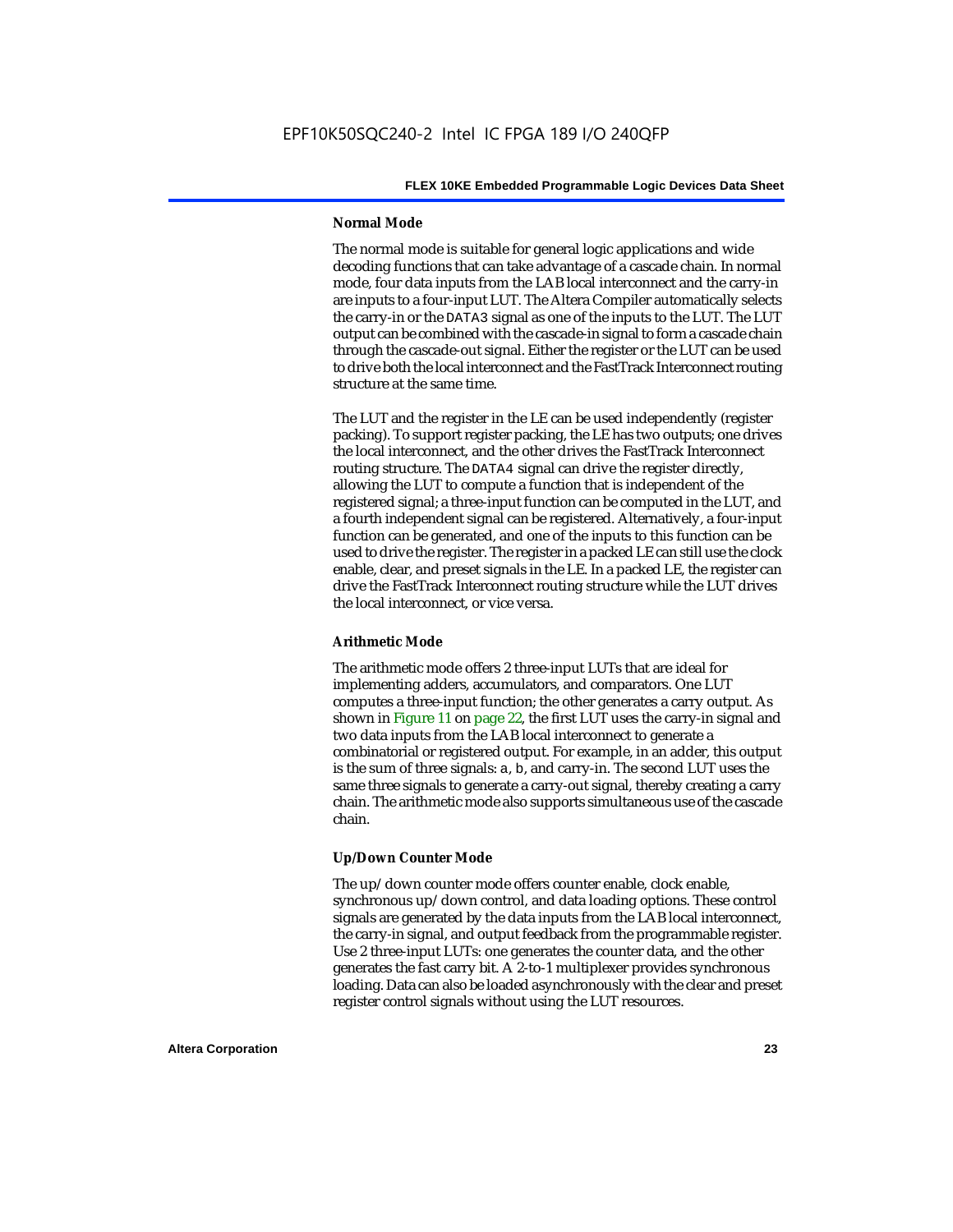#### **Clearable Counter Mode**

The clearable counter mode is similar to the up/down counter mode, but supports a synchronous clear instead of the up/down control. The clear function is substituted for the cascade-in signal in the up/down counter mode. Use 2 three-input LUTs: one generates the counter data, and the other generates the fast carry bit. Synchronous loading is provided by a 2-to-1 multiplexer. The output of this multiplexer is ANDed with a synchronous clear signal.

#### *Internal Tri-State Emulation*

Internal tri-state emulation provides internal tri-states without the limitations of a physical tri-state bus. In a physical tri-state bus, the tri-state buffers' output enable (OE) signals select which signal drives the bus. However, if multiple OE signals are active, contending signals can be driven onto the bus. Conversely, if no OE signals are active, the bus will float. Internal tri-state emulation resolves contending tri-state buffers to a low value and floating buses to a high value, thereby eliminating these problems. The Altera software automatically implements tri-state bus functionality with a multiplexer.

#### *Clear & Preset Logic Control*

Logic for the programmable register's clear and preset functions is controlled by the DATA3, LABCTRL1, and LABCTRL2 inputs to the LE. The clear and preset control structure of the LE asynchronously loads signals into a register. Either LABCTRL1 or LABCTRL2 can control the asynchronous clear. Alternatively, the register can be set up so that LABCTRL1 implements an asynchronous load. The data to be loaded is driven to DATA3; when LABCTRL1 is asserted, DATA3 is loaded into the register.

During compilation, the Altera Compiler automatically selects the best control signal implementation. Because the clear and preset functions are active-low, the Compiler automatically assigns a logic high to an unused clear or preset.

The clear and preset logic is implemented in one of the following six modes chosen during design entry:

- Asynchronous clear
- Asynchronous preset
- Asynchronous clear and preset
- Asynchronous load with clear
- Asynchronous load with preset
- Asynchronous load without clear or preset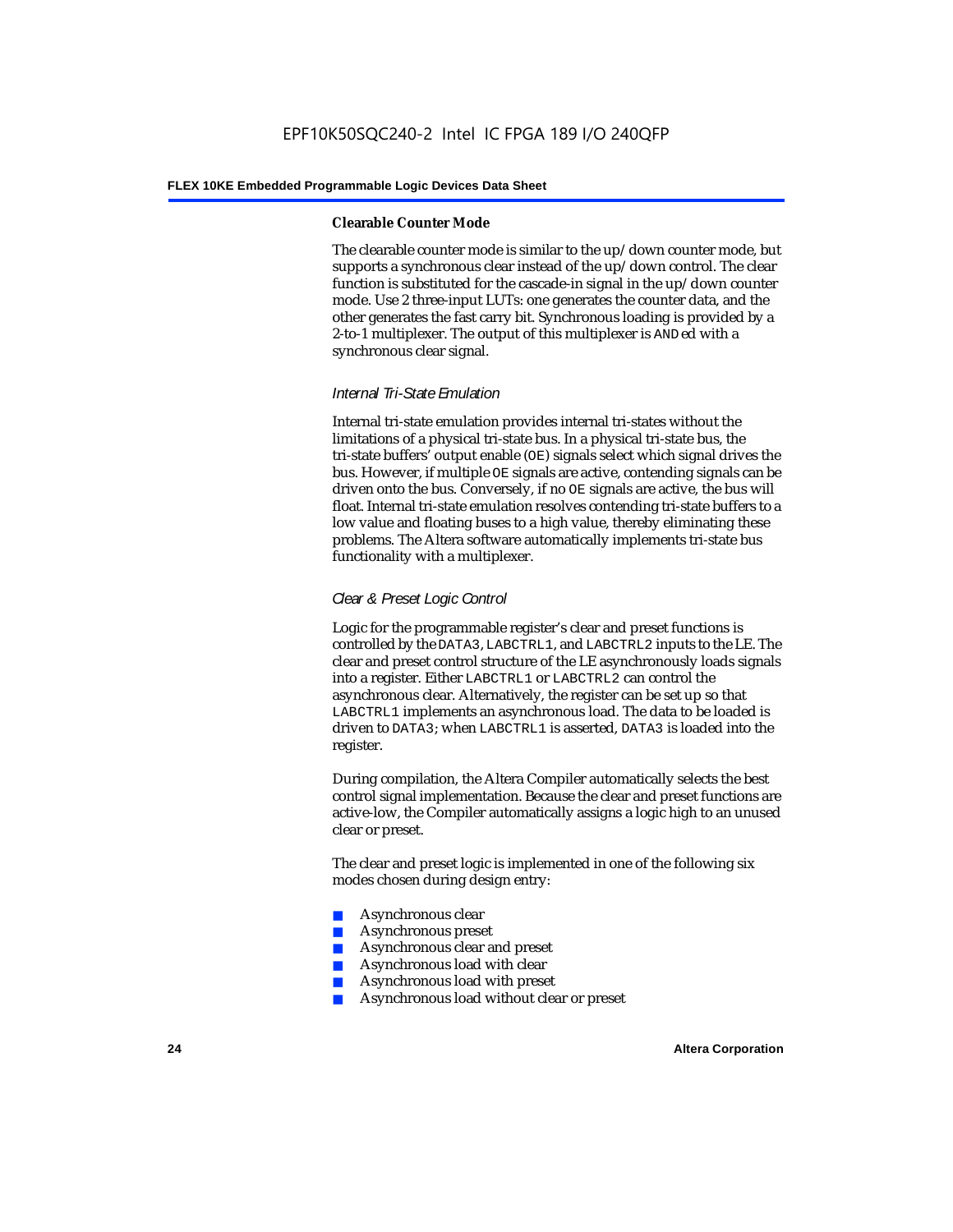In addition to the six clear and preset modes, FLEX 10KE devices provide a chip-wide reset pin that can reset all registers in the device. Use of this feature is set during design entry. In any of the clear and preset modes, the chip-wide reset overrides all other signals. Registers with asynchronous presets may be preset when the chip-wide reset is asserted. Inversion can be used to implement the asynchronous preset. Figure 12 shows examples of how to setup the preset and clear inputs for the desired functionality.

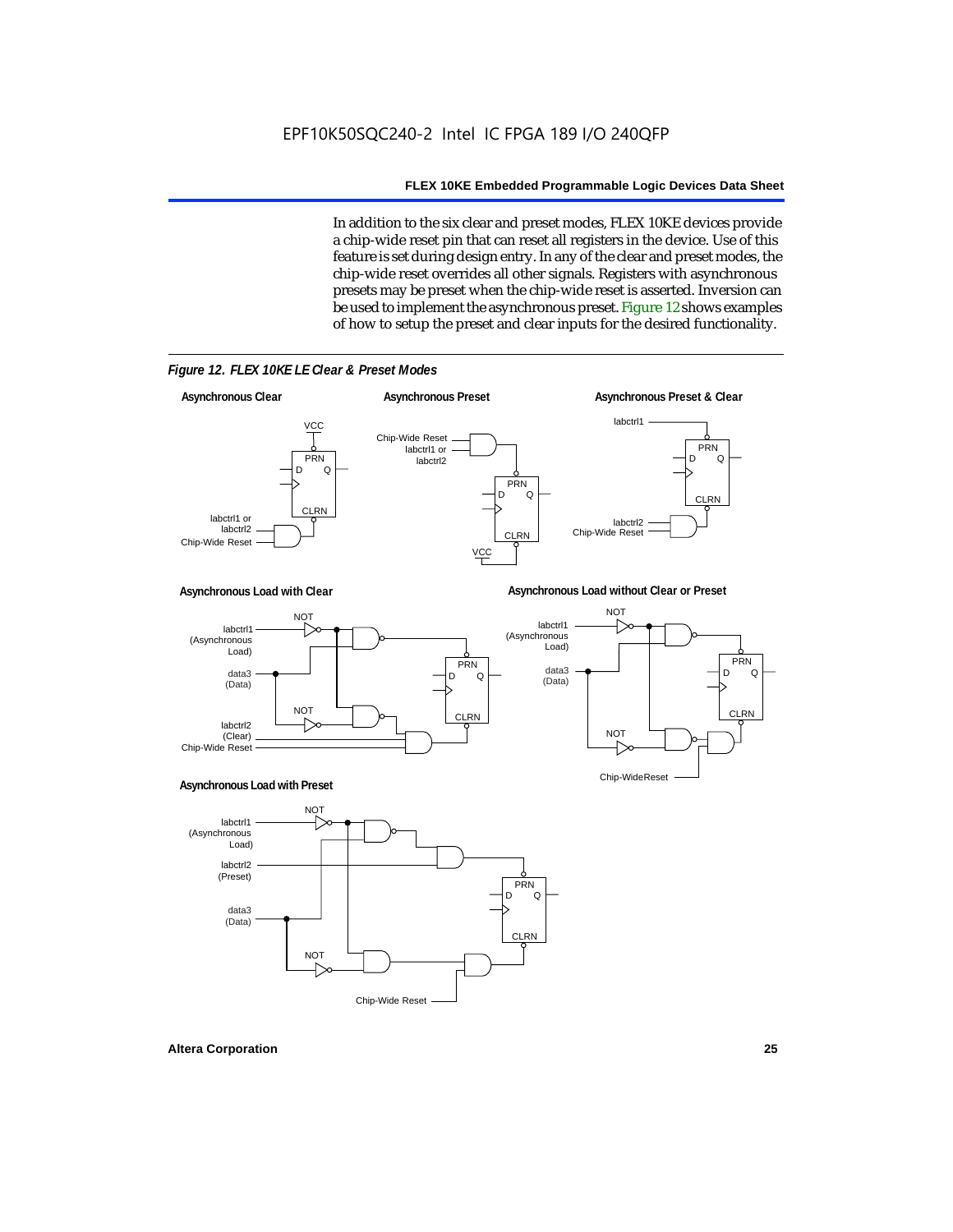#### **Asynchronous Clear**

The flipflop can be cleared by either LABCTRL1 or LABCTRL2. In this mode, the preset signal is tied to VCC to deactivate it.

#### **Asynchronous Preset**

An asynchronous preset is implemented as an asynchronous load, or with an asynchronous clear. If DATA3 is tied to VCC, asserting LABCTRL1 asynchronously loads a one into the register. Alternatively, the Altera software can provide preset control by using the clear and inverting the input and output of the register. Inversion control is available for the inputs to both LEs and IOEs. Therefore, if a register is preset by only one of the two LABCTRL signals, the DATA3 input is not needed and can be used for one of the LE operating modes.

#### **Asynchronous Preset & Clear**

When implementing asynchronous clear and preset, LABCTRL1 controls the preset and LABCTRL2 controls the clear. DATA3 is tied to VCC, so that asserting LABCTRL1 asynchronously loads a one into the register, effectively presetting the register. Asserting LABCTRL2 clears the register.

#### **Asynchronous Load with Clear**

When implementing an asynchronous load in conjunction with the clear, LABCTRL1 implements the asynchronous load of DATA3 by controlling the register preset and clear. LABCTRL2 implements the clear by controlling the register clear; LABCTRL2 does not have to feed the preset circuits.

#### **Asynchronous Load with Preset**

When implementing an asynchronous load in conjunction with preset, the Altera software provides preset control by using the clear and inverting the input and output of the register. Asserting LABCTRL2 presets the register, while asserting LABCTRL1 loads the register. The Altera software inverts the signal that drives DATA3 to account for the inversion of the register's output.

#### **Asynchronous Load without Preset or Clear**

When implementing an asynchronous load without preset or clear, LABCTRL1 implements the asynchronous load of DATA3 by controlling the register preset and clear.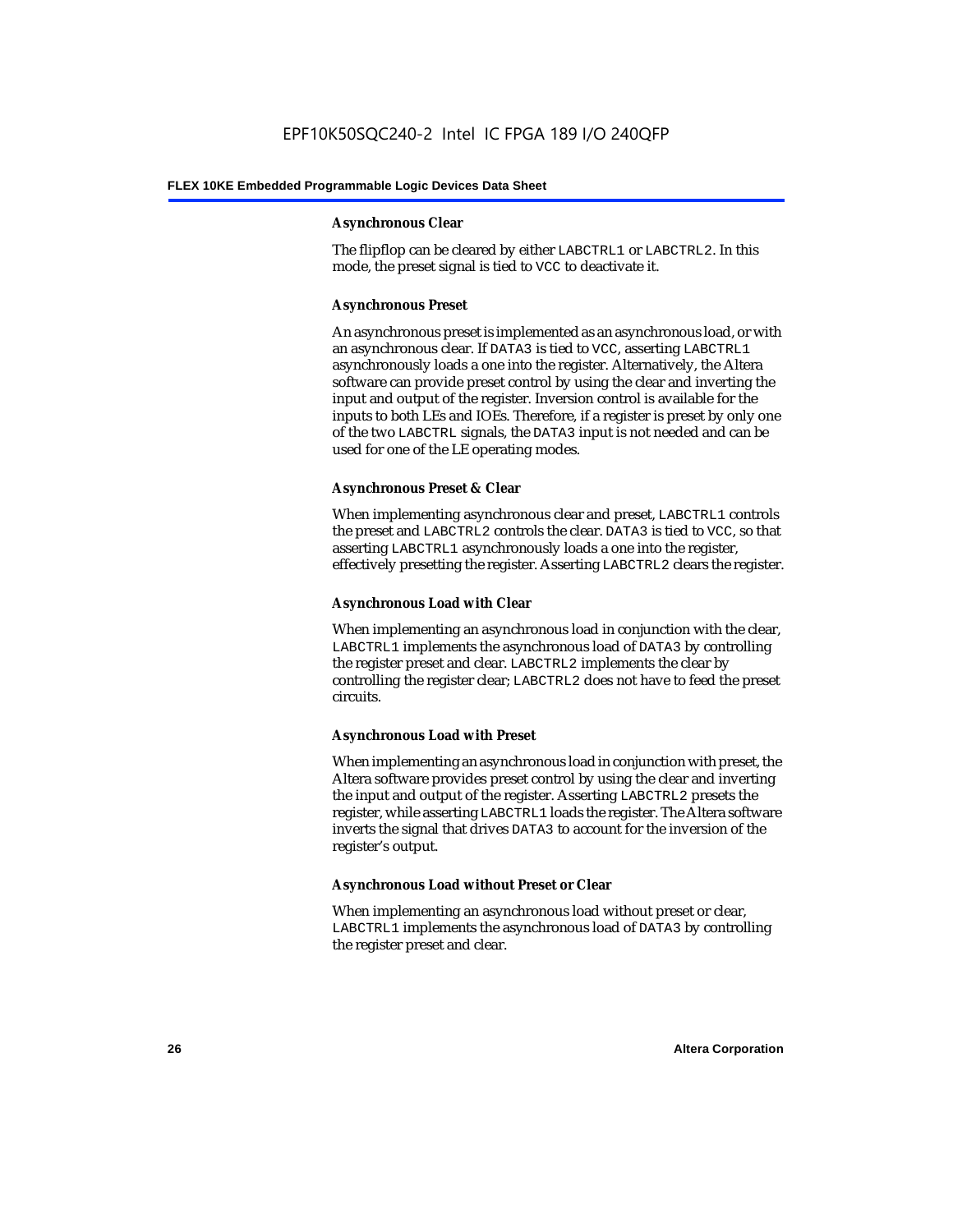#### **FastTrack Interconnect Routing Structure**

In the FLEX 10KE architecture, connections between LEs, EABs, and device I/O pins are provided by the FastTrack Interconnect routing structure, which is a series of continuous horizontal and vertical routing channels that traverses the device. This global routing structure provides predictable performance, even in complex designs. In contrast, the segmented routing in FPGAs requires switch matrices to connect a variable number of routing paths, increasing the delays between logic resources and reducing performance.

The FastTrack Interconnect routing structure consists of row and column interconnect channels that span the entire device. Each row of LABs is served by a dedicated row interconnect. The row interconnect can drive I/O pins and feed other LABs in the row. The column interconnect routes signals between rows and can drive I/O pins.

Row channels drive into the LAB or EAB local interconnect. The row signal is buffered at every LAB or EAB to reduce the effect of fan-out on delay. A row channel can be driven by an LE or by one of three column channels. These four signals feed dual 4-to-1 multiplexers that connect to two specific row channels. These multiplexers, which are connected to each LE, allow column channels to drive row channels even when all eight LEs in a LAB drive the row interconnect.

Each column of LABs or EABs is served by a dedicated column interconnect. The column interconnect that serves the EABs has twice as many channels as other column interconnects. The column interconnect can then drive I/O pins or another row's interconnect to route the signals to other LABs or EABs in the device. A signal from the column interconnect, which can be either the output of a LE or an input from an I/O pin, must be routed to the row interconnect before it can enter a LAB or EAB. Each row channel that is driven by an IOE or EAB can drive one specific column channel.

Access to row and column channels can be switched between LEs in adjacent pairs of LABs. For example, a LE in one LAB can drive the row and column channels normally driven by a particular LE in the adjacent LAB in the same row, and vice versa. This flexibility enables routing resources to be used more efficiently (see Figure 13).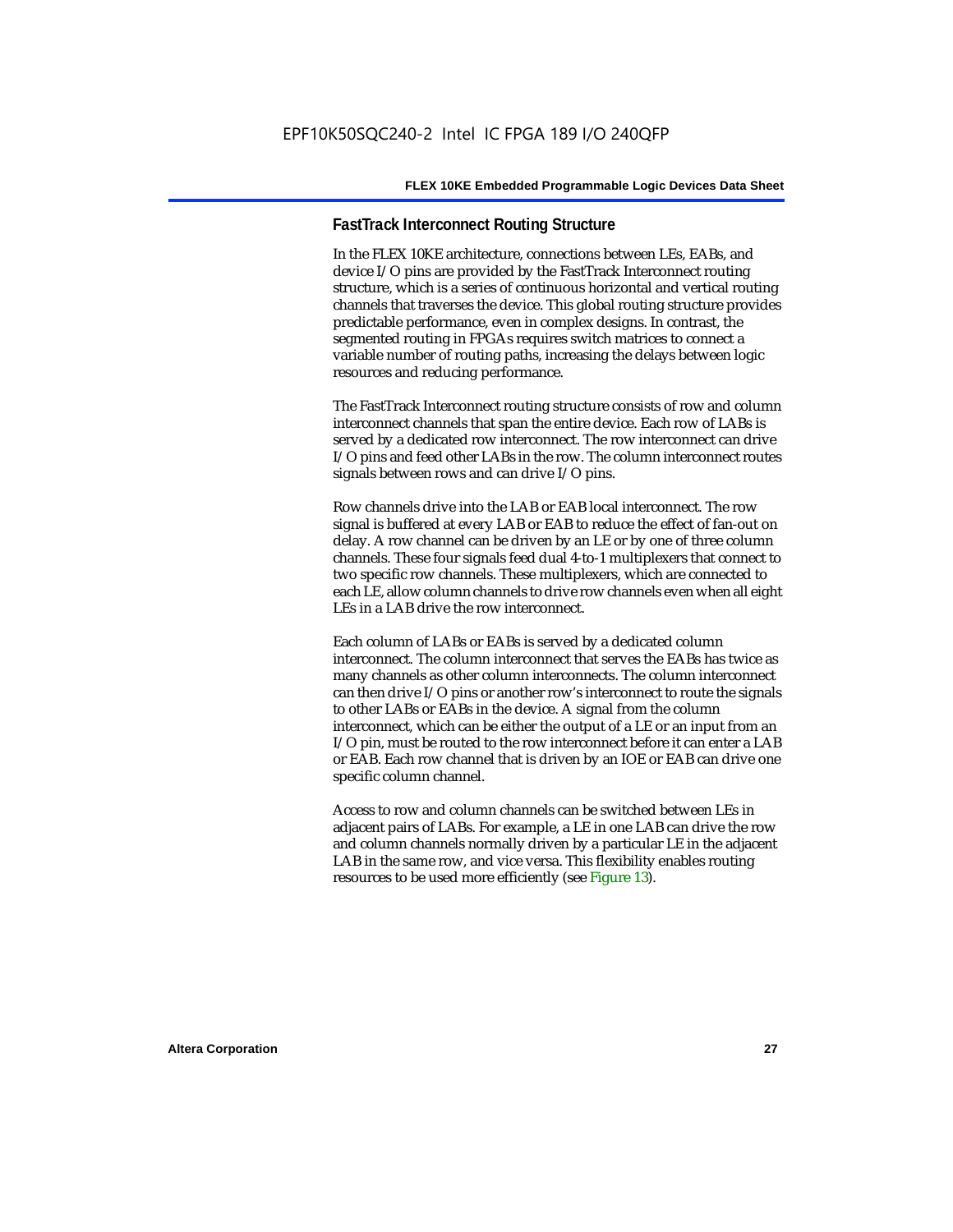#### *Figure 13. FLEX 10KE LAB Connections to Row & Column Interconnect*

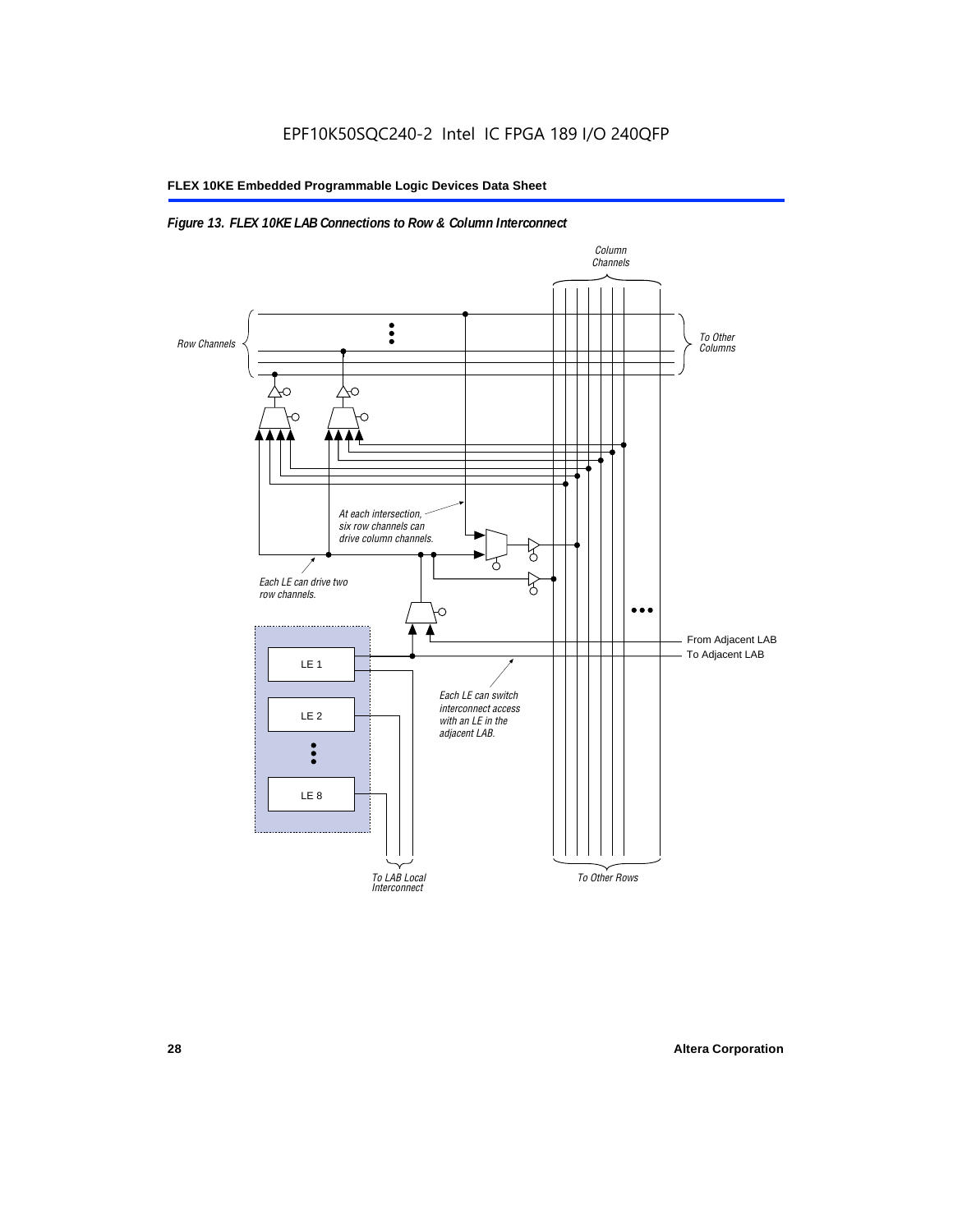For improved routing, the row interconnect consists of a combination of full-length and half-length channels. The full-length channels connect to all LABs in a row; the half-length channels connect to the LABs in half of the row. The EAB can be driven by the half-length channels in the left half of the row and by the full-length channels. The EAB drives out to the fulllength channels. In addition to providing a predictable, row-wide interconnect, this architecture provides increased routing resources. Two neighboring LABs can be connected using a half-row channel, thereby saving the other half of the channel for the other half of the row.

Table 7 summarizes the FastTrack Interconnect routing structure resources available in each FLEX 10KE device.

| Table 7. FLEX 10KE FastTrack Interconnect Resources |             |                     |         |                        |
|-----------------------------------------------------|-------------|---------------------|---------|------------------------|
| Device                                              | <b>Rows</b> | Channels per<br>Row | Columns | Channels per<br>Column |
| <b>EPF10K30E</b>                                    | 6           | 216                 | 36      | 24                     |
| EPF10K50E<br>EPF10K50S                              | 10          | 216                 | 36      | 24                     |
| EPF10K100E                                          | 12          | 312                 | 52      | 24                     |
| EPF10K130E                                          | 16          | 312                 | 52      | 32                     |
| EPF10K200E<br>EPF10K200S                            | 24          | 312                 | 52      | 48                     |

In addition to general-purpose I/O pins, FLEX 10KE devices have six dedicated input pins that provide low-skew signal distribution across the device. These six inputs can be used for global clock, clear, preset, and peripheral output enable and clock enable control signals. These signals are available as control signals for all LABs and IOEs in the device. The dedicated inputs can also be used as general-purpose data inputs because they can feed the local interconnect of each LAB in the device.

Figure 14 shows the interconnection of adjacent LABs and EABs, with row, column, and local interconnects, as well as the associated cascade and carry chains. Each LAB is labeled according to its location: a letter represents the row and a number represents the column. For example, LAB B3 is in row B, column 3.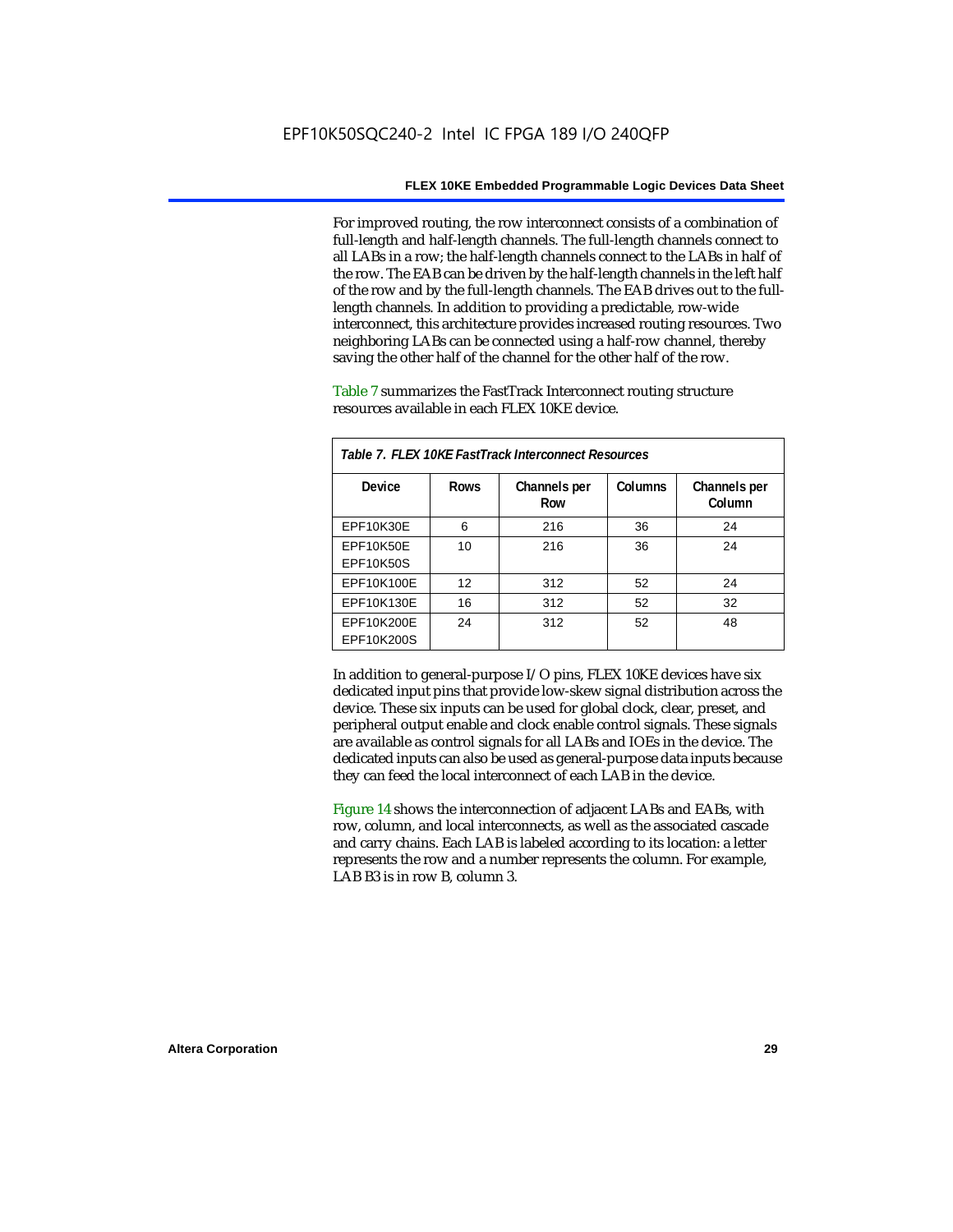



#### **I/O Element**

An IOE contains a bidirectional I/O buffer and a register that can be used either as an input register for external data that requires a fast setup time, or as an output register for data that requires fast clock-to-output performance. In some cases, using an LE register for an input register will result in a faster setup time than using an IOE register. IOEs can be used as input, output, or bidirectional pins. For bidirectional registered I/O implementation, the output register should be in the IOE, and the data input and output enable registers should be LE registers placed adjacent to the bidirectional pin. The Altera Compiler uses the programmable inversion option to invert signals from the row and column interconnect automatically where appropriate. Figure 15 shows the bidirectional I/O registers.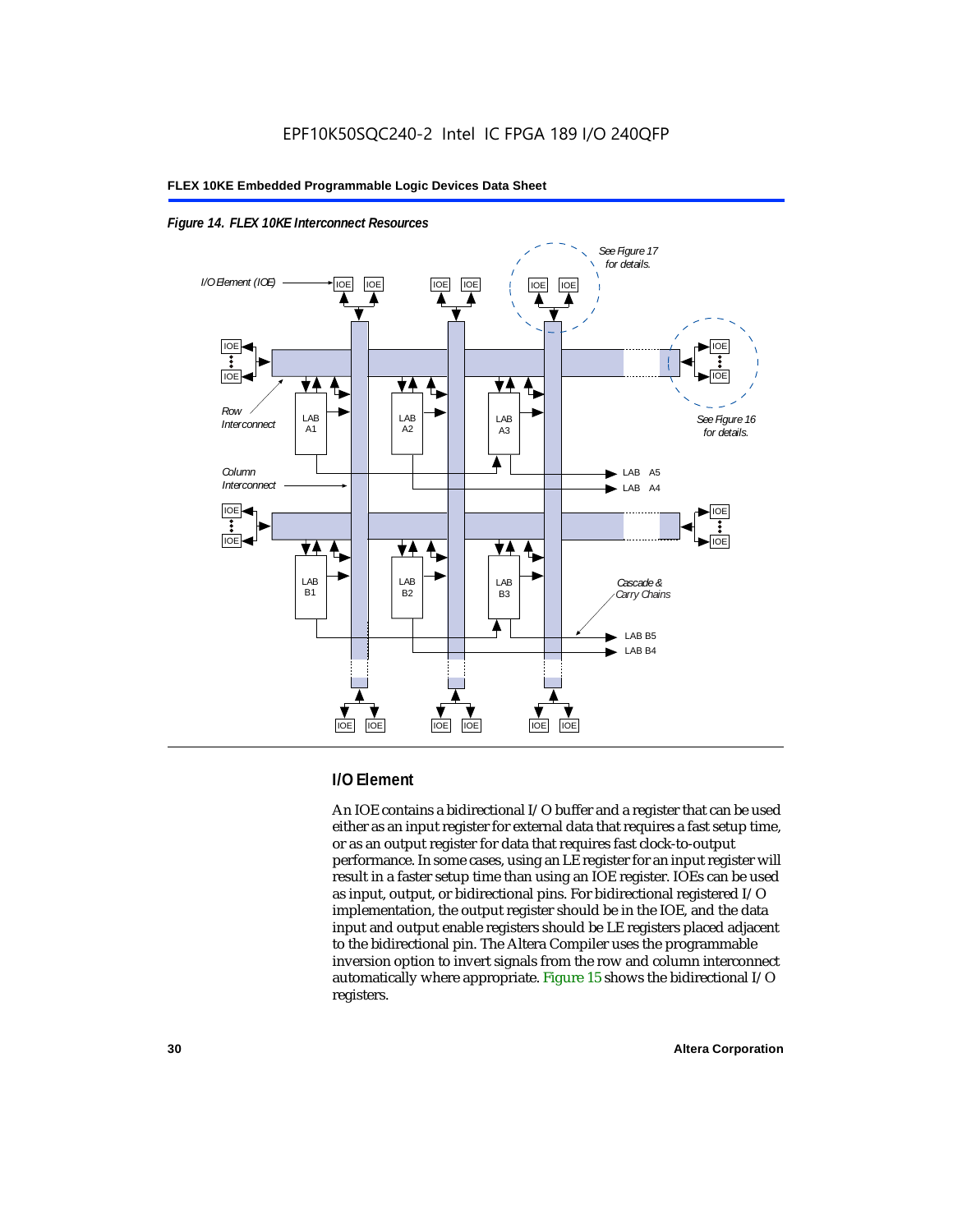



### *Note:*<br>(1) *A*

(1) All FLEX 10KE devices (except the EPF10K50E and EPF10K200E devices) have a programmable input delay buffer on the input path.

#### **Altera Corporation 31**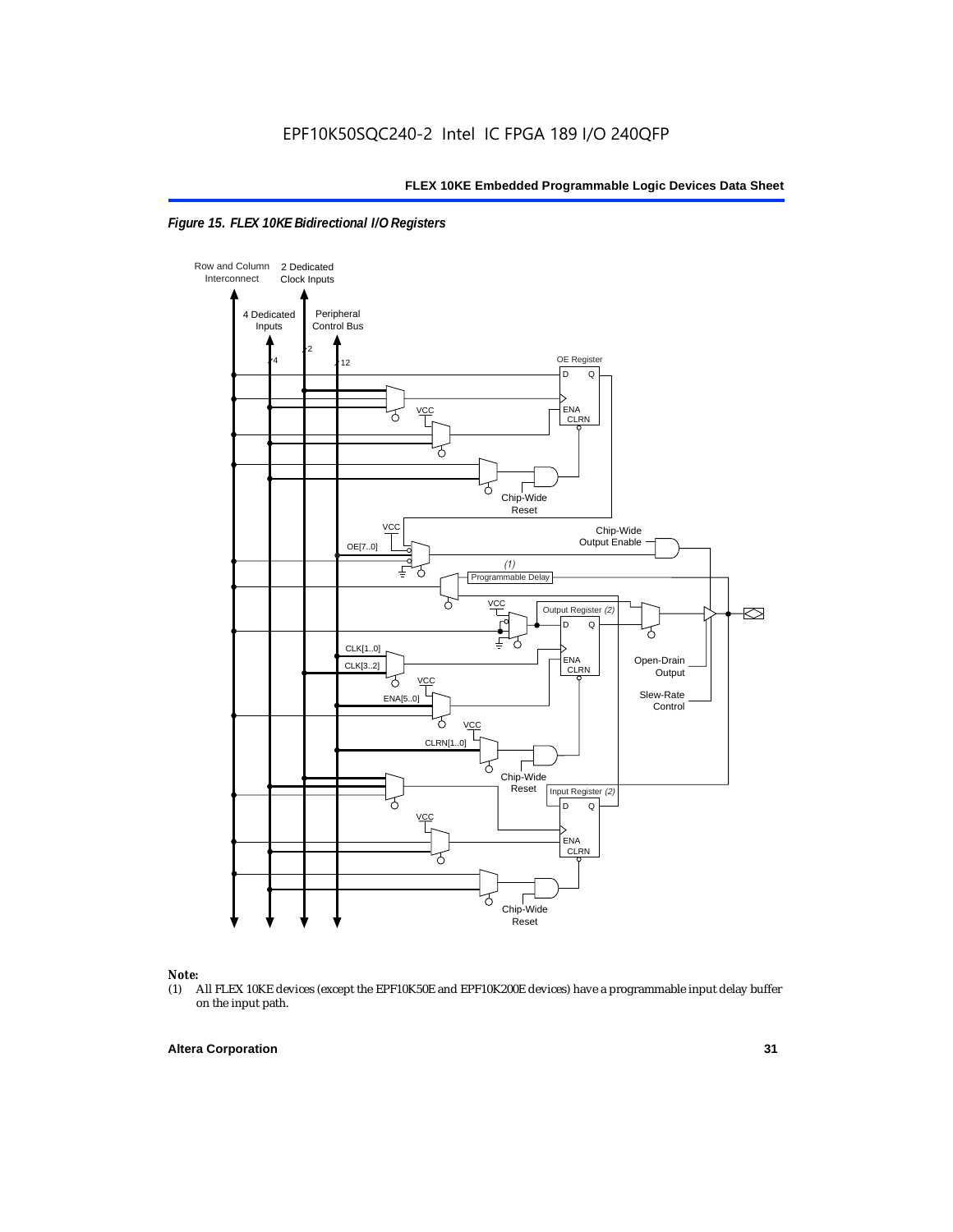On all FLEX 10KE devices (except EPF10K50E and EPF10K200E devices), the input path from the I/O pad to the FastTrack Interconnect has a programmable delay element that can be used to guarantee a zero hold time. EPF10K50S and EPF10K200S devices also support this feature. Depending on the placement of the IOE relative to what it is driving, the designer may choose to turn on the programmable delay to ensure a zero hold time or turn it off to minimize setup time. This feature is used to reduce setup time for complex pin-to-register paths (e.g., PCI designs).

Each IOE selects the clock, clear, clock enable, and output enable controls from a network of I/O control signals called the peripheral control bus. The peripheral control bus uses high-speed drivers to minimize signal skew across the device and provides up to 12 peripheral control signals that can be allocated as follows:

- Up to eight output enable signals
- Up to six clock enable signals
- Up to two clock signals
- Up to two clear signals

If more than six clock enable or eight output enable signals are required, each IOE on the device can be controlled by clock enable and output enable signals driven by specific LEs. In addition to the two clock signals available on the peripheral control bus, each IOE can use one of two dedicated clock pins. Each peripheral control signal can be driven by any of the dedicated input pins or the first LE of each LAB in a particular row. In addition, a LE in a different row can drive a column interconnect, which causes a row interconnect to drive the peripheral control signal. The chipwide reset signal resets all IOE registers, overriding any other control signals.

When a dedicated clock pin drives IOE registers, it can be inverted for all IOEs in the device. All IOEs must use the same sense of the clock. For example, if any IOE uses the inverted clock, all IOEs must use the inverted clock and no IOE can use the non-inverted clock. However, LEs can still use the true or complement of the clock on a LAB-by-LAB basis.

The incoming signal may be inverted at the dedicated clock pin and will drive all IOEs. For the true and complement of a clock to be used to drive IOEs, drive it into both global clock pins. One global clock pin will supply the true, and the other will supply the complement.

When the true and complement of a dedicated input drives IOE clocks, two signals on the peripheral control bus are consumed, one for each sense of the clock.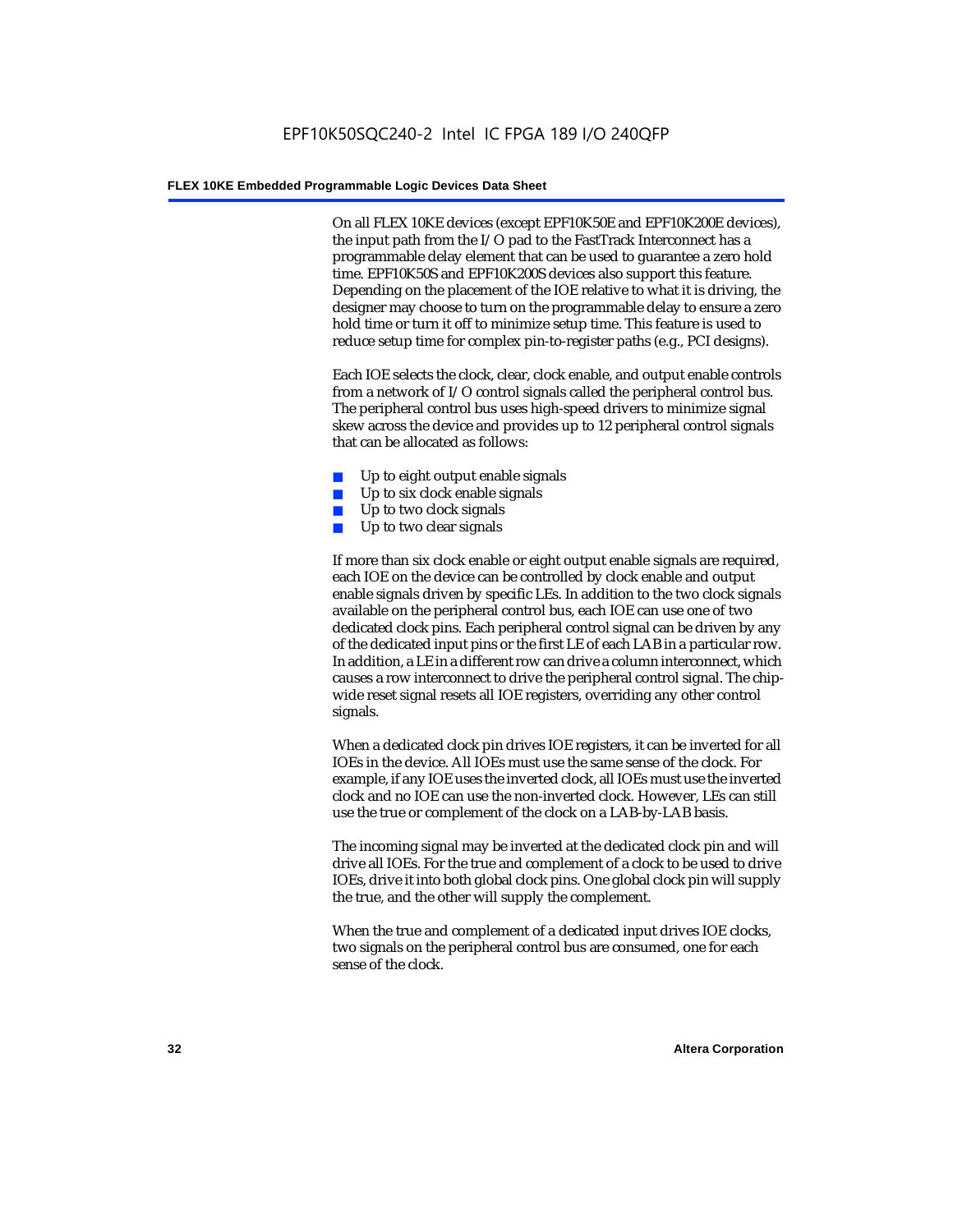When dedicated inputs drive non-inverted and inverted peripheral clears, clock enables, and output enables, two signals on the peripheral control bus will be used.

Tables 8 and 9 list the sources for each peripheral control signal, and show how the output enable, clock enable, clock, and clear signals share 12 peripheral control signals. The tables also show the rows that can drive global signals.

| Table 8. Peripheral Bus Sources for EPF10K30E, EPF10K50E & EPF10K50S Devices |                  |                               |  |  |
|------------------------------------------------------------------------------|------------------|-------------------------------|--|--|
| Peripheral<br><b>Control Signal</b>                                          | <b>EPF10K30E</b> | EPF10K50E<br><b>EPF10K50S</b> |  |  |
| OE0                                                                          | Row A            | Row A                         |  |  |
| OE1                                                                          | Row B            | Row B                         |  |  |
| OE2                                                                          | Row C            | Row D                         |  |  |
| OE3                                                                          | Row D            | Row F                         |  |  |
| OE4                                                                          | Row E            | Row H                         |  |  |
| OE5                                                                          | Row F            | Row J                         |  |  |
| CLKENA0/CLK0/GLOBAL0                                                         | Row A            | Row A                         |  |  |
| CLKENA1/OE6/GLOBAL1                                                          | Row B            | Row C                         |  |  |
| CLKENA2/CLR0                                                                 | Row C            | Row E                         |  |  |
| CLKENA3/OE7/GLOBAL2                                                          | Row D            | Row G                         |  |  |
| CLKENA4/CLR1                                                                 | Row E            | Row I                         |  |  |
| CLKENA5/CLK1/GLOBAL3                                                         | Row F            | Row J                         |  |  |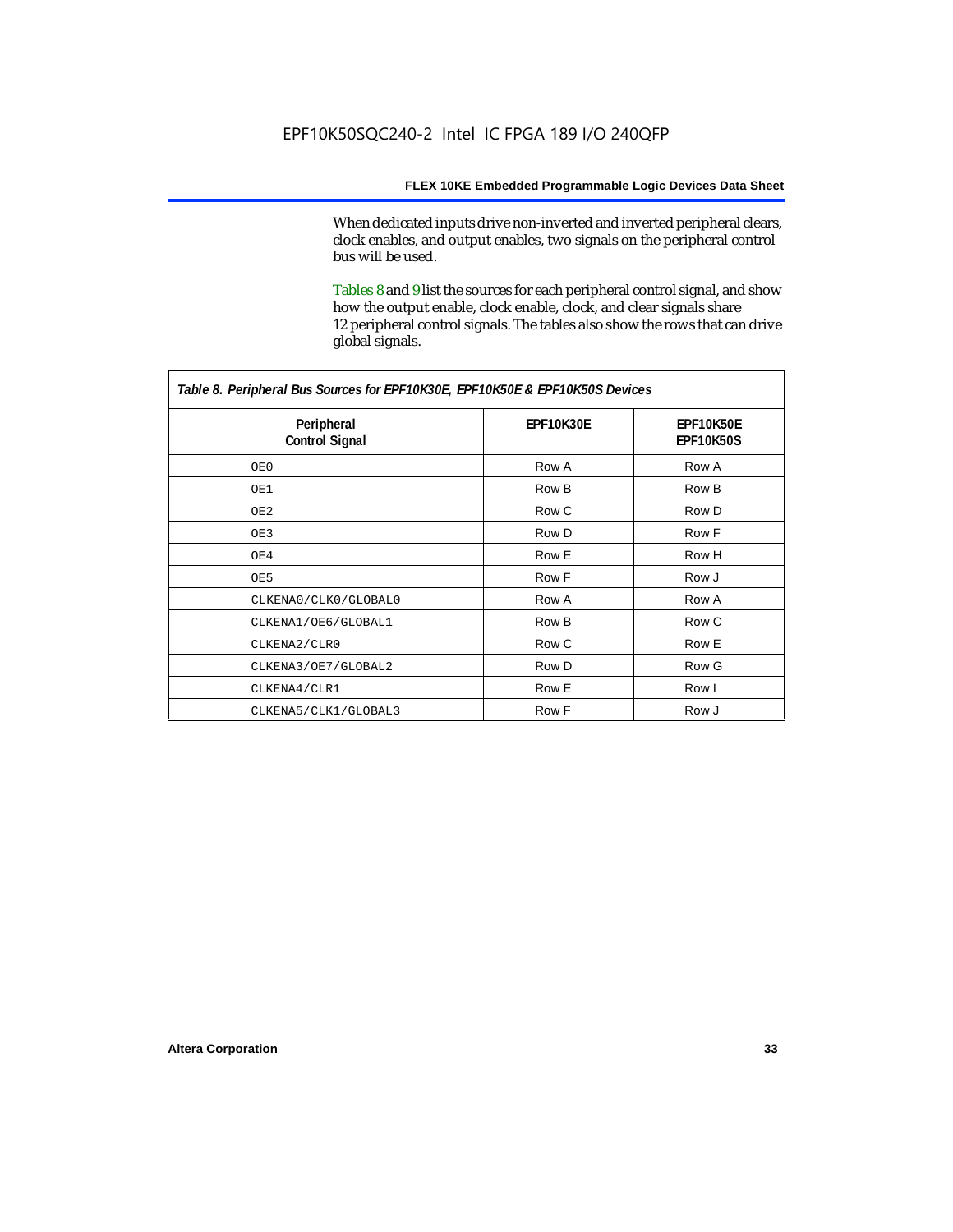| Table 9. Peripheral Bus Sources for EPF10K100E, EPF10K130E, EPF10K200E & EPF10K200S Devices |                   |                   |                                        |  |
|---------------------------------------------------------------------------------------------|-------------------|-------------------|----------------------------------------|--|
| Peripheral<br><b>Control Signal</b>                                                         | <b>EPF10K100E</b> | <b>EPF10K130E</b> | <b>EPF10K200E</b><br><b>EPF10K200S</b> |  |
| OE0                                                                                         | Row A             | Row C             | Row G                                  |  |
| OE1                                                                                         | Row C             | Row E             | Row I                                  |  |
| OE <sub>2</sub>                                                                             | Row E             | Row G             | Row K                                  |  |
| OE3                                                                                         | Row L             | Row N             | Row <sub>R</sub>                       |  |
| OE4                                                                                         | Row I             | Row K             | Row O                                  |  |
| OE5                                                                                         | Row K             | Row M             | Row Q                                  |  |
| CLKENA0/CLK0/GLOBAL0                                                                        | Row F             | Row H             | Row L                                  |  |
| CLKENA1/OE6/GLOBAL1                                                                         | Row D             | Row F             | Row J                                  |  |
| CLKENA2/CLR0                                                                                | Row B             | Row D             | Row H                                  |  |
| CLKENA3/OE7/GLOBAL2                                                                         | Row H             | Row J             | Row N                                  |  |
| CLKENA4/CLR1                                                                                | Row J             | Row L             | Row P                                  |  |
| CLKENA5/CLK1/GLOBAL3                                                                        | Row G             | Row I             | Row M                                  |  |

Signals on the peripheral control bus can also drive the four global signals, referred to as GLOBAL0 through GLOBAL3 in Tables 8 and 9. An internally generated signal can drive a global signal, providing the same low-skew, low-delay characteristics as a signal driven by an input pin. An LE drives the global signal by driving a row line that drives the peripheral bus, which then drives the global signal. This feature is ideal for internally generated clear or clock signals with high fan-out. However, internally driven global signals offer no advantage over the general-purpose interconnect for routing data signals. The dedicated input pin should be driven to a known logic state (such as ground) and not be allowed to float.

The chip-wide output enable pin is an active-high pin (DEV\_OE) that can be used to tri-state all pins on the device. This option can be set in the Altera software. On EPF10K50E and EPF10K200E devices, the built-in I/O pin pull-up resistors (which are active during configuration) are active when the chip-wide output enable pin is asserted. The registers in the IOE can also be reset by the chip-wide reset pin.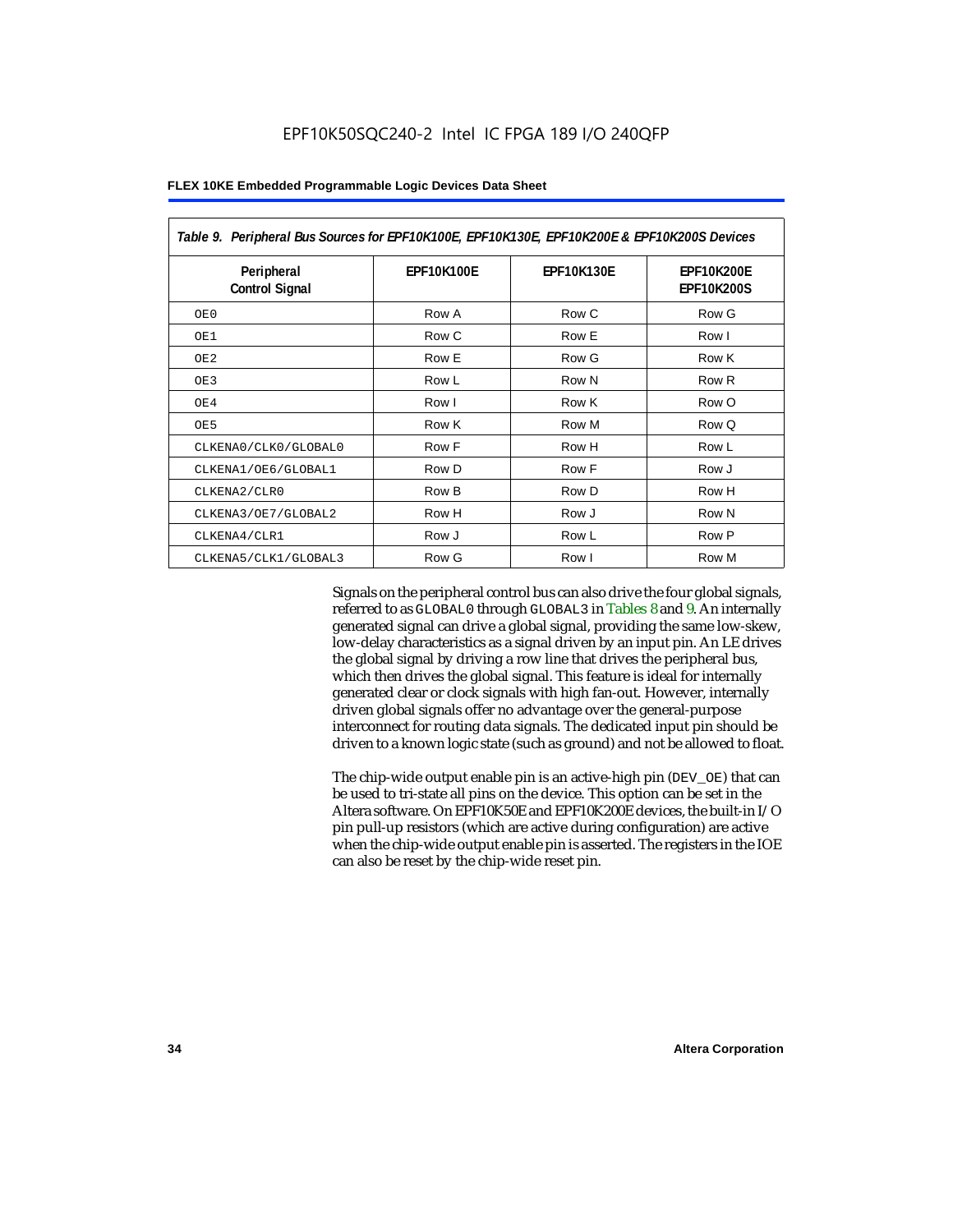*Row-to-IOE Connections*

When an IOE is used as an input signal, it can drive two separate row channels. The signal is accessible by all LEs within that row. When an IOE is used as an output, the signal is driven by a multiplexer that selects a signal from the row channels. Up to eight IOEs connect to each side of each row channel (see Figure 16).



*The values for m and n are provided in Table 10.*





| Table 10. FLEX 10KE Row-to-IOE Interconnect Resources |                      |                          |  |  |
|-------------------------------------------------------|----------------------|--------------------------|--|--|
| <b>Device</b>                                         | Channels per Row (n) | Row Channels per Pin (m) |  |  |
| <b>EPF10K30E</b>                                      | 216                  | 27                       |  |  |
| <b>EPF10K50E</b>                                      | 216                  | 27                       |  |  |
| <b>EPF10K50S</b>                                      |                      |                          |  |  |
| EPF10K100E                                            | 312                  | 39                       |  |  |
| EPF10K130E                                            | 312                  | 39                       |  |  |
| EPF10K200E<br>EPF10K200S                              | 312                  | 39                       |  |  |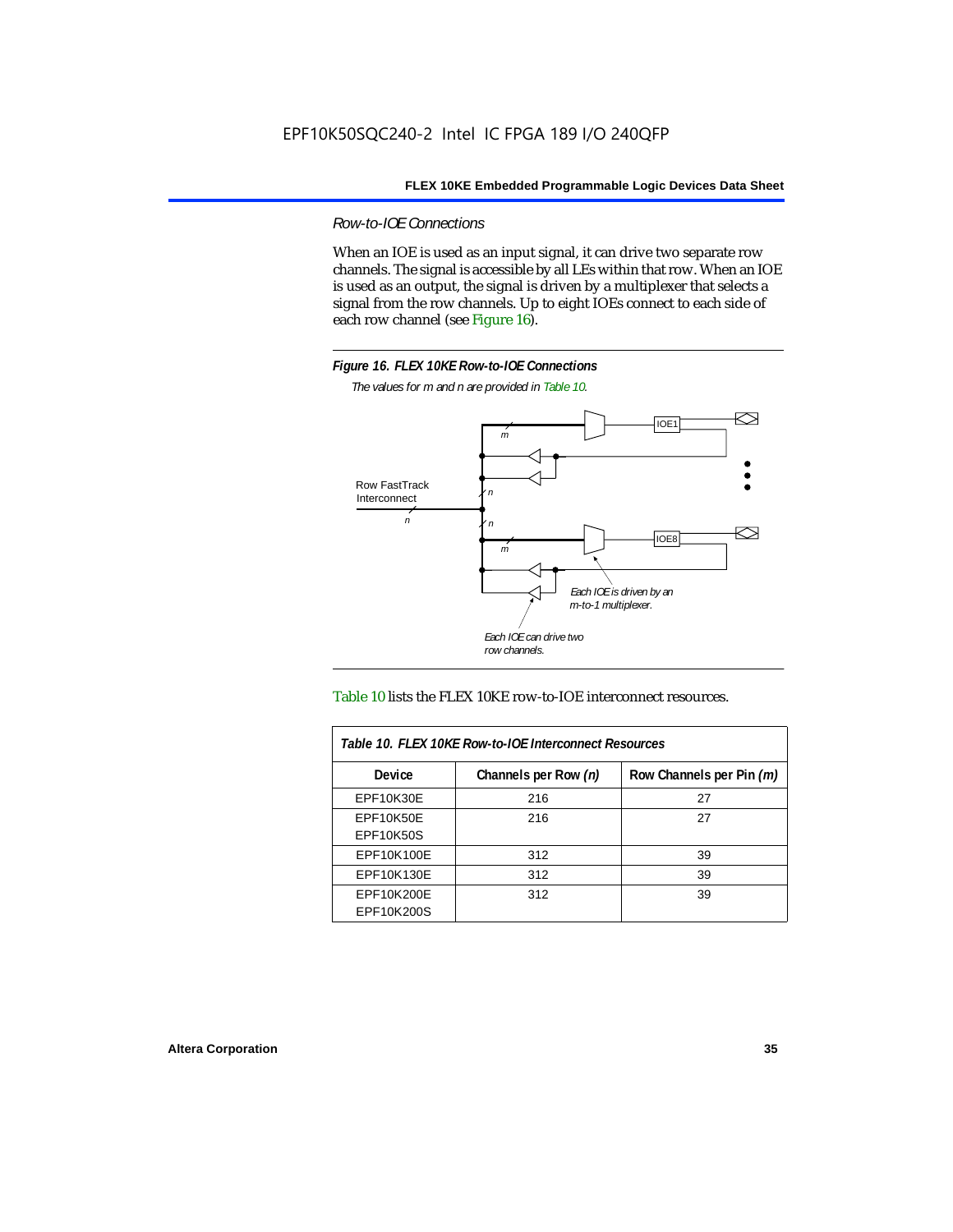*Column-to-IOE Connections*

When an IOE is used as an input, it can drive up to two separate column channels. When an IOE is used as an output, the signal is driven by a multiplexer that selects a signal from the column channels. Two IOEs connect to each side of the column channels. Each IOE can be driven by column channels via a multiplexer. The set of column channels is different for each IOE (see Figure 17).



*The values for m and n are provided in Table 11.*



#### Table 11 lists the FLEX 10KE column-to-IOE interconnect resources.

| Table 11. FLEX 10KE Column-to-IOE Interconnect Resources |                         |                             |  |  |  |  |
|----------------------------------------------------------|-------------------------|-----------------------------|--|--|--|--|
| <b>Device</b>                                            | Channels per Column (n) | Column Channels per Pin (m) |  |  |  |  |
| EPF10K30E                                                | 24                      | 16                          |  |  |  |  |
| EPF10K50E<br><b>EPF10K50S</b>                            | 24                      | 16                          |  |  |  |  |
| EPF10K100E                                               | 24                      | 16                          |  |  |  |  |
| EPF10K130E                                               | 32                      | 24                          |  |  |  |  |
| EPF10K200E<br>EPF10K200S                                 | 48                      | 40                          |  |  |  |  |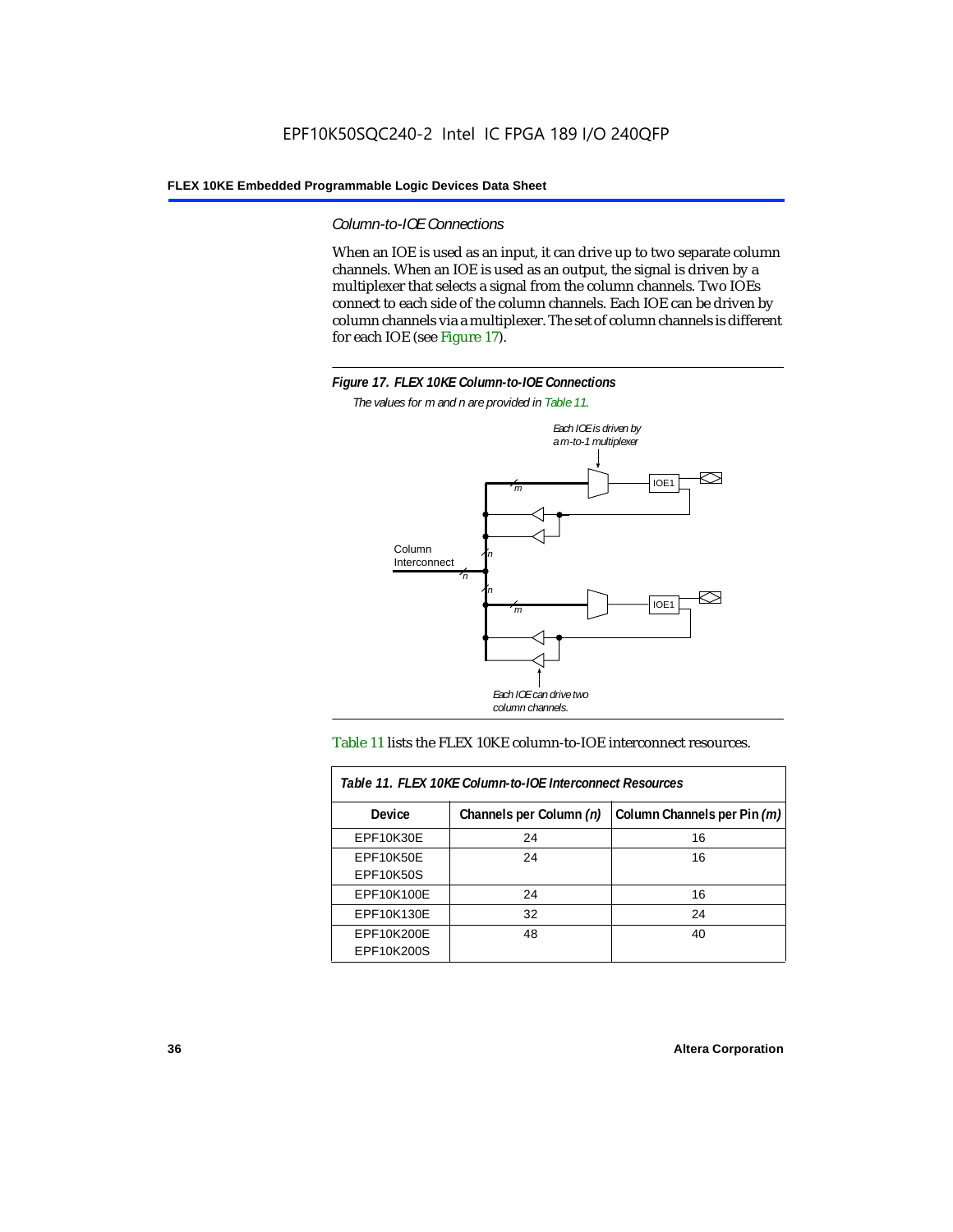**SameFrame Pin-Outs** FLEX 10KE devices support the SameFrame pin-out feature for FineLine BGA packages. The SameFrame pin-out feature is the arrangement of balls on FineLine BGA packages such that the lower-ballcount packages form a subset of the higher-ball-count packages. SameFrame pin-outs provide the flexibility to migrate not only from device to device within the same package, but also from one package to another. A given printed circuit board (PCB) layout can support multiple device density/package combinations. For example, a single board layout can support a range of devices from an EPF10K30E device in a 256-pin FineLine BGA package to an EPF10K200S device in a 672-pin FineLine BGA package.

> The Altera software provides support to design PCBs with SameFrame pin-out devices. Devices can be defined for present and future use. The Altera software generates pin-outs describing how to lay out a board to take advantage of this migration (see Figure 18).





Designed for 672-Pin FineLine BGA Package Printed Circuit Board



256-Pin FineLine BGA Package (Reduced I/O Count or Logic Requirements) 672-Pin FineLine BGA Package (Increased I/O Count or Logic Requirements)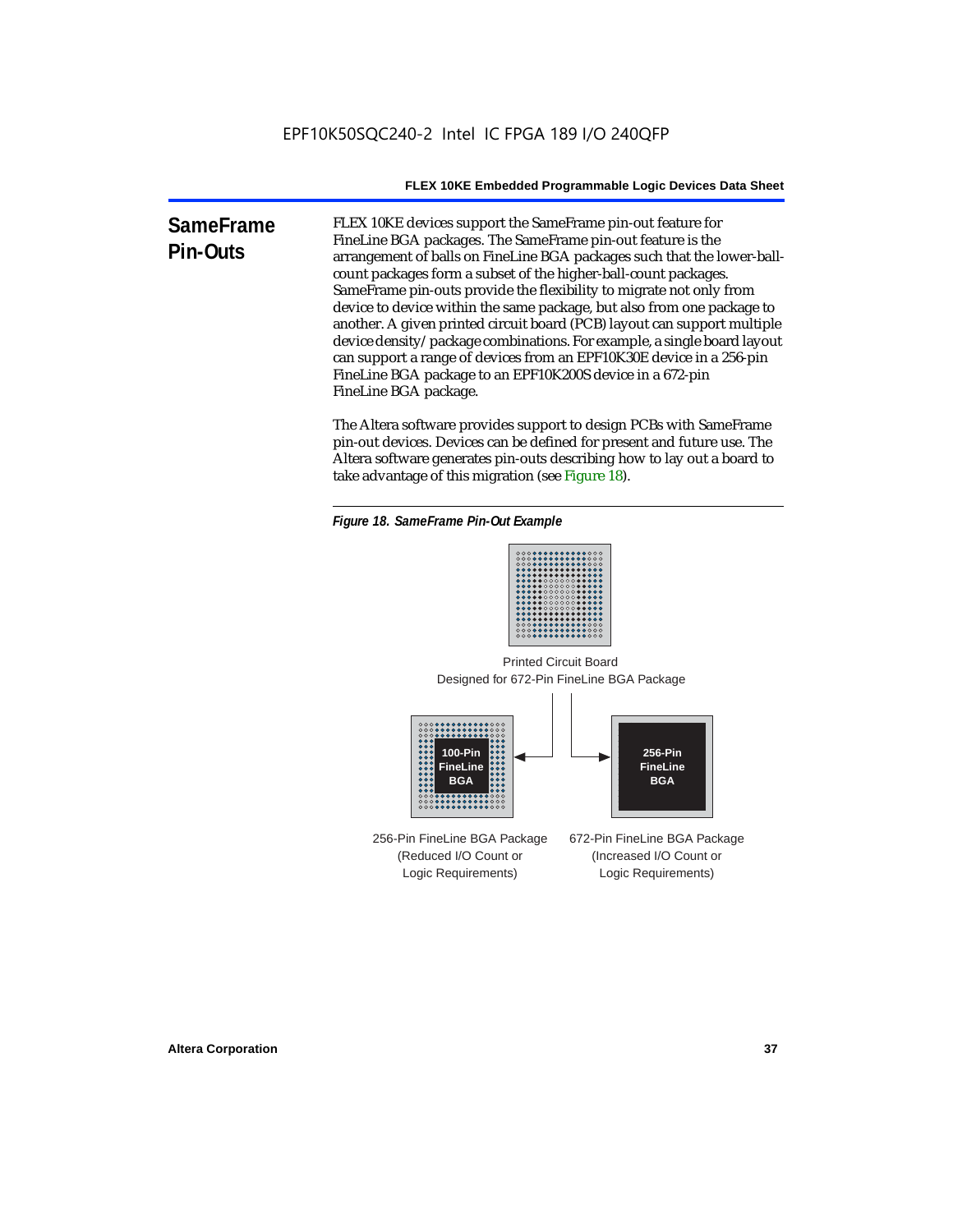# **ClockLock & ClockBoost Features**

To support high-speed designs, FLEX 10KE devices offer optional ClockLock and ClockBoost circuitry containing a phase-locked loop (PLL) used to increase design speed and reduce resource usage. The ClockLock circuitry uses a synchronizing PLL that reduces the clock delay and skew within a device. This reduction minimizes clock-to-output and setup times while maintaining zero hold times. The ClockBoost circuitry, which provides a clock multiplier, allows the designer to enhance device area efficiency by resource sharing within the device. The ClockBoost feature allows the designer to distribute a low-speed clock and multiply that clock on-device. Combined, the ClockLock and ClockBoost features provide significant improvements in system performance and bandwidth.

All FLEX 10KE devices, except EPF10K50E and EPF10K200E devices, support ClockLock and ClockBoost circuitry. EPF10K50S and EPF10K200S devices support this circuitry. Devices that support Clock-Lock and ClockBoost circuitry are distinguished with an "X" suffix in the ordering code; for instance, the EPF10K200SFC672-1X device supports this circuit.

The ClockLock and ClockBoost features in FLEX 10KE devices are enabled through the Altera software. External devices are not required to use these features. The output of the ClockLock and ClockBoost circuits is not available at any of the device pins.

The ClockLock and ClockBoost circuitry locks onto the rising edge of the incoming clock. The circuit output can drive the clock inputs of registers only; the generated clock cannot be gated or inverted.

The dedicated clock pin (GCLK1) supplies the clock to the ClockLock and ClockBoost circuitry. When the dedicated clock pin is driving the ClockLock or ClockBoost circuitry, it cannot drive elsewhere in the device.

For designs that require both a multiplied and non-multiplied clock, the clock trace on the board can be connected to the GCLK1 pin. In the Altera software, the GCLK1 pin can feed both the ClockLock and ClockBoost circuitry in the FLEX 10KE device. However, when both circuits are used, the other clock pin cannot be used.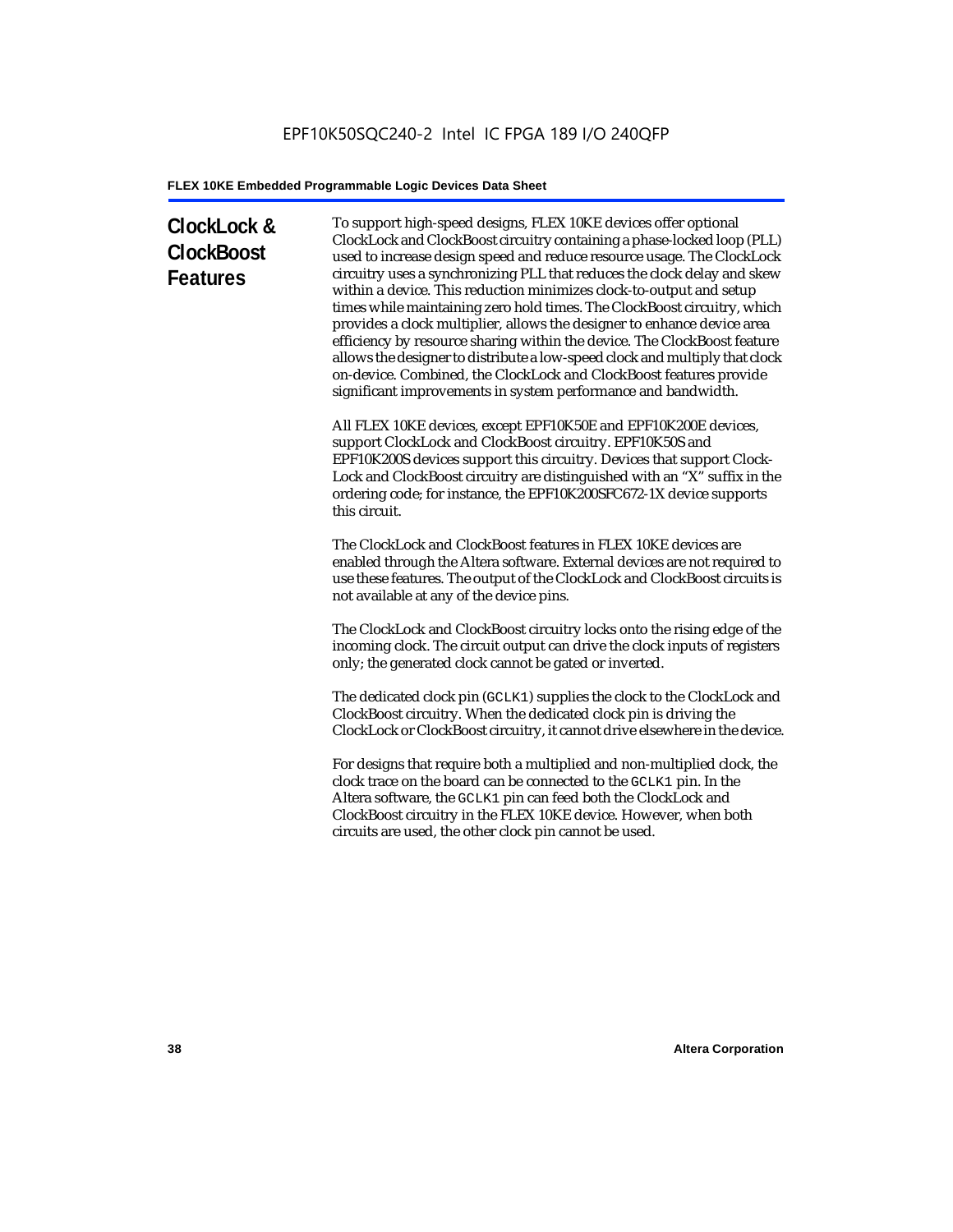# **ClockLock & ClockBoost Timing Parameters**

For the ClockLock and ClockBoost circuitry to function properly, the incoming clock must meet certain requirements. If these specifications are not met, the circuitry may not lock onto the incoming clock, which generates an erroneous clock within the device. The clock generated by the ClockLock and ClockBoost circuitry must also meet certain specifications. If the incoming clock meets these requirements during configuration, the ClockLock and ClockBoost circuitry will lock onto the clock during configuration. The circuit will be ready for use immediately after configuration. Figure 19 shows the incoming and generated clock specifications.

#### *Figure 19. Specifications for Incoming & Generated Clocks*

*The t<sub>I</sub> parameter refers to the nominal input clock period; the t<sub>0</sub> parameter refers to the nominal output clock period.*

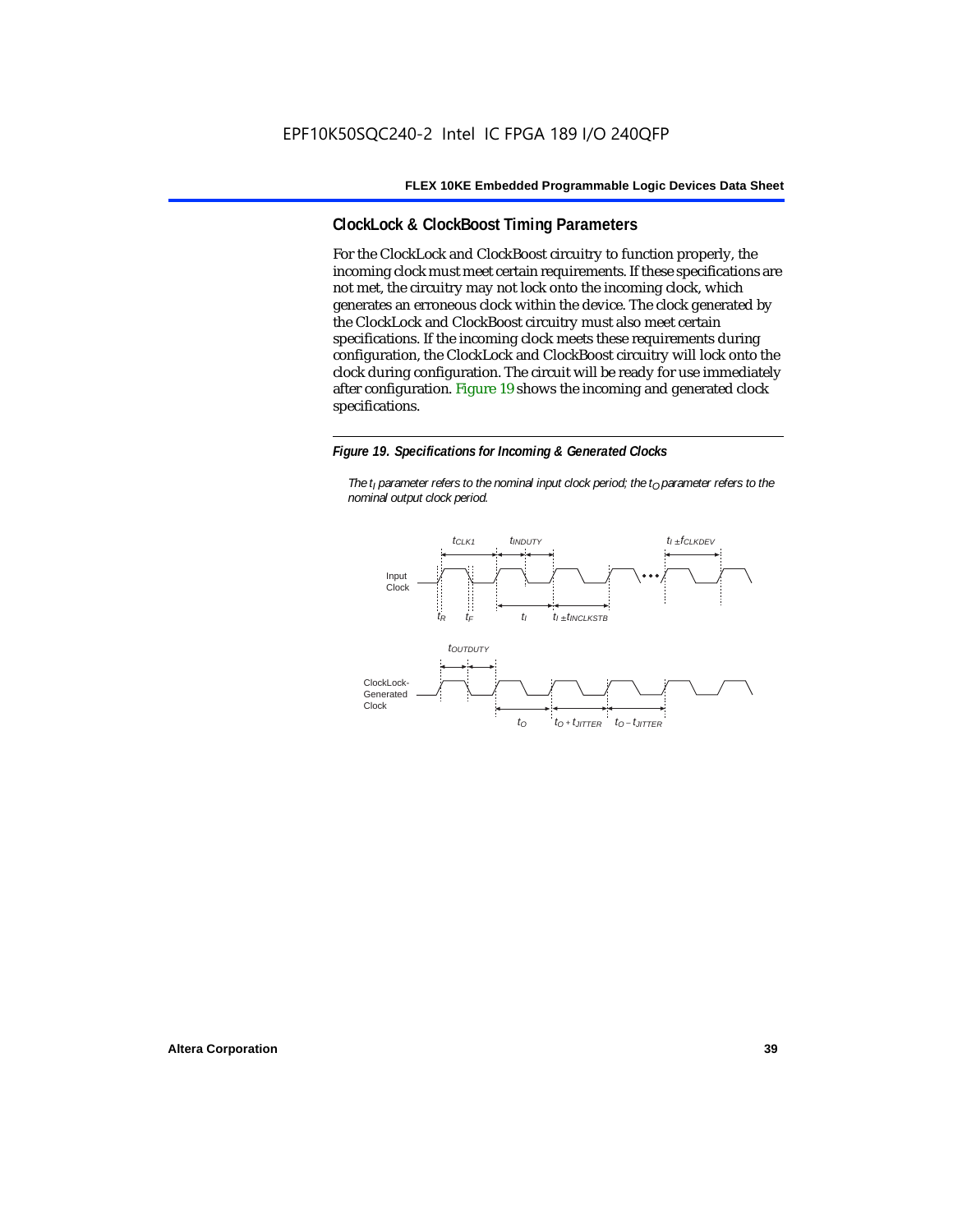Tables 12 and 13 summarize the ClockLock and ClockBoost parameters for -1 and -2 speed-grade devices, respectively.

| Table 12. ClockLock & ClockBoost Parameters for -1 Speed-Grade Devices |                                                                               |                      |     |     |           |               |  |
|------------------------------------------------------------------------|-------------------------------------------------------------------------------|----------------------|-----|-----|-----------|---------------|--|
| Symbol                                                                 | Parameter                                                                     | Condition            | Min | Typ | Max       | Unit          |  |
| $t_R$                                                                  | Input rise time                                                               |                      |     |     | 5         | ns            |  |
| $t_F$                                                                  | Input fall time                                                               |                      |     |     | 5         | ns            |  |
| $t$ <sub>INDUTY</sub>                                                  | Input duty cycle                                                              |                      | 40  |     | 60        | $\%$          |  |
| $f_{CLK1}$                                                             | Input clock frequency (ClockBoost<br>clock multiplication factor equals 1)    |                      | 25  |     | 180       | <b>MHz</b>    |  |
| $f_{CLK2}$                                                             | Input clock frequency (ClockBoost<br>clock multiplication factor equals 2)    |                      | 16  |     | 90        | <b>MHz</b>    |  |
| $f_{CLKDEV}$                                                           | Input deviation from user<br>specification in the MAX+PLUS II<br>software (1) |                      |     |     | 25,000(2) | <b>PPM</b>    |  |
| $t_{INCLKSTB}$                                                         | Input clock stability (measured<br>between adjacent clocks)                   |                      |     |     | 100       | ps            |  |
| $t_{\text{LOCK}}$                                                      | Time required for ClockLock or<br>ClockBoost to acquire lock $(3)$            |                      |     |     | 10        | μs            |  |
| $t_{JITTER}$                                                           | Jitter on ClockLock or ClockBoost-                                            | $t_{INCLKSTB} < 100$ |     |     | 250       | ps            |  |
|                                                                        | generated clock $(4)$                                                         | $t_{INCLKSTB}$ < 50  |     |     | 200 $(4)$ | ps            |  |
| <i>toutbuty</i>                                                        | Duty cycle for ClockLock or<br>ClockBoost-generated clock                     |                      | 40  | 50  | 60        | $\frac{9}{6}$ |  |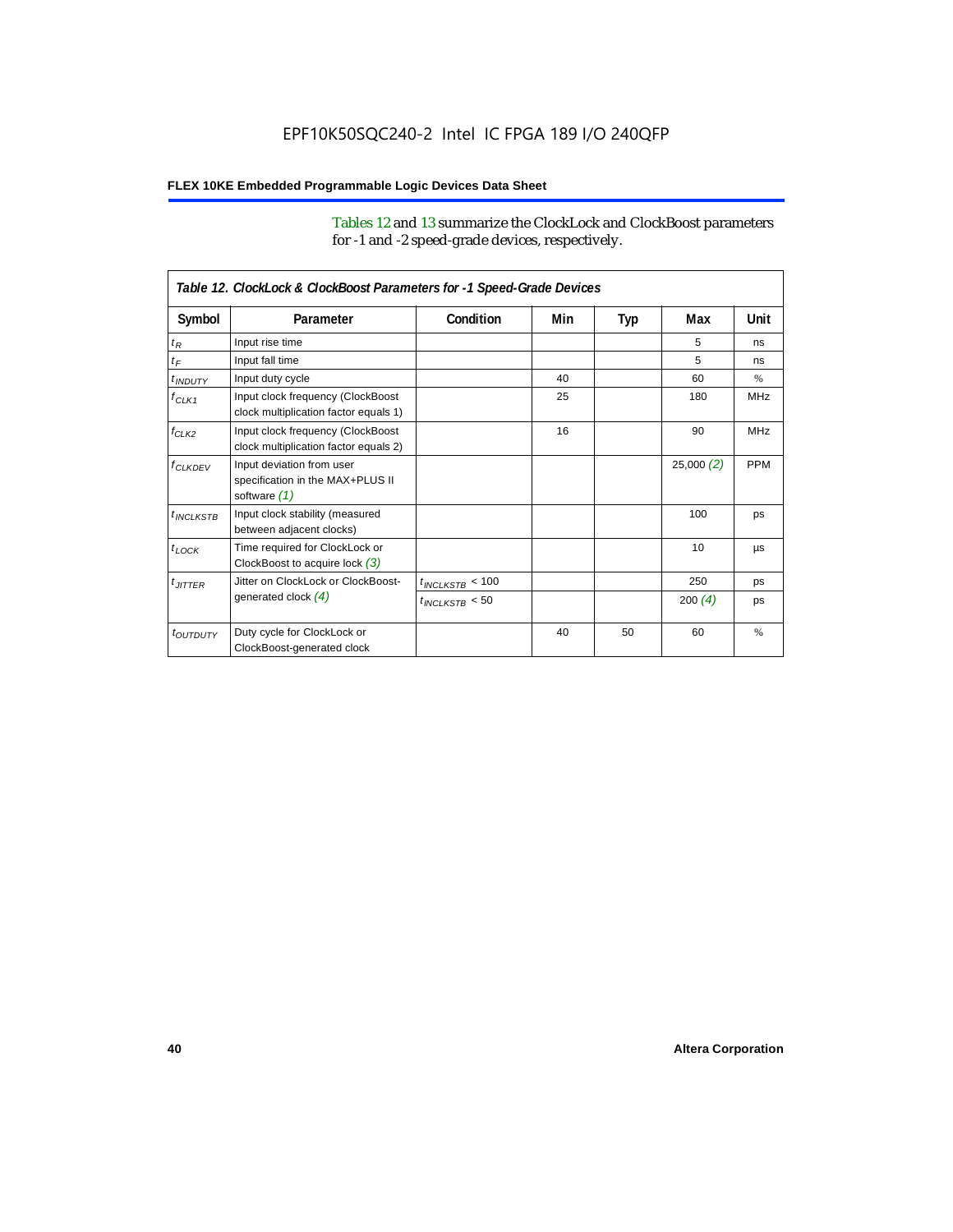| Table 13. ClockLock & ClockBoost Parameters for -2 Speed-Grade Devices |                                                                               |                      |     |     |           |            |  |
|------------------------------------------------------------------------|-------------------------------------------------------------------------------|----------------------|-----|-----|-----------|------------|--|
| Symbol                                                                 | Parameter                                                                     | Condition            | Min | Typ | Max       | Unit       |  |
| $t_{R}$                                                                | Input rise time                                                               |                      |     |     | 5         | ns         |  |
| $t_F$                                                                  | Input fall time                                                               |                      |     |     | 5         | ns         |  |
| $t_{INDUTY}$                                                           | Input duty cycle                                                              |                      | 40  |     | 60        | $\%$       |  |
| $f_{CLK1}$                                                             | Input clock frequency (ClockBoost<br>clock multiplication factor equals 1)    |                      | 25  |     | 75        | <b>MHz</b> |  |
| $f_{CLK2}$                                                             | Input clock frequency (ClockBoost<br>clock multiplication factor equals 2)    |                      | 16  |     | 37.5      | <b>MHz</b> |  |
| $f_{\ensuremath{\text{CLKDFV}}}$                                       | Input deviation from user<br>specification in the MAX+PLUS II<br>software (1) |                      |     |     | 25,000(2) | <b>PPM</b> |  |
| $t_{INCLKSTB}$                                                         | Input clock stability (measured<br>between adjacent clocks)                   |                      |     |     | 100       | ps         |  |
| $t_{LOCK}$                                                             | Time required for ClockLock or<br>ClockBoost to acquire lock $(3)$            |                      |     |     | 10        | μs         |  |
| $t_{JITTER}$                                                           | Jitter on ClockLock or ClockBoost-                                            | $t_{INCLKSTB}$ < 100 |     |     | 250       | ps         |  |
|                                                                        | generated clock $(4)$                                                         | $t_{INCLKSTB}$ < 50  |     |     | 200 $(4)$ | ps         |  |
| t <sub>OUTDUTY</sub>                                                   | Duty cycle for ClockLock or<br>ClockBoost-generated clock                     |                      | 40  | 50  | 60        | $\%$       |  |

#### *Notes to tables:*

- (1) To implement the ClockLock and ClockBoost circuitry with the MAX+PLUS II software, designers must specify the input frequency. The Altera software tunes the PLL in the ClockLock and ClockBoost circuitry to this frequency. The *f<sub>CLKDEV</sub>* parameter specifies how much the incoming clock can differ from the specified frequency during device operation. Simulation does not reflect this parameter.
- (2) Twenty-five thousand parts per million (PPM) equates to 2.5% of input clock period.<br>(3) During device configuration, the ClockLock and ClockBoost circuitry is configured b
- (3) During device configuration, the ClockLock and ClockBoost circuitry is configured before the rest of the device. If the incoming clock is supplied during configuration, the ClockLock and ClockBoost circuitry locks during configuration because the  $t_{LOCK}$  value is less than the time required for configuration.
- (4) The *tJITTER* specification is measured under long-term observation. The maximum value for *tJITTER* is 200 ps if  $t_{INCI KSTB}$  is lower than 50 ps.

# **I/O Configuration**

This section discusses the peripheral component interconnect (PCI) pull-up clamping diode option, slew-rate control, open-drain output option, and MultiVolt I/O interface for FLEX 10KE devices. The PCI pull-up clamping diode, slew-rate control, and open-drain output options are controlled pin-by-pin via Altera software logic options. The MultiVolt I/O interface is controlled by connecting  $V_{CCIO}$  to a different voltage than V<sub>CCINT</sub>. Its effect can be simulated in the Altera software via the Global **Project Device Options** dialog box (Assign menu).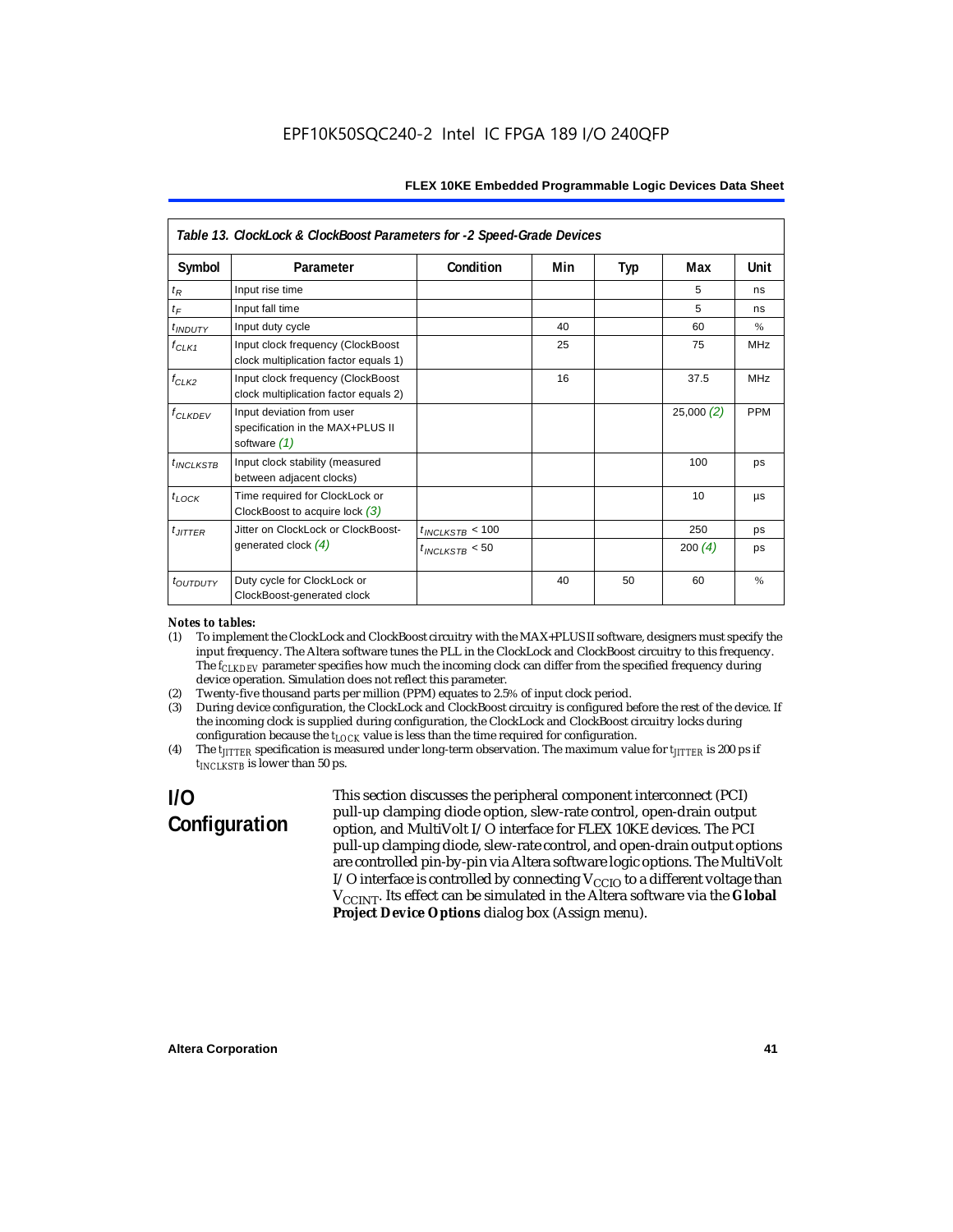# **PCI Pull-Up Clamping Diode Option**

FLEX 10KE devices have a pull-up clamping diode on every I/O, dedicated input, and dedicated clock pin. PCI clamping diodes clamp the signal to the  $V_{\text{CCIO}}$  value and are required for 3.3-V PCI compliance. Clamping diodes can also be used to limit overshoot in other systems.

Clamping diodes are controlled on a pin-by-pin basis. When  $V_{\text{CCIO}}$  is 3.3 V, a pin that has the clamping diode option turned on can be driven by a 2.5-V or 3.3-V signal, but not a 5.0-V signal. When  $V_{CCIO}$  is 2.5 V, a pin that has the clamping diode option turned on can be driven by a 2.5-V signal, but not a 3.3-V or 5.0-V signal. Additionally, a clamping diode can be activated for a subset of pins, which would allow a device to bridge between a 3.3-V PCI bus and a 5.0-V device.

# **Slew-Rate Control**

The output buffer in each IOE has an adjustable output slew rate that can be configured for low-noise or high-speed performance. A slower slew rate reduces system noise and adds a maximum delay of 4.3 ns. The fast slew rate should be used for speed-critical outputs in systems that are adequately protected against noise. Designers can specify the slew rate pin-by-pin or assign a default slew rate to all pins on a device-wide basis. The slow slew rate setting affects the falling edge of the output.

# **Open-Drain Output Option**

FLEX 10KE devices provide an optional open-drain output (electrically equivalent to open-collector output) for each I/O pin. This open-drain output enables the device to provide system-level control signals (e.g., interrupt and write enable signals) that can be asserted by any of several devices. It can also provide an additional wired-OR plane.

# **MultiVolt I/O Interface**

The FLEX 10KE device architecture supports the MultiVolt I/O interface feature, which allows FLEX 10KE devices in all packages to interface with systems of differing supply voltages. These devices have one set of  $V_{CC}$ pins for internal operation and input buffers (VCCINT), and another set for I/O output drivers (VCCIO).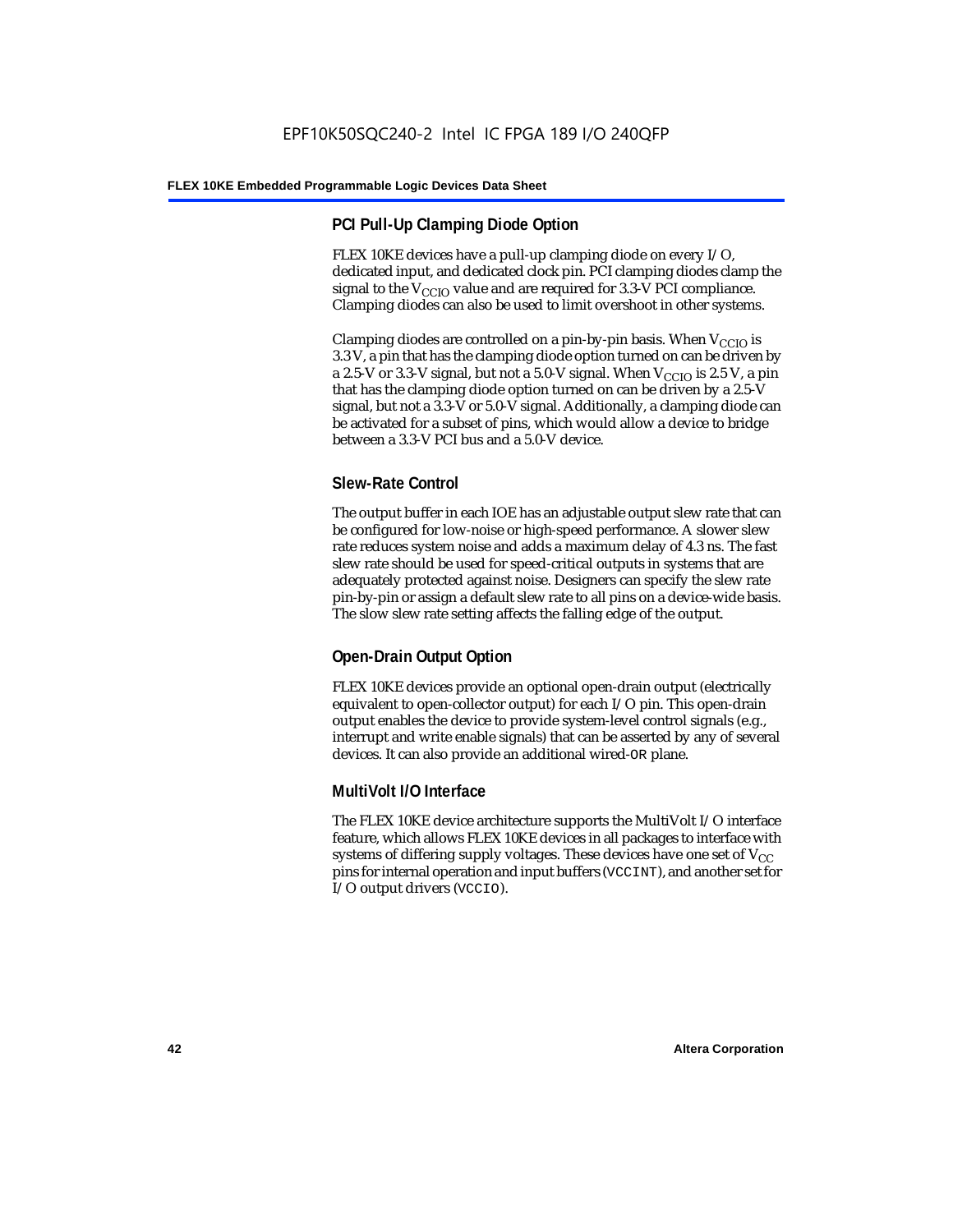The VCCINT pins must always be connected to a 2.5-V power supply. With a 2.5-V  $V_{CCMT}$  level, input voltages are compatible with 2.5-V, 3.3-V, and 5.0-V inputs. The VCCIO pins can be connected to either a 2.5-V or 3.3-V power supply, depending on the output requirements. When the VCCIO pins are connected to a 2.5-V power supply, the output levels are compatible with 2.5-V systems. When the VCCIO pins are connected to a 3.3-V power supply, the output high is at 3.3 V and is therefore compatible with 3.3-V or 5.0-V systems. Devices operating with  $V_{CCIO}$  levels higher than 3.0 V achieve a faster timing delay of  $t_{OD2}$  instead of  $t_{OD1}$ .

| Table 14. FLEX 10KE MultiVolt I/O Support                     |     |     |     |     |     |     |
|---------------------------------------------------------------|-----|-----|-----|-----|-----|-----|
| Input Signal (V)<br>Output Signal (V)<br>$V_{\text{CCIO}}(V)$ |     |     |     |     |     |     |
|                                                               | 2.5 | 3.3 | 5.0 | 2.5 | 3.3 | 5.0 |
| 2.5                                                           |     |     |     |     |     |     |
| 3.3                                                           |     |     |     |     |     |     |

Table 14 summarizes FLEX 10KE MultiVolt I/O support.

#### *Notes:*

(1) The PCI clamping diode must be disabled to drive an input with voltages higher than  $V_{CCIO}$ .

(2) When  $V_{\text{CCIO}} = 3.3$  V, a FLEX 10KE device can drive a 2.5-V device that has 3.3-V tolerant inputs.

Open-drain output pins on FLEX 10KE devices (with a pull-up resistor to the 5.0-V supply) can drive 5.0-V CMOS input pins that require a  $V_{\text{H}}$  of 3.5 V. When the open-drain pin is active, it will drive low. When the pin is inactive, the trace will be pulled up to 5.0 V by the resistor. The open-drain pin will only drive low or tri-state; it will never drive high. The rise time is dependent on the value of the pull-up resistor and load impedance. The  $I_{\text{OL}}$  current specification should be considered when selecting a pull-up resistor.

### **Power Sequencing & Hot-Socketing**

Because FLEX 10KE devices can be used in a mixed-voltage environment, they have been designed specifically to tolerate any possible power-up sequence. The  $V_{\text{CCIO}}$  and  $V_{\text{CCINT}}$  power planes can be powered in any order.

Signals can be driven into FLEX 10KE devices before and during power up without damaging the device. Additionally, FLEX 10KE devices do not drive out during power up. Once operating conditions are reached, FLEX 10KE devices operate as specified by the user.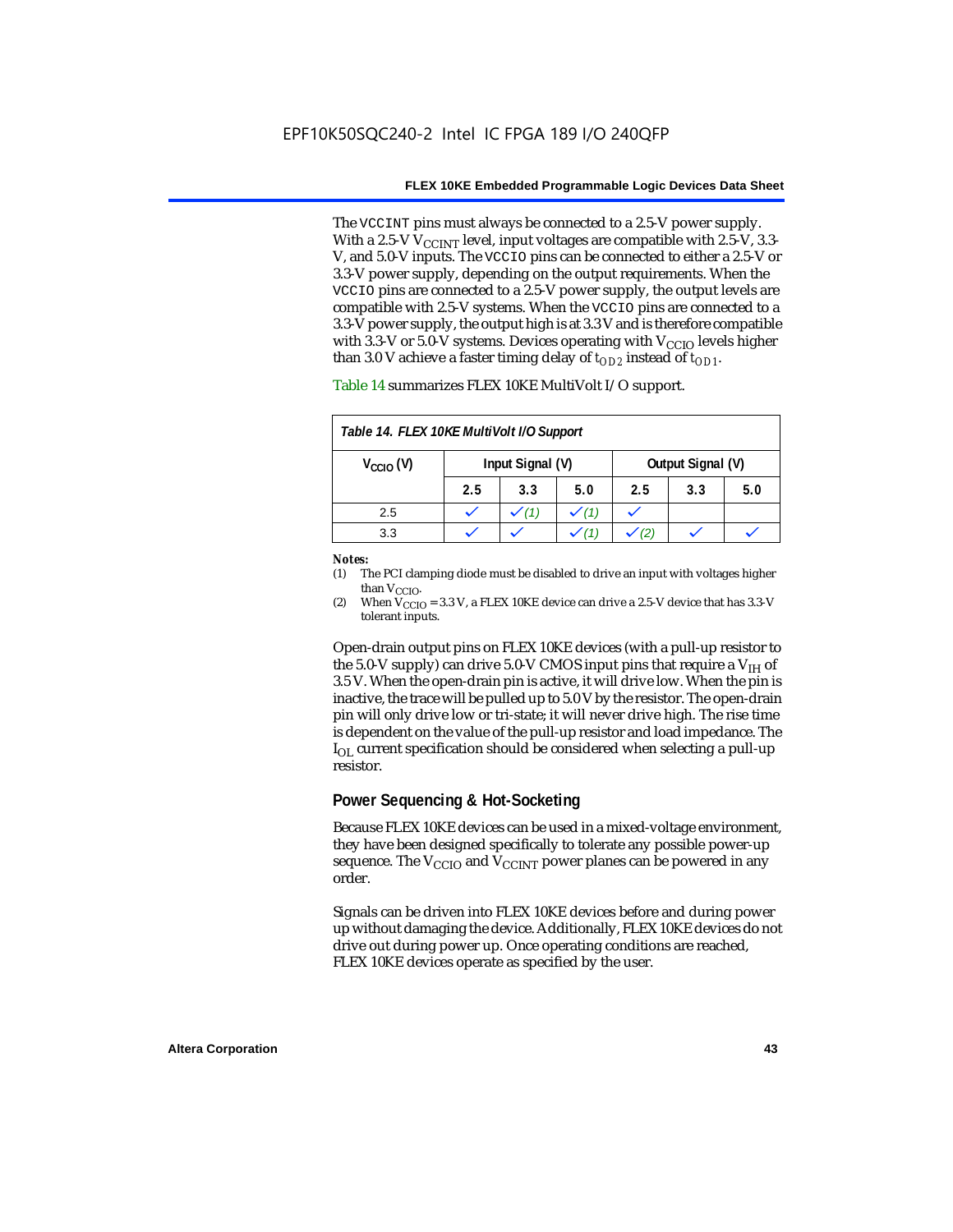# **IEEE Std. 1149.1 (JTAG) Boundary-Scan Support**

Г

All FLEX 10KE devices provide JTAG BST circuitry that complies with the IEEE Std. 1149.1-1990 specification. FLEX 10KE devices can also be configured using the JTAG pins through the BitBlaster or ByteBlasterMV download cable, or via hardware that uses the Jam™ STAPL programming and test language. JTAG boundary-scan testing can be performed before or after configuration, but not during configuration. FLEX 10KE devices support the JTAG instructions shown in Table 15.

| Table 15. FLEX 10KE JTAG Instructions |                                                                                                                                                                                                                            |  |  |  |
|---------------------------------------|----------------------------------------------------------------------------------------------------------------------------------------------------------------------------------------------------------------------------|--|--|--|
| <b>JTAG Instruction</b>               | <b>Description</b>                                                                                                                                                                                                         |  |  |  |
| SAMPLE/PRELOAD                        | Allows a snapshot of signals at the device pins to be captured and examined during<br>normal device operation, and permits an initial data pattern to be output at the device<br>pins.                                     |  |  |  |
| <b>EXTEST</b>                         | Allows the external circuitry and board-level interconnections to be tested by forcing a<br>test pattern at the output pins and capturing test results at the input pins.                                                  |  |  |  |
| <b>BYPASS</b>                         | Places the 1-bit bypass register between the TDI and TDO pins, which allows the BST<br>data to pass synchronously through a selected device to adjacent devices during normal<br>device operation.                         |  |  |  |
| <b>USERCODE</b>                       | Selects the user electronic signature (USERCODE) register and places it between the<br>TDI and TDO pins, allowing the USERCODE to be serially shifted out of TDO.                                                          |  |  |  |
| <b>IDCODE</b>                         | Selects the IDCODE register and places it between TDI and TDO, allowing the IDCODE<br>to be serially shifted out of TDO.                                                                                                   |  |  |  |
| <b>ICR Instructions</b>               | These instructions are used when configuring a FLEX 10KE device via JTAG ports with<br>a BitBlaster or ByteBlasterMV download cable, or using a Jam File (.jam) or<br>Jam Byte-Code File (.jbc) via an embedded processor. |  |  |  |

The instruction register length of FLEX 10KE devices is 10 bits. The USERCODE register length in FLEX 10KE devices is 32 bits; 7 bits are determined by the user, and 25 bits are pre-determined. Tables 16 and 17 show the boundary-scan register length and device IDCODE information for FLEX 10KE devices.

| Table 16. FLEX 10KE Boundary-Scan Register Length |                               |  |  |  |
|---------------------------------------------------|-------------------------------|--|--|--|
| Device                                            | Boundary-Scan Register Length |  |  |  |
| EPF10K30E                                         | 690                           |  |  |  |
| EPF10K50E                                         | 798                           |  |  |  |
| <b>EPF10K50S</b>                                  |                               |  |  |  |
| EPF10K100E                                        | 1,050                         |  |  |  |
| EPF10K130E                                        | 1,308                         |  |  |  |
| EPF10K200E                                        | 1.446                         |  |  |  |
| EPF10K200S                                        |                               |  |  |  |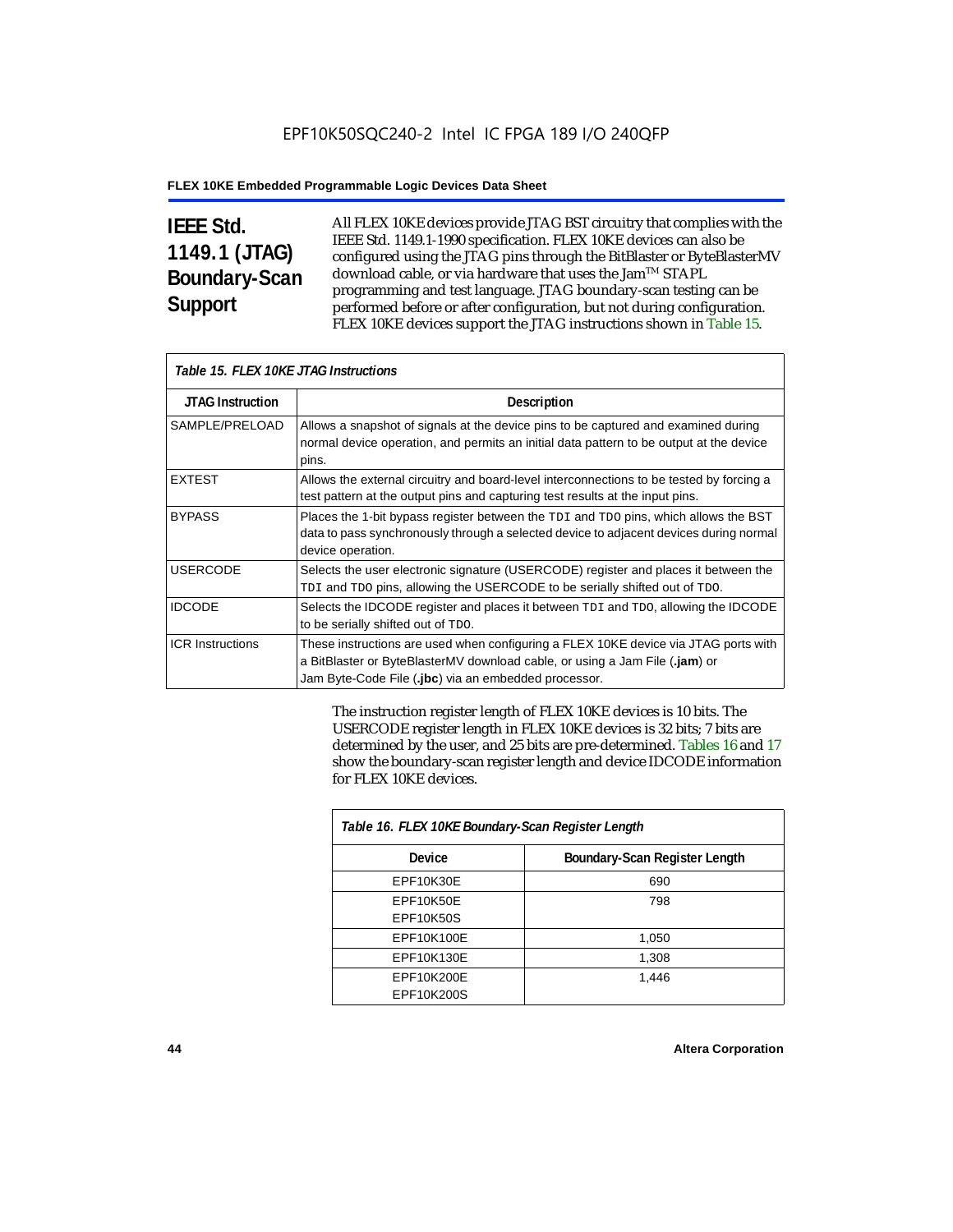| FLEX 10KE Embedded Programmable Logic Devices Data Sheet |  |
|----------------------------------------------------------|--|
|----------------------------------------------------------|--|

| Table 17, 32-Bit IDCODE for FLEX 10KE Devices<br>Note $(1)$ |                                      |                              |                                      |                  |  |  |  |  |
|-------------------------------------------------------------|--------------------------------------|------------------------------|--------------------------------------|------------------|--|--|--|--|
| Device                                                      | IDCODE (32 Bits)                     |                              |                                      |                  |  |  |  |  |
|                                                             | <b>Version</b><br>$(4 \text{ Bits})$ | Part Number (16 Bits)        | Manufacturer's<br>Identity (11 Bits) | 1 (1 Bit)<br>(2) |  |  |  |  |
| <b>EPF10K30E</b>                                            | 0001                                 | 0000<br>0011<br>0001<br>0000 | 00001101110                          | $\mathbf{1}$     |  |  |  |  |
| EPF10K50E<br>EPF10K50S                                      | 0001                                 | 0101<br>0000<br>0001<br>0000 | 00001101110                          | $\mathbf{1}$     |  |  |  |  |
| EPF10K100E                                                  | 0010                                 | 0000 0001 0000 0000          | 00001101110                          | $\mathbf{1}$     |  |  |  |  |
| EPF10K130E                                                  | 0001                                 | 0011<br>0001<br>0000<br>0000 | 00001101110                          | $\mathbf{1}$     |  |  |  |  |
| EPF10K200E<br>EPF10K200S                                    | 0001                                 | 0010<br>0000<br>0000<br>0000 | 00001101110                          | 1                |  |  |  |  |

#### *Notes:*

(1) The most significant bit (MSB) is on the left.

(2) The least significant bit (LSB) for all JTAG IDCODEs is 1.

FLEX 10KE devices include weak pull-up resistors on the JTAG pins.



For more information, see the following documents:

- *Application Note 39 (IEEE Std. 1149.1 (JTAG) Boundary-Scan Testing in Altera Devices)*
- *BitBlaster Serial Download Cable Data Sheet*
- *ByteBlasterMV Parallel Port Download Cable Data Sheet*
- *Jam Programming & Test Language Specification*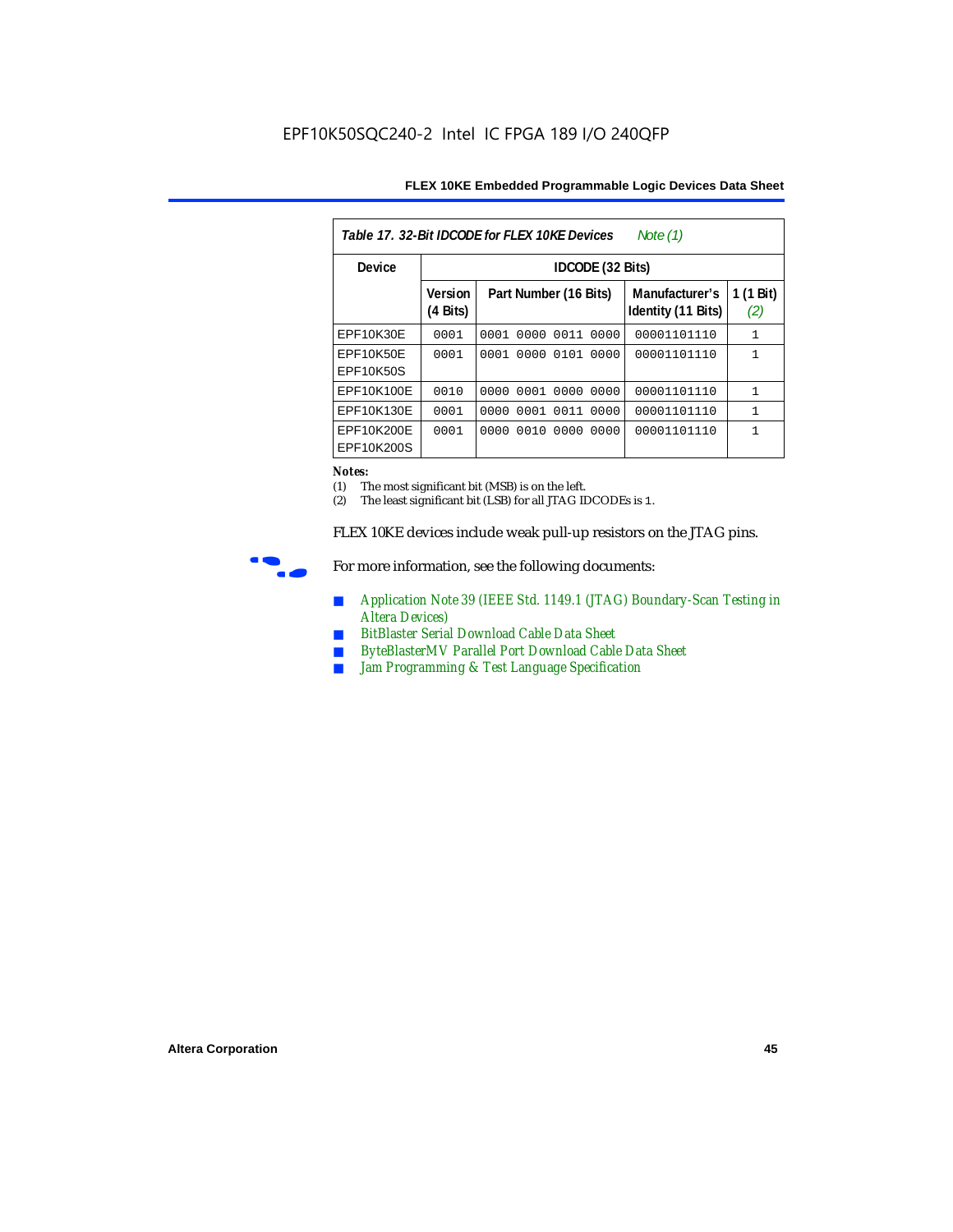Figure 20 shows the timing requirements for the JTAG signals.



*Figure 20. FLEX 10KE JTAG Waveforms*

#### Table 18 shows the timing parameters and values for FLEX 10KE devices.

| Table 18. FLEX 10KE JTAG Timing Parameters & Values |                                                |     |     |             |  |  |
|-----------------------------------------------------|------------------------------------------------|-----|-----|-------------|--|--|
| Symbol                                              | Parameter                                      | Min | Max | <b>Unit</b> |  |  |
| t <sub>JCP</sub>                                    | <b>TCK clock period</b>                        | 100 |     | ns          |  |  |
| t <sub>JCH</sub>                                    | TCK clock high time                            | 50  |     | ns          |  |  |
| $t_{JCL}$                                           | TCK clock low time                             | 50  |     | ns          |  |  |
| tjpsu                                               | JTAG port setup time                           | 20  |     | ns          |  |  |
| t <sub>JPH</sub>                                    | JTAG port hold time                            | 45  |     | ns          |  |  |
| tjpco                                               | JTAG port clock to output                      |     | 25  | ns          |  |  |
| t <sub>.IPZX</sub>                                  | JTAG port high impedance to valid output       |     | 25  | ns          |  |  |
| t <sub>JPXZ</sub>                                   | JTAG port valid output to high impedance       |     | 25  | ns          |  |  |
| tjssu                                               | Capture register setup time                    | 20  |     | ns          |  |  |
| $t_{\mathsf{JSH}}$                                  | Capture register hold time                     | 45  |     | ns          |  |  |
| tjsco                                               | Update register clock to output                |     | 35  | ns          |  |  |
| t <sub>JSZX</sub>                                   | Update register high impedance to valid output |     | 35  | ns          |  |  |
| t <sub>JSXZ</sub>                                   | Update register valid output to high impedance |     | 35  | ns          |  |  |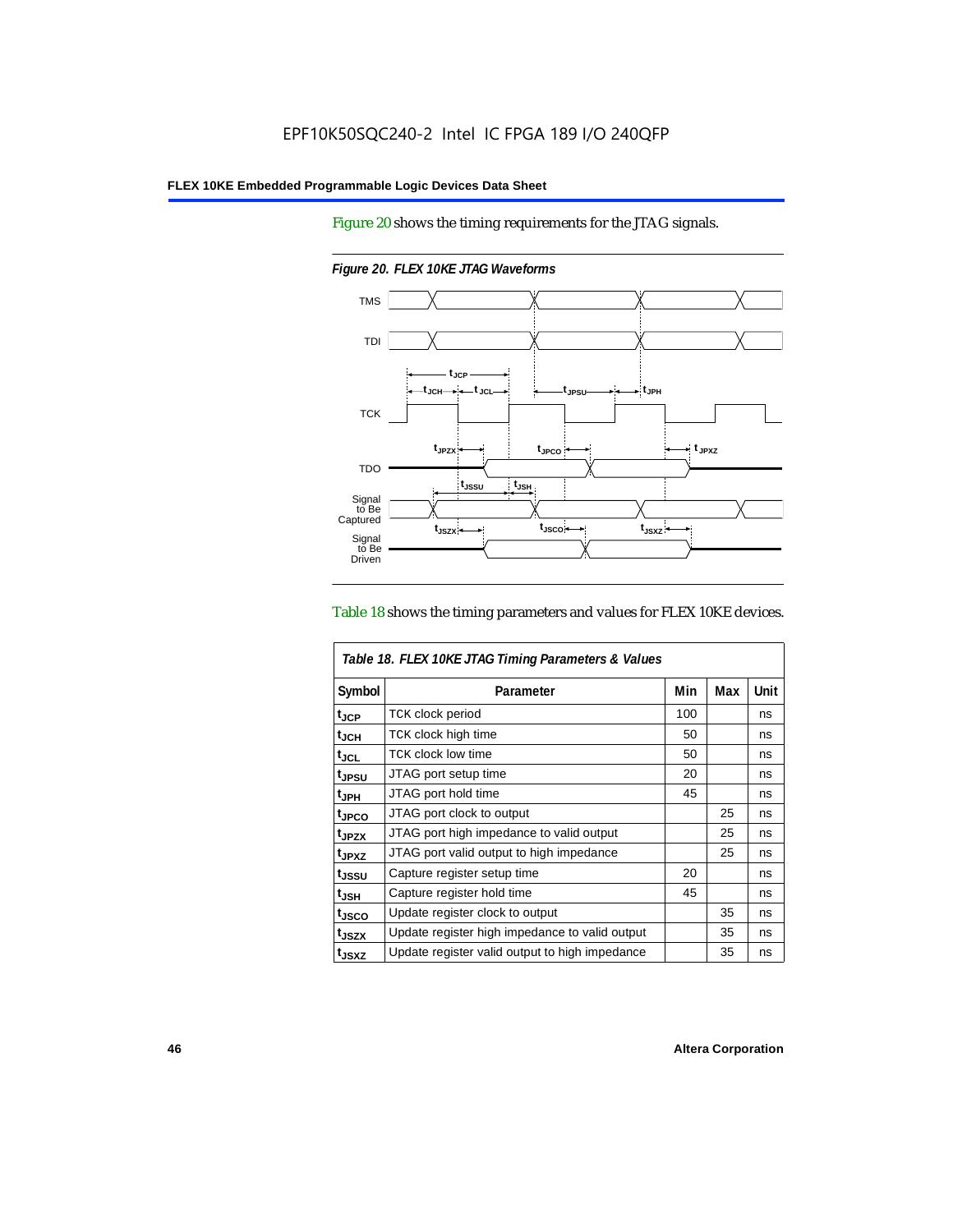**Generic Testing** Each FLEX 10KE device is functionally tested. Complete testing of each configurable static random access memory (SRAM) bit and all logic functionality ensures 100% yield. AC test measurements for FLEX 10KE devices are made under conditions equivalent to those shown in Figure 21. Multiple test patterns can be used to configure devices during all stages of the production flow.

#### *Figure 21. FLEX 10KE AC Test Conditions*

*measurements. Simultaneous transitions of multiple outputs should be avoided for accurate measurement. Threshold tests must not be performed under AC conditions. Large-amplitude, fast-groundcurrent transients normally occur as the device outputs discharge the load capacitances. When these transients flow through the parasitic inductance between the device ground pin and the test system ground, significant reductions in observable noise immunity can result. Numbers in brackets are for 2.5-V devices or outputs. Numbers without brackets are for 3.3-V. devices or outputs.*



# **Operating Conditions**

Tables 19 through 23 provide information on absolute maximum ratings, recommended operating conditions, DC operating conditions, and capacitance for 2.5-V FLEX 10KE devices.

| Table 19. FLEX 10KE 2.5-V Device Absolute Maximum Ratings<br>Note $(1)$ |                            |                                                           |        |      |              |  |  |
|-------------------------------------------------------------------------|----------------------------|-----------------------------------------------------------|--------|------|--------------|--|--|
| Symbol                                                                  | Parameter                  | <b>Conditions</b>                                         | Min    | Max  | Unit         |  |  |
| <b>V<sub>CCINT</sub></b>                                                | Supply voltage             | With respect to ground (2)                                | $-0.5$ | 3.6  | V            |  |  |
| V <sub>CCIO</sub>                                                       |                            |                                                           | $-0.5$ | 4.6  | $\vee$       |  |  |
| $V_{I}$                                                                 | DC input voltage           |                                                           | $-2.0$ | 5.75 | V            |  |  |
| $I_{\text{OUT}}$                                                        | DC output current, per pin |                                                           | $-25$  | 25   | mA           |  |  |
| T <sub>STG</sub>                                                        | Storage temperature        | No bias                                                   | $-65$  | 150  | $^{\circ}$ C |  |  |
| $T_{AMB}$                                                               | Ambient temperature        | Under bias                                                | $-65$  | 135  | $^{\circ}$ C |  |  |
| $T_{\rm J}$                                                             | Junction temperature       | PQFP, TQFP, BGA, and FineLine BGA<br>packages, under bias |        | 135  | $^{\circ}$ C |  |  |
|                                                                         |                            | Ceramic PGA packages, under bias                          |        | 150  | $^{\circ}$ C |  |  |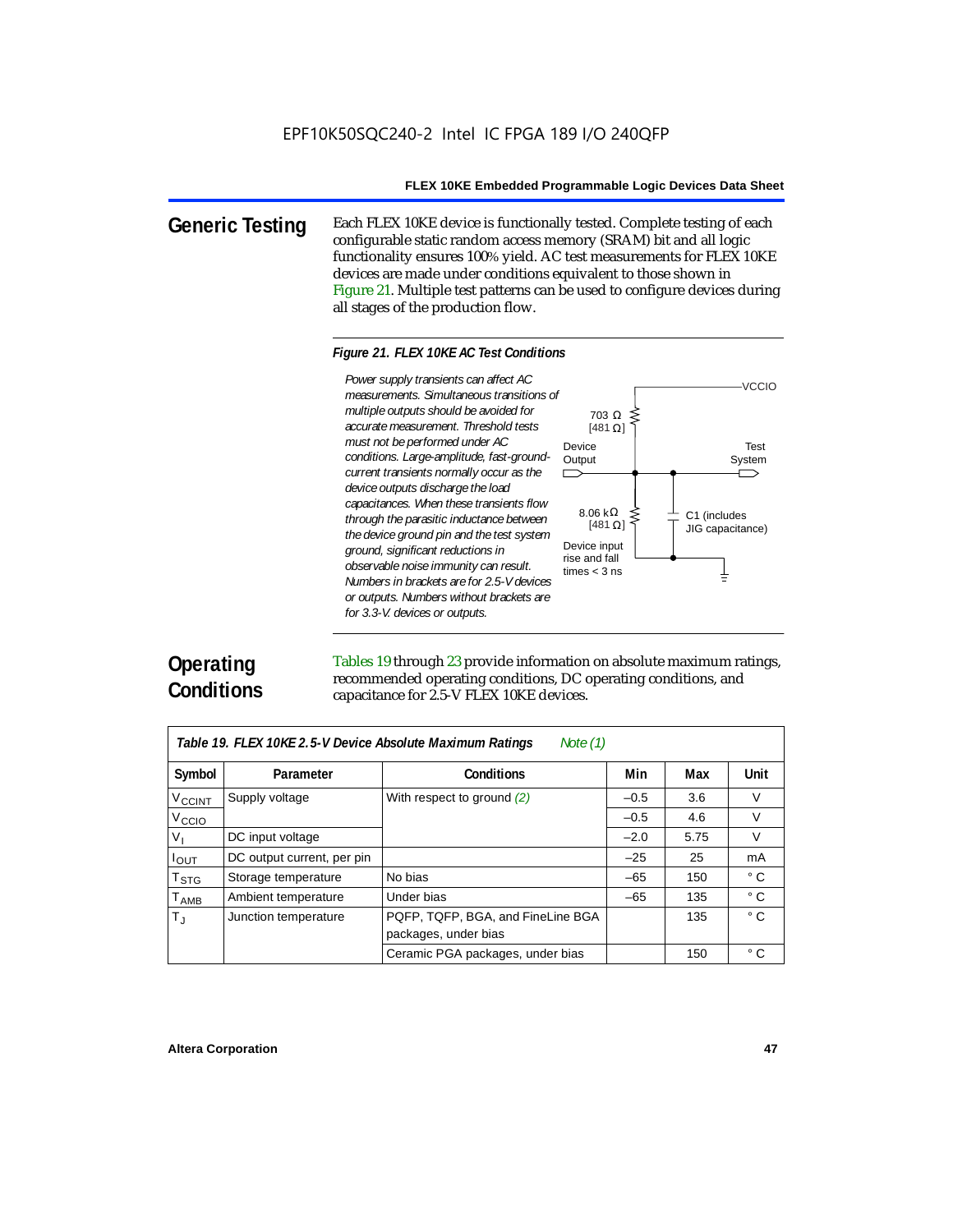# EPF10K50SQC240-2 Intel IC FPGA 189 I/O 240QFP

#### **FLEX 10KE Embedded Programmable Logic Devices Data Sheet**

| Table 20. 2.5-V EPF10K50E & EPF10K200E Device Recommended Operating Conditions |                                                        |                    |            |                   |              |  |
|--------------------------------------------------------------------------------|--------------------------------------------------------|--------------------|------------|-------------------|--------------|--|
| Symbol                                                                         | Parameter                                              | Conditions         | Min        | Max               | Unit         |  |
| <b>V<sub>CCINT</sub></b>                                                       | Supply voltage for internal logic<br>and input buffers | (3), (4)           | 2.30(2.30) | 2.70(2.70)        | $\vee$       |  |
| V <sub>CCIO</sub>                                                              | Supply voltage for output buffers,<br>3.3-V operation  | (3), (4)           | 3.00(3.00) | 3.60(3.60)        | $\vee$       |  |
|                                                                                | Supply voltage for output buffers,<br>2.5-V operation  | (3), (4)           | 2.30(2.30) | 2.70(2.70)        | $\vee$       |  |
| $V_{I}$                                                                        | Input voltage                                          | (5)                | $-0.5$     | 5.75              | $\vee$       |  |
| $V_{\rm O}$                                                                    | Output voltage                                         |                    | 0          | V <sub>ccio</sub> | $\vee$       |  |
| T <sub>A</sub>                                                                 | Ambient temperature                                    | For commercial use | 0          | 70                | °C           |  |
|                                                                                |                                                        | For industrial use | $-40$      | 85                | $^{\circ}$ C |  |
| $T_{\rm J}$                                                                    | Operating temperature                                  | For commercial use | $\Omega$   | 85                | °C           |  |
|                                                                                |                                                        | For industrial use | $-40$      | 100               | °C           |  |
| $t_{R}$                                                                        | Input rise time                                        |                    |            | 40                | ns           |  |
| $t_F$                                                                          | Input fall time                                        |                    |            | 40                | ns           |  |

## *Table 21. 2.5-V EPF10K30E, EPF10K50S, EPF10K100E, EPF10K130E & EPF10K200S Device Recommended Operating Conditions*

| Symbol                   | Parameter                                              | <b>Conditions</b>  | Min              | Max               | Unit         |
|--------------------------|--------------------------------------------------------|--------------------|------------------|-------------------|--------------|
| <b>V<sub>CCINT</sub></b> | Supply voltage for internal logic<br>and input buffers | (3), (4)           | 2.375<br>(2.375) | 2.625<br>(2.625)  | $\vee$       |
| V <sub>CCIO</sub>        | Supply voltage for output buffers,<br>3.3-V operation  | (3), (4)           | 3.00(3.00)       | 3.60(3.60)        | $\vee$       |
|                          | Supply voltage for output buffers,<br>2.5-V operation  | (3), (4)           | 2.375<br>(2.375) | 2.625<br>(2.625)  | $\vee$       |
| $V_{1}$                  | Input voltage                                          | (5)                | $-0.5$           | 5.75              | $\vee$       |
| $V_{\rm O}$              | Output voltage                                         |                    | 0                | V <sub>CCIO</sub> | $\vee$       |
| $T_A$                    | Ambient temperature                                    | For commercial use | 0                | 70                | ° C          |
|                          |                                                        | For industrial use | $-40$            | 85                | $^{\circ}$ C |
| $T_{\rm J}$              | Operating temperature                                  | For commercial use | $\mathbf 0$      | 85                | °C           |
|                          |                                                        | For industrial use | $-40$            | 100               | $^{\circ}$ C |
| $t_{R}$                  | Input rise time                                        |                    |                  | 40                | ns           |
| $t_F$                    | Input fall time                                        |                    |                  | 40                | ns           |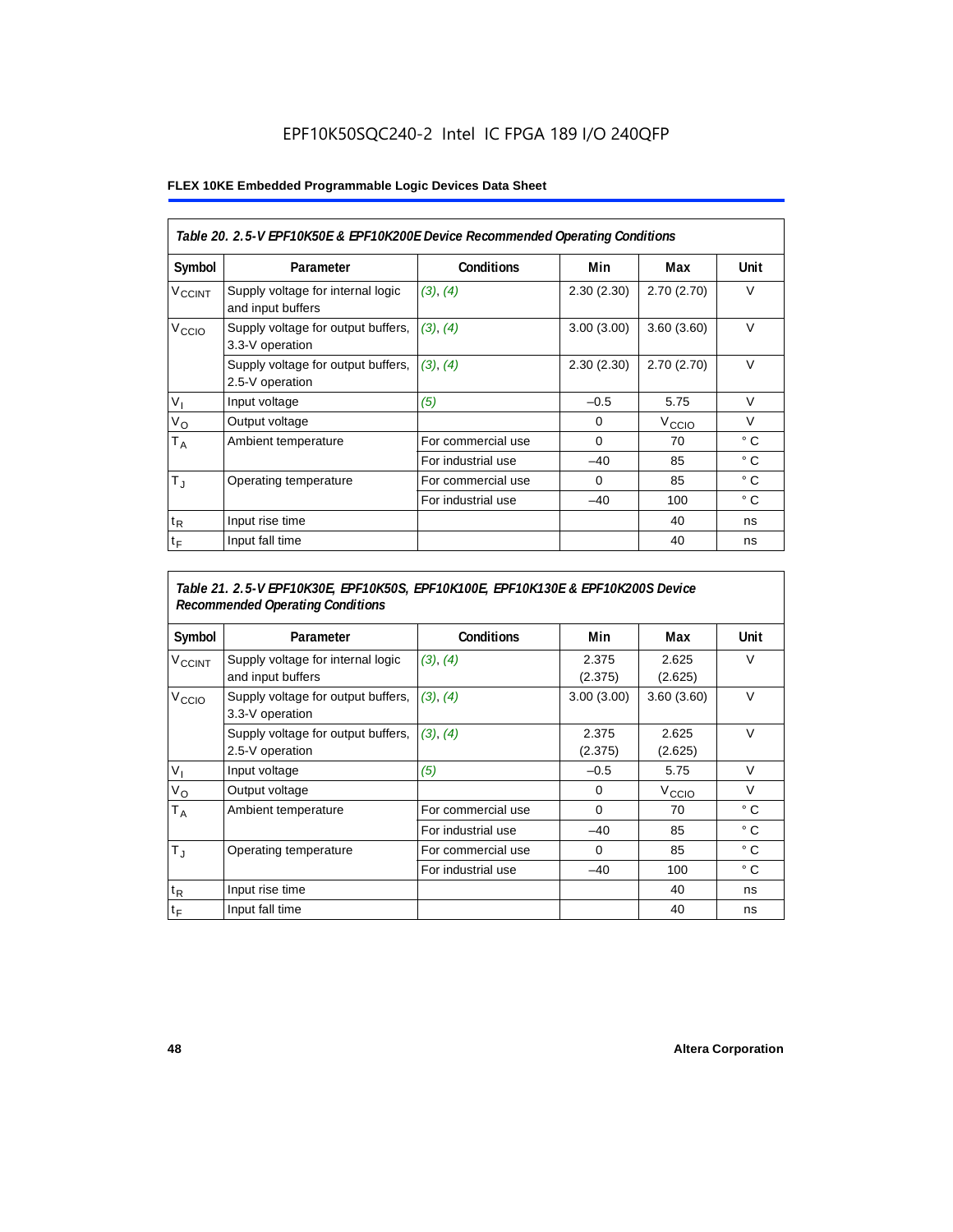| Symbol            | Parameter                                      | <b>Conditions</b>                                                   | Min                                   | <b>Typ</b> | Max                                      | Unit           |
|-------------------|------------------------------------------------|---------------------------------------------------------------------|---------------------------------------|------------|------------------------------------------|----------------|
| V <sub>IH</sub>   | High-level input<br>voltage                    |                                                                     | 1.7, $0.5 \times V_{\text{CCIO}}$ (8) |            | 5.75                                     | V              |
| $V_{IL}$          | Low-level input<br>voltage                     |                                                                     | $-0.5$                                |            | 0.8,<br>$0.3 \times V_{\text{CCIO}}$ (8) | V              |
| V <sub>OH</sub>   | 3.3-V high-level TTL<br>output voltage         | $I_{OH} = -8$ mA DC,<br>$V_{\text{CCIO}} = 3.00 \text{ V} (9)$      | 2.4                                   |            |                                          | V              |
|                   | 3.3-V high-level<br>CMOS output voltage        | $I_{OH} = -0.1$ mA DC,<br>$V_{\text{CCIO}} = 3.00 V (9)$            | $V_{\text{CCIO}} - 0.2$               |            |                                          | V              |
|                   | 3.3-V high-level PCI<br>output voltage         | $I_{OH} = -0.5$ mA DC,<br>$V_{\text{CCIO}} = 3.00$ to 3.60 V (9)    | $0.9 \times V_{\text{CCIO}}$          |            |                                          | $\vee$         |
|                   | 2.5-V high-level output<br>voltage             | $I_{OH} = -0.1$ mA DC,<br>$V_{\text{CCIO}} = 2.30 \text{ V} (9)$    | 2.1                                   |            |                                          | V              |
|                   |                                                | $I_{OH} = -1$ mA DC,<br>$V_{\text{CCIO}} = 2.30 \text{ V} (9)$      | 2.0                                   |            |                                          | V              |
|                   |                                                | $I_{OH} = -2$ mA DC,<br>$V_{\text{CCIO}} = 2.30 \text{ V} (9)$      | 1.7                                   |            |                                          | $\vee$         |
| $V_{OL}$          | 3.3-V low-level TTL<br>output voltage          | $I_{\Omega}$ = 12 mA DC,<br>$V_{\text{CCIO}} = 3.00 V (10)$         |                                       |            | 0.45                                     | $\vee$         |
|                   | 3.3-V low-level CMOS<br>output voltage         | $I_{OL} = 0.1$ mA DC,<br>$V_{\text{CCIO}} = 3.00 \text{ V} (10)$    |                                       |            | 0.2                                      | $\vee$         |
|                   | 3.3-V low-level PCI<br>output voltage          | $I_{OL}$ = 1.5 mA DC,<br>$V_{\text{CGIO}} = 3.00$ to 3.60 V<br>(10) |                                       |            | $0.1 \times V_{\text{CCIO}}$             | V              |
|                   | 2.5-V low-level output<br>voltage              | $I_{OL} = 0.1$ mA DC,<br>$V_{\text{CCIO}} = 2.30 V (10)$            |                                       |            | 0.2                                      | $\vee$         |
|                   |                                                | $I_{OL}$ = 1 mA DC,<br>$V_{\text{CCIO}} = 2.30 V (10)$              |                                       |            | 0.4                                      | $\vee$         |
|                   |                                                | $I_{OL}$ = 2 mA DC,<br>$V_{\text{CCIO}} = 2.30 V (10)$              |                                       |            | 0.7                                      | $\vee$         |
| $I_1$             | Input pin leakage<br>current                   | $V_1 = V_{\text{CCIOMax}}$ to 0 V (11)                              | $-10$                                 |            | 10                                       | μA             |
| $I_{OZ}$          | Tri-stated I/O pin<br>leakage current          | $V_O = V_{CClOmax}$ to 0 V (11)                                     | $-10$                                 |            | 10                                       | μA             |
| $I_{CC0}$         | V <sub>CC</sub> supply current<br>(standby)    | $V_1$ = ground, no load, no<br>toggling inputs                      |                                       | 5          |                                          | mA             |
|                   |                                                | $V_1$ = ground, no load, no<br>toggling inputs (12)                 |                                       | 10         |                                          | mA             |
| R <sub>CONF</sub> | Value of I/O pin pull-                         | $V_{\text{CCIO}} = 3.0 V (13)$                                      | 20                                    |            | 50                                       | $k\frac{3}{4}$ |
|                   | up resistor before and<br>during configuration | $V_{\text{CCIO}} = 2.3 \text{ V} (13)$                              | 30                                    |            | 80                                       | $k\frac{3}{4}$ |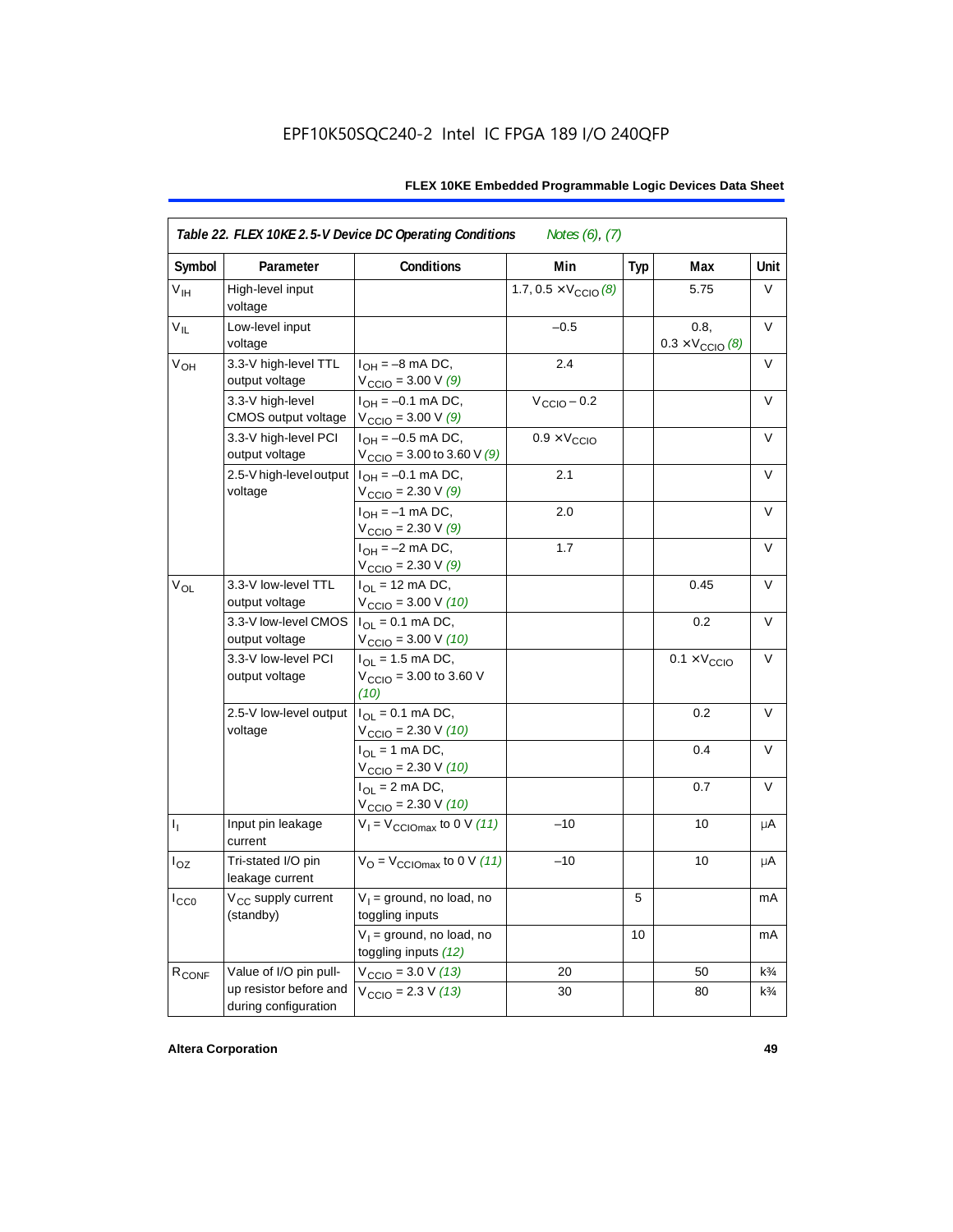| Table 23. FLEX 10KE Device Capacitance<br>Note (14) |                                             |                               |     |     |      |  |  |  |
|-----------------------------------------------------|---------------------------------------------|-------------------------------|-----|-----|------|--|--|--|
| Symbol                                              | Parameter                                   | <b>Conditions</b>             | Min | Max | Unit |  |  |  |
| $C_{IN}$                                            | Input capacitance                           | $V_{IN} = 0 V$ , f = 1.0 MHz  |     | 10  | pF   |  |  |  |
| $C_{\text{INCLK}}$                                  | Input capacitance on<br>dedicated clock pin | $V_{IN} = 0 V$ , f = 1.0 MHz  |     | 12  | pF   |  |  |  |
| $C_{OUT}$                                           | Output capacitance                          | $V_{OUT} = 0 V$ , f = 1.0 MHz |     | 10  | рF   |  |  |  |

#### *Notes to tables:*

- (1) See the *Operating Requirements for Altera Devices Data Sheet*.
- (2) Minimum DC input voltage is –0.5 V. During transitions, the inputs may undershoot to –2.0 V for input currents less than 100 mA and periods shorter than 20 ns.
- (3) Numbers in parentheses are for industrial-temperature-range devices.
- (4) Maximum  $V_{CC}$  rise time is 100 ms, and  $V_{CC}$  must rise monotonically.<br>(5) All pins, including dedicated inputs, clock, I/O, and JTAG pins, may
- All pins, including dedicated inputs, clock, I/O, and JTAG pins, may be driven before  $V_{CCTNT}$  and  $V_{CCTO}$  are powered.
- (6) Typical values are for  $T_A = 25^\circ$  C,  $V_{CClNT} = 2.5$  V, and  $V_{CClO} = 2.5$  V or 3.3 V.<br>(7) These values are specified under the FLEX 10KE Recommended Operating Co
- (7) These values are specified under the FLEX 10KE Recommended Operating Conditions shown in Tables 20 and 21.<br>(8) The FLEX 10KE input buffers are compatible with 2.5-V. 3.3-V (LVTTL and LVCMOS), and 5.0-V TTL and CMOS (8) The FLEX 10KE input buffers are compatible with 2.5-V, 3.3-V (LVTTL and LVCMOS), and 5.0-V TTL and CMOS
- signals. Additionally, the input buffers are 3.3-V PCI compliant when  $V_{\rm CCD}$  and  $V_{\rm CCINT}$  meet the relationship shown in Figure 22.
- (9) The  $I<sub>OH</sub>$  parameter refers to high-level TTL, PCI, or CMOS output current.
- (10) The IOL parameter refers to low-level TTL, PCI, or CMOS output current. This parameter applies to open-drain pins as well as output pins.
- (11) This value is specified for normal device operation. The value may vary during power-up.
- (12) This parameter applies to -1 speed-grade commercial-temperature devices and -2 speed-grade-industrial temperature devices.
- (13) Pin pull-up resistance values will be lower if the pin is driven higher than  $V_{CCIO}$  by an external source.
- (14) Capacitance is sample-tested only.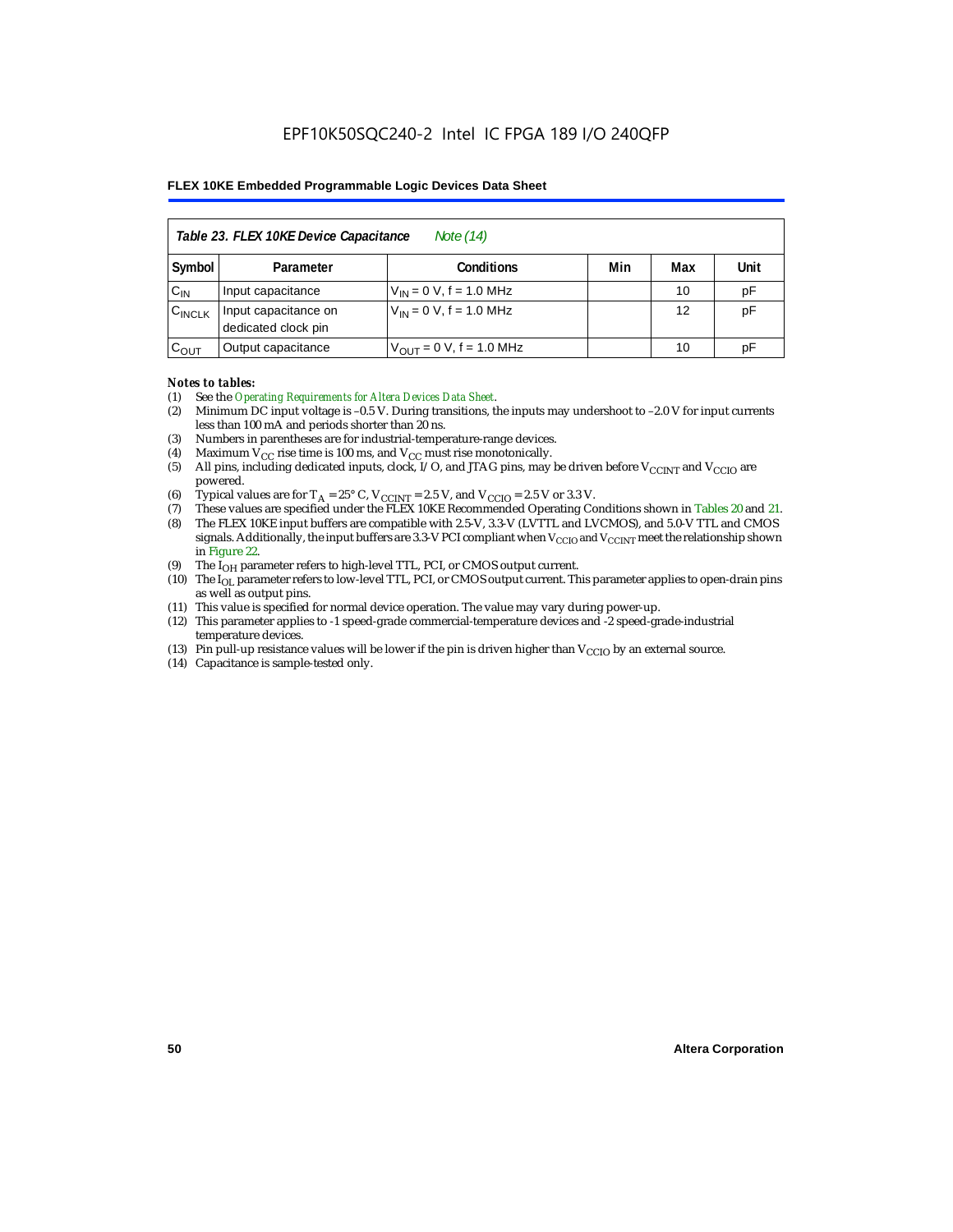Figure 22 shows the required relationship between  $V_{\text{CCIO}}$  and  $V_{\text{CCINT}}$  for 3.3-V PCI compliance.



Figure 23 shows the typical output drive characteristics of FLEX 10KE devices with 3.3-V and 2.5-V  $V_{\text{CCIO}}$ . The output driver is compliant to the 3.3-V *PCI Local Bus Specification*, *Revision 2.2* (when VCCIO pins are connected to 3.3 V). FLEX 10KE devices with a -1 speed grade also comply with the drive strength requirements of the *PCI Local Bus Specification*, *Revision 2.2* (when VCCINT pins are powered with a minimum supply of 2.375 V, and VCCIO pins are connected to 3.3 V). Therefore, these devices can be used in open 5.0-V PCI systems.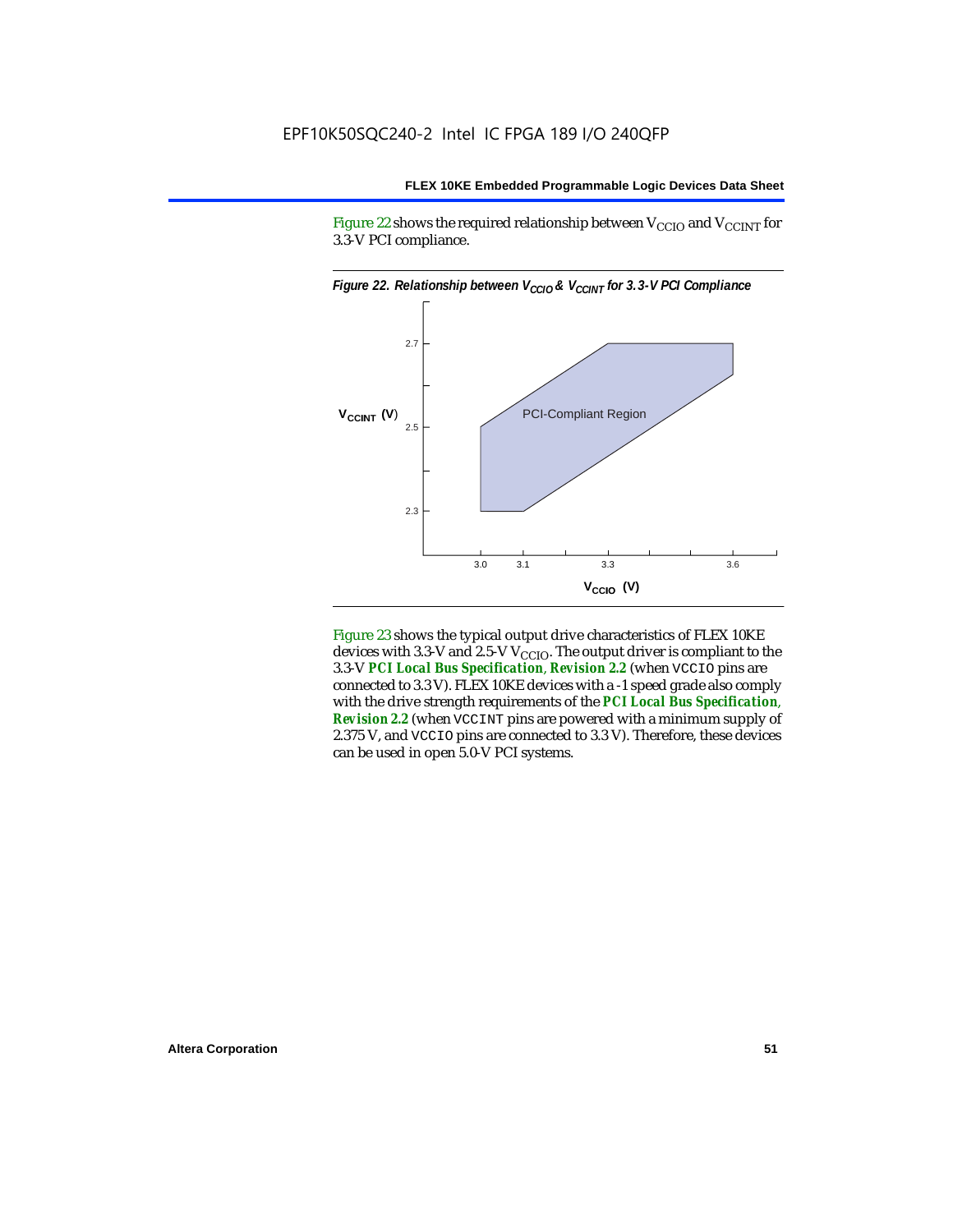



#### *Note:*

(1) These are transient (AC) currents.

**Timing Model** The continuous, high-performance FastTrack Interconnect routing resources ensure predictable performance and accurate simulation and timing analysis. This predictable performance contrasts with that of FPGAs, which use a segmented connection scheme and therefore have unpredictable performance.

> Device performance can be estimated by following the signal path from a source, through the interconnect, to the destination. For example, the registered performance between two LEs on the same row can be calculated by adding the following parameters:

- LE register clock-to-output delay  $(t_{CO})$
- **■** Interconnect delay  $(t_{SAMEROW})$ <br> **■** I.E look-up table delay  $(t_{LUT})$
- LE look-up table delay  $(t_{LUT})$
- LE register setup time  $(t_{SI})$

The routing delay depends on the placement of the source and destination LEs. A more complex registered path may involve multiple combinatorial LEs between the source and destination LEs.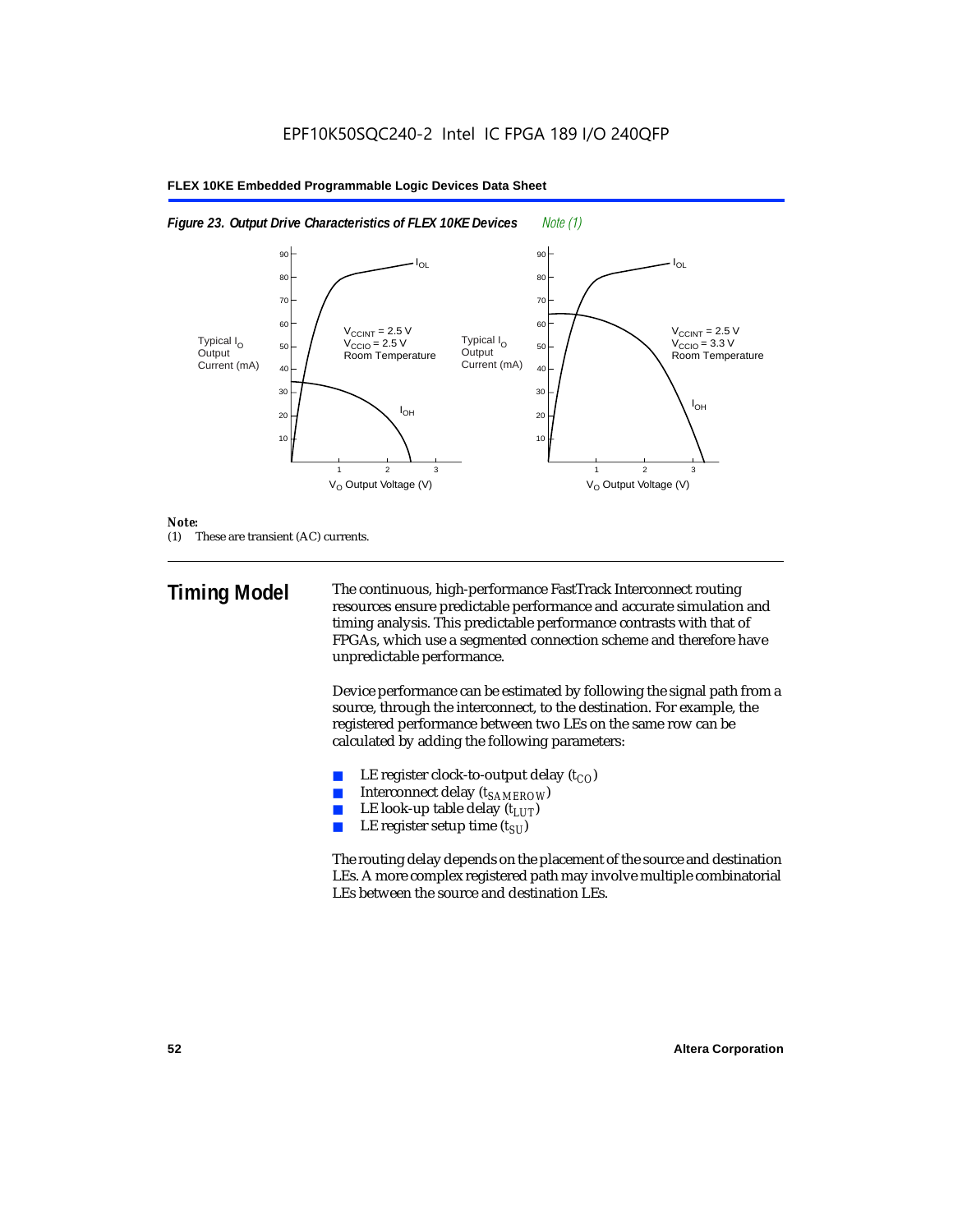Timing simulation and delay prediction are available with the Altera Simulator and Timing Analyzer, or with industry-standard EDA tools. The Simulator offers both pre-synthesis functional simulation to evaluate logic design accuracy and post-synthesis timing simulation with 0.1-ns resolution. The Timing Analyzer provides point-to-point timing delay information, setup and hold time analysis, and device-wide performance analysis.

Figure 24 shows the overall timing model, which maps the possible paths to and from the various elements of the FLEX 10KE device.

*Figure 24. FLEX 10KE Device Timing Model*



Figures 25 through 28 show the delays that correspond to various paths and functions within the LE, IOE, EAB, and bidirectional timing models.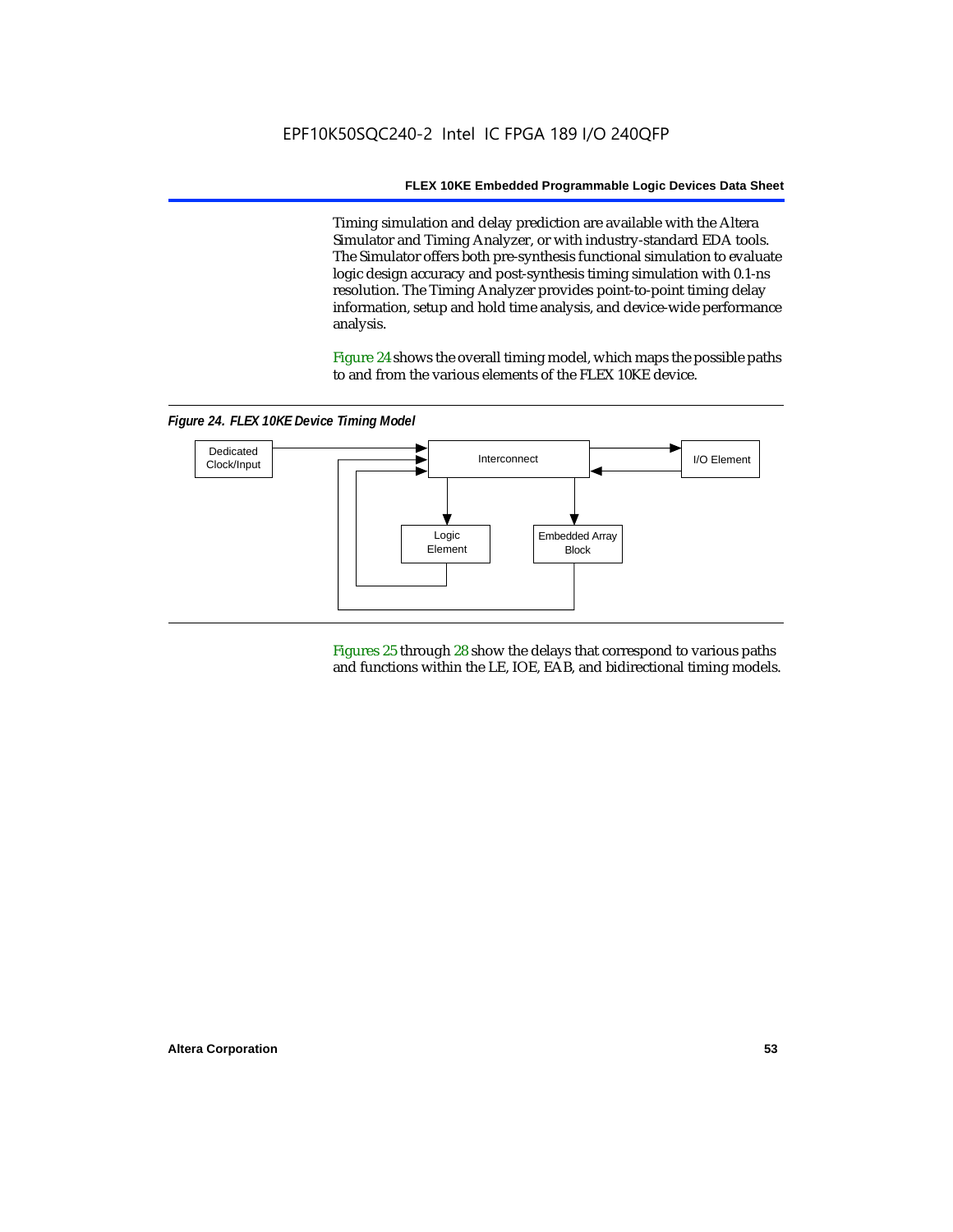# *Figure 25. FLEX 10KE Device LE Timing Model*

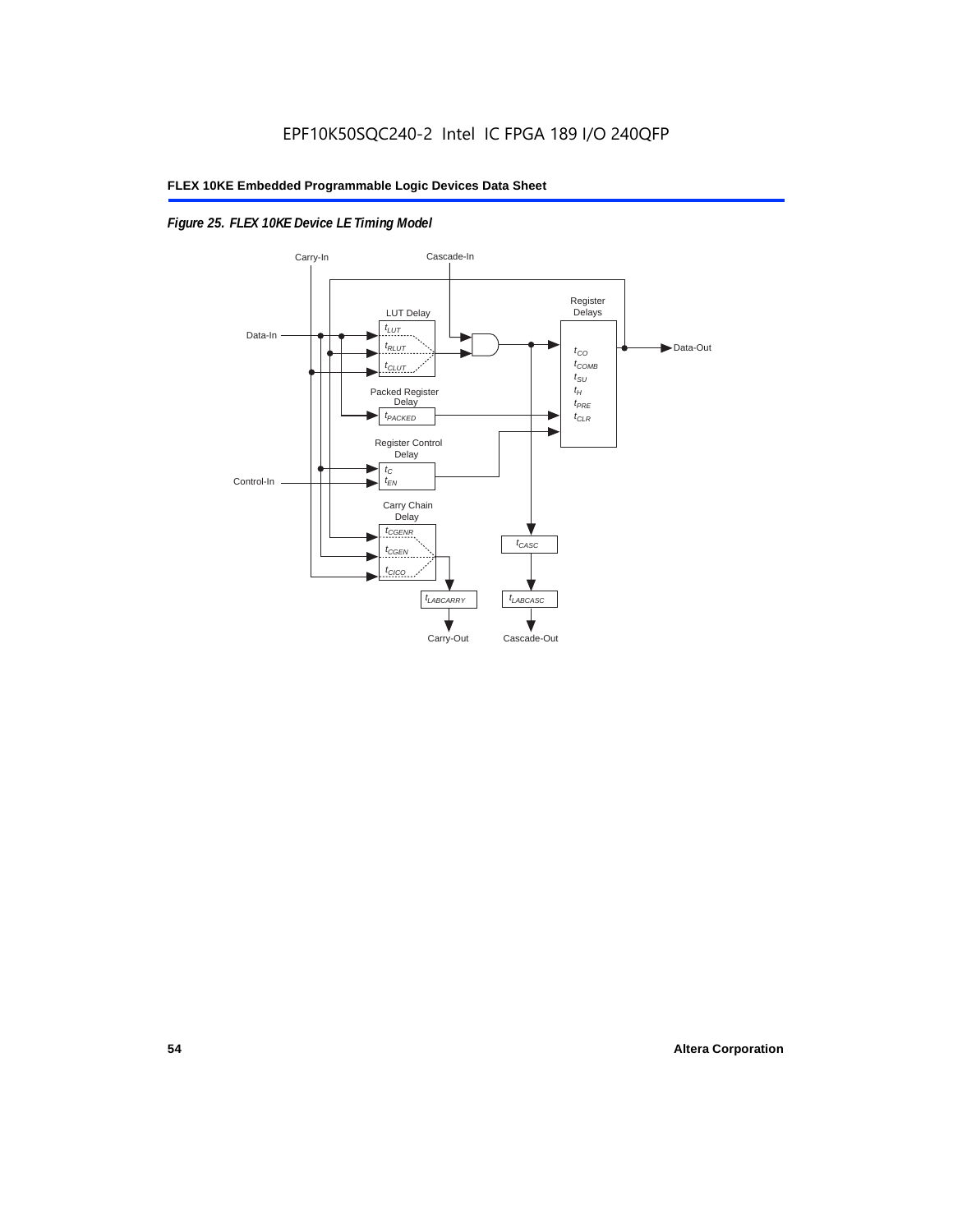

*Figure 27. FLEX 10KE Device EAB Timing Model*

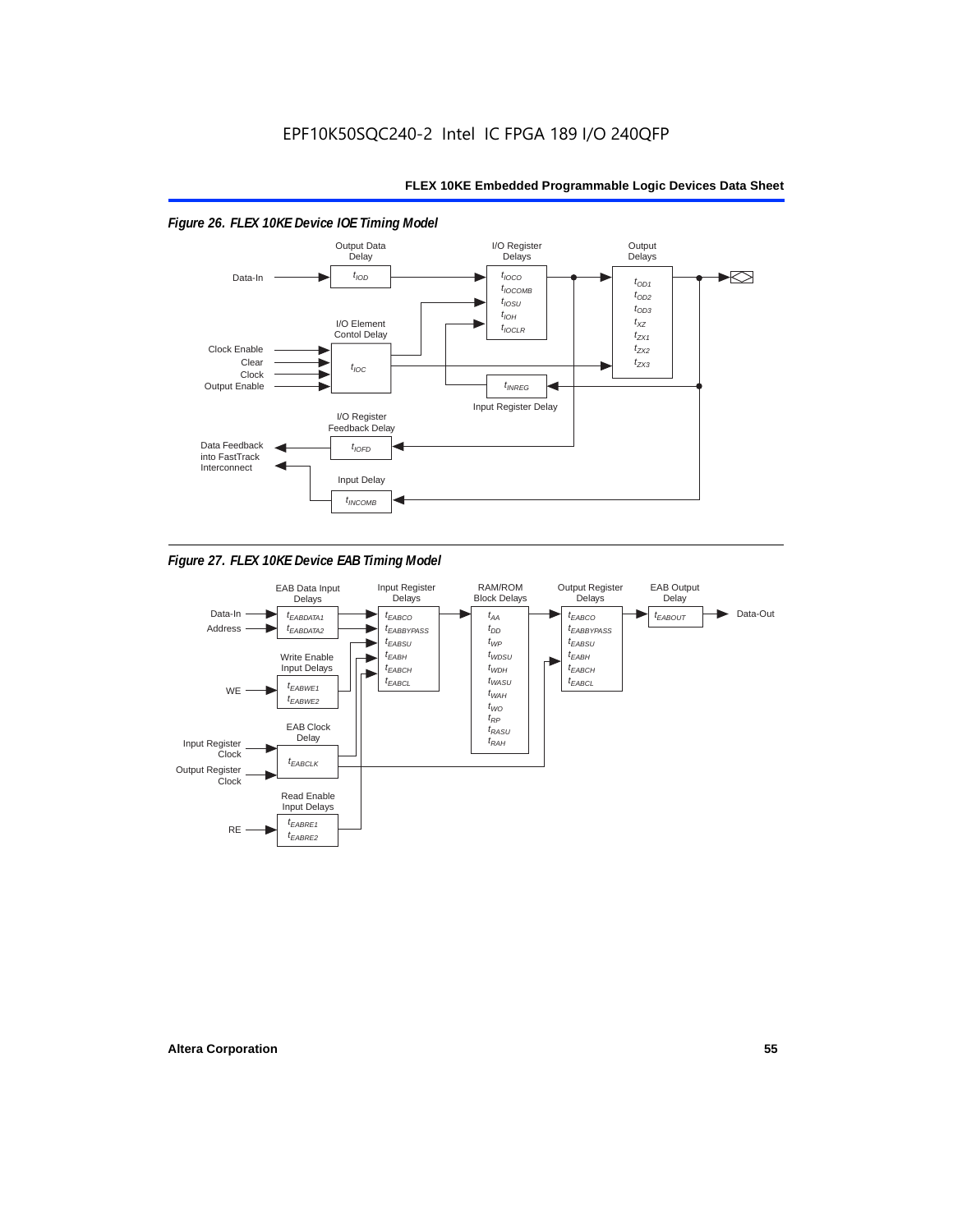

*Figure 28. Synchronous Bidirectional Pin External Timing Model*

Tables 24 through 28 describe the FLEX 10KE device internal timing parameters. Tables 29 through 30 describe the FLEX 10KE external timing parameters and their symbols.

| Table 24. LE Timing Microparameters (Part 1 of 2)<br>Note $(1)$ |                                                                                                                                         |           |  |  |  |  |
|-----------------------------------------------------------------|-----------------------------------------------------------------------------------------------------------------------------------------|-----------|--|--|--|--|
| Symbol                                                          | Parameter                                                                                                                               | Condition |  |  |  |  |
| $t_{LUT}$                                                       | LUT delay for data-in                                                                                                                   |           |  |  |  |  |
| $t_{CLUT}$                                                      | LUT delay for carry-in                                                                                                                  |           |  |  |  |  |
| $t_{RLUT}$                                                      | LUT delay for LE register feedback                                                                                                      |           |  |  |  |  |
| <sup>t</sup> PACKED                                             | Data-in to packed register delay                                                                                                        |           |  |  |  |  |
| $t_{EN}$                                                        | LE register enable delay                                                                                                                |           |  |  |  |  |
| $t_{CICO}$                                                      | Carry-in to carry-out delay                                                                                                             |           |  |  |  |  |
| $t_{GEN}$                                                       | Data-in to carry-out delay                                                                                                              |           |  |  |  |  |
| ${}^t$ CGENR                                                    | LE register feedback to carry-out delay                                                                                                 |           |  |  |  |  |
| $t_{CASC}$                                                      | Cascade-in to cascade-out delay                                                                                                         |           |  |  |  |  |
| $t_C$                                                           | LE register control signal delay                                                                                                        |           |  |  |  |  |
| $t_{CO}$                                                        | LE register clock-to-output delay                                                                                                       |           |  |  |  |  |
| $t_{COMB}$                                                      | Combinatorial delay                                                                                                                     |           |  |  |  |  |
| $t_{\rm SU}$                                                    | LE register setup time for data and enable signals before clock; LE register<br>recovery time after asynchronous clear, preset, or load |           |  |  |  |  |
| $t_H$                                                           | LE register hold time for data and enable signals after clock                                                                           |           |  |  |  |  |
| $t_{PRE}$                                                       | LE register preset delay                                                                                                                |           |  |  |  |  |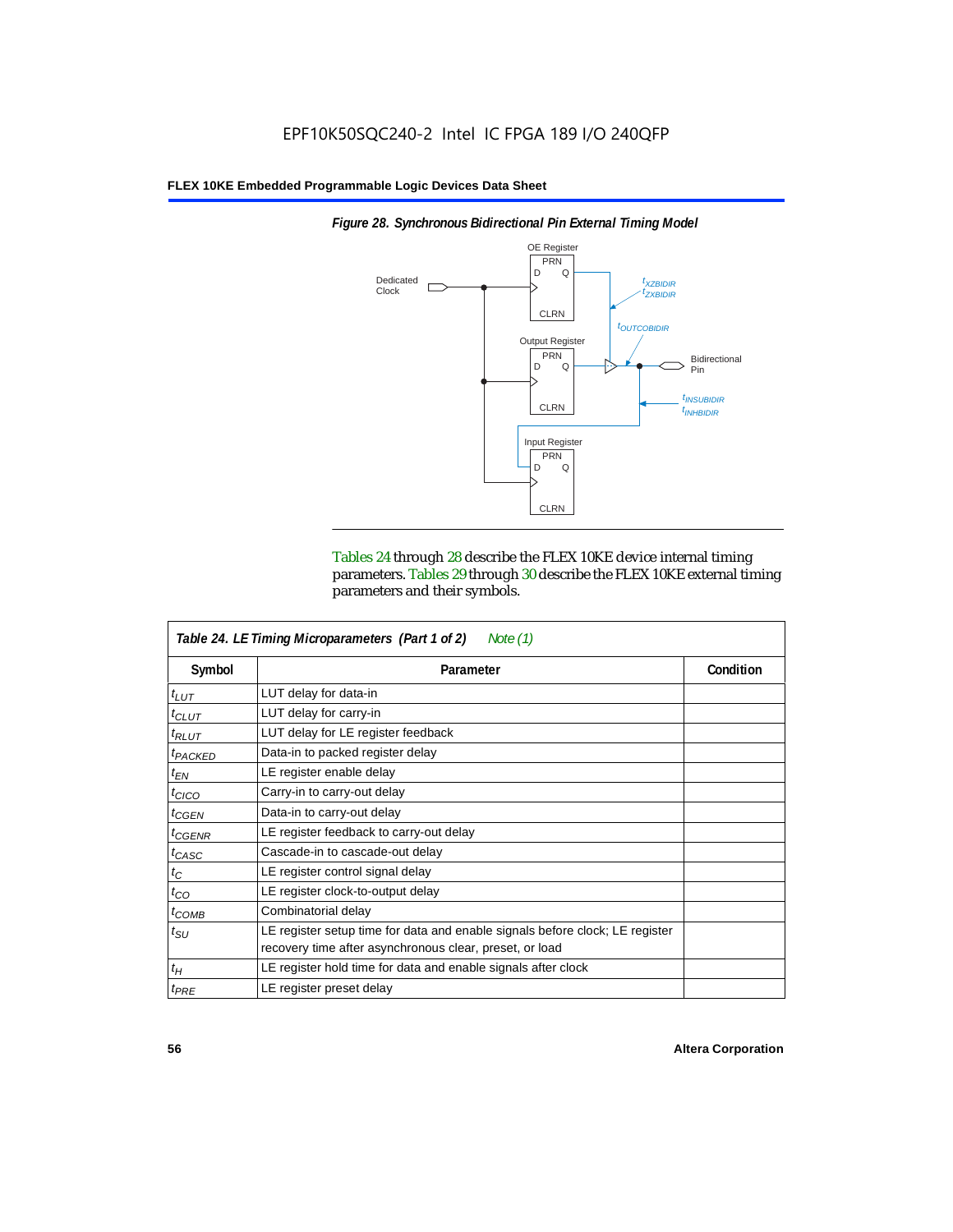| Table 24. LE Timing Microparameters (Part 2 of 2)<br>Note (1) |                                        |  |  |  |  |
|---------------------------------------------------------------|----------------------------------------|--|--|--|--|
| Symbol                                                        | Condition<br>Parameter                 |  |  |  |  |
| $t_{CLR}$                                                     | LE register clear delay                |  |  |  |  |
| $t_{CH}$                                                      | Minimum clock high time from clock pin |  |  |  |  |
| $t_{CL}$                                                      | Minimum clock low time from clock pin  |  |  |  |  |

|                     | Table 25. IOE Timing Microparameters<br>Note (1)                                                                         |                    |  |
|---------------------|--------------------------------------------------------------------------------------------------------------------------|--------------------|--|
| Symbol              | Parameter                                                                                                                | <b>Conditions</b>  |  |
| $t$ <sub>IOD</sub>  | IOE data delay                                                                                                           |                    |  |
| $t_{\text{IOC}}$    | IOE register control signal delay                                                                                        |                    |  |
| $t_{\text{IOCO}}$   | IOE register clock-to-output delay                                                                                       |                    |  |
| <sup>t</sup> іОСОМВ | IOE combinatorial delay                                                                                                  |                    |  |
| $t_{IOSU}$          | IOE register setup time for data and enable signals before clock; IOE register<br>recovery time after asynchronous clear |                    |  |
| $t_{IOH}$           | IOE register hold time for data and enable signals after clock                                                           |                    |  |
| $t_{IOCLR}$         | IOE register clear time                                                                                                  |                    |  |
| $t_{OD1}$           | Output buffer and pad delay, slow slew rate = off, $V_{\text{CCIO}} = 3.3 \text{ V}$                                     | $C1 = 35$ pF $(2)$ |  |
| $t_{OD2}$           | Output buffer and pad delay, slow slew rate = off, $V_{\text{CCIO}} = 2.5$ V                                             | $C1 = 35$ pF $(3)$ |  |
| $t_{OD3}$           | Output buffer and pad delay, slow slew rate = on                                                                         | $C1 = 35$ pF $(4)$ |  |
| $t_{XZ}$            | IOE output buffer disable delay                                                                                          |                    |  |
| $t_{ZX1}$           | IOE output buffer enable delay, slow slew rate = off, $V_{\text{CCIO}} = 3.3$ V                                          | $C1 = 35$ pF $(2)$ |  |
| t <sub>ZX2</sub>    | IOE output buffer enable delay, slow slew rate = off, $V_{\text{CCIO}} = 2.5 V$                                          | $C1 = 35$ pF $(3)$ |  |
| $t_{ZX3}$           | IOE output buffer enable delay, slow slew rate = on                                                                      | $C1 = 35$ pF $(4)$ |  |
| <sup>t</sup> INREG  | IOE input pad and buffer to IOE register delay                                                                           |                    |  |
| $t_{IOFD}$          | IOE register feedback delay                                                                                              |                    |  |
| <sup>t</sup> INCOMB | IOE input pad and buffer to FastTrack Interconnect delay                                                                 |                    |  |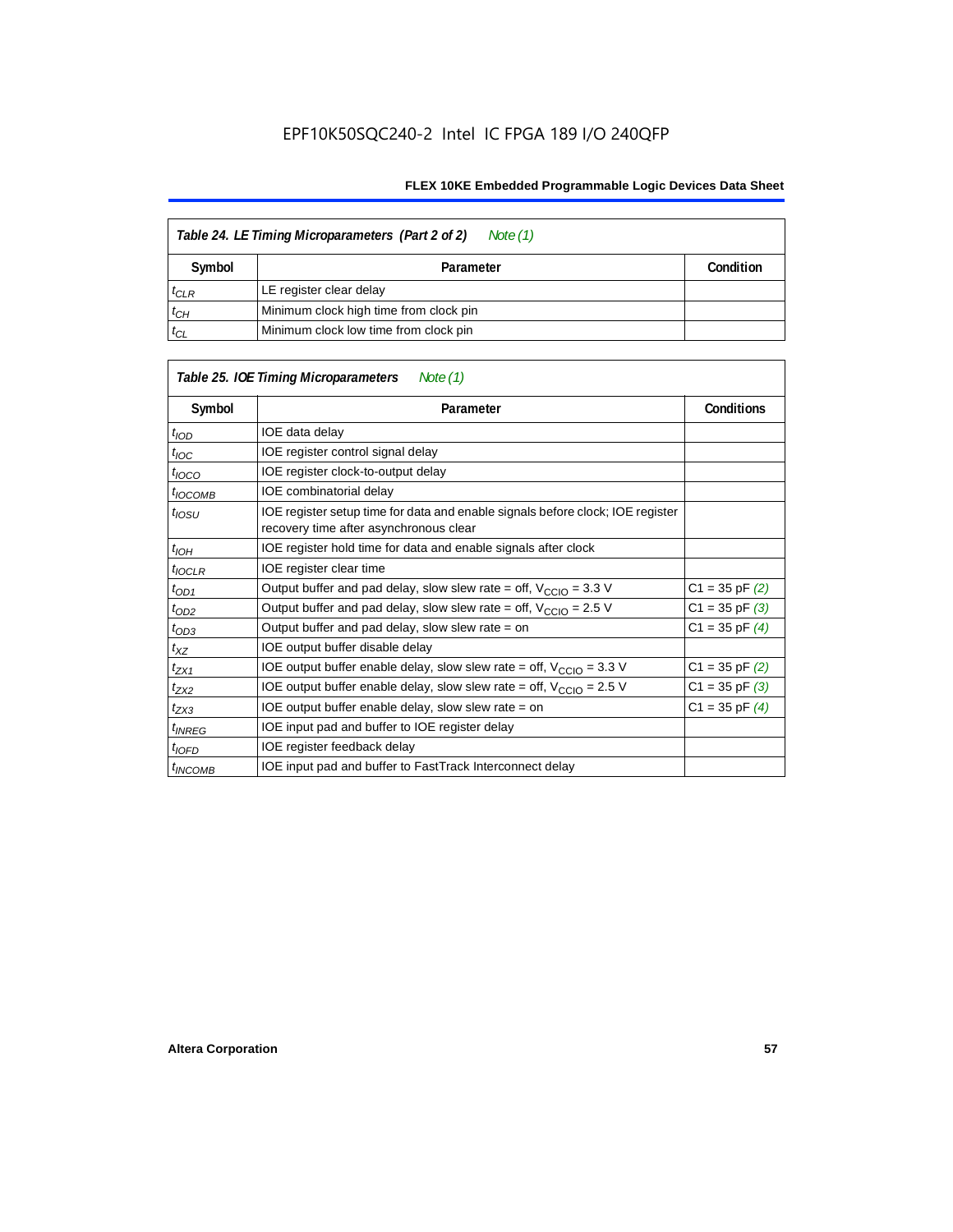# EPF10K50SQC240-2 Intel IC FPGA 189 I/O 240QFP

| Table 26. EAB Timing Microparameters<br>Note $(1)$ |                                                                        |                   |  |  |  |  |
|----------------------------------------------------|------------------------------------------------------------------------|-------------------|--|--|--|--|
| Symbol                                             | Parameter                                                              | <b>Conditions</b> |  |  |  |  |
| $t_{EABDATA1}$                                     | Data or address delay to EAB for combinatorial input                   |                   |  |  |  |  |
| <sup>t</sup> EABDATA2                              | Data or address delay to EAB for registered input                      |                   |  |  |  |  |
| t <sub>EABWE1</sub>                                | Write enable delay to EAB for combinatorial input                      |                   |  |  |  |  |
| t <sub>EABWE2</sub>                                | Write enable delay to EAB for registered input                         |                   |  |  |  |  |
| <sup>t</sup> EABRE1                                | Read enable delay to EAB for combinatorial input                       |                   |  |  |  |  |
| $t_{EABRE2}$                                       | Read enable delay to EAB for registered input                          |                   |  |  |  |  |
| $t_{EABCLK}$                                       | EAB register clock delay                                               |                   |  |  |  |  |
| $t_{EABCO}$                                        | EAB register clock-to-output delay                                     |                   |  |  |  |  |
| <sup>t</sup> EABBYPASS                             | Bypass register delay                                                  |                   |  |  |  |  |
| <sup>t</sup> EABSU                                 | EAB register setup time before clock                                   |                   |  |  |  |  |
| <sup>t</sup> EABH                                  | EAB register hold time after clock                                     |                   |  |  |  |  |
| <sup>t</sup> EABCLR                                | EAB register asynchronous clear time to output delay                   |                   |  |  |  |  |
| $t_{AA}$                                           | Address access delay (including the read enable to output delay)       |                   |  |  |  |  |
| $t_{WP}$                                           | Write pulse width                                                      |                   |  |  |  |  |
| $t_{RP}$                                           | Read pulse width                                                       |                   |  |  |  |  |
| $t_{WDSU}$                                         | Data setup time before falling edge of write pulse                     | (5)               |  |  |  |  |
| $t_{WDH}$                                          | Data hold time after falling edge of write pulse                       | (5)               |  |  |  |  |
| $t_{WASU}$                                         | Address setup time before rising edge of write pulse                   | (5)               |  |  |  |  |
| $t_{WAH}$                                          | Address hold time after falling edge of write pulse                    | (5)               |  |  |  |  |
| t <sub>RASU</sub>                                  | Address setup time with respect to the falling edge of the read enable |                   |  |  |  |  |
| $t_{RAH}$                                          | Address hold time with respect to the falling edge of the read enable  |                   |  |  |  |  |
| $t_{WO}$                                           | Write enable to data output valid delay                                |                   |  |  |  |  |
| $t_{DD}$                                           | Data-in to data-out valid delay                                        |                   |  |  |  |  |
| <sup>t</sup> EABOUT                                | Data-out delay                                                         |                   |  |  |  |  |
| <sup>t</sup> EABCH                                 | Clock high time                                                        |                   |  |  |  |  |
| <sup>t</sup> EABCL                                 | Clock low time                                                         |                   |  |  |  |  |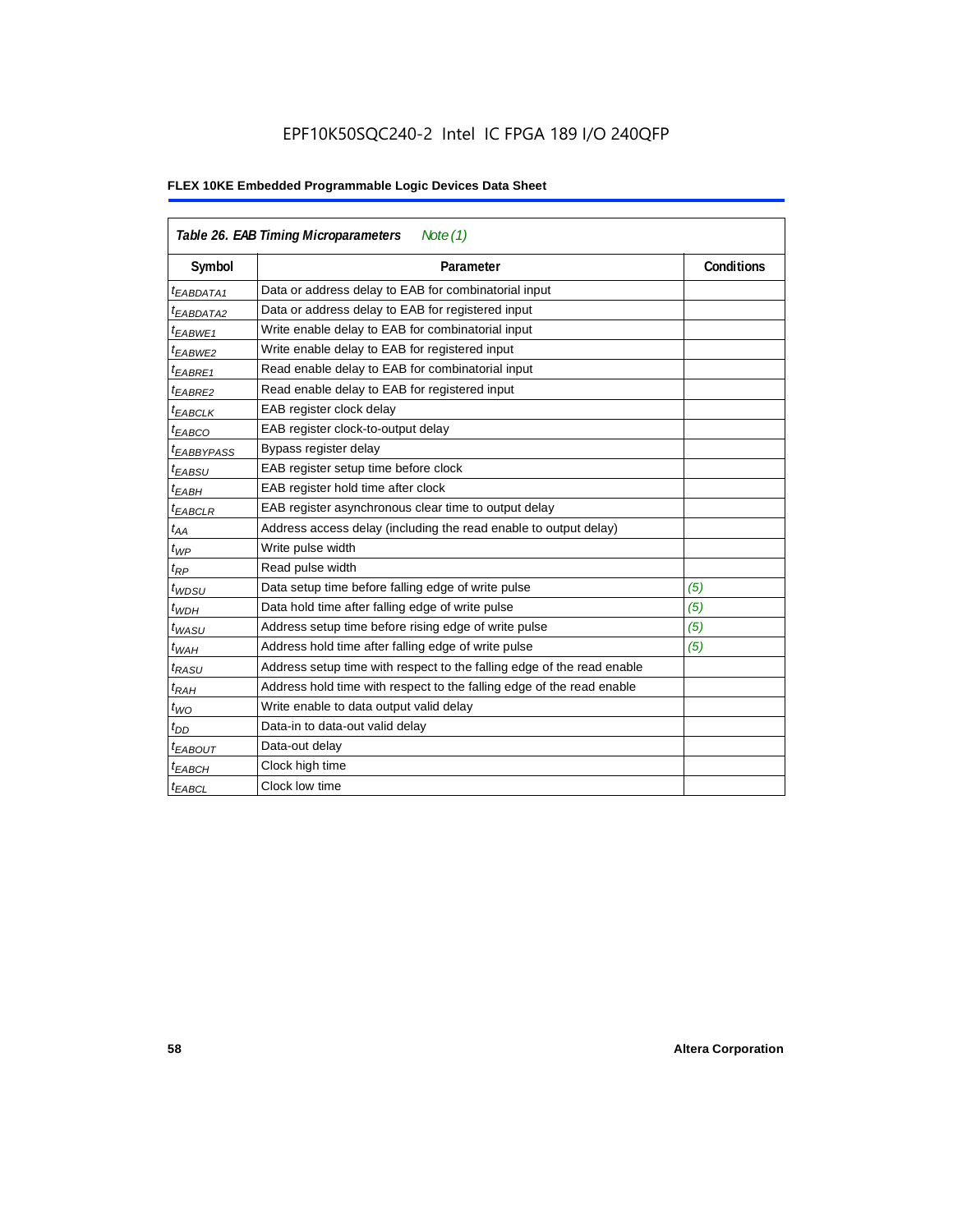| Table 27. EAB Timing Macroparameters<br>Note (1), (6) |                                                                                           |  |  |  |  |  |
|-------------------------------------------------------|-------------------------------------------------------------------------------------------|--|--|--|--|--|
| Symbol                                                | <b>Conditions</b><br>Parameter                                                            |  |  |  |  |  |
| <sup>t</sup> EABAA                                    | EAB address access delay                                                                  |  |  |  |  |  |
| <sup>t</sup> EABRCCOMB                                | EAB asynchronous read cycle time                                                          |  |  |  |  |  |
| <sup>t</sup> EABRCREG                                 | EAB synchronous read cycle time                                                           |  |  |  |  |  |
| <sup>t</sup> EABWP                                    | EAB write pulse width                                                                     |  |  |  |  |  |
| <sup>t</sup> ЕАВWССОМВ                                | EAB asynchronous write cycle time                                                         |  |  |  |  |  |
| <sup>t</sup> EABWCREG                                 | EAB synchronous write cycle time                                                          |  |  |  |  |  |
| <sup>t</sup> EABDD                                    | EAB data-in to data-out valid delay                                                       |  |  |  |  |  |
| <sup>t</sup> EABDATACO                                | EAB clock-to-output delay when using output registers                                     |  |  |  |  |  |
| <sup>t</sup> EABDATASU                                | EAB data/address setup time before clock when using input register                        |  |  |  |  |  |
| <sup>t</sup> EABDATAH                                 | EAB data/address hold time after clock when using input register                          |  |  |  |  |  |
| <sup>t</sup> EABWESU                                  | EAB WE setup time before clock when using input register                                  |  |  |  |  |  |
| t <sub>EABWEH</sub>                                   | EAB WE hold time after clock when using input register                                    |  |  |  |  |  |
| <sup>t</sup> EABWDSU                                  | EAB data setup time before falling edge of write pulse when not using input               |  |  |  |  |  |
|                                                       | registers                                                                                 |  |  |  |  |  |
| t <sub>EABWDH</sub>                                   | EAB data hold time after falling edge of write pulse when not using input                 |  |  |  |  |  |
|                                                       | registers                                                                                 |  |  |  |  |  |
| t <sub>EABWASU</sub>                                  | EAB address setup time before rising edge of write pulse when not using                   |  |  |  |  |  |
|                                                       | input registers                                                                           |  |  |  |  |  |
| t <sub>EABWAH</sub>                                   | EAB address hold time after falling edge of write pulse when not using input<br>registers |  |  |  |  |  |
| t <sub>EABWO</sub>                                    | EAB write enable to data output valid delay                                               |  |  |  |  |  |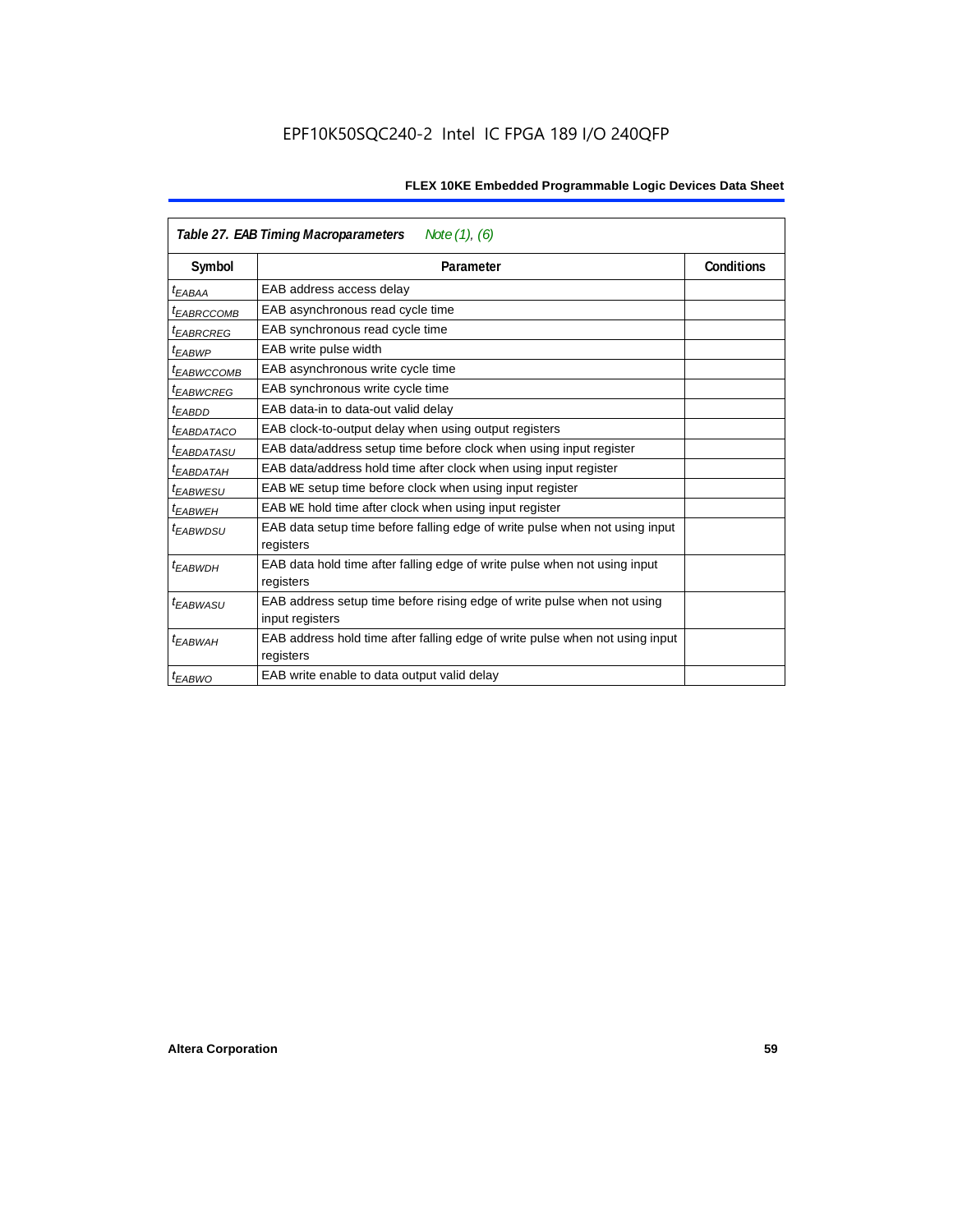# EPF10K50SQC240-2 Intel IC FPGA 189 I/O 240QFP

| Table 28. Interconnect Timing Microparameters<br>Note $(1)$ |                                                                                                                         |                   |  |  |  |  |
|-------------------------------------------------------------|-------------------------------------------------------------------------------------------------------------------------|-------------------|--|--|--|--|
| Symbol                                                      | Parameter                                                                                                               | <b>Conditions</b> |  |  |  |  |
| $tD$ IN2IOE                                                 | Delay from dedicated input pin to IOE control input                                                                     | (7)               |  |  |  |  |
| $t_{DIN2LE}$                                                | Delay from dedicated input pin to LE or EAB control input                                                               | (7)               |  |  |  |  |
| t <sub>DCLK2IOE</sub>                                       | Delay from dedicated clock pin to IOE clock                                                                             | (7)               |  |  |  |  |
| $t_{DCLK2LE}$                                               | Delay from dedicated clock pin to LE or EAB clock                                                                       | (7)               |  |  |  |  |
| <sup>t</sup> DIN2DATA                                       | Delay from dedicated input or clock to LE or EAB data                                                                   | (7)               |  |  |  |  |
| <sup>t</sup> SAMELAB                                        | Routing delay for an LE driving another LE in the same LAB                                                              |                   |  |  |  |  |
| <i>t</i> SAMEROW                                            | Routing delay for a row IOE, LE, or EAB driving a row IOE, LE, or EAB in the<br>same row                                | (7)               |  |  |  |  |
| <sup>t</sup> SAMECOLUMN                                     | Routing delay for an LE driving an IOE in the same column                                                               | (7)               |  |  |  |  |
| <i>t<sub>DIFFROW</sub></i>                                  | Routing delay for a column IOE, LE, or EAB driving an LE or EAB in a different<br>row                                   | (7)               |  |  |  |  |
| <i>t</i> <sub>TWOROWS</sub>                                 | Routing delay for a row IOE or EAB driving an LE or EAB in a different row                                              | (7)               |  |  |  |  |
| <sup>t</sup> LEPERIPH                                       | Routing delay for an LE driving a control signal of an IOE via the peripheral<br>control bus                            | (7)               |  |  |  |  |
| t <sub>LABCARRY</sub>                                       | Routing delay for the carry-out signal of an LE driving the carry-in signal of a<br>different LE in a different LAB     |                   |  |  |  |  |
| $t_{LABCASC}$                                               | Routing delay for the cascade-out signal of an LE driving the cascade-in<br>signal of a different LE in a different LAB |                   |  |  |  |  |

| Table 29. External Timing Parameters |                                                                                                   |                   |  |  |  |  |  |
|--------------------------------------|---------------------------------------------------------------------------------------------------|-------------------|--|--|--|--|--|
| Symbol                               | Parameter                                                                                         | <b>Conditions</b> |  |  |  |  |  |
| <sup>t</sup> DRR                     | Register-to-register delay via four LEs, three row interconnects, and four local<br>interconnects | (8)               |  |  |  |  |  |
| t <sub>insu</sub>                    | Setup time with global clock at IOE register                                                      | (9)               |  |  |  |  |  |
| $t_{\rm INH}$                        | Hold time with global clock at IOE register                                                       | (9)               |  |  |  |  |  |
| toutco                               | Clock-to-output delay with global clock at IOE register                                           | (9)               |  |  |  |  |  |
| t <sub>PCISU</sub>                   | Setup time with global clock for registers used in PCI designs                                    | $(9)$ , $(10)$    |  |  |  |  |  |
| <sup>t</sup> PCIH                    | Hold time with global clock for registers used in PCI designs                                     | $(9)$ , $(10)$    |  |  |  |  |  |
| <sup>T</sup> PCICO                   | Clock-to-output delay with global clock for registers used in PCI designs                         | $(9)$ , $(10)$    |  |  |  |  |  |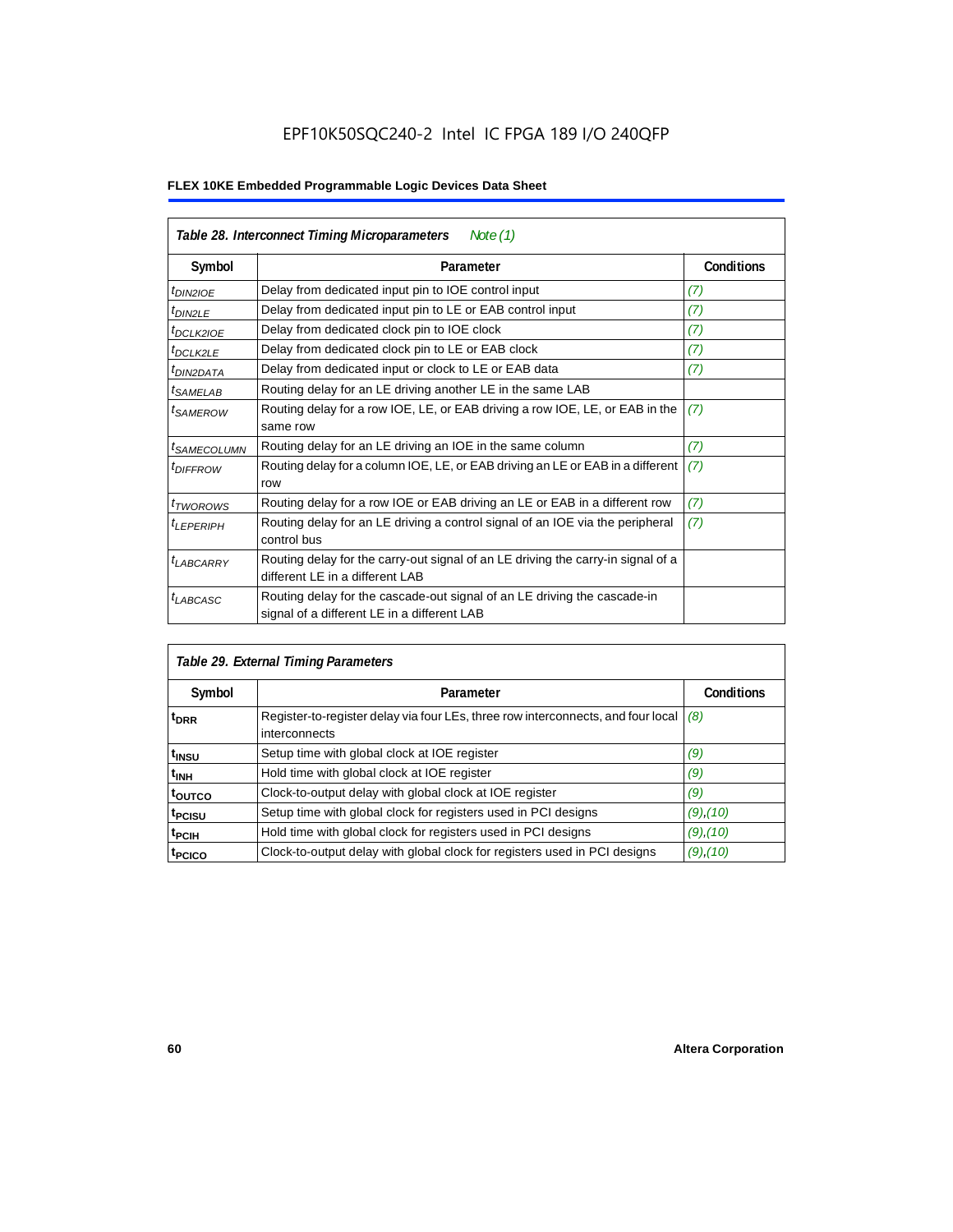| Table 30. External Bidirectional Timing Parameters<br>Note $(9)$ |                                                                                                 |                   |  |  |  |  |  |
|------------------------------------------------------------------|-------------------------------------------------------------------------------------------------|-------------------|--|--|--|--|--|
| Symbol                                                           | Parameter                                                                                       | <b>Conditions</b> |  |  |  |  |  |
| <sup>t</sup> INSUBIDIR                                           | Setup time for bi-directional pins with global clock at same-row or same-<br>column LE register |                   |  |  |  |  |  |
| <sup>t</sup> INHBIDIR                                            | Hold time for bidirectional pins with global clock at same-row or same-column<br>LE register    |                   |  |  |  |  |  |
| <sup>t</sup> INH                                                 | Hold time with global clock at IOE register                                                     |                   |  |  |  |  |  |
| <b><i>LOUTCOBIDIR</i></b>                                        | Clock-to-output delay for bidirectional pins with global clock at IOE register                  | $C1 = 35 pF$      |  |  |  |  |  |
| <sup>t</sup> xzbidir                                             | Synchronous IOE output buffer disable delay                                                     | $C1 = 35 pF$      |  |  |  |  |  |
| <sup>T</sup> ZXBIDIR                                             | Synchronous IOE output buffer enable delay, slow slew rate= off                                 | $C1 = 35 pF$      |  |  |  |  |  |

#### *Notes to tables:*

- (1) Microparameters are timing delays contributed by individual architectural elements. These parameters cannot be measured explicitly.
- (2) Operating conditions:  $VCCIO = 3.3 V ±10%$  for commercial or industrial use.<br>(3) Operating conditions:  $VCCIO = 2.5 V ±5%$  for commercial or industrial use in
- Operating conditions: VCCIO =  $2.5$  V  $\pm 5$ % for commercial or industrial use in EPF10K30E, EPF10K50S, EPF10K100E, EPF10K130E, and EPF10K200S devices.
- (4) Operating conditions: VCCIO = 3.3 V.
- (5) Because the RAM in the EAB is self-timed, this parameter can be ignored when the WE signal is registered.<br>(6) EAB macroparameters are internal parameters that can simplify predicting the behavior of an EAB at its bor
- EAB macroparameters are internal parameters that can simplify predicting the behavior of an EAB at its boundary; these parameters are calculated by summing selected microparameters.
- (7) These parameters are worst-case values for typical applications. Post-compilation timing simulation and timing analysis are required to determine actual worst-case performance.
- (8) Contact Altera Applications for test circuit specifications and test conditions.
- (9) This timing parameter is sample-tested only.
- (10) This parameter is measured with the measurement and test conditions, including load, specified in the PCI Local Bus Specification, revision 2.2.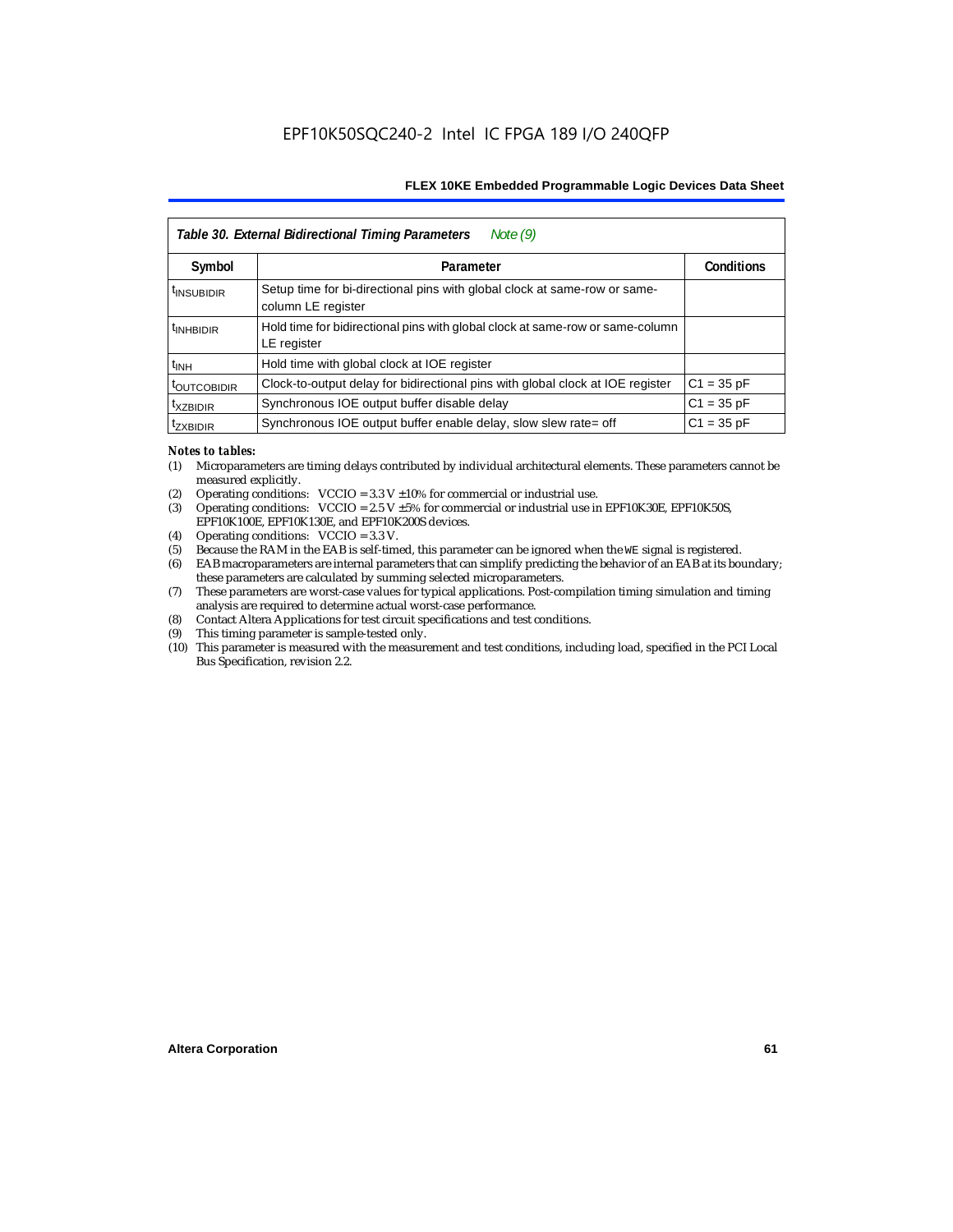Figures 29 and 30 show the asynchronous and synchronous timing waveforms, respectively, or the EAB macroparameters in Tables 26 and 27.

**EAB Asynchronous Write EAB Asynchronous Read** WE. a0 d0 d3  $t_{EABRCCOMB}$ a1 *《*、 a2 *《*、 a3 d2  $t_{FABA}$ d1 Address Data-Out WE a0 din1  $\chi$  dout2  $t_{EABDD}$ a1 a2 din1 din0  $t_{EABWCCOMB}$  $t_{EABWASU}$   $\longrightarrow$  $t_{EABWDSU}$  +  $\longrightarrow$   $t_{EABWDH}$  $t_{EABWP}$ Data-In din0 Address Data-Out

#### *Figure 29. EAB Asynchronous Timing Waveforms*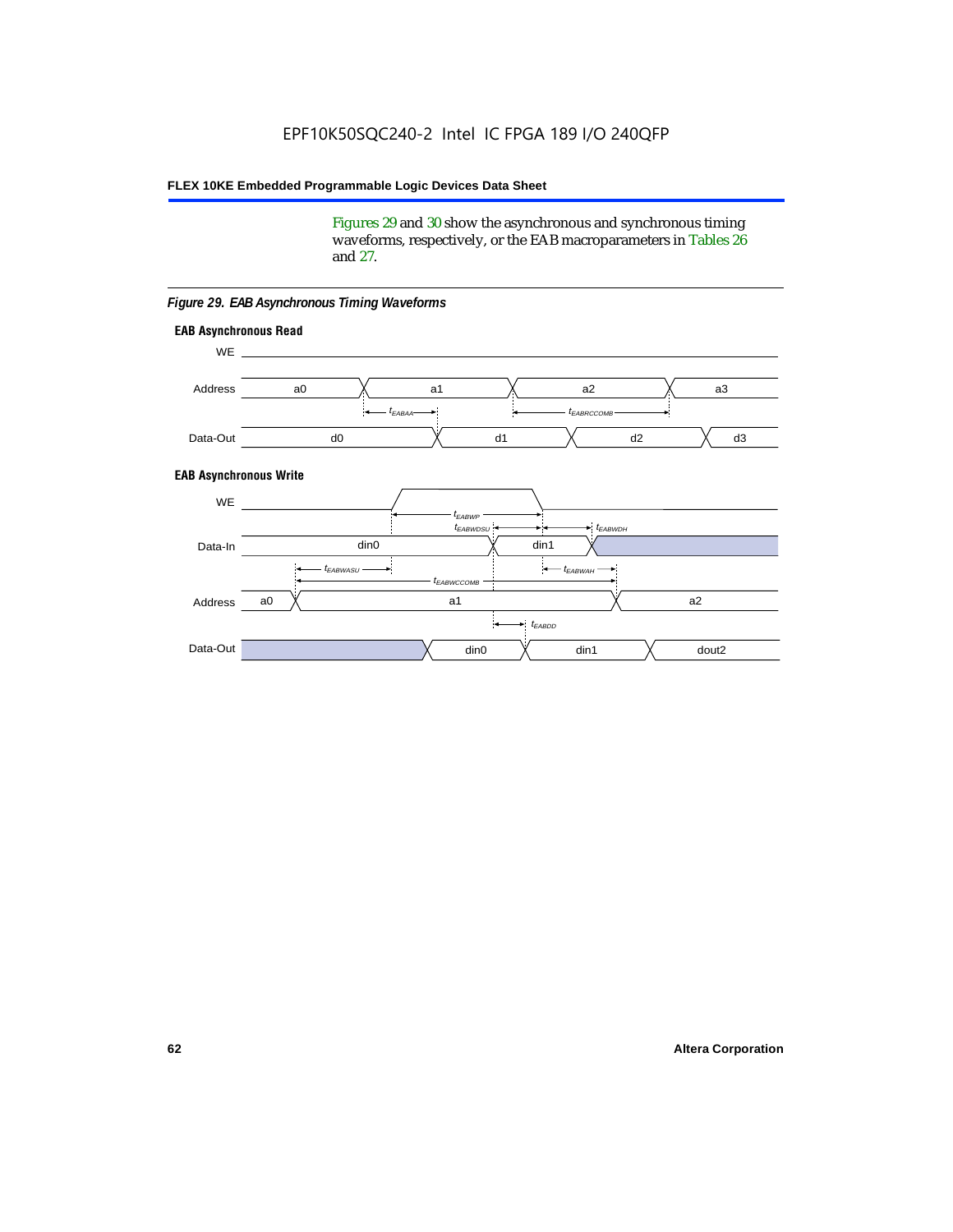

# *Figure 30. EAB Synchronous Timing Waveforms*

### **EAB Synchronous Write (EAB Output Registers Used)**



Tables 31 through 37 show EPF10K30E device internal and external timing parameters.

| Table 31. EPF10K30E Device LE Timing Microparameters (Part 1 of 2)<br>Note $(1)$ |     |                |     |                |                |     |    |  |      |
|----------------------------------------------------------------------------------|-----|----------------|-----|----------------|----------------|-----|----|--|------|
| Symbol                                                                           |     | -1 Speed Grade |     | -2 Speed Grade | -3 Speed Grade |     |    |  | Unit |
|                                                                                  | Min | Max            | Min | Max            | Min            | Max |    |  |      |
| $t_{LUT}$                                                                        |     | 0.7            |     | 0.8            |                | 1.1 | ns |  |      |
| $t_{CLUT}$                                                                       |     | 0.5            |     | 0.6            |                | 0.8 | ns |  |      |
| $t_{RLUT}$                                                                       |     | 0.6            |     | 0.7            |                | 1.0 | ns |  |      |
| $t_{PACKED}$                                                                     |     | 0.3            |     | 0.4            |                | 0.5 | ns |  |      |
| $t_{EN}$                                                                         |     | 0.6            |     | 0.8            |                | 1.0 | ns |  |      |
| $t_{CICO}$                                                                       |     | 0.1            |     | 0.1            |                | 0.2 | ns |  |      |
| $t_{GEN}$                                                                        |     | 0.4            |     | 0.5            |                | 0.7 | ns |  |      |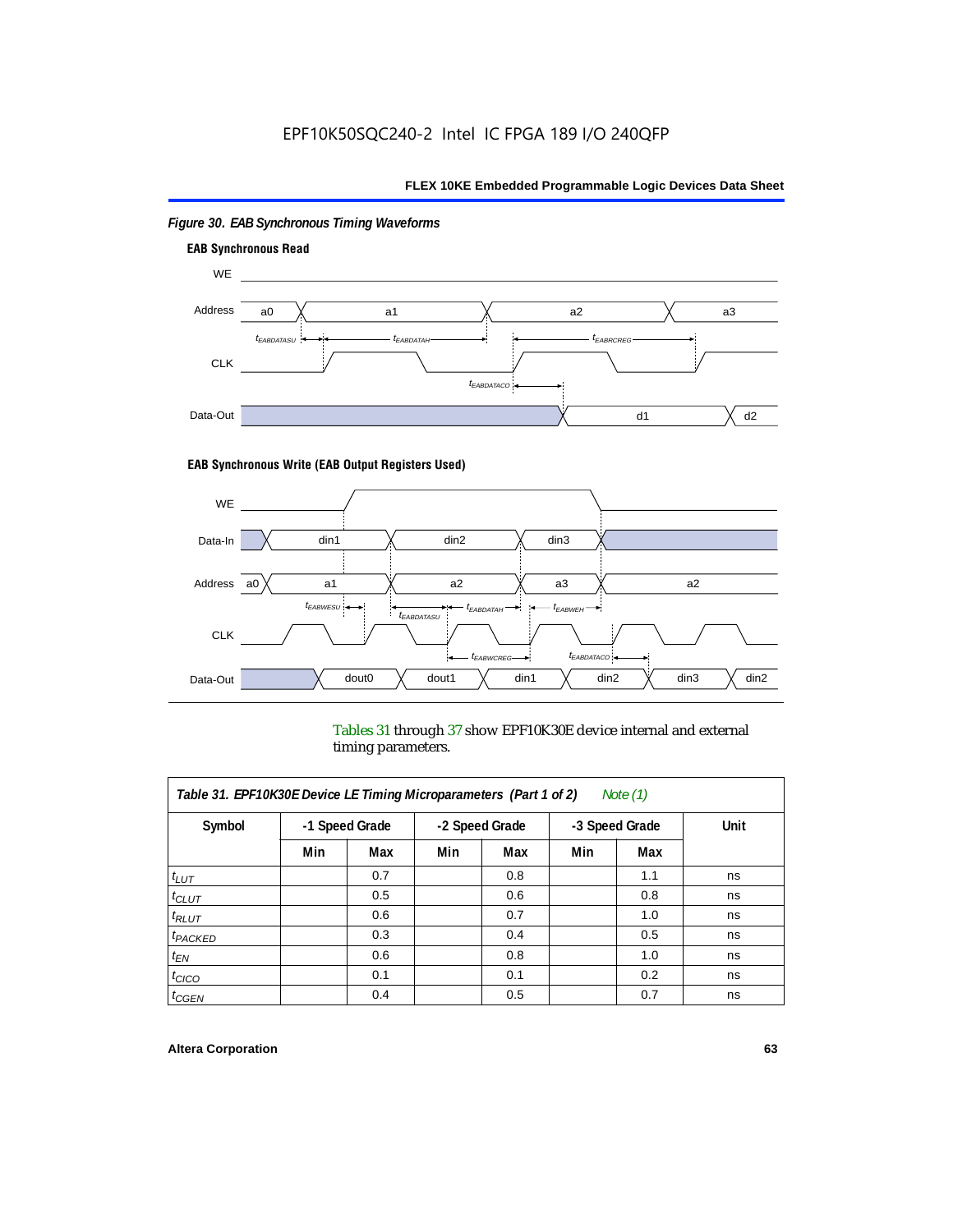# EPF10K50SQC240-2 Intel IC FPGA 189 I/O 240QFP

| Table 31. EPF10K30E Device LE Timing Microparameters (Part 2 of 2)<br>Note (1) |     |                |     |                |                |     |      |  |
|--------------------------------------------------------------------------------|-----|----------------|-----|----------------|----------------|-----|------|--|
| Symbol                                                                         |     | -1 Speed Grade |     | -2 Speed Grade | -3 Speed Grade |     | Unit |  |
|                                                                                | Min | Max            | Min | Max            | Min            | Max |      |  |
| $t_{GENR}$                                                                     |     | 0.1            |     | 0.1            |                | 0.2 | ns   |  |
| $t_{CASC}$                                                                     |     | 0.6            |     | 0.8            |                | 1.0 | ns   |  |
| $t_C$                                                                          |     | 0.0            |     | 0.0            |                | 0.0 | ns   |  |
| $t_{CO}$                                                                       |     | 0.3            |     | 0.4            |                | 0.5 | ns   |  |
| $t_{COMB}$                                                                     |     | 0.4            |     | 0.4            |                | 0.6 | ns   |  |
| $t_{\text{SU}}$                                                                | 0.4 |                | 0.6 |                | 0.6            |     | ns   |  |
| $t_H\,$                                                                        | 0.7 |                | 1.0 |                | 1.3            |     | ns   |  |
| $t_{PRE}$                                                                      |     | 0.8            |     | 0.9            |                | 1.2 | ns   |  |
| $t_{CLR}$                                                                      |     | 0.8            |     | 0.9            |                | 1.2 | ns   |  |
| $t_{\mathit{CH}}$                                                              | 2.0 |                | 2.5 |                | 2.5            |     | ns   |  |
| $t_{CL}$                                                                       | 2.0 |                | 2.5 |                | 2.5            |     | ns   |  |

| Table 32. EPF10K30E Device IOE Timing Microparameters<br>Note $(1)$ |                |     |                |     |                |     |      |  |
|---------------------------------------------------------------------|----------------|-----|----------------|-----|----------------|-----|------|--|
| Symbol                                                              | -1 Speed Grade |     | -2 Speed Grade |     | -3 Speed Grade |     | Unit |  |
|                                                                     | Min            | Max | Min            | Max | Min            | Max |      |  |
| t <sub>IOD</sub>                                                    |                | 2.4 |                | 2.8 |                | 3.8 | ns   |  |
| $t_{\text{IOC}}$                                                    |                | 0.3 |                | 0.4 |                | 0.5 | ns   |  |
| t <sub>IOCO</sub>                                                   |                | 1.0 |                | 1.1 |                | 1.6 | ns   |  |
| $t_{IOCOMB}$                                                        |                | 0.0 |                | 0.0 |                | 0.0 | ns   |  |
| $t_{IOSU}$                                                          | 1.2            |     | 1.4            |     | 1.9            |     | ns   |  |
| $t_{IOH}$                                                           | 0.3            |     | 0.4            |     | 0.5            |     | ns   |  |
| $t_{IOCLR}$                                                         |                | 1.0 |                | 1.1 |                | 1.6 | ns   |  |
| $t_{OD1}$                                                           |                | 1.9 |                | 2.3 |                | 3.0 | ns   |  |
| $t_{OD2}$                                                           |                | 1.4 |                | 1.8 |                | 2.5 | ns   |  |
| $t_{OD3}$                                                           |                | 4.4 |                | 5.2 |                | 7.0 | ns   |  |
| $t_{\mathsf{XZ}}$                                                   |                | 2.7 |                | 3.1 |                | 4.3 | ns   |  |
| $t_{ZX1}$                                                           |                | 2.7 |                | 3.1 |                | 4.3 | ns   |  |
| $t_{ZX2}$                                                           |                | 2.2 |                | 2.6 |                | 3.8 | ns   |  |
| $t_{ZX3}$                                                           |                | 5.2 |                | 6.0 |                | 8.3 | ns   |  |
| <i>t</i> <sub>INREG</sub>                                           |                | 3.4 |                | 4.1 |                | 5.5 | ns   |  |
| $t_{IOFD}$                                                          |                | 0.8 |                | 1.3 |                | 2.4 | ns   |  |
| $t_{INCOMB}$                                                        |                | 0.8 |                | 1.3 |                | 2.4 | ns   |  |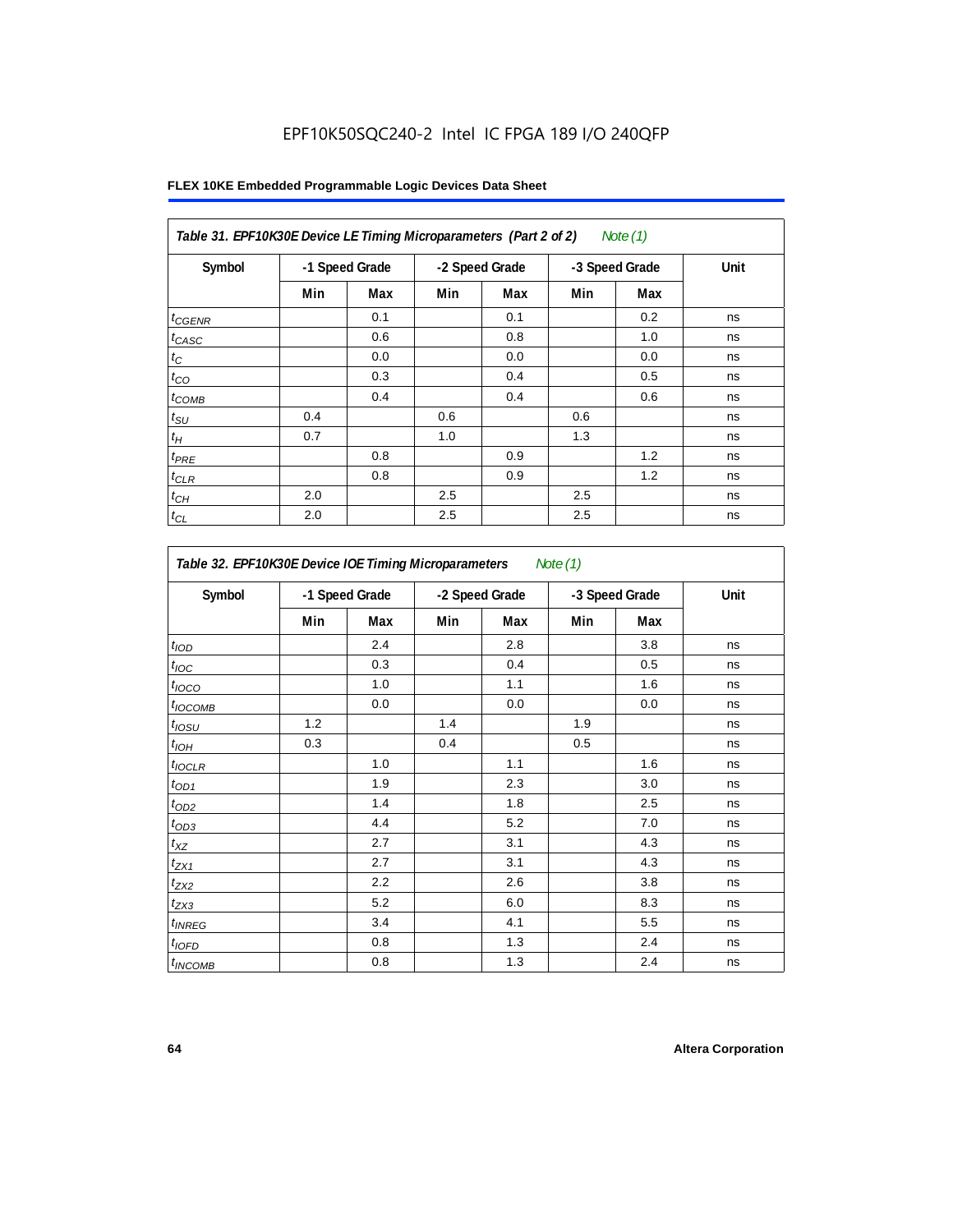| Table 33. EPF10K30E Device EAB Internal Microparameters<br>Note $(1)$ |     |                |     |                |     |                |      |  |  |
|-----------------------------------------------------------------------|-----|----------------|-----|----------------|-----|----------------|------|--|--|
| Symbol                                                                |     | -1 Speed Grade |     | -2 Speed Grade |     | -3 Speed Grade | Unit |  |  |
|                                                                       | Min | Max            | Min | Max            | Min | <b>Max</b>     |      |  |  |
| <i>EABDATA1</i>                                                       |     | 1.7            |     | 2.0            |     | 2.3            | ns   |  |  |
| $t_{EABDATA1}$                                                        |     | 0.6            |     | 0.7            |     | 0.8            | ns   |  |  |
| t <sub>EABWE1</sub>                                                   |     | 1.1            |     | 1.3            |     | 1.4            | ns   |  |  |
| t <sub>EABWE2</sub>                                                   |     | 0.4            |     | 0.4            |     | 0.5            | ns   |  |  |
| t <sub>EABRE1</sub>                                                   |     | 0.8            |     | 0.9            |     | 1.0            | ns   |  |  |
| t <sub>EABRE2</sub>                                                   |     | 0.4            |     | 0.4            |     | 0.5            | ns   |  |  |
| $t_{EABCLK}$                                                          |     | 0.0            |     | 0.0            |     | 0.0            | ns   |  |  |
| t <sub>EABCO</sub>                                                    |     | 0.3            |     | 0.3            |     | 0.4            | ns   |  |  |
| <b><i>EABBYPASS</i></b>                                               |     | 0.5            |     | 0.6            |     | 0.7            | ns   |  |  |
| $t_{EABSU}$                                                           | 0.9 |                | 1.0 |                | 1.2 |                | ns   |  |  |
| t <sub>EABH</sub>                                                     | 0.4 |                | 0.4 |                | 0.5 |                | ns   |  |  |
| $t_{EABCLR}$                                                          | 0.3 |                | 0.3 |                | 0.3 |                | ns   |  |  |
| $t_{AA}$                                                              |     | 3.2            |     | 3.8            |     | 4.4            | ns   |  |  |
| $t_{WP}$                                                              | 2.5 |                | 2.9 |                | 3.3 |                | ns   |  |  |
| $t_{\mathsf{RP}}$                                                     | 0.9 |                | 1.1 |                | 1.2 |                | ns   |  |  |
| $t_{WDSU}$                                                            | 0.9 |                | 1.0 |                | 1.1 |                | ns   |  |  |
| $t_{WDH}$                                                             | 0.1 |                | 0.1 |                | 0.1 |                | ns   |  |  |
| $t_{WASU}$                                                            | 1.7 |                | 2.0 |                | 2.3 |                | ns   |  |  |
| $t_{WAH}$                                                             | 1.8 |                | 2.1 |                | 2.4 |                | ns   |  |  |
| $t_{RASU}$                                                            | 3.1 |                | 3.7 |                | 4.2 |                | ns   |  |  |
| $t_{RAH}$                                                             | 0.2 |                | 0.2 |                | 0.2 |                | ns   |  |  |
| $t_{WO}$                                                              |     | 2.5            |     | 2.9            |     | 3.3            | ns   |  |  |
| $t_{DD}$                                                              |     | 2.5            |     | 2.9            |     | 3.3            | ns   |  |  |
| $t_{EABOUT}$                                                          |     | 0.5            |     | $0.6\,$        |     | 0.7            | ns   |  |  |
| $t_{EABCH}$                                                           | 1.5 |                | 2.0 |                | 2.3 |                | ns   |  |  |
| $t_{EABCL}$                                                           | 2.5 |                | 2.9 |                | 3.3 |                | ns   |  |  |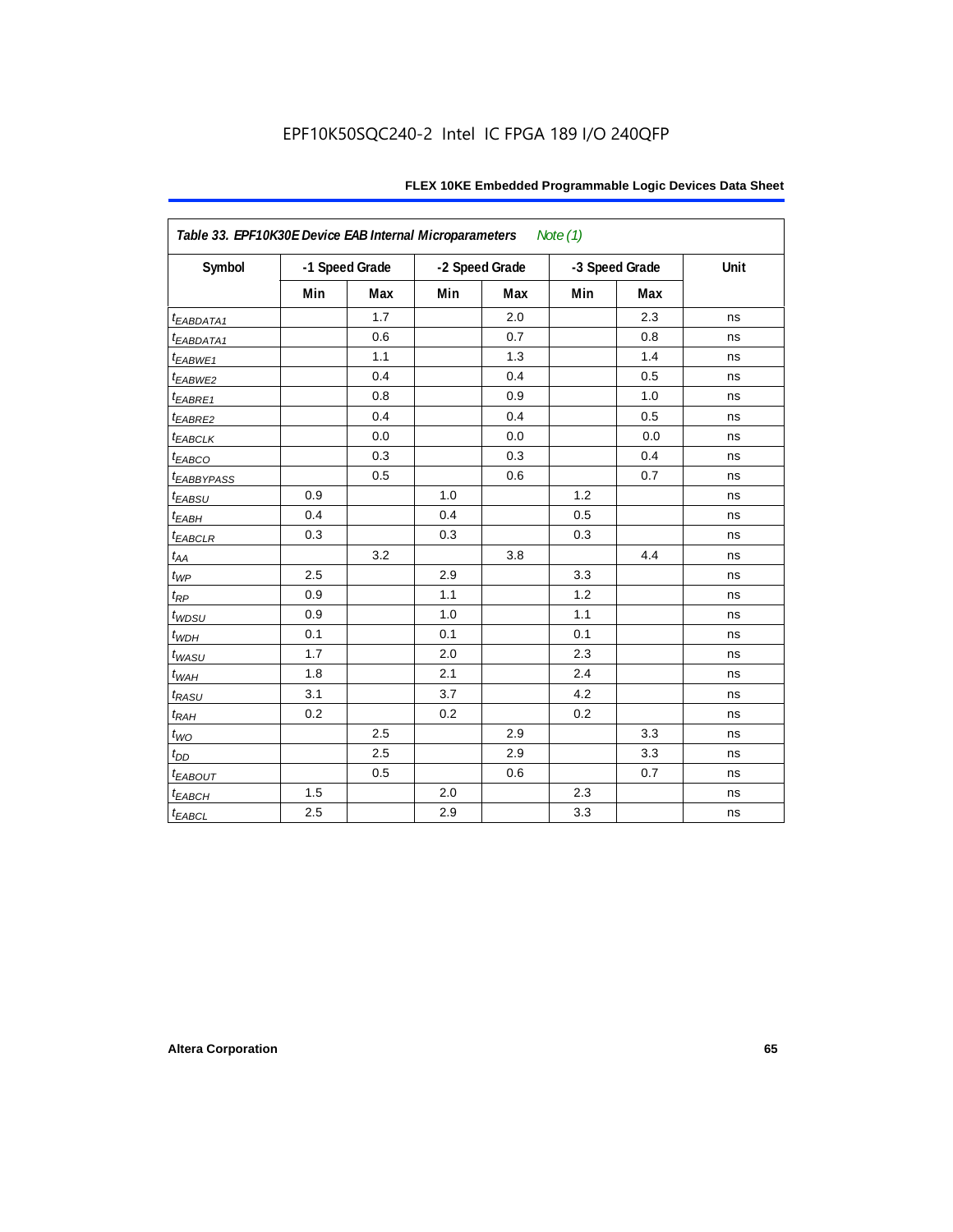# EPF10K50SQC240-2 Intel IC FPGA 189 I/O 240QFP

|                        | Table 34. EPF10K30E Device EAB Internal Timing Macroparameters<br>Note $(1)$ |     |                |     |                |     |      |  |  |  |
|------------------------|------------------------------------------------------------------------------|-----|----------------|-----|----------------|-----|------|--|--|--|
| Symbol                 | -1 Speed Grade                                                               |     | -2 Speed Grade |     | -3 Speed Grade |     | Unit |  |  |  |
|                        | Min                                                                          | Max | Min            | Max | Min            | Max |      |  |  |  |
| $t_{EABA}$             |                                                                              | 6.4 |                | 7.6 |                | 8.8 | ns   |  |  |  |
| <sup>t</sup> EABRCOMB  | 6.4                                                                          |     | 7.6            |     | 8.8            |     | ns   |  |  |  |
| <i><b>EABRCREG</b></i> | 4.4                                                                          |     | 5.1            |     | 6.0            |     | ns   |  |  |  |
| $t_{EABWP}$            | 2.5                                                                          |     | 2.9            |     | 3.3            |     | ns   |  |  |  |
| <sup>t</sup> ЕАВWСОМВ  | 6.0                                                                          |     | 7.0            |     | 8.0            |     | ns   |  |  |  |
| <sup>t</sup> EABWCREG  | 6.8                                                                          |     | 7.8            |     | 9.0            |     | ns   |  |  |  |
| t <sub>EABDD</sub>     |                                                                              | 5.7 |                | 6.7 |                | 7.7 | ns   |  |  |  |
| t <sub>eabdataco</sub> |                                                                              | 0.8 |                | 0.9 |                | 1.1 | ns   |  |  |  |
| <sup>t</sup> EABDATASU | 1.5                                                                          |     | 1.7            |     | 2.0            |     | ns   |  |  |  |
| t <sub>EABDATAH</sub>  | 0.0                                                                          |     | 0.0            |     | 0.0            |     | ns   |  |  |  |
| <sup>t</sup> EABWESU   | 1.3                                                                          |     | 1.4            |     | 1.7            |     | ns   |  |  |  |
| <sup>t</sup> EABWEH    | 0.0                                                                          |     | 0.0            |     | 0.0            |     | ns   |  |  |  |
| t <sub>EABWDSU</sub>   | 1.5                                                                          |     | 1.7            |     | 2.0            |     | ns   |  |  |  |
| <sup>t</sup> EABWDH    | 0.0                                                                          |     | 0.0            |     | 0.0            |     | ns   |  |  |  |
| <sup>t</sup> EABWASU   | 3.0                                                                          |     | 3.6            |     | 4.3            |     | ns   |  |  |  |
| <sup>t</sup> EABWAH    | 0.5                                                                          |     | 0.5            |     | 0.4            |     | ns   |  |  |  |
| $t_{EABWO}$            |                                                                              | 5.1 |                | 6.0 |                | 6.8 | ns   |  |  |  |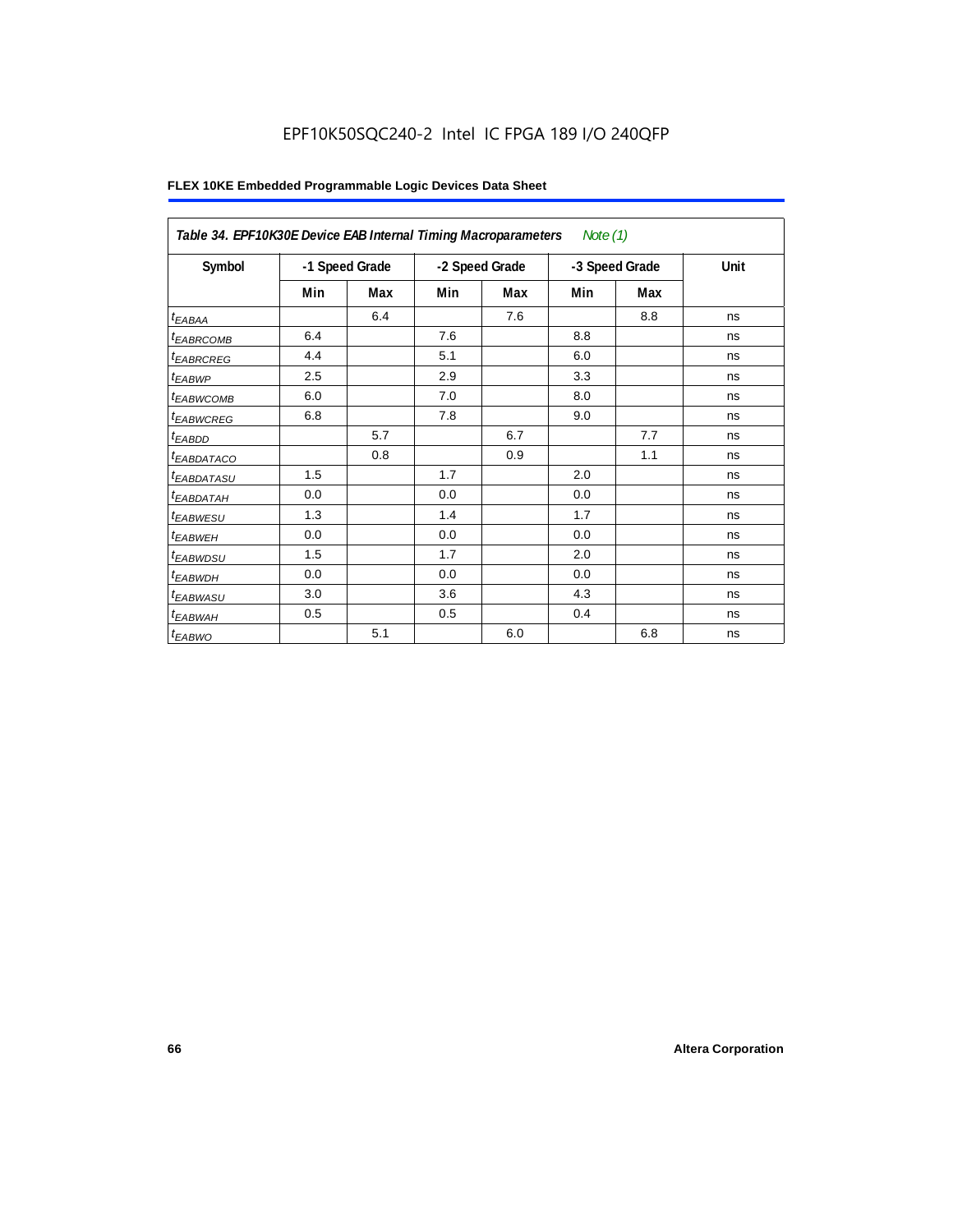| Table 35. EPF10K30E Device Interconnect Timing Microparameters<br>Note $(1)$ |                |     |     |                |     |                |      |  |  |  |
|------------------------------------------------------------------------------|----------------|-----|-----|----------------|-----|----------------|------|--|--|--|
| Symbol                                                                       | -1 Speed Grade |     |     | -2 Speed Grade |     | -3 Speed Grade | Unit |  |  |  |
|                                                                              | Min            | Max | Min | Max            | Min | Max            |      |  |  |  |
| $tD$ IN2IOE                                                                  |                | 1.8 |     | 2.4            |     | 2.9            | ns   |  |  |  |
| t <sub>DIN2LE</sub>                                                          |                | 1.5 |     | 1.8            |     | 2.4            | ns   |  |  |  |
| <sup>t</sup> DIN2DATA                                                        |                | 1.5 |     | 1.8            |     | 2.2            | ns   |  |  |  |
| t <sub>DCLK2IOE</sub>                                                        |                | 2.2 |     | 2.6            |     | 3.0            | ns   |  |  |  |
| $t_{DCLK2LE}$                                                                |                | 1.5 |     | 1.8            |     | 2.4            | ns   |  |  |  |
| <sup>t</sup> SAMELAB                                                         |                | 0.1 |     | 0.2            |     | 0.3            | ns   |  |  |  |
| <i>t<sub>SAMEROW</sub></i>                                                   |                | 2.0 |     | 2.4            |     | 2.7            | ns   |  |  |  |
| <i>t<sub>SAMECOLUMN</sub></i>                                                |                | 0.7 |     | 1.0            |     | 0.8            | ns   |  |  |  |
| t <sub>DIFFROW</sub>                                                         |                | 2.7 |     | 3.4            |     | 3.5            | ns   |  |  |  |
| <i>t</i> <sub>TWOROWS</sub>                                                  |                | 4.7 |     | 5.8            |     | 6.2            | ns   |  |  |  |
| <b><i>LEPERIPH</i></b>                                                       |                | 2.7 |     | 3.4            |     | 3.8            | ns   |  |  |  |
| t <sub>LABCARRY</sub>                                                        |                | 0.3 |     | 0.4            |     | 0.5            | ns   |  |  |  |
| t <sub>LABCASC</sub>                                                         |                | 0.8 |     | 0.8            |     | 1.1            | ns   |  |  |  |

| Table 36. EPF10K30E External Timing Parameters Notes (1), (2) |                |     |     |                |     |                |      |  |  |  |
|---------------------------------------------------------------|----------------|-----|-----|----------------|-----|----------------|------|--|--|--|
| Symbol                                                        | -1 Speed Grade |     |     | -2 Speed Grade |     | -3 Speed Grade | Unit |  |  |  |
|                                                               | Min            | Max | Min | Max            | Min | Max            |      |  |  |  |
| t <sub>DRR</sub>                                              |                | 8.0 |     | 9.5            |     | 12.5           | ns   |  |  |  |
| $t$ <sub>INSU</sub> $(3)$                                     | 2.1            |     | 2.5 |                | 3.9 |                | ns   |  |  |  |
| $t_{INH}$ (3)                                                 | 0.0            |     | 0.0 |                | 0.0 |                | ns   |  |  |  |
| $t_{OUTCO}$ (3)                                               | 2.0            | 4.9 | 2.0 | 5.9            | 2.0 | 7.6            | ns   |  |  |  |
| $t_{INSU}$ (4)                                                | 1.1            |     | 1.5 |                |     |                | ns   |  |  |  |
| $t_{INH}$ (4)                                                 | 0.0            |     | 0.0 |                |     |                | ns   |  |  |  |
| $t_{\text{OUTCO}}(4)$                                         | 0.5            | 3.9 | 0.5 | 4.9            |     |                | ns   |  |  |  |
| t <sub>PCISU</sub>                                            | 3.0            |     | 4.2 |                |     |                | ns   |  |  |  |
| t <sub>PCIH</sub>                                             | 0.0            |     | 0.0 |                |     |                | ns   |  |  |  |
| t <sub>PCICO</sub>                                            | 2.0            | 6.0 | 2.0 | 7.5            |     |                | ns   |  |  |  |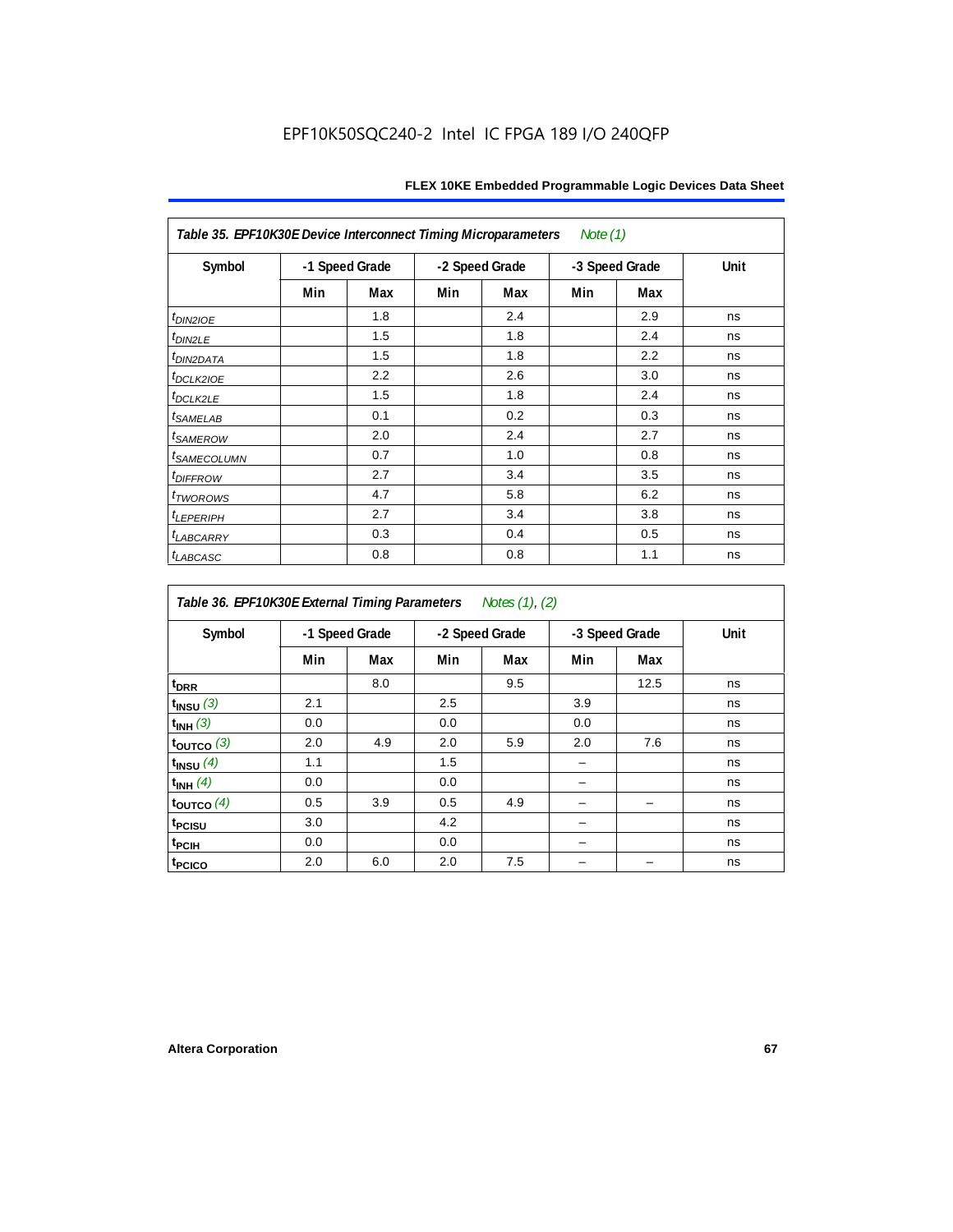| Table 37. EPF10K30E External Bidirectional Timing Parameters<br>Notes (1), (2) |                |     |     |                |     |                |      |  |  |  |
|--------------------------------------------------------------------------------|----------------|-----|-----|----------------|-----|----------------|------|--|--|--|
| Symbol                                                                         | -1 Speed Grade |     |     | -2 Speed Grade |     | -3 Speed Grade | Unit |  |  |  |
|                                                                                | Min            | Max | Min | Max            | Min | Max            |      |  |  |  |
| $t_{INSUBIDIR}$ (3)                                                            | 2.8            |     | 3.9 |                | 5.2 |                | ns   |  |  |  |
| $t_{INHBIDIR}$ (3)                                                             | 0.0            |     | 0.0 |                | 0.0 |                | ns   |  |  |  |
| $t_{INSUBIDIR}(4)$                                                             | 3.8            |     | 4.9 |                | -   |                | ns   |  |  |  |
| $t_{INHBIDIR}$ (4)                                                             | 0.0            |     | 0.0 |                |     |                | ns   |  |  |  |
| $t_{\text{OUTCOBIDIR}}$ (3)                                                    | 2.0            | 4.9 | 2.0 | 5.9            | 2.0 | 7.6            | ns   |  |  |  |
| $t_{XZBIDIR}$ (3)                                                              |                | 6.1 |     | 7.5            |     | 9.7            | ns   |  |  |  |
| $t_{ZXBIDIR}$ (3)                                                              |                | 6.1 |     | 7.5            |     | 9.7            | ns   |  |  |  |
| $t_{\text{OUTCOBIDIR}}(4)$                                                     | 0.5            | 3.9 | 0.5 | 4.9            |     |                | ns   |  |  |  |
| $t_{XZBIDIR}$ (4)                                                              |                | 5.1 |     | 6.5            |     |                | ns   |  |  |  |
| $t_{ZXBIDIR}$ (4)                                                              |                | 5.1 |     | 6.5            |     |                | ns   |  |  |  |

#### *Notes to tables:*

(1) All timing parameters are described in Tables 24 through 30 in this data sheet.<br>(2) These parameters are specified by characterization.

(2) These parameters are specified by characterization.<br>(3) This parameter is measured without the use of the C

This parameter is measured without the use of the ClockLock or ClockBoost circuits.

(4) This parameter is measured with the use of the ClockLock or ClockBoost circuits.

### Tables 38 through 44 show EPF10K50E device internal and external timing parameters.

| Table 38. EPF10K50E Device LE Timing Microparameters (Part 1 of 2)<br>Note (1) |     |                |     |                |     |                |      |  |  |  |
|--------------------------------------------------------------------------------|-----|----------------|-----|----------------|-----|----------------|------|--|--|--|
| Symbol                                                                         |     | -1 Speed Grade |     | -2 Speed Grade |     | -3 Speed Grade | Unit |  |  |  |
|                                                                                | Min | Max            | Min | Max            | Min | Max            |      |  |  |  |
| $t_{LUT}$                                                                      |     | 0.6            |     | 0.9            |     | 1.3            | ns   |  |  |  |
| $t_{CLUT}$                                                                     |     | 0.5            |     | 0.6            |     | 0.8            | ns   |  |  |  |
| $t_{RLUT}$                                                                     |     | 0.7            |     | 0.8            |     | 1.1            | ns   |  |  |  |
| <b><i>t<sub>PACKED</sub></i></b>                                               |     | 0.4            |     | 0.5            |     | 0.6            | ns   |  |  |  |
| $t_{EN}$                                                                       |     | 0.6            |     | 0.7            |     | 0.9            | ns   |  |  |  |
| $t_{CICO}$                                                                     |     | 0.2            |     | 0.2            |     | 0.3            | ns   |  |  |  |
| $t_{GEN}$                                                                      |     | 0.5            |     | 0.5            |     | 0.8            | ns   |  |  |  |
| ${}^t$ CGENR                                                                   |     | 0.2            |     | 0.2            |     | 0.3            | ns   |  |  |  |
| t <sub>CASC</sub>                                                              |     | 0.8            |     | 1.0            |     | 1.4            | ns   |  |  |  |
| $t_C$                                                                          |     | 0.5            |     | 0.6            |     | 0.8            | ns   |  |  |  |
| $t_{CO}$                                                                       |     | 0.7            |     | 0.7            |     | 0.9            | ns   |  |  |  |
| $t_{COMB}$                                                                     |     | 0.5            |     | 0.6            |     | 0.8            | ns   |  |  |  |
| $t_{\rm SU}$                                                                   | 0.7 |                | 0.7 |                | 0.8 |                | ns   |  |  |  |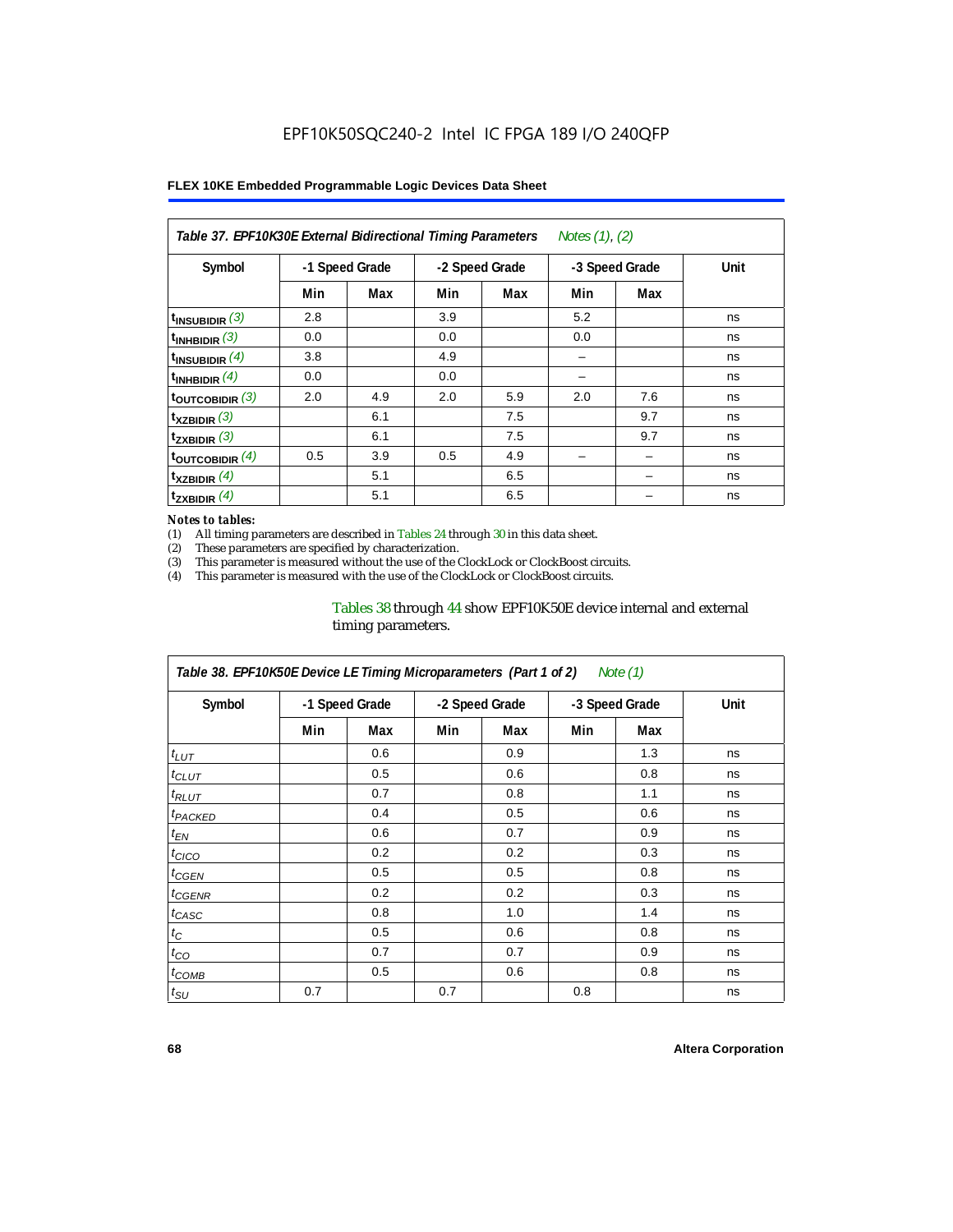| Table 38. EPF10K50E Device LE Timing Microparameters (Part 2 of 2)<br>Note $(1)$ |                |     |     |                |     |                |      |  |  |  |
|----------------------------------------------------------------------------------|----------------|-----|-----|----------------|-----|----------------|------|--|--|--|
| Symbol                                                                           | -1 Speed Grade |     |     | -2 Speed Grade |     | -3 Speed Grade | Unit |  |  |  |
|                                                                                  | Min            | Max | Min | Max            | Min | Max            |      |  |  |  |
| $t_H$                                                                            | 0.9            |     | 1.0 |                | 1.4 |                | ns   |  |  |  |
| $t_{PRE}$                                                                        |                | 0.5 |     | 0.6            |     | 0.8            | ns   |  |  |  |
| $t_{CLR}$                                                                        |                | 0.5 |     | 0.6            |     | 0.8            | ns   |  |  |  |
| $t_{CH}$                                                                         | 2.0            |     | 2.5 |                | 3.0 |                | ns   |  |  |  |
| $t_{CL}$                                                                         | 2.0            |     | 2.5 |                | 3.0 |                | ns   |  |  |  |

| Table 39. EPF10K50E Device IOE Timing Microparameters Note (1) |     |                |                |     |                |     |      |  |  |
|----------------------------------------------------------------|-----|----------------|----------------|-----|----------------|-----|------|--|--|
| Symbol                                                         |     | -1 Speed Grade | -2 Speed Grade |     | -3 Speed Grade |     | Unit |  |  |
|                                                                | Min | Max            | Min            | Max | Min            | Max |      |  |  |
| t <sub>IOD</sub>                                               |     | 2.2            |                | 2.4 |                | 3.3 | ns   |  |  |
| $t_{\text{IOC}}$                                               |     | 0.3            |                | 0.3 |                | 0.5 | ns   |  |  |
| $t_{IOCO}$                                                     |     | 1.0            |                | 1.0 |                | 1.4 | ns   |  |  |
| $t_{IOCOMB}$                                                   |     | 0.0            |                | 0.0 |                | 0.2 | ns   |  |  |
| $t_{IOSU}$                                                     | 1.0 |                | 1.2            |     | 1.7            |     | ns   |  |  |
| $t_{IOH}$                                                      | 0.3 |                | 0.3            |     | 0.5            |     | ns   |  |  |
| $t_{IOCLR}$                                                    |     | 0.9            |                | 1.0 |                | 1.4 | ns   |  |  |
| $t_{OD1}$                                                      |     | 0.8            |                | 0.9 |                | 1.2 | ns   |  |  |
| $t_{OD2}$                                                      |     | 0.3            |                | 0.4 |                | 0.7 | ns   |  |  |
| $t_{OD3}$                                                      |     | 3.0            |                | 3.5 |                | 3.5 | ns   |  |  |
| $t_{\mathsf{XZ}}$                                              |     | 1.4            |                | 1.7 |                | 2.3 | ns   |  |  |
| $t_{ZX1}$                                                      |     | 1.4            |                | 1.7 |                | 2.3 | ns   |  |  |
| $t_{ZX2}$                                                      |     | 0.9            |                | 1.2 |                | 1.8 | ns   |  |  |
| $t_{ZX3}$                                                      |     | 3.6            |                | 4.3 |                | 4.6 | ns   |  |  |
| $t_{INREG}$                                                    |     | 4.9            |                | 5.8 |                | 7.8 | ns   |  |  |
| $t_{IOFD}$                                                     |     | 2.8            |                | 3.3 |                | 4.5 | ns   |  |  |
| <b>t</b> INCOMB                                                |     | 2.8            |                | 3.3 |                | 4.5 | ns   |  |  |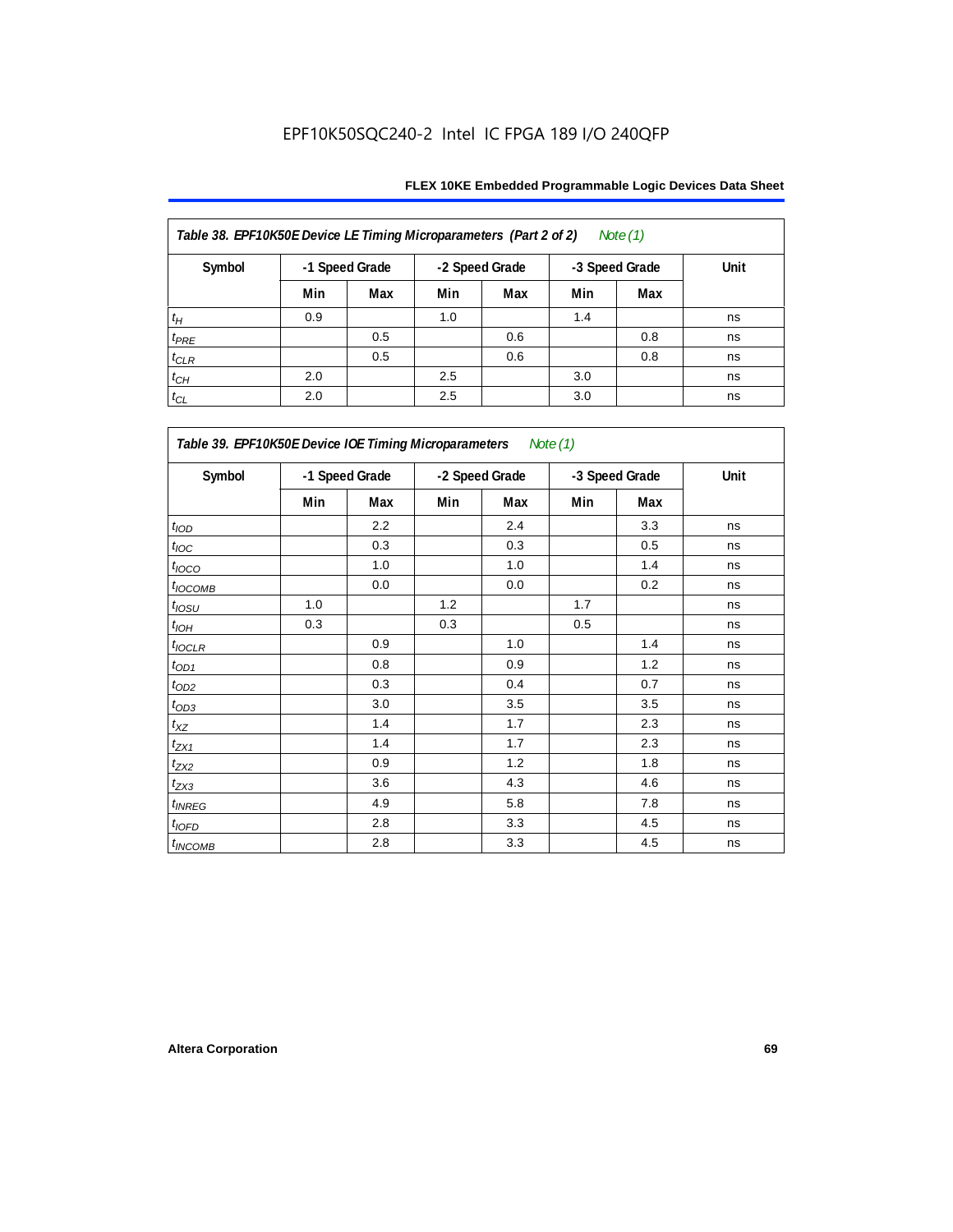# EPF10K50SQC240-2 Intel IC FPGA 189 I/O 240QFP

| Table 40. EPF10K50E Device EAB Internal Microparameters<br>Note $(1)$ |                |     |                |     |                |     |      |  |  |
|-----------------------------------------------------------------------|----------------|-----|----------------|-----|----------------|-----|------|--|--|
| Symbol                                                                | -1 Speed Grade |     | -2 Speed Grade |     | -3 Speed Grade |     | Unit |  |  |
|                                                                       | Min            | Max | Min            | Max | Min            | Max |      |  |  |
| <sup>t</sup> EABDATA1                                                 |                | 1.7 |                | 2.0 |                | 2.7 | ns   |  |  |
| $t_{EABDATA1}$                                                        |                | 0.6 |                | 0.7 |                | 0.9 | ns   |  |  |
| <sup>t</sup> EABWE1                                                   |                | 1.1 |                | 1.3 |                | 1.8 | ns   |  |  |
| t <sub>EABWE2</sub>                                                   |                | 0.4 |                | 0.4 |                | 0.6 | ns   |  |  |
| t <sub>EABRE1</sub>                                                   |                | 0.8 |                | 0.9 |                | 1.2 | ns   |  |  |
| $t_{EABRE2}$                                                          |                | 0.4 |                | 0.4 |                | 0.6 | ns   |  |  |
| $t_{EABCLK}$                                                          |                | 0.0 |                | 0.0 |                | 0.0 | ns   |  |  |
| t <sub>EABCO</sub>                                                    |                | 0.3 |                | 0.3 |                | 0.5 | ns   |  |  |
| <sup>t</sup> EABBYPASS                                                |                | 0.5 |                | 0.6 |                | 0.8 | ns   |  |  |
| $t_{EABSU}$                                                           | 0.9            |     | 1.0            |     | 1.4            |     | ns   |  |  |
| $t_{EABH}$                                                            | 0.4            |     | 0.4            |     | 0.6            |     | ns   |  |  |
| <sup>t</sup> EABCLR                                                   | 0.3            |     | 0.3            |     | 0.5            |     | ns   |  |  |
| $t_{AA}$                                                              |                | 3.2 |                | 3.8 |                | 5.1 | ns   |  |  |
| $t_{WP}$                                                              | 2.5            |     | 2.9            |     | 3.9            |     | ns   |  |  |
| $t_{RP}$                                                              | 0.9            |     | 1.1            |     | 1.5            |     | ns   |  |  |
| $t_{WDSU}$                                                            | 0.9            |     | 1.0            |     | 1.4            |     | ns   |  |  |
| $t_{WDH}$                                                             | 0.1            |     | 0.1            |     | 0.2            |     | ns   |  |  |
| $t_{WASU}$                                                            | 1.7            |     | 2.0            |     | 2.7            |     | ns   |  |  |
| $t_{WAH}$                                                             | 1.8            |     | 2.1            |     | 2.9            |     | ns   |  |  |
| $t_{RASU}$                                                            | 3.1            |     | 3.7            |     | 5.0            |     | ns   |  |  |
| $t_{RAH}$                                                             | 0.2            |     | 0.2            |     | 0.3            |     | ns   |  |  |
| $t_{\textit{WO}}$                                                     |                | 2.5 |                | 2.9 |                | 3.9 | ns   |  |  |
| $t_{DD}$                                                              |                | 2.5 |                | 2.9 |                | 3.9 | ns   |  |  |
| <b><i>EABOUT</i></b>                                                  |                | 0.5 |                | 0.6 |                | 0.8 | ns   |  |  |
| t <sub>EABCH</sub>                                                    | $1.5$          |     | 2.0            |     | 2.5            |     | ns   |  |  |
| $t_{EABCL}$                                                           | 2.5            |     | 2.9            |     | 3.9            |     | ns   |  |  |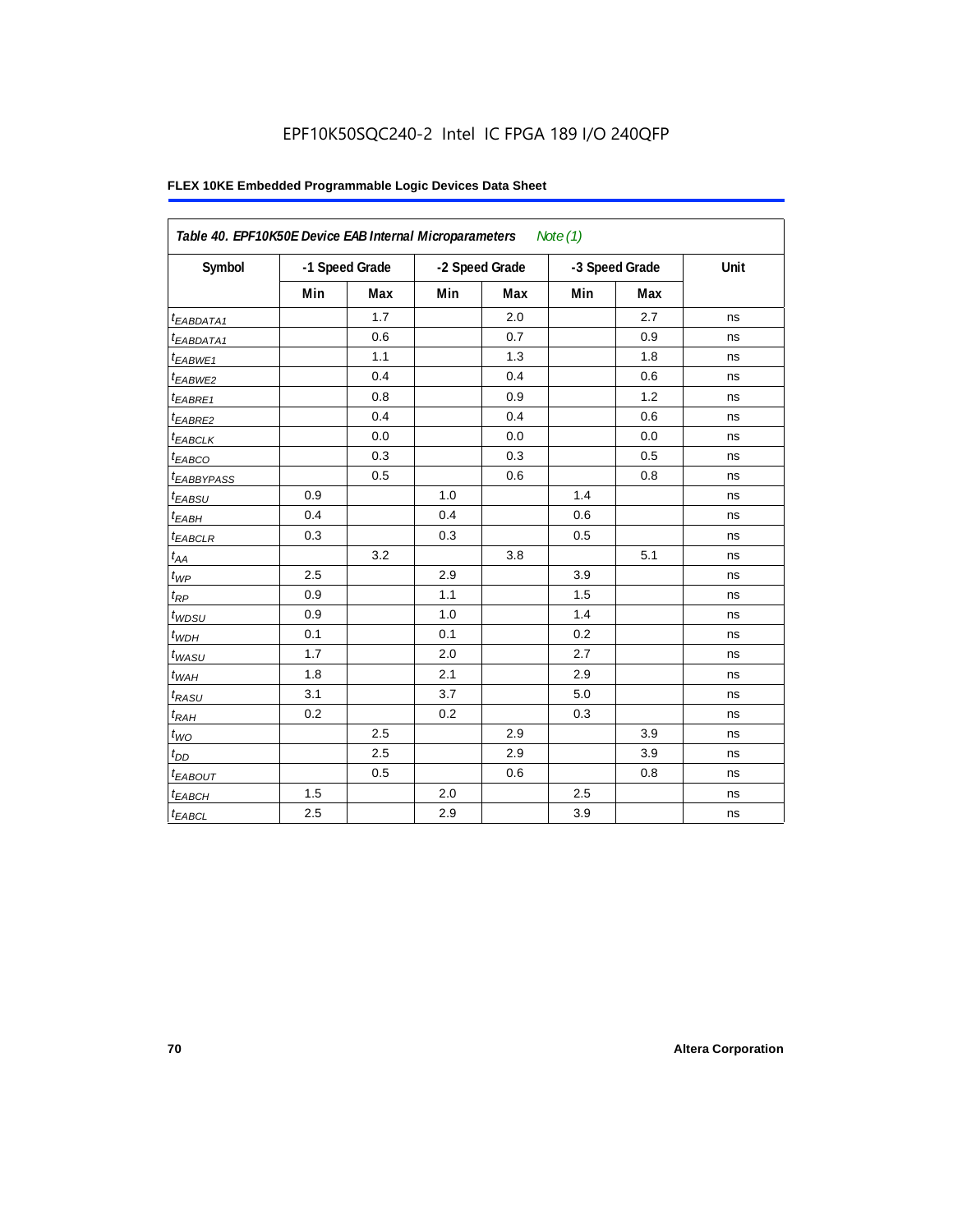| Note (1)<br>Table 41. EPF10K50E Device EAB Internal Timing Macroparameters |                |     |                |     |                |      |      |  |  |  |
|----------------------------------------------------------------------------|----------------|-----|----------------|-----|----------------|------|------|--|--|--|
| Symbol                                                                     | -1 Speed Grade |     | -2 Speed Grade |     | -3 Speed Grade |      | Unit |  |  |  |
|                                                                            | Min            | Max | Min            | Max | Min            | Max  |      |  |  |  |
| $t_{EABA}$                                                                 |                | 6.4 |                | 7.6 |                | 10.2 | ns   |  |  |  |
| <b><i>EABRCOMB</i></b>                                                     | 6.4            |     | 7.6            |     | 10.2           |      | ns   |  |  |  |
| t <sub>EABRCREG</sub>                                                      | 4.4            |     | 5.1            |     | 7.0            |      | ns   |  |  |  |
| t <sub>EABWP</sub>                                                         | 2.5            |     | 2.9            |     | 3.9            |      | ns   |  |  |  |
| <sup>t</sup> EABWCOMB                                                      | 6.0            |     | 7.0            |     | 9.5            |      | ns   |  |  |  |
| <sup>t</sup> EABWCREG                                                      | 6.8            |     | 7.8            |     | 10.6           |      | ns   |  |  |  |
| t <sub>EABDD</sub>                                                         |                | 5.7 |                | 6.7 |                | 9.0  | ns   |  |  |  |
| <sup>t</sup> EABDATACO                                                     |                | 0.8 |                | 0.9 |                | 1.3  | ns   |  |  |  |
| <sup>t</sup> EABDATASU                                                     | 1.5            |     | 1.7            |     | 2.3            |      | ns   |  |  |  |
| t <sub>eabdatah</sub>                                                      | 0.0            |     | 0.0            |     | 0.0            |      | ns   |  |  |  |
| <sup>t</sup> EABWESU                                                       | 1.3            |     | 1.4            |     | 2.0            |      | ns   |  |  |  |
| t <sub>EABWEH</sub>                                                        | 0.0            |     | 0.0            |     | 0.0            |      | ns   |  |  |  |
| <i>t<sub>EABWDSU</sub></i>                                                 | 1.5            |     | 1.7            |     | 2.3            |      | ns   |  |  |  |
| <sup>t</sup> EABWDH                                                        | 0.0            |     | 0.0            |     | 0.0            |      | ns   |  |  |  |
| t <sub>EABWASU</sub>                                                       | 3.0            |     | 3.6            |     | 4.8            |      | ns   |  |  |  |
| t <sub>EABWAH</sub>                                                        | 0.5            |     | 0.5            |     | 0.8            |      | ns   |  |  |  |
| $t_{EABWO}$                                                                |                | 5.1 |                | 6.0 |                | 8.1  | ns   |  |  |  |

| Table 42. EPF10K50E Device Interconnect Timing Microparameters<br>Note $(1)$ |                |     |                |     |                |     |      |
|------------------------------------------------------------------------------|----------------|-----|----------------|-----|----------------|-----|------|
| Symbol                                                                       | -1 Speed Grade |     | -2 Speed Grade |     | -3 Speed Grade |     | Unit |
|                                                                              | Min            | Max | Min            | Max | Min            | Max |      |
| $t_{DINZIOE}$                                                                |                | 3.5 |                | 4.3 |                | 5.6 | ns   |
| t <sub>DIN2LE</sub>                                                          |                | 2.1 |                | 2.5 |                | 3.4 | ns   |
| <sup>t</sup> DIN2DATA                                                        |                | 2.2 |                | 2.4 |                | 3.1 | ns   |
| $t$ DCLK2IOE                                                                 |                | 2.9 |                | 3.5 |                | 4.7 | ns   |
| $t$ DCLK2LE                                                                  |                | 2.1 |                | 2.5 |                | 3.4 | ns   |
| <sup>t</sup> SAMELAB                                                         |                | 0.1 |                | 0.1 |                | 0.2 | ns   |
| <sup>t</sup> SAMEROW                                                         |                | 1.1 |                | 1.1 |                | 1.5 | ns   |
| <sup>t</sup> SAMECOLUMN                                                      |                | 0.8 |                | 1.0 |                | 1.3 | ns   |
| <i>t<sub>DIFFROW</sub></i>                                                   |                | 1.9 |                | 2.1 |                | 2.8 | ns   |
| <i>t</i> TWOROWS                                                             |                | 3.0 |                | 3.2 |                | 4.3 | ns   |
| <sup>t</sup> LEPERIPH                                                        |                | 3.1 |                | 3.3 |                | 3.7 | ns   |
| <b><i>LABCARRY</i></b>                                                       |                | 0.1 |                | 0.1 |                | 0.2 | ns   |
| t <sub>LABCASC</sub>                                                         |                | 0.3 |                | 0.3 |                | 0.5 | ns   |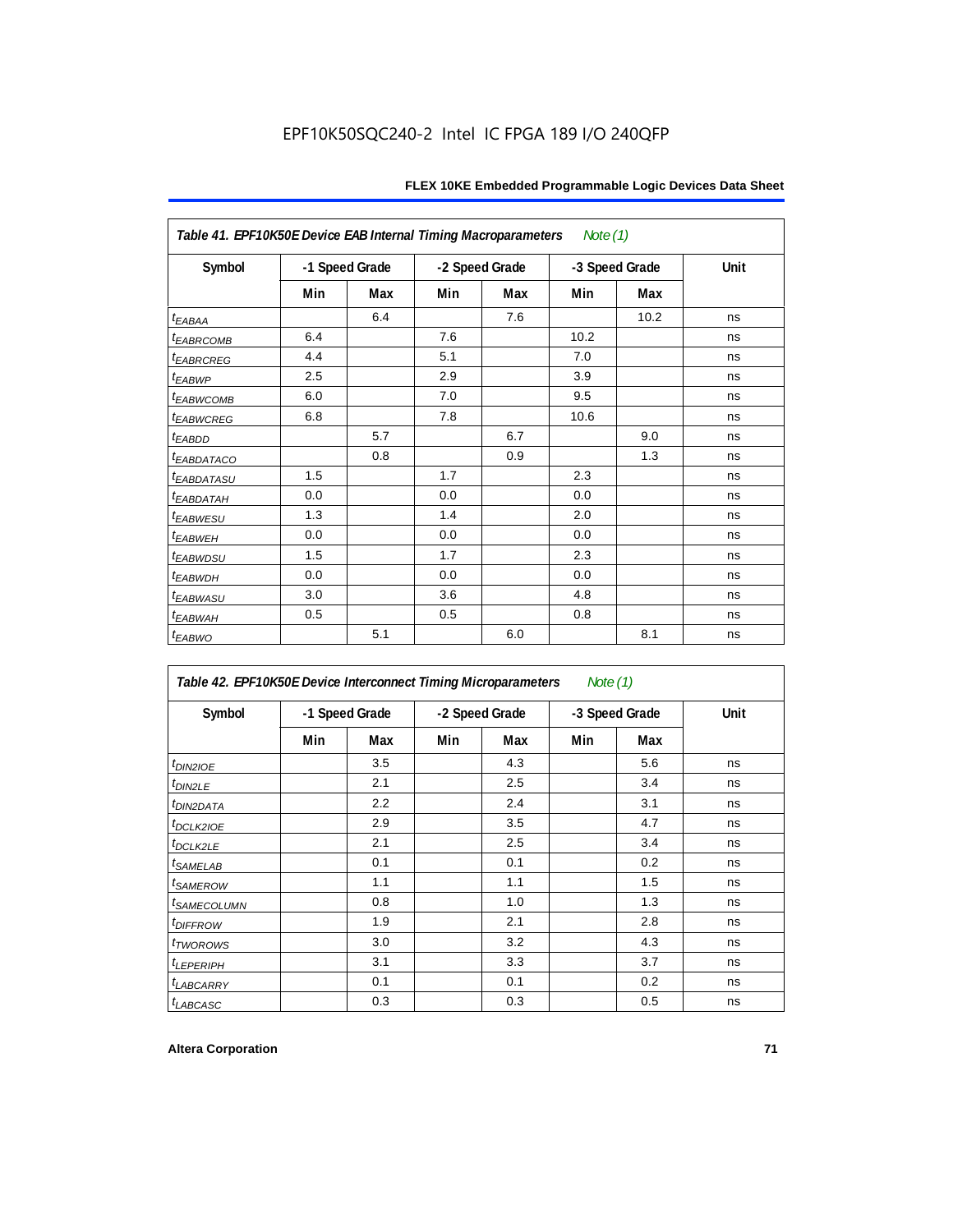#### **FLEX 10KE Embedded Programmable Logic Devices Data Sheet**

| Table 43. EPF10K50E External Timing Parameters<br>Notes $(1)$ , $(2)$ |                |     |     |                |                          |                |      |  |  |  |
|-----------------------------------------------------------------------|----------------|-----|-----|----------------|--------------------------|----------------|------|--|--|--|
| Symbol                                                                | -1 Speed Grade |     |     | -2 Speed Grade |                          | -3 Speed Grade | Unit |  |  |  |
|                                                                       | Min            | Max | Min | Max            | Min                      | Max            |      |  |  |  |
| t <sub>DRR</sub>                                                      |                | 8.5 |     | 10.0           |                          | 13.5           | ns   |  |  |  |
| t <sub>insu</sub>                                                     | 2.7            |     | 3.2 |                | 4.3                      |                | ns   |  |  |  |
| $t_{\rm INH}$                                                         | 0.0            |     | 0.0 |                | 0.0                      |                | ns   |  |  |  |
| <sup>t</sup> outco                                                    | 2.0            | 4.5 | 2.0 | 5.2            | 2.0                      | 7.3            | ns   |  |  |  |
| t <sub>PCISU</sub>                                                    | 3.0            |     | 4.2 |                | $\blacksquare$           |                | ns   |  |  |  |
| <sup>t</sup> PCIH                                                     | 0.0            |     | 0.0 |                | $\blacksquare$           |                | ns   |  |  |  |
| t <sub>PCICO</sub>                                                    | 2.0            | 6.0 | 2.0 | 7.7            | $\overline{\phantom{a}}$ | -              | ns   |  |  |  |

*Table 44. EPF10K50E External Bidirectional Timing Parameters Notes (1), (2)*

| Symbol                    | -1 Speed Grade |     |     | -2 Speed Grade |     | -3 Speed Grade | Unit |
|---------------------------|----------------|-----|-----|----------------|-----|----------------|------|
|                           | Min            | Max | Min | Max            | Min | Max            |      |
| <sup>I</sup> INSUBIDIR    | 2.7            |     | 3.2 |                | 4.3 |                | ns   |
| <sup>t</sup> INHBIDIR     | 0.0            |     | 0.0 |                | 0.0 |                | ns   |
| <b><i>LOUTCOBIDIR</i></b> | 2.0            | 4.5 | 2.0 | 5.2            | 2.0 | 7.3            | ns   |
| <sup>t</sup> xzbidir      |                | 6.8 |     | 7.8            |     | 10.1           | ns   |
| <sup>t</sup> zxbidir      |                | 6.8 |     | 7.8            |     | 10.1           | ns   |

#### *Notes to tables:*

(1) All timing parameters are described in Tables 24 through 30 in this data sheet.

(2) These parameters are specified by characterization.

Tables 45 through 51 show EPF10K100E device internal and external timing parameters.

| Table 45. EPF10K100E Device LE Timing Microparameters<br>Note $(1)$ |                |     |     |                |     |                |      |  |  |  |  |
|---------------------------------------------------------------------|----------------|-----|-----|----------------|-----|----------------|------|--|--|--|--|
| Symbol                                                              | -1 Speed Grade |     |     | -2 Speed Grade |     | -3 Speed Grade | Unit |  |  |  |  |
|                                                                     | Min            | Max | Min | Max            | Min | Max            |      |  |  |  |  |
| $t_{LUT}$                                                           |                | 0.7 |     | 1.0            |     | 1.5            | ns   |  |  |  |  |
| $t_{CLUT}$                                                          |                | 0.5 |     | 0.7            |     | 0.9            | ns   |  |  |  |  |
| $t_{RLUT}$                                                          |                | 0.6 |     | 0.8            |     | 1.1            | ns   |  |  |  |  |
| <sup>t</sup> PACKED                                                 |                | 0.3 |     | 0.4            |     | 0.5            | ns   |  |  |  |  |
| $t_{EN}$                                                            |                | 0.2 |     | 0.3            |     | 0.3            | ns   |  |  |  |  |
| $t_{CICO}$                                                          |                | 0.1 |     | 0.1            |     | 0.2            | ns   |  |  |  |  |
| $t_{\text{GEN}}$                                                    |                | 0.4 |     | 0.5            |     | 0.7            | ns   |  |  |  |  |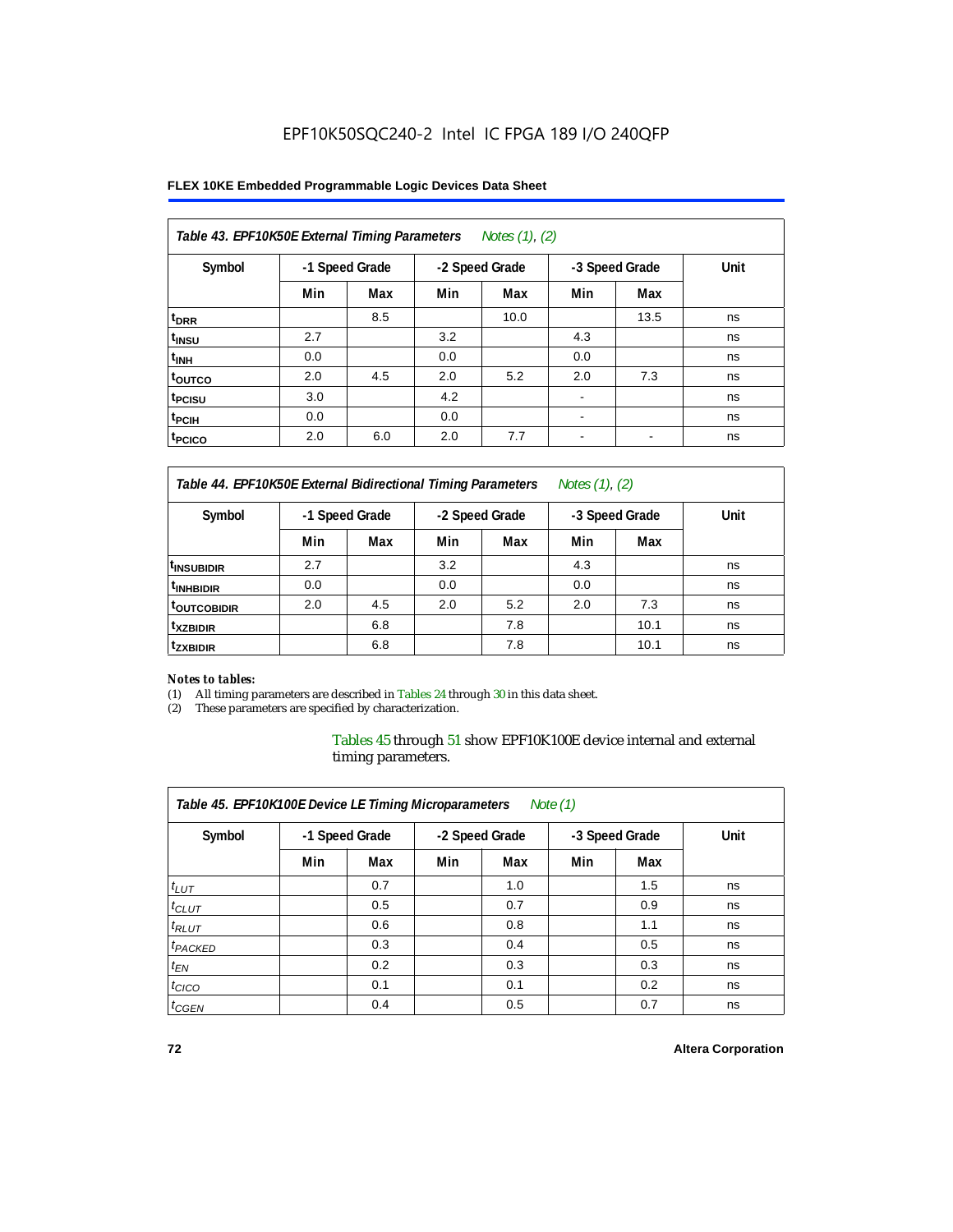| Table 45. EPF10K100E Device LE Timing Microparameters Note (1) |                |     |     |                |     |                |      |  |  |
|----------------------------------------------------------------|----------------|-----|-----|----------------|-----|----------------|------|--|--|
| Symbol                                                         | -1 Speed Grade |     |     | -2 Speed Grade |     | -3 Speed Grade | Unit |  |  |
|                                                                | Min            | Max | Min | Max            | Min | Max            |      |  |  |
| $t_{GENR}$                                                     |                | 0.1 |     | 0.1            |     | 0.2            | ns   |  |  |
| $t_{CASC}$                                                     |                | 0.6 |     | 0.9            |     | 1.2            | ns   |  |  |
| $t_{\rm C}$                                                    |                | 0.8 |     | 1.0            |     | 1.4            | ns   |  |  |
| $t_{CO}$                                                       |                | 0.6 |     | 0.8            |     | 1.1            | ns   |  |  |
| $t_{COMB}$                                                     |                | 0.4 |     | 0.5            |     | 0.7            | ns   |  |  |
| $t_{\text{SU}}$                                                | 0.4            |     | 0.6 |                | 0.7 |                | ns   |  |  |
| $t_H\,$                                                        | 0.5            |     | 0.7 |                | 0.9 |                | ns   |  |  |
| $t_{PRE}$                                                      |                | 0.8 |     | 1.0            |     | 1.4            | ns   |  |  |
| $t_{\mathrm{CLR}}$                                             |                | 0.8 |     | 1.0            |     | 1.4            | ns   |  |  |
| $t_{\mathit{CH}}$                                              | 1.5            |     | 2.0 |                | 2.5 |                | ns   |  |  |
| $t_{CL}$                                                       | 1.5            |     | 2.0 |                | 2.5 |                | ns   |  |  |

| Symbol                   |     | -1 Speed Grade |     | -2 Speed Grade |     | -3 Speed Grade | Unit |
|--------------------------|-----|----------------|-----|----------------|-----|----------------|------|
|                          | Min | Max            | Min | Max            | Min | Max            |      |
| t <sub>IOD</sub>         |     | 1.7            |     | 2.0            |     | 2.6            | ns   |
| $t_{\text{loc}}$         |     | 0.0            |     | 0.0            |     | 0.0            | ns   |
| $t_{\text{IOCO}}$        |     | 1.4            |     | 1.6            |     | 2.1            | ns   |
| t <sub>IOCOMB</sub>      |     | 0.5            |     | 0.7            |     | 0.9            | ns   |
| $t_{IOSU}$               | 0.8 |                | 1.0 |                | 1.3 |                | ns   |
| $t_{IOH}$                | 0.7 |                | 0.9 |                | 1.2 |                | ns   |
| $t_{IOCLR}$              |     | 0.5            |     | 0.7            |     | 0.9            | ns   |
| $t_{OD1}$                |     | 3.0            |     | 4.2            |     | 5.6            | ns   |
| $t_{OD2}$                |     | 3.0            |     | 4.2            |     | 5.6            | ns   |
| $t_{OD3}$                |     | 4.0            |     | 5.5            |     | 7.3            | ns   |
| $t_{XZ}$                 |     | 3.5            |     | 4.6            |     | 6.1            | ns   |
| $t_{ZX1}$                |     | 3.5            |     | 4.6            |     | 6.1            | ns   |
| $t_{ZX2}$                |     | 3.5            |     | 4.6            |     | 6.1            | ns   |
| $t_{ZX3}$                |     | 4.5            |     | 5.9            |     | 7.8            | ns   |
| <i>t<sub>INREG</sub></i> |     | 2.0            |     | 2.6            |     | 3.5            | ns   |
| $t_{IOED}$               |     | 0.5            |     | 0.8            |     | 1.2            | ns   |
| <sup>t</sup> INCOMB      |     | 0.5            |     | 0.8            |     | 1.2            | ns   |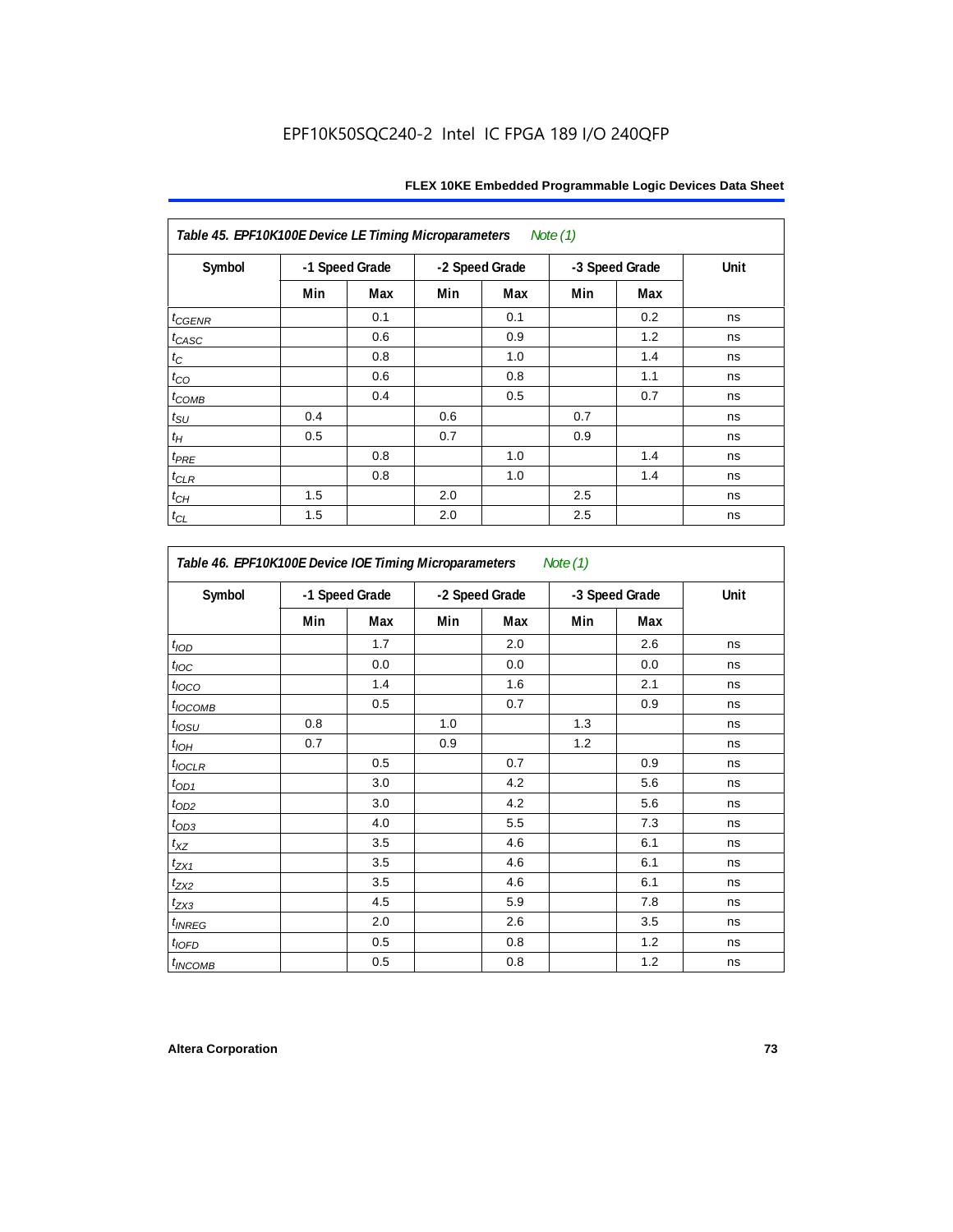#### **FLEX 10KE Embedded Programmable Logic Devices Data Sheet**

|                        | Table 47. EPF10K100E Device EAB Internal Microparameters<br>Note $(1)$ |                |                |     |     |                |      |  |  |  |
|------------------------|------------------------------------------------------------------------|----------------|----------------|-----|-----|----------------|------|--|--|--|
| Symbol                 |                                                                        | -1 Speed Grade | -2 Speed Grade |     |     | -3 Speed Grade | Unit |  |  |  |
|                        | Min                                                                    | Max            | Min            | Max | Min | Max            |      |  |  |  |
| <sup>t</sup> EABDATA1  |                                                                        | 1.5            |                | 2.0 |     | 2.6            | ns   |  |  |  |
| $t_{EABDATA1}$         |                                                                        | 0.0            |                | 0.0 |     | 0.0            | ns   |  |  |  |
| $t_{EABWE1}$           |                                                                        | 1.5            |                | 2.0 |     | 2.6            | ns   |  |  |  |
| t <sub>EABWE2</sub>    |                                                                        | 0.3            |                | 0.4 |     | 0.5            | ns   |  |  |  |
| t <sub>EABRE1</sub>    |                                                                        | 0.3            |                | 0.4 |     | 0.5            | ns   |  |  |  |
| $t_{EABRE2}$           |                                                                        | 0.0            |                | 0.0 |     | 0.0            | ns   |  |  |  |
| $t_{EABCLK}$           |                                                                        | 0.0            |                | 0.0 |     | 0.0            | ns   |  |  |  |
| $t_{EABCO}$            |                                                                        | 0.3            |                | 0.4 |     | 0.5            | ns   |  |  |  |
| t <sub>EABBYPASS</sub> |                                                                        | 0.1            |                | 0.1 |     | 0.2            | ns   |  |  |  |
| $t_{EABSU}$            | 0.8                                                                    |                | 1.0            |     | 1.4 |                | ns   |  |  |  |
| $t_{EABH}$             | 0.1                                                                    |                | 0.1            |     | 0.2 |                | ns   |  |  |  |
| $t_{EABCLR}$           | 0.3                                                                    |                | 0.4            |     | 0.5 |                | ns   |  |  |  |
| $t_{AA}$               |                                                                        | 4.0            |                | 5.1 |     | 6.6            | ns   |  |  |  |
| $t_{WP}$               | 2.7                                                                    |                | 3.5            |     | 4.7 |                | ns   |  |  |  |
| $t_{RP}$               | 1.0                                                                    |                | 1.3            |     | 1.7 |                | ns   |  |  |  |
| $t_{WDSU}$             | 1.0                                                                    |                | 1.3            |     | 1.7 |                | ns   |  |  |  |
| $t_{WDH}$              | 0.2                                                                    |                | 0.2            |     | 0.3 |                | ns   |  |  |  |
| $t_{WASU}$             | 1.6                                                                    |                | 2.1            |     | 2.8 |                | ns   |  |  |  |
| $t_{WAH}$              | 1.6                                                                    |                | 2.1            |     | 2.8 |                | ns   |  |  |  |
| $t_{RASU}$             | 3.0                                                                    |                | 3.9            |     | 5.2 |                | ns   |  |  |  |
| $t_{RAH}$              | 0.1                                                                    |                | 0.1            |     | 0.2 |                | ns   |  |  |  |
| $t_{WO}$               |                                                                        | 1.5            |                | 2.0 |     | 2.6            | ns   |  |  |  |
| $t_{DD}$               |                                                                        | 1.5            |                | 2.0 |     | 2.6            | ns   |  |  |  |
| $t_{EABOUT}$           |                                                                        | 0.2            |                | 0.3 |     | 0.3            | ns   |  |  |  |
| <sup>t</sup> EABCH     | 1.5                                                                    |                | 2.0            |     | 2.5 |                | ns   |  |  |  |
| $t_{EABCL}$            | 2.7                                                                    |                | 3.5            |     | 4.7 |                | ns   |  |  |  |

*Table 48. EPF10K100E Device EAB Internal Timing Macroparameters (Part 1 of 2) Note (1)*

| Symbol                | -1 Speed Grade |     |     | -2 Speed Grade |     | -3 Speed Grade | Unit |
|-----------------------|----------------|-----|-----|----------------|-----|----------------|------|
|                       | Min            | Max | Min | Max            | Min | Max            |      |
| $t_{EABA}$            |                | 5.9 |     | 7.6            |     | 9.9            | ns   |
| <sup>t</sup> EABRCOMB | 5.9            |     | 7.6 |                | 9.9 |                | ns   |
| $t_{EABRCREG}$        | 5.1            |     | 6.5 |                | 8.5 |                | ns   |
| $t_{EABWP}$           | 2.7            |     | 3.5 |                | 4.7 |                | ns   |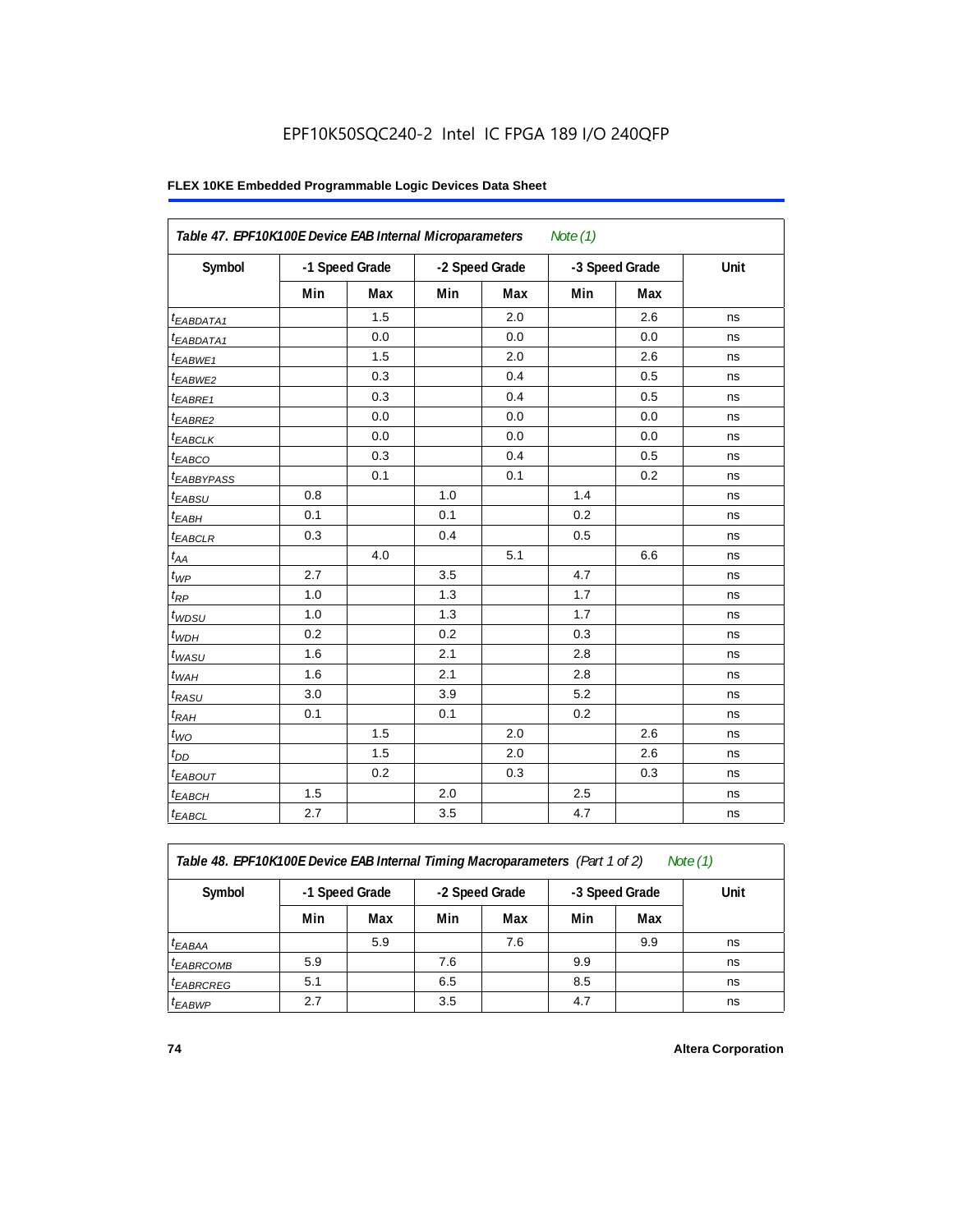| Table 48. EPF10K100E Device EAB Internal Timing Macroparameters (Part 2 of 2)<br>Note (1) |                |     |     |                |      |                |             |  |  |  |
|-------------------------------------------------------------------------------------------|----------------|-----|-----|----------------|------|----------------|-------------|--|--|--|
| Symbol                                                                                    | -1 Speed Grade |     |     | -2 Speed Grade |      | -3 Speed Grade | <b>Unit</b> |  |  |  |
|                                                                                           | Min            | Max | Min | Max            | Min  | Max            |             |  |  |  |
| <i>t<sub>EABWCOMB</sub></i>                                                               | 5.9            |     | 7.7 |                | 10.3 |                | ns          |  |  |  |
| <sup>t</sup> EABWCREG                                                                     | 5.4            |     | 7.0 |                | 9.4  |                | ns          |  |  |  |
| t <sub>EABDD</sub>                                                                        |                | 3.4 |     | 4.5            |      | 5.9            | ns          |  |  |  |
| <i>EABDATACO</i>                                                                          |                | 0.5 |     | 0.7            |      | 0.8            | ns          |  |  |  |
| <sup>t</sup> EABDATASU                                                                    | 0.8            |     | 1.0 |                | 1.4  |                | ns          |  |  |  |
| <sup>t</sup> EABDATAH                                                                     | 0.1            |     | 0.1 |                | 0.2  |                | ns          |  |  |  |
| <sup>t</sup> EABWESU                                                                      | 1.1            |     | 1.4 |                | 1.9  |                | ns          |  |  |  |
| <sup>t</sup> EABWEH                                                                       | 0.0            |     | 0.0 |                | 0.0  |                | ns          |  |  |  |
| <sup>t</sup> EABWDSU                                                                      | 1.0            |     | 1.3 |                | 1.7  |                | ns          |  |  |  |
| t <sub>EABWDH</sub>                                                                       | 0.2            |     | 0.2 |                | 0.3  |                | ns          |  |  |  |
| <sup>t</sup> EABWASU                                                                      | 4.1            |     | 5.2 |                | 6.8  |                | ns          |  |  |  |
| <sup>t</sup> ЕАВWАН                                                                       | 0.0            |     | 0.0 |                | 0.0  |                | ns          |  |  |  |
| t <sub>EABWO</sub>                                                                        |                | 3.4 |     | 4.5            |      | 5.9            | ns          |  |  |  |

*Table 49. EPF10K100E Device Interconnect Timing Microparameters Note (1)*

| Symbol                     |     | -1 Speed Grade |     | -2 Speed Grade |     | -3 Speed Grade | Unit |
|----------------------------|-----|----------------|-----|----------------|-----|----------------|------|
|                            | Min | Max            | Min | Max            | Min | Max            |      |
| $tD$ IN2IOE                |     | 3.1            |     | 3.6            |     | 4.4            | ns   |
| t <sub>DIN2LE</sub>        |     | 0.3            |     | 0.4            |     | 0.5            | ns   |
| <sup>t</sup> DIN2DATA      |     | 1.6            |     | 1.8            |     | 2.0            | ns   |
| <sup>t</sup> DCLK2IOE      |     | 0.8            |     | 1.1            |     | 1.4            | ns   |
| $t$ DCLK2LE                |     | 0.3            |     | 0.4            |     | 0.5            | ns   |
| <sup>t</sup> SAMELAB       |     | 0.1            |     | 0.1            |     | 0.2            | ns   |
| <i>t<sub>SAMEROW</sub></i> |     | 1.5            |     | 2.5            |     | 3.4            | ns   |
| <sup>t</sup> SAMECOLUMN    |     | 0.4            |     | 1.0            |     | 1.6            | ns   |
| <i>t<sub>DIFFROW</sub></i> |     | 1.9            |     | 3.5            |     | 5.0            | ns   |
| <i>t</i> TWOROWS           |     | 3.4            |     | 6.0            |     | 8.4            | ns   |
| <sup>t</sup> LEPERIPH      |     | 4.3            |     | 5.4            |     | 6.5            | ns   |
| t <sub>LABCARRY</sub>      |     | 0.5            |     | 0.7            |     | 0.9            | ns   |
| t <sub>LABCASC</sub>       |     | 0.8            |     | 1.0            |     | 1.4            | ns   |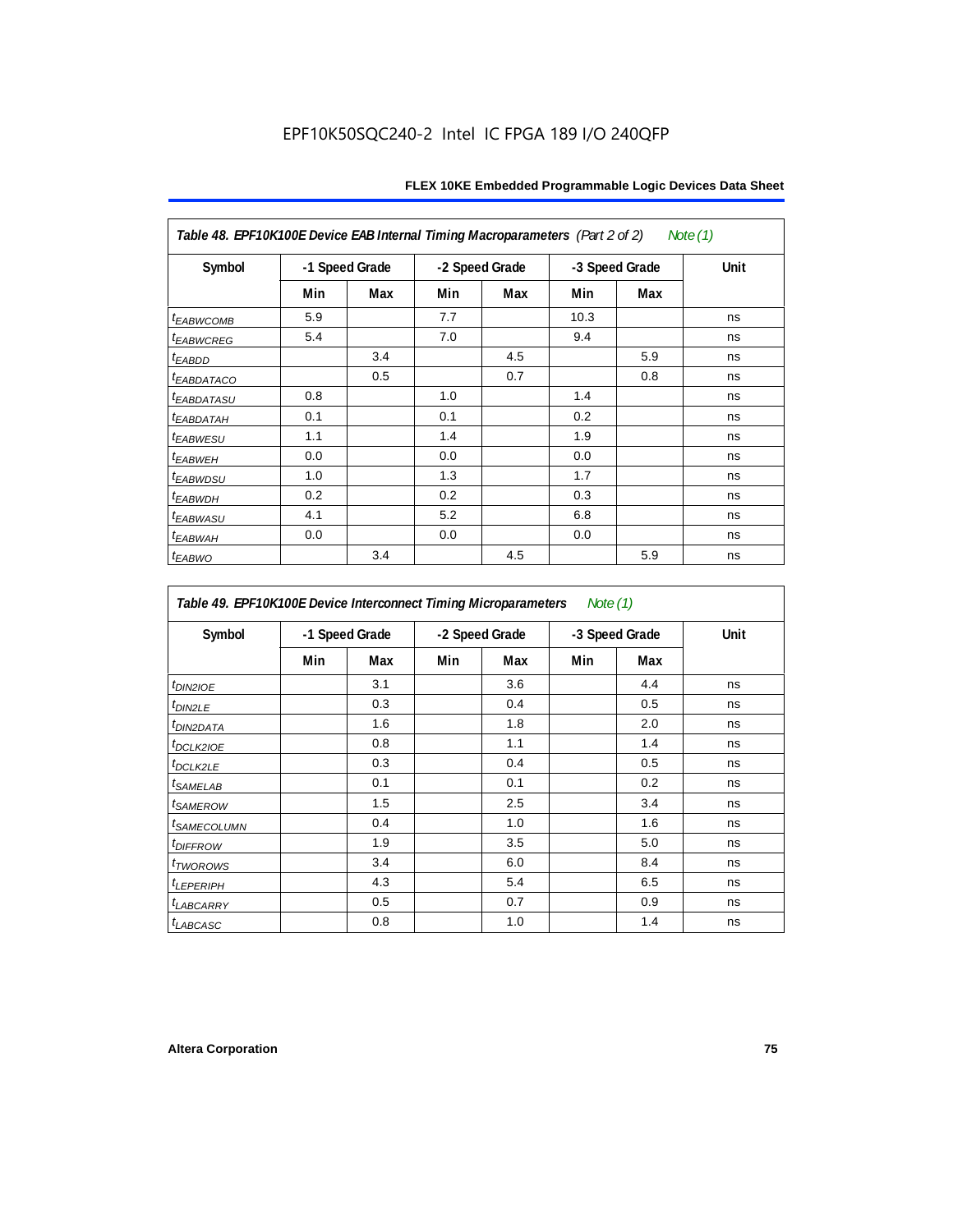#### **FLEX 10KE Embedded Programmable Logic Devices Data Sheet**

| Table 50. EPF10K100E External Timing Parameters Notes (1), (2) |     |                |     |                |     |                |      |  |  |  |
|----------------------------------------------------------------|-----|----------------|-----|----------------|-----|----------------|------|--|--|--|
| Symbol                                                         |     | -1 Speed Grade |     | -2 Speed Grade |     | -3 Speed Grade | Unit |  |  |  |
|                                                                | Min | Max            | Min | Max            | Min | Max            |      |  |  |  |
| t <sub>DRR</sub>                                               |     | 9.0            |     | 12.0           |     | 16.0           | ns   |  |  |  |
| $t_{INSU}$ (3)                                                 | 2.0 |                | 2.5 |                | 3.3 |                | ns   |  |  |  |
| $t_{INH}$ (3)                                                  | 0.0 |                | 0.0 |                | 0.0 |                | ns   |  |  |  |
| $t_{OUTCO}$ (3)                                                | 2.0 | 5.2            | 2.0 | 6.9            | 2.0 | 9.1            | ns   |  |  |  |
| $t_{INSU}$ (4)                                                 | 2.0 |                | 2.2 |                |     |                | ns   |  |  |  |
| $t_{INH}$ (4)                                                  | 0.0 |                | 0.0 |                |     |                | ns   |  |  |  |
| $t_{OUTCO}$ (4)                                                | 0.5 | 3.0            | 0.5 | 4.6            |     |                | ns   |  |  |  |
| t <sub>PCISU</sub>                                             | 3.0 |                | 6.2 |                |     |                | ns   |  |  |  |
| t <sub>PCIH</sub>                                              | 0.0 |                | 0.0 |                | -   |                | ns   |  |  |  |
| <sup>t</sup> PCICO                                             | 2.0 | 6.0            | 2.0 | 6.9            |     |                | ns   |  |  |  |

#### *Table 51. EPF10K100E External Bidirectional Timing Parameters Notes (1), (2)*

| Symbol                      | -1 Speed Grade |     |     | -2 Speed Grade |     | -3 Speed Grade | Unit |
|-----------------------------|----------------|-----|-----|----------------|-----|----------------|------|
|                             | Min            | Max | Min | Max            | Min | Max            |      |
| $t_{INSUBIDIR}$ (3)         | 1.7            |     | 2.5 |                | 3.3 |                | ns   |
| $t_{INHBIDIR}$ (3)          | 0.0            |     | 0.0 |                | 0.0 |                | ns   |
| $t_{INSUBIDIR}(4)$          | 2.0            |     | 2.8 |                |     |                | ns   |
| $t_{INHBIDIR}(4)$           | 0.0            |     | 0.0 |                |     |                | ns   |
| $t_{\text{OUTCOBIDIR}}$ (3) | 2.0            | 5.2 | 2.0 | 6.9            | 2.0 | 9.1            | ns   |
| $t_{XZBIDIR}$ (3)           |                | 5.6 |     | 7.5            |     | 10.1           | ns   |
| $t_{ZXBIDIR}$ (3)           |                | 5.6 |     | 7.5            |     | 10.1           | ns   |
| $t_{\text{OUTCOBIDIR}}$ (4) | 0.5            | 3.0 | 0.5 | 4.6            |     |                | ns   |
| $t_{XZBIDIR}$ (4)           |                | 4.6 |     | 6.5            |     |                | ns   |
| $t_{ZXBIDIR}$ (4)           |                | 4.6 |     | 6.5            |     |                | ns   |

#### *Notes to tables:*

(1) All timing parameters are described in Tables 24 through 30 in this data sheet.

(2) These parameters are specified by characterization.

(3) This parameter is measured without the use of the ClockLock or ClockBoost circuits.

(4) This parameter is measured with the use of the ClockLock or ClockBoost circuits.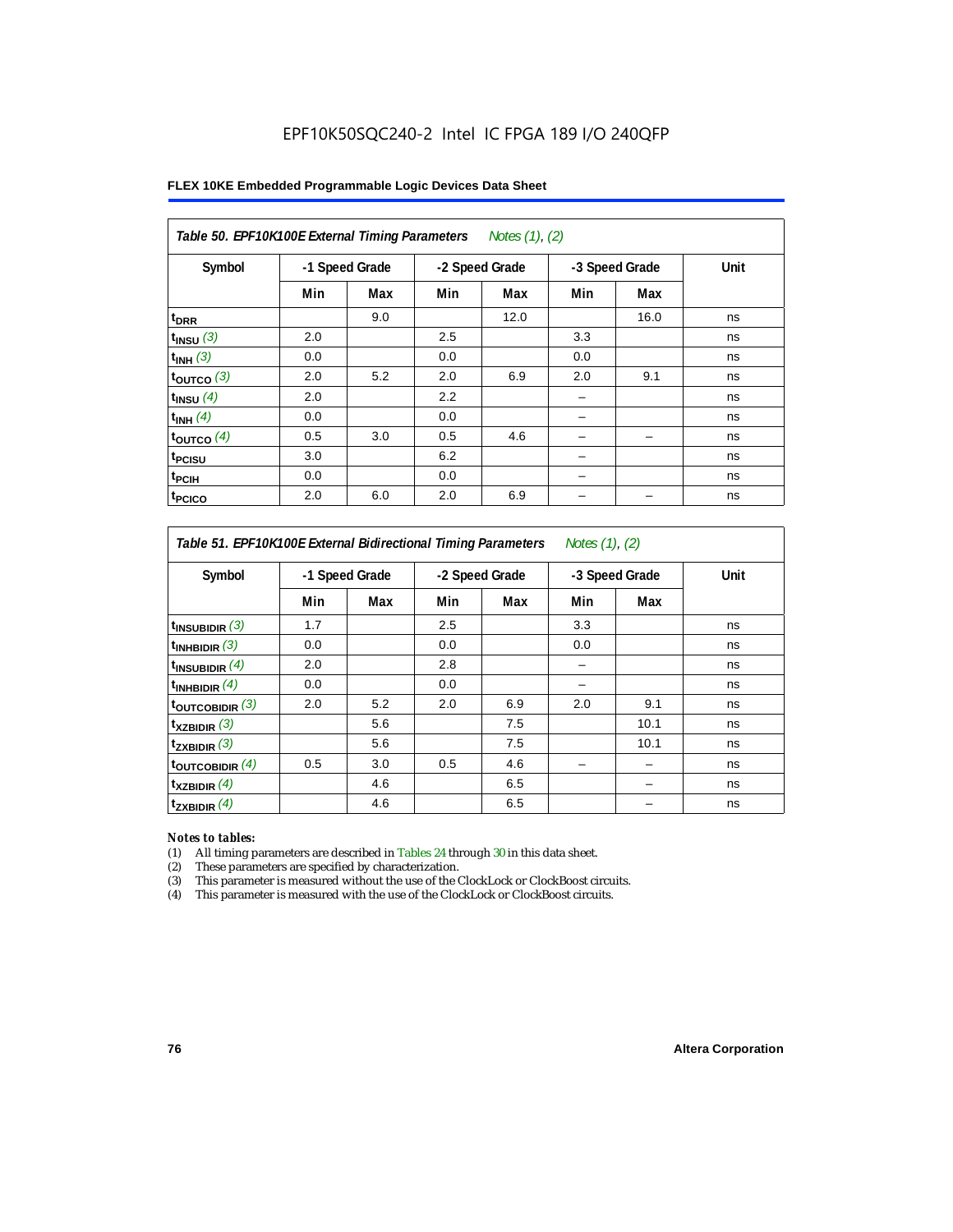Tables 52 through 58 show EPF10K130E device internal and external timing parameters.

| Table 52. EPF10K130E Device LE Timing Microparameters<br>Note (1) |     |                |     |                |     |                |      |  |  |
|-------------------------------------------------------------------|-----|----------------|-----|----------------|-----|----------------|------|--|--|
| Symbol                                                            |     | -1 Speed Grade |     | -2 Speed Grade |     | -3 Speed Grade | Unit |  |  |
|                                                                   | Min | Max            | Min | Max            | Min | Max            |      |  |  |
| $t_{LUT}$                                                         |     | 0.6            |     | 0.9            |     | 1.3            | ns   |  |  |
| $t_{CLUT}$                                                        |     | 0.6            |     | 0.8            |     | 1.0            | ns   |  |  |
| $t_{RLUT}$                                                        |     | 0.7            |     | 0.9            |     | 0.2            | ns   |  |  |
| t <sub>PACKED</sub>                                               |     | 0.3            |     | 0.5            |     | 0.6            | ns   |  |  |
| $t_{EN}$                                                          |     | 0.2            |     | 0.3            |     | 0.4            | ns   |  |  |
| $t_{CICO}$                                                        |     | 0.1            |     | 0.1            |     | 0.2            | ns   |  |  |
| $t_{CGEN}$                                                        |     | 0.4            |     | 0.6            |     | 0.8            | ns   |  |  |
| $t_{CGENR}$                                                       |     | 0.1            |     | 0.1            |     | 0.2            | ns   |  |  |
| $t_{CASC}$                                                        |     | 0.6            |     | 0.9            |     | 1.2            | ns   |  |  |
| $t_{\rm C}$                                                       |     | 0.3            |     | 0.5            |     | 0.6            | ns   |  |  |
| $t_{CO}$                                                          |     | 0.5            |     | 0.7            |     | 0.8            | ns   |  |  |
| $t_{COMB}$                                                        |     | 0.3            |     | 0.5            |     | 0.6            | ns   |  |  |
| $t_{\rm SU}$                                                      | 0.5 |                | 0.7 |                | 0.8 |                | ns   |  |  |
| $t_H$                                                             | 0.6 |                | 0.7 |                | 1.0 |                | ns   |  |  |
| $t_{PRE}$                                                         |     | 0.9            |     | 1.2            |     | 1.6            | ns   |  |  |
| $t_{CLR}$                                                         |     | 0.9            |     | 1.2            |     | 1.6            | ns   |  |  |
| $t_{CH}$                                                          | 1.5 |                | 1.5 |                | 2.5 |                | ns   |  |  |
| $t_{\rm CL}$                                                      | 1.5 |                | 1.5 |                | 2.5 |                | ns   |  |  |

*Table 53. EPF10K130E Device IOE Timing Microparameters Note (1)*

|                  |     | -1 Speed Grade |     |                | -3 Speed Grade |     | Unit |
|------------------|-----|----------------|-----|----------------|----------------|-----|------|
| Symbol           |     |                |     | -2 Speed Grade |                |     |      |
|                  | Min | Max            | Min | Max            | Min            | Max |      |
| t <sub>IOD</sub> |     | 1.3            |     | 1.5            |                | 2.0 | ns   |
| $t_{\text{IOC}}$ |     | 0.0            |     | 0.0            |                | 0.0 | ns   |
| $t_{IOCO}$       |     | 0.6            |     | 0.8            |                | 1.0 | ns   |
| $t_{IOCOMB}$     |     | 0.6            |     | 0.8            |                | 1.0 | ns   |
| $t_{IOSU}$       | 1.0 |                | 1.2 |                | 1.6            |     | ns   |
| $t_{IOH}$        | 0.9 |                | 0.9 |                | 1.4            |     | ns   |
| $t_{IOCLR}$      |     | 0.6            |     | 0.8            |                | 1.0 | ns   |
| $t_{OD1}$        |     | 2.8            |     | 4.1            |                | 5.5 | ns   |
| $t_{OD2}$        |     | 2.8            |     | 4.1            |                | 5.5 | ns   |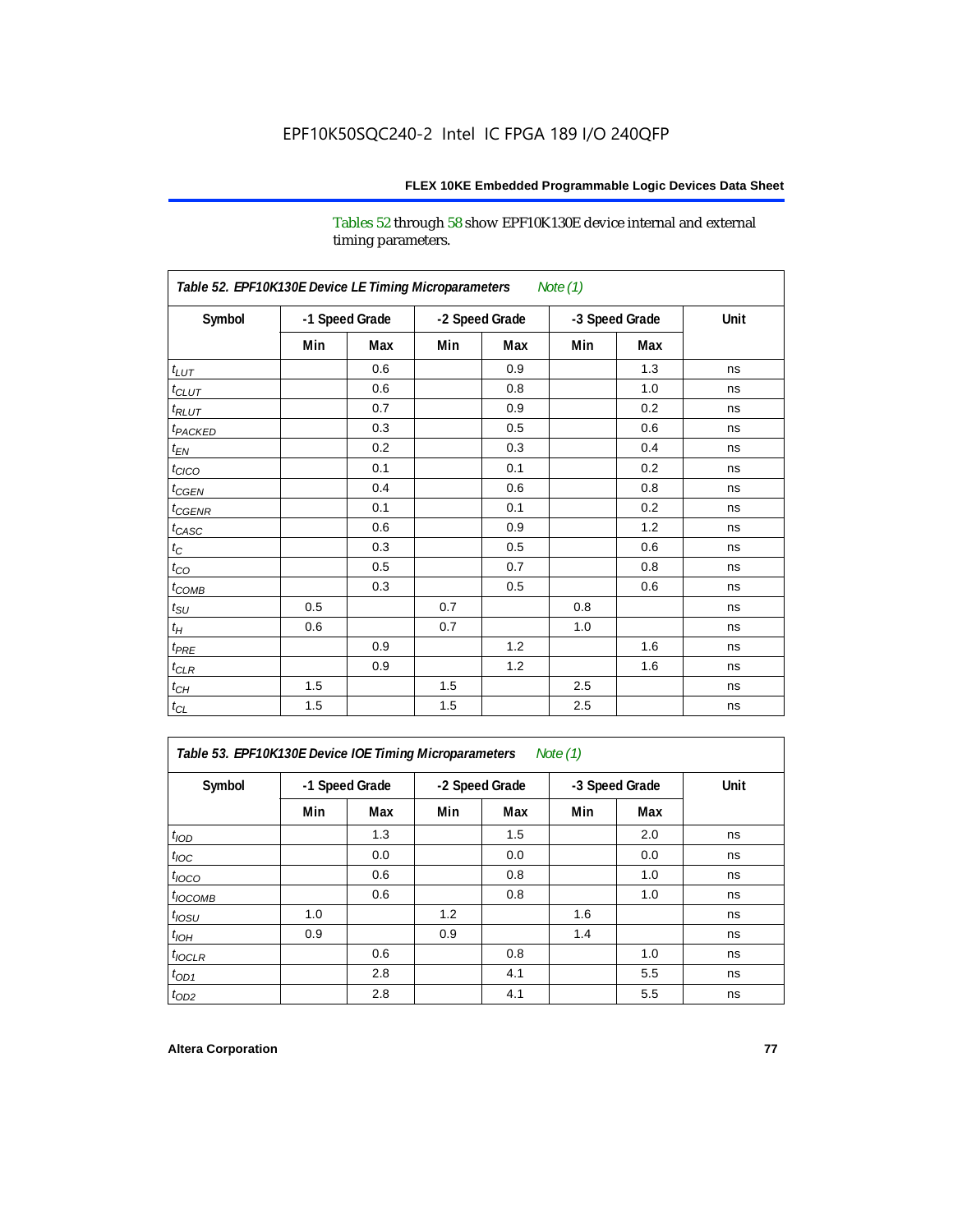#### **FLEX 10KE Embedded Programmable Logic Devices Data Sheet**

| Table 53. EPF10K130E Device IOE Timing Microparameters<br>Note $(1)$ |     |                |     |                |     |                |      |  |  |  |
|----------------------------------------------------------------------|-----|----------------|-----|----------------|-----|----------------|------|--|--|--|
| Symbol                                                               |     | -1 Speed Grade |     | -2 Speed Grade |     | -3 Speed Grade | Unit |  |  |  |
|                                                                      | Min | Max            | Min | Max            | Min | Max            |      |  |  |  |
| $t_{OD3}$                                                            |     | 4.0            |     | 5.6            |     | 7.5            | ns   |  |  |  |
| $t_{XZ}$                                                             |     | 2.8            |     | 4.1            |     | 5.5            | ns   |  |  |  |
| $t_{ZX1}$                                                            |     | 2.8            |     | 4.1            |     | 5.5            | ns   |  |  |  |
| $t_{ZX2}$                                                            |     | 2.8            |     | 4.1            |     | 5.5            | ns   |  |  |  |
| $t_{ZX3}$                                                            |     | 4.0            |     | 5.6            |     | 7.5            | ns   |  |  |  |
| $t_{INREG}$                                                          |     | 2.5            |     | 3.0            |     | 4.1            | ns   |  |  |  |
| $t_{IOFD}$                                                           |     | 0.4            |     | 0.5            |     | 0.6            | ns   |  |  |  |
| $t_{INCOMB}$                                                         |     | 0.4            |     | 0.5            |     | 0.6            | ns   |  |  |  |

| Table 54. EPF10K130E Device EAB Internal Microparameters (Part 1 of 2) Note (1) |                |     |                |     |                |     |      |
|---------------------------------------------------------------------------------|----------------|-----|----------------|-----|----------------|-----|------|
| Symbol                                                                          | -1 Speed Grade |     | -2 Speed Grade |     | -3 Speed Grade |     | Unit |
|                                                                                 | Min            | Max | Min            | Max | Min            | Max |      |
| <sup>t</sup> EABDATA1                                                           |                | 1.5 |                | 2.0 |                | 2.6 | ns   |
| t <sub>EABDATA2</sub>                                                           |                | 0.0 |                | 0.0 |                | 0.0 | ns   |
| t <sub>EABWE1</sub>                                                             |                | 1.5 |                | 2.0 |                | 2.6 | ns   |
| <sup>t</sup> EABWE2                                                             |                | 0.3 |                | 0.4 |                | 0.5 | ns   |
| t <sub>EABRE1</sub>                                                             |                | 0.3 |                | 0.4 |                | 0.5 | ns   |
| t <sub>EABRE2</sub>                                                             |                | 0.0 |                | 0.0 |                | 0.0 | ns   |
| t <sub>EABCLK</sub>                                                             |                | 0.0 |                | 0.0 |                | 0.0 | ns   |
| t <sub>EABCO</sub>                                                              |                | 0.3 |                | 0.4 |                | 0.5 | ns   |
| t <sub>EABBYPASS</sub>                                                          |                | 0.1 |                | 0.1 |                | 0.2 | ns   |
| $t_{EABSU}$                                                                     | 0.8            |     | 1.0            |     | 1.4            |     | ns   |
| t <sub>ЕАВН</sub>                                                               | 0.1            |     | 0.2            |     | 0.2            |     | ns   |
| $t_{EABCLR}$                                                                    | 0.3            |     | 0.4            |     | 0.5            |     | ns   |
| $t_{\mathcal{A}\mathcal{A}}$                                                    |                | 4.0 |                | 5.0 |                | 6.6 | ns   |
| $t_{\mathcal{WP}}$                                                              | 2.7            |     | 3.5            |     | 4.7            |     | ns   |
| $t_{RP}$                                                                        | 1.0            |     | 1.3            |     | 1.7            |     | ns   |
| $t_{WDSU}$                                                                      | 1.0            |     | 1.3            |     | 1.7            |     | ns   |
| $t_{WDH}$                                                                       | 0.2            |     | 0.2            |     | 0.3            |     | ns   |
| $t_{WASU}$                                                                      | 1.6            |     | 2.1            |     | 2.8            |     | ns   |
| $t_{WAH}$                                                                       | 1.6            |     | 2.1            |     | 2.8            |     | ns   |
| $t_{RASU}$                                                                      | 3.0            |     | 3.9            |     | 5.2            |     | ns   |
| $t_{RAH}$                                                                       | 0.1            |     | 0.1            |     | 0.2            |     | ns   |
| $t_{WO}$                                                                        |                | 1.5 |                | 2.0 |                | 2.6 | ns   |

**78 Altera Corporation**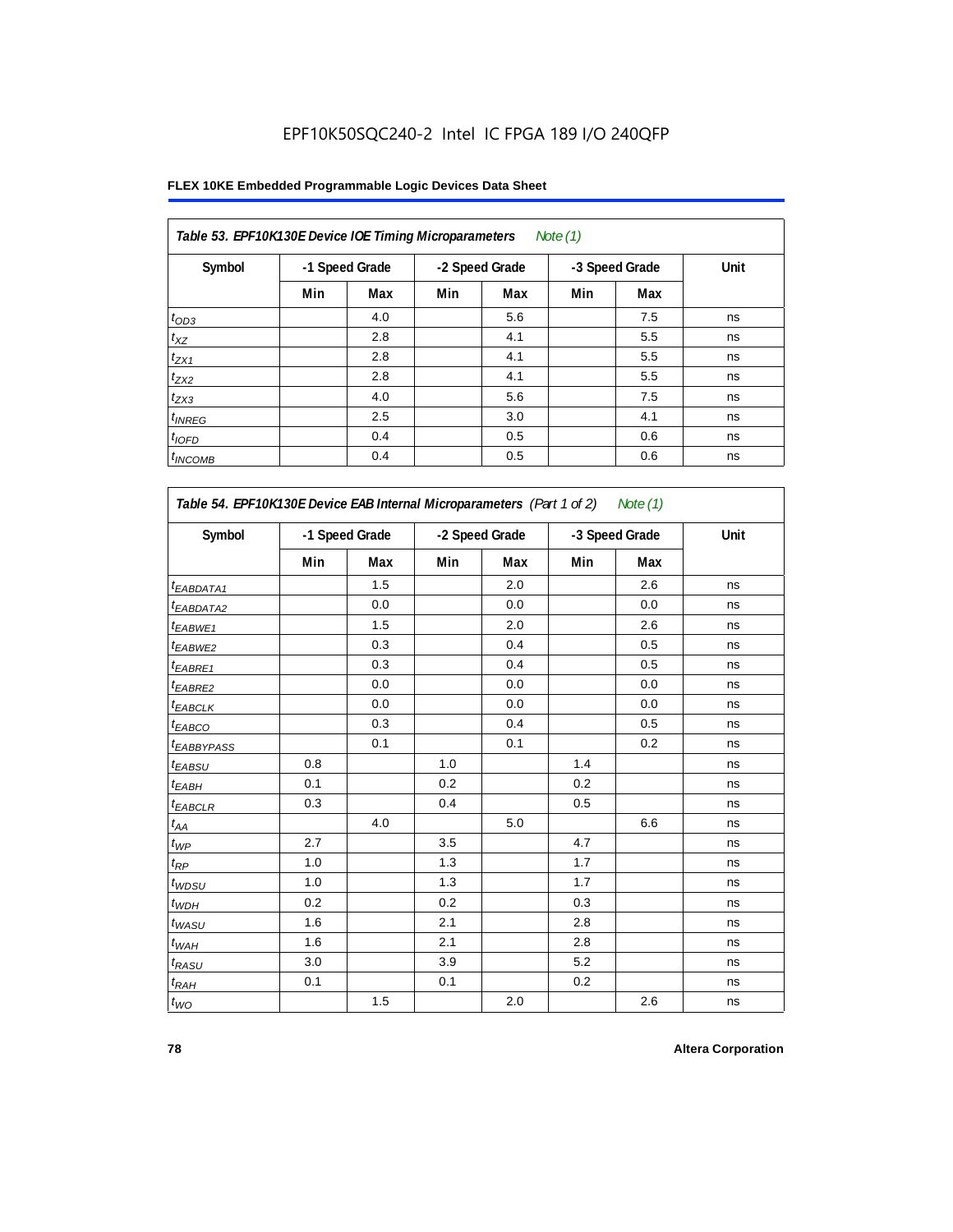| Table 54. EPF10K130E Device EAB Internal Microparameters (Part 2 of 2)<br>Note (1) |                                                    |     |     |     |     |     |      |  |  |  |  |
|------------------------------------------------------------------------------------|----------------------------------------------------|-----|-----|-----|-----|-----|------|--|--|--|--|
| Symbol                                                                             | -1 Speed Grade<br>-2 Speed Grade<br>-3 Speed Grade |     |     |     |     |     | Unit |  |  |  |  |
|                                                                                    | Min                                                | Max | Min | Max | Min | Max |      |  |  |  |  |
| $t_{DD}$                                                                           |                                                    | 1.5 |     | 2.0 |     | 2.6 | ns   |  |  |  |  |
| <b><i>EABOUT</i></b>                                                               |                                                    | 0.2 |     | 0.3 |     | 0.3 | ns   |  |  |  |  |
| $t_{EABCH}$                                                                        | 1.5                                                |     | 2.0 |     | 2.5 |     | ns   |  |  |  |  |
| $t_{EABCL}$                                                                        | 2.7                                                |     | 3.5 |     | 4.7 |     | ns   |  |  |  |  |

| Table 55. EPF10K130E Device EAB Internal Timing Macroparameters Note (1) |     |                |     |                |      |                |             |  |  |
|--------------------------------------------------------------------------|-----|----------------|-----|----------------|------|----------------|-------------|--|--|
| Symbol                                                                   |     | -1 Speed Grade |     | -2 Speed Grade |      | -3 Speed Grade | <b>Unit</b> |  |  |
|                                                                          | Min | Max            | Min | Max            | Min  | Max            |             |  |  |
| $t_{EABA}$                                                               |     | 5.9            |     | 7.5            |      | 9.9            | ns          |  |  |
| <sup>t</sup> EABRCOMB                                                    | 5.9 |                | 7.5 |                | 9.9  |                | ns          |  |  |
| <b><i>EABROREG</i></b>                                                   | 5.1 |                | 6.4 |                | 8.5  |                | ns          |  |  |
| t <sub>EABWP</sub>                                                       | 2.7 |                | 3.5 |                | 4.7  |                | ns          |  |  |
| <sup>t</sup> EABWCOMB                                                    | 5.9 |                | 7.7 |                | 10.3 |                | ns          |  |  |
| <sup>t</sup> EABWCREG                                                    | 5.4 |                | 7.0 |                | 9.4  |                | ns          |  |  |
| <sup>t</sup> EABDD                                                       |     | 3.4            |     | 4.5            |      | 5.9            | ns          |  |  |
| <sup>t</sup> EABDATACO                                                   |     | 0.5            |     | 0.7            |      | 0.8            | ns          |  |  |
| <sup>t</sup> EABDATASU                                                   | 0.8 |                | 1.0 |                | 1.4  |                | ns          |  |  |
| <sup>t</sup> EABDATAH                                                    | 0.1 |                | 0.1 |                | 0.2  |                | ns          |  |  |
| <sup>t</sup> EABWESU                                                     | 1.1 |                | 1.4 |                | 1.9  |                | ns          |  |  |
| <sup>t</sup> EABWEH                                                      | 0.0 |                | 0.0 |                | 0.0  |                | ns          |  |  |
| <sup>t</sup> EABWDSU                                                     | 1.0 |                | 1.3 |                | 1.7  |                | ns          |  |  |
| <sup>t</sup> EABWDH                                                      | 0.2 |                | 0.2 |                | 0.3  |                | ns          |  |  |
| <sup>t</sup> EABWASU                                                     | 4.1 |                | 5.1 |                | 6.8  |                | ns          |  |  |
| <sup>t</sup> EABWAH                                                      | 0.0 |                | 0.0 |                | 0.0  |                | ns          |  |  |
| t <sub>EABWO</sub>                                                       |     | 3.4            |     | 4.5            |      | 5.9            | ns          |  |  |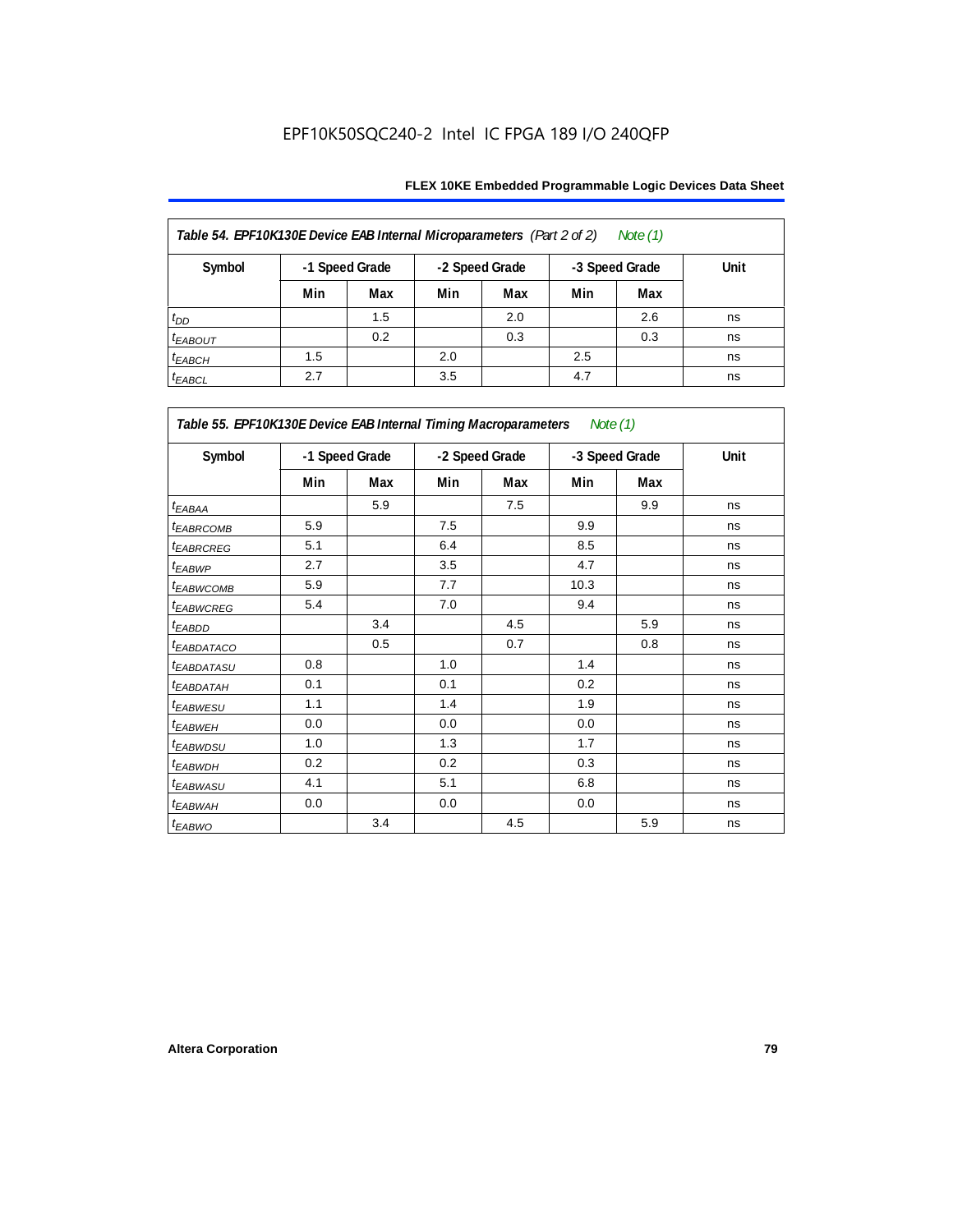| Table 56. EPF10K130E Device Interconnect Timing Microparameters<br>Note $(1)$ |                |     |                |     |                |      |      |  |  |  |
|-------------------------------------------------------------------------------|----------------|-----|----------------|-----|----------------|------|------|--|--|--|
| Symbol                                                                        | -1 Speed Grade |     | -2 Speed Grade |     | -3 Speed Grade |      | Unit |  |  |  |
|                                                                               | Min            | Max | Min            | Max | Min            | Max  |      |  |  |  |
| $t_{DIN2IOE}$                                                                 |                | 2.8 |                | 3.5 |                | 4.4  | ns   |  |  |  |
| $t_{DIN2LE}$                                                                  |                | 0.7 |                | 1.2 |                | 1.6  | ns   |  |  |  |
| <sup>t</sup> DIN2DATA                                                         |                | 1.6 |                | 1.9 |                | 2.2  | ns   |  |  |  |
| $t_{DCLK2IOE}$                                                                |                | 1.6 |                | 2.1 |                | 2.7  | ns   |  |  |  |
| $t_{DCLK2LE}$                                                                 |                | 0.7 |                | 1.2 |                | 1.6  | ns   |  |  |  |
| <sup>t</sup> SAMELAB                                                          |                | 0.1 |                | 0.2 |                | 0.2  | ns   |  |  |  |
| <sup>t</sup> SAMEROW                                                          |                | 1.9 |                | 3.4 |                | 5.1  | ns   |  |  |  |
| <sup>t</sup> SAMECOLUMN                                                       |                | 0.9 |                | 2.6 |                | 4.4  | ns   |  |  |  |
| <i>t<sub>DIFFROW</sub></i>                                                    |                | 2.8 |                | 6.0 |                | 9.5  | ns   |  |  |  |
| <sup>t</sup> TWOROWS                                                          |                | 4.7 |                | 9.4 |                | 14.6 | ns   |  |  |  |
| <sup>t</sup> LEPERIPH                                                         |                | 3.1 |                | 4.7 |                | 6.9  | ns   |  |  |  |
| <sup>t</sup> LABCARRY                                                         |                | 0.6 |                | 0.8 |                | 1.0  | ns   |  |  |  |
| <sup>t</sup> LABCASC                                                          |                | 0.9 |                | 1.2 |                | 1.6  | ns   |  |  |  |

| Table 57. EPF10K130E External Timing Parameters Notes (1), (2) |                |     |     |                |     |                |      |  |  |
|----------------------------------------------------------------|----------------|-----|-----|----------------|-----|----------------|------|--|--|
| Symbol                                                         | -1 Speed Grade |     |     | -2 Speed Grade |     | -3 Speed Grade | Unit |  |  |
|                                                                | Min            | Max | Min | Max            | Min | Max            |      |  |  |
| t <sub>DRR</sub>                                               |                | 9.0 |     | 12.0           |     | 16.0           | ns   |  |  |
| $t_{INSU}$ (3)                                                 | 1.9            |     | 2.1 |                | 3.0 |                | ns   |  |  |
| $t_{INH}$ (3)                                                  | 0.0            |     | 0.0 |                | 0.0 |                | ns   |  |  |
| $t_{OUTCO}$ (3)                                                | 2.0            | 5.0 | 2.0 | 7.0            | 2.0 | 9.2            | ns   |  |  |
| $t_{INSU}$ (4)                                                 | 0.9            |     | 1.1 |                |     |                | ns   |  |  |
| $t_{INH}$ (4)                                                  | 0.0            |     | 0.0 |                |     |                | ns   |  |  |
| $t_{OUTCO}$ (4)                                                | 0.5            | 4.0 | 0.5 | 6.0            |     |                | ns   |  |  |
| t <sub>PCISU</sub>                                             | 3.0            |     | 6.2 |                |     |                | ns   |  |  |
| $t_{\rm{PCH}}$                                                 | 0.0            |     | 0.0 |                |     |                | ns   |  |  |
| t <sub>PCICO</sub>                                             | 2.0            | 6.0 | 2.0 | 6.9            |     |                | ns   |  |  |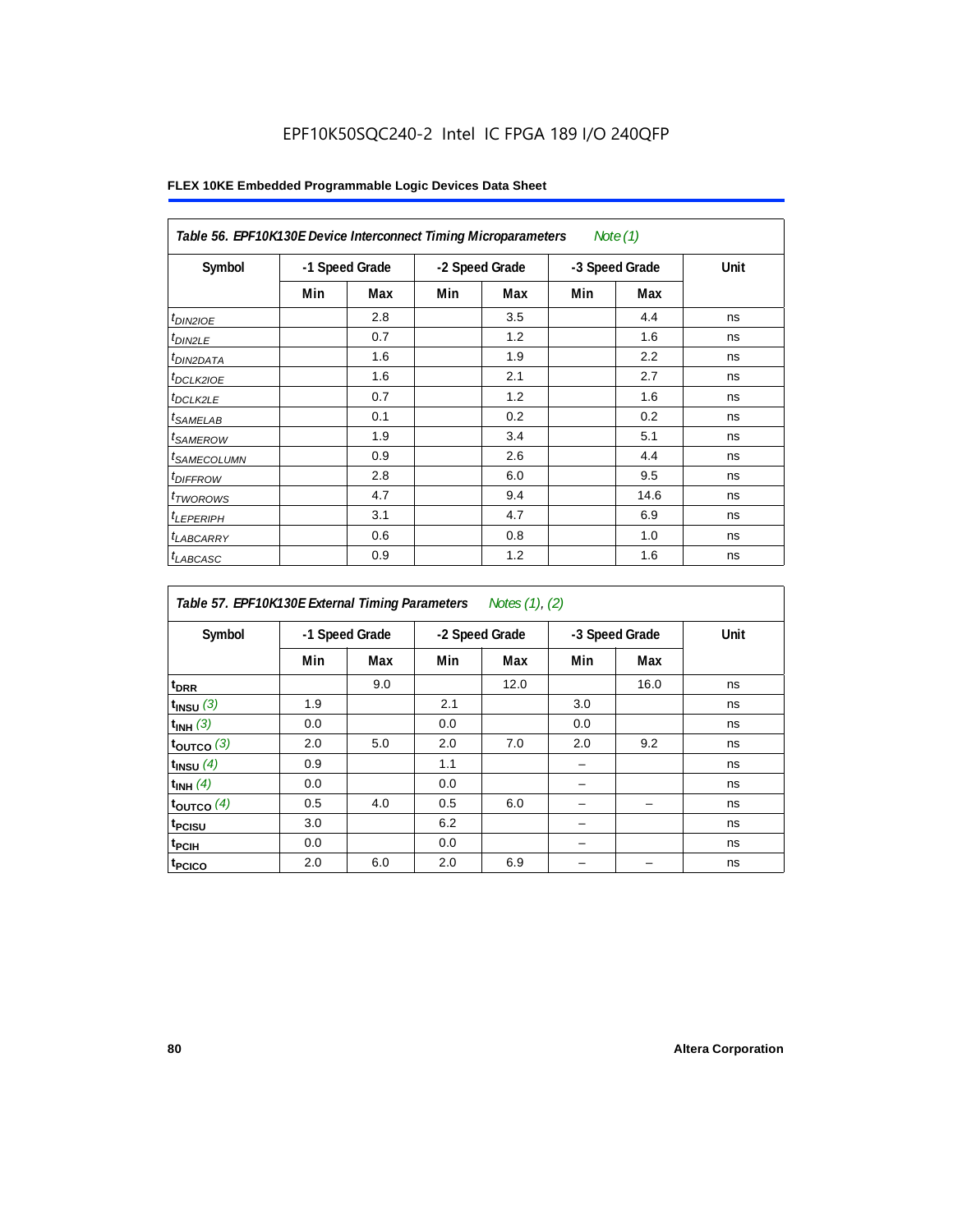| Notes $(1)$ , $(2)$<br>Table 58. EPF10K130E External Bidirectional Timing Parameters |                |     |     |                |     |                |      |  |  |
|--------------------------------------------------------------------------------------|----------------|-----|-----|----------------|-----|----------------|------|--|--|
| Symbol                                                                               | -1 Speed Grade |     |     | -2 Speed Grade |     | -3 Speed Grade | Unit |  |  |
|                                                                                      | Min            | Max | Min | Max            | Min | Max            |      |  |  |
| $t_{INSUBIDIR}$ (3)                                                                  | 2.2            |     | 2.4 |                | 3.2 |                | ns   |  |  |
| $t_{INHBIDIR}$ (3)                                                                   | 0.0            |     | 0.0 |                | 0.0 |                | ns   |  |  |
| $t_{INSUBIDIR}(4)$                                                                   | 2.8            |     | 3.0 |                |     |                | ns   |  |  |
| t <sub>INHBIDIR</sub> $(4)$                                                          | 0.0            |     | 0.0 |                |     |                | ns   |  |  |
| toutcobidir $(3)$                                                                    | 2.0            | 5.0 | 2.0 | 7.0            | 2.0 | 9.2            | ns   |  |  |
| $\mathsf{t}_{\texttt{XZBIDIR}}(3)$                                                   |                | 5.6 |     | 8.1            |     | 10.8           | ns   |  |  |
| $t_{ZXBIDIR}$ (3)                                                                    |                | 5.6 |     | 8.1            |     | 10.8           | ns   |  |  |
| $\tt$ OUTCOBIDIR $(4)$                                                               | 0.5            | 4.0 | 0.5 | 6.0            |     |                | ns   |  |  |
| $t_{XZBIDIR}$ (4)                                                                    |                | 4.6 |     | 7.1            |     |                | ns   |  |  |
| $\mathsf{t}_{\mathsf{ZXBIDIR}}$ (4)                                                  |                | 4.6 |     | 7.1            |     |                | ns   |  |  |

#### *Notes to tables:*

(1) All timing parameters are described in Tables 24 through 30 in this data sheet.<br>(2) These parameters are specified by characterization.

(2) These parameters are specified by characterization.<br>
(3) This parameter is measured without the use of the C

This parameter is measured without the use of the ClockLock or ClockBoost circuits.

(4) This parameter is measured with the use of the ClockLock or ClockBoost circuits.

#### Tables 59 through 65 show EPF10K200E device internal and external timing parameters.

| Table 59. EPF10K200E Device LE Timing Microparameters (Part 1 of 2) Note (1) |     |                |     |                |                |     |      |  |  |
|------------------------------------------------------------------------------|-----|----------------|-----|----------------|----------------|-----|------|--|--|
| Symbol                                                                       |     | -1 Speed Grade |     | -2 Speed Grade | -3 Speed Grade |     | Unit |  |  |
|                                                                              | Min | Max            | Min | Max            | Min            | Max |      |  |  |
| $t_{LUT}$                                                                    |     | 0.7            |     | 0.8            |                | 1.2 | ns   |  |  |
| $t_{CLUT}$                                                                   |     | 0.4            |     | 0.5            |                | 0.6 | ns   |  |  |
| $t_{RLUT}$                                                                   |     | 0.6            |     | 0.7            |                | 0.9 | ns   |  |  |
| <sup>t</sup> PACKED                                                          |     | 0.3            |     | 0.5            |                | 0.7 | ns   |  |  |
| $t_{EN}$                                                                     |     | 0.4            |     | 0.5            |                | 0.6 | ns   |  |  |
| $t_{CICO}$                                                                   |     | 0.2            |     | 0.2            |                | 0.3 | ns   |  |  |
| $t_{GEN}$                                                                    |     | 0.4            |     | 0.4            |                | 0.6 | ns   |  |  |
| <sup>t</sup> CGENR                                                           |     | 0.2            |     | 0.2            |                | 0.3 | ns   |  |  |
| $t_{CASC}$                                                                   |     | 0.7            |     | 0.8            |                | 1.2 | ns   |  |  |
| $t_C$                                                                        |     | 0.5            |     | 0.6            |                | 0.8 | ns   |  |  |
| $t_{CO}$                                                                     |     | 0.5            |     | 0.6            |                | 0.8 | ns   |  |  |
| $t_{COMB}$                                                                   |     | 0.4            |     | 0.6            |                | 0.8 | ns   |  |  |
| $t_{\text{SU}}$                                                              | 0.4 |                | 0.6 |                | 0.7            |     | ns   |  |  |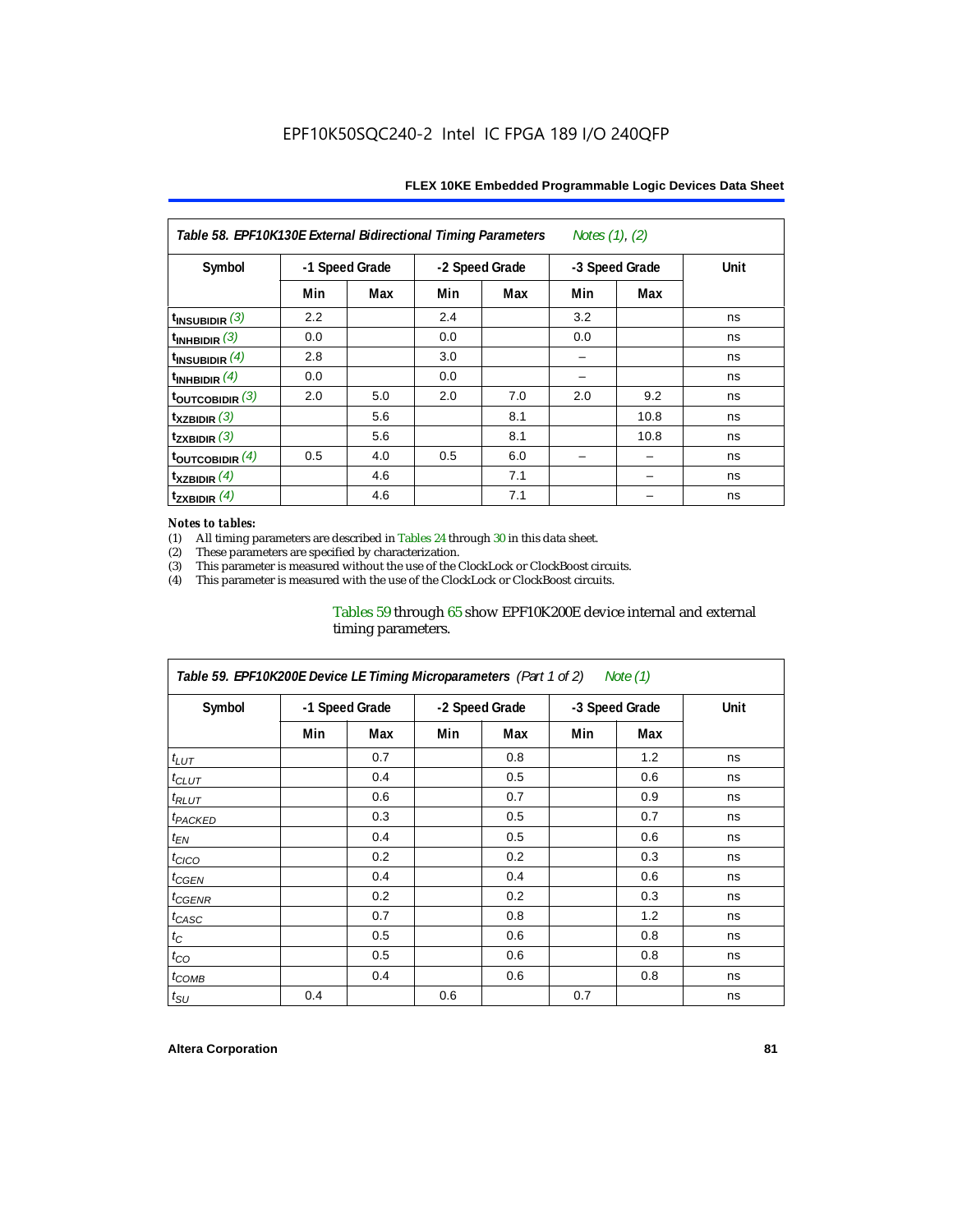| Table 59. EPF10K200E Device LE Timing Microparameters (Part 2 of 2)<br>Note (1) |     |                |     |                |     |                |      |  |  |  |
|---------------------------------------------------------------------------------|-----|----------------|-----|----------------|-----|----------------|------|--|--|--|
| Symbol                                                                          |     | -1 Speed Grade |     | -2 Speed Grade |     | -3 Speed Grade | Unit |  |  |  |
|                                                                                 | Min | Max            | Min | Max            | Min | Max            |      |  |  |  |
| $t_H$                                                                           | 0.9 |                | 1.1 |                | 1.5 |                | ns   |  |  |  |
| $t_{PRE}$                                                                       |     | 0.5            |     | 0.6            |     | 0.8            | ns   |  |  |  |
| $t_{CLR}$                                                                       |     | 0.5            |     | 0.6            |     | 0.8            | ns   |  |  |  |
| $t_{CH}$                                                                        | 2.0 |                | 2.5 |                | 3.0 |                | ns   |  |  |  |
| $t_{CL}$                                                                        | 2.0 |                | 2.5 |                | 3.0 |                | ns   |  |  |  |

| Table 60. EPF10K200E Device IOE Timing Microparameters Note (1) |                |     |                |     |                |      |      |  |
|-----------------------------------------------------------------|----------------|-----|----------------|-----|----------------|------|------|--|
| Symbol                                                          | -1 Speed Grade |     | -2 Speed Grade |     | -3 Speed Grade |      | Unit |  |
|                                                                 | Min            | Max | Min            | Max | Min            | Max  |      |  |
| t <sub>IOD</sub>                                                |                | 1.6 |                | 1.9 |                | 2.6  | ns   |  |
| $t_{\text{IOC}}$                                                |                | 0.3 |                | 0.3 |                | 0.5  | ns   |  |
| $t_{IOCO}$                                                      |                | 1.6 |                | 1.9 |                | 2.6  | ns   |  |
| $t_{IOCOMB}$                                                    |                | 0.5 |                | 0.6 |                | 0.8  | ns   |  |
| $t_{IOSU}$                                                      | 0.8            |     | 0.9            |     | 1.2            |      | ns   |  |
| $t_{IOH}$                                                       | 0.7            |     | 0.8            |     | 1.1            |      | ns   |  |
| $t_{IOCLR}$                                                     |                | 0.2 |                | 0.2 |                | 0.3  | ns   |  |
| $t_{OD1}$                                                       |                | 0.6 |                | 0.7 |                | 0.9  | ns   |  |
| $t_{OD2}$                                                       |                | 0.1 |                | 0.2 |                | 0.7  | ns   |  |
| $t_{\underline{OD3}}$                                           |                | 2.5 |                | 3.0 |                | 3.9  | ns   |  |
| $t_{\mathsf{XZ}}$                                               |                | 4.4 |                | 5.3 |                | 7.1  | ns   |  |
| $t_{ZX1}$                                                       |                | 4.4 |                | 5.3 |                | 7.1  | ns   |  |
| $t_{ZX2}$                                                       |                | 3.9 |                | 4.8 |                | 6.9  | ns   |  |
| $t_{ZX3}$                                                       |                | 6.3 |                | 7.6 |                | 10.1 | ns   |  |
| $t_{INREG}$                                                     |                | 4.8 |                | 5.7 |                | 7.7  | ns   |  |
| $t_{IOED}$                                                      |                | 1.5 |                | 1.8 |                | 2.4  | ns   |  |
| $t_{INCOMB}$                                                    |                | 1.5 |                | 1.8 |                | 2.4  | ns   |  |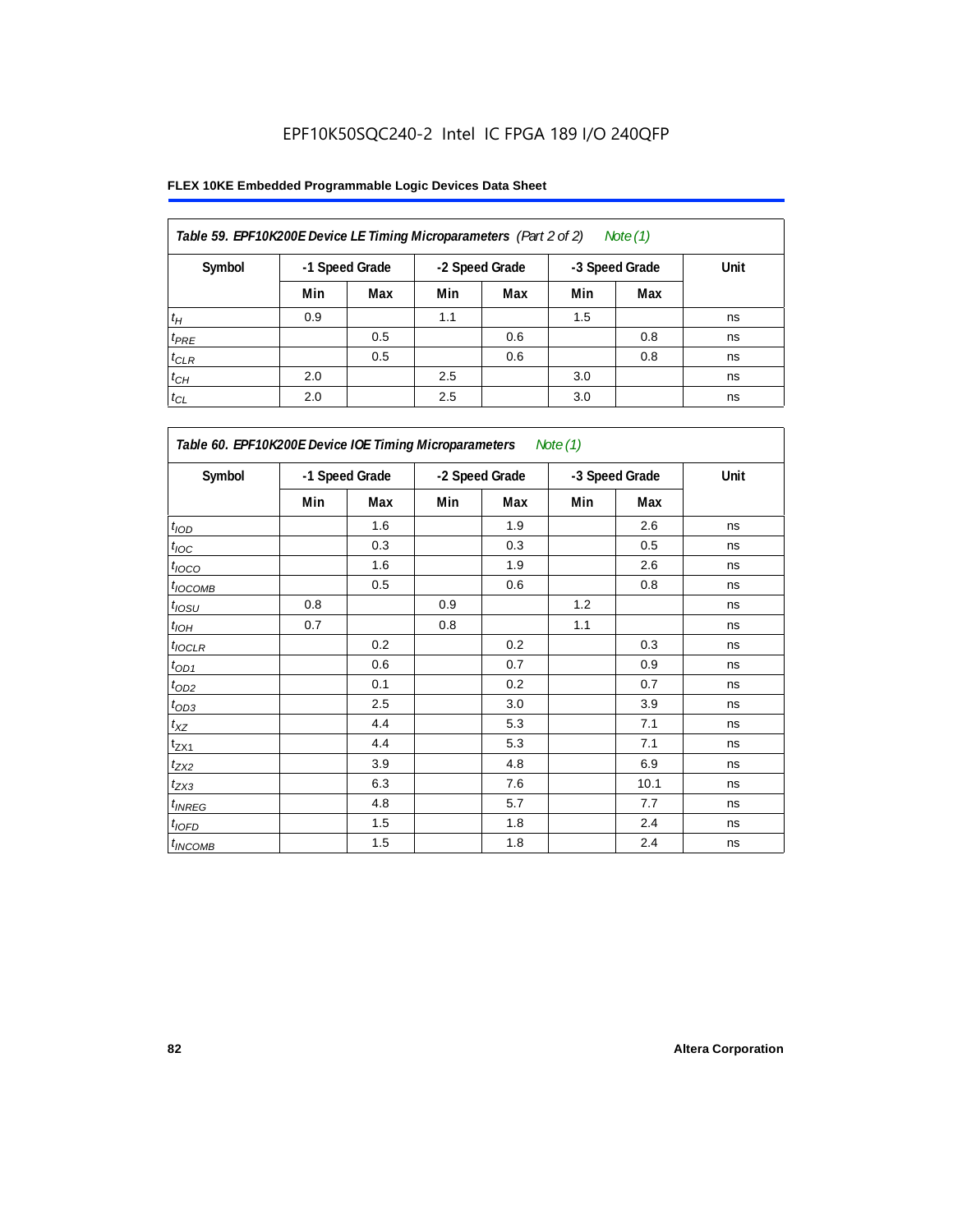| Table 61. EPF10K200E Device EAB Internal Microparameters<br>Note $(1)$ |                |             |                |             |                |             |      |  |  |
|------------------------------------------------------------------------|----------------|-------------|----------------|-------------|----------------|-------------|------|--|--|
| Symbol                                                                 | -1 Speed Grade |             | -2 Speed Grade |             | -3 Speed Grade |             | Unit |  |  |
|                                                                        | Min            | Max         | Min            | Max         | Min            | Max         |      |  |  |
| $t_{EABDATA1}$                                                         |                | 2.0         |                | 2.4         |                | 3.2         | ns   |  |  |
| t <sub>EABDATA1</sub>                                                  |                | 0.4         |                | 0.5         |                | 0.6         | ns   |  |  |
| t <sub>EABWE1</sub>                                                    |                | 1.4         |                | 1.7         |                | 2.3         | ns   |  |  |
| t <sub>EABWE2</sub>                                                    |                | 0.0         |                | 0.0         |                | 0.0         | ns   |  |  |
| $t_{EABRE1}$                                                           |                | $\mathbf 0$ |                | $\mathbf 0$ |                | $\mathbf 0$ | ns   |  |  |
| $t_{EABRE2}$                                                           |                | 0.4         |                | 0.5         |                | 0.6         | ns   |  |  |
| $t_{EABCLK}$                                                           |                | 0.0         |                | 0.0         |                | 0.0         | ns   |  |  |
| $t_{EABCO}$                                                            |                | 0.8         |                | 0.9         |                | 1.2         | ns   |  |  |
| <i><b>EABBYPASS</b></i>                                                |                | 0.0         |                | 0.1         |                | 0.1         | ns   |  |  |
| $t_{EABSU}$                                                            | 0.9            |             | 1.1            |             | 1.5            |             | ns   |  |  |
| $t_{EABH}$                                                             | 0.4            |             | 0.5            |             | 0.6            |             | ns   |  |  |
| $t_{EABCLR}$                                                           | 0.8            |             | 0.9            |             | 1.2            |             | ns   |  |  |
| $t_{AA}$                                                               |                | 3.1         |                | 3.7         |                | 4.9         | ns   |  |  |
| $t_{WP}$                                                               | 3.3            |             | 4.0            |             | 5.3            |             | ns   |  |  |
| $t_{RP}$                                                               | 0.9            |             | 1.1            |             | 1.5            |             | ns   |  |  |
| t <sub>WDSU</sub>                                                      | 0.9            |             | 1.1            |             | 1.5            |             | ns   |  |  |
| $t_{WDH}$                                                              | 0.1            |             | 0.1            |             | 0.1            |             | ns   |  |  |
| $t_{WASU}$                                                             | 1.3            |             | 1.6            |             | 2.1            |             | ns   |  |  |
| $t_{\textit{WAH}}$                                                     | 2.1            |             | 2.5            |             | 3.3            |             | ns   |  |  |
| $t_{RASU}$                                                             | 2.2            |             | 2.6            |             | 3.5            |             | ns   |  |  |
| $t_{RAH}$                                                              | 0.1            |             | 0.1            |             | 0.2            |             | ns   |  |  |
| $t_{WO}$                                                               |                | 2.0         |                | 2.4         |                | 3.2         | ns   |  |  |
| $t_{DD}$                                                               |                | 2.0         |                | 2.4         |                | 3.2         | ns   |  |  |
| $t_{EABOUT}$                                                           |                | 0.0         |                | 0.1         |                | 0.1         | ns   |  |  |
| $t_{EABCH}$                                                            | 1.5            |             | 2.0            |             | 2.5            |             | ns   |  |  |
| $t_{EABCL}$                                                            | 3.3            |             | 4.0            |             | 5.3            |             | ns   |  |  |

*Table 62. EPF10K200E Device EAB Internal Timing Macroparameters (Part 1 of 2) Note (1)*

| Symbol                      | -1 Speed Grade |     |     | -2 Speed Grade |     | -3 Speed Grade | Unit |
|-----------------------------|----------------|-----|-----|----------------|-----|----------------|------|
|                             | Min            | Max | Min | Max            | Min | Max            |      |
| t <sub>EABAA</sub>          |                | 5.1 |     | 6.4            |     | 8.4            | ns   |
| t <sub>EABRCOMB</sub>       | 5.1            |     | 6.4 |                | 8.4 |                | ns   |
| <i>t<sub>EABRCREG</sub></i> | 4.8            |     | 5.7 |                | 7.6 |                | ns   |
| t <sub>EABWP</sub>          | 3.3            |     | 4.0 |                | 5.3 |                | ns   |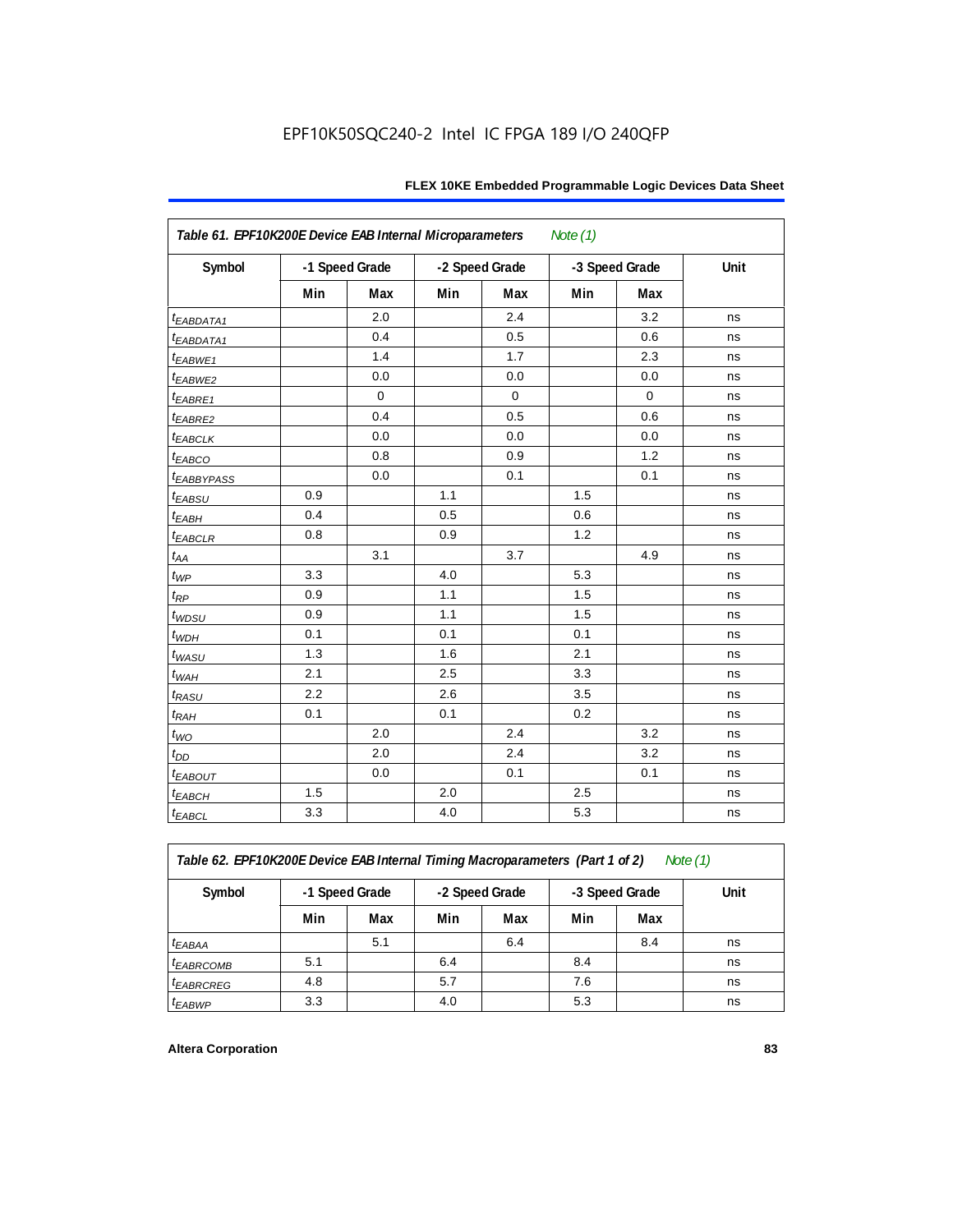| Table 62. EPF10K200E Device EAB Internal Timing Macroparameters (Part 2 of 2)<br>Note (1) |                |     |                |     |                |     |      |  |  |
|-------------------------------------------------------------------------------------------|----------------|-----|----------------|-----|----------------|-----|------|--|--|
| Symbol                                                                                    | -1 Speed Grade |     | -2 Speed Grade |     | -3 Speed Grade |     | Unit |  |  |
|                                                                                           | Min            | Max | Min            | Max | Min            | Max |      |  |  |
| <sup>t</sup> EABWCOMB                                                                     | 6.7            |     | 8.1            |     | 10.7           |     | ns   |  |  |
| <sup>t</sup> EABWCREG                                                                     | 6.6            |     | 8.0            |     | 10.6           |     | ns   |  |  |
| <sup>t</sup> EABDD                                                                        |                | 4.0 |                | 5.1 |                | 6.7 | ns   |  |  |
| <sup>t</sup> EABDATACO                                                                    |                | 0.8 |                | 1.0 |                | 1.3 | ns   |  |  |
| <sup>t</sup> EABDATASU                                                                    | 1.3            |     | 1.6            |     | 2.1            |     | ns   |  |  |
| <sup>t</sup> EABDATAH                                                                     | 0.0            |     | 0.0            |     | 0.0            |     | ns   |  |  |
| <sup>t</sup> EABWESU                                                                      | 0.9            |     | 1.1            |     | 1.5            |     | ns   |  |  |
| <sup>t</sup> EABWEH                                                                       | 0.4            |     | 0.5            |     | 0.6            |     | ns   |  |  |
| <sup>t</sup> EABWDSU                                                                      | 1.5            |     | 1.8            |     | 2.4            |     | ns   |  |  |
| <sup>t</sup> EABWDH                                                                       | 0.0            |     | 0.0            |     | 0.0            |     | ns   |  |  |
| <sup>t</sup> EABWASU                                                                      | 3.0            |     | 3.6            |     | 4.7            |     | ns   |  |  |
| <sup>t</sup> EABWAH                                                                       | 0.4            |     | 0.5            |     | 0.7            |     | ns   |  |  |
| <sup>t</sup> EABWO                                                                        |                | 3.4 |                | 4.4 |                | 5.8 | ns   |  |  |

| Table 63. EPF10K200E Device Interconnect Timing Microparameters<br>Note $(1)$ |     |                |                |     |                |      |      |  |  |
|-------------------------------------------------------------------------------|-----|----------------|----------------|-----|----------------|------|------|--|--|
| Symbol                                                                        |     | -1 Speed Grade | -2 Speed Grade |     | -3 Speed Grade |      | Unit |  |  |
|                                                                               | Min | Max            | Min            | Max | Min            | Max  |      |  |  |
| t <sub>DIN2IOE</sub>                                                          |     | 4.2            |                | 4.6 |                | 5.7  | ns   |  |  |
| t <sub>DIN2LE</sub>                                                           |     | 1.7            |                | 1.7 |                | 2.0  | ns   |  |  |
| <sup>t</sup> DIN2DATA                                                         |     | 1.9            |                | 2.1 |                | 3.0  | ns   |  |  |
| <sup>t</sup> DCLK2IOE                                                         |     | 2.5            |                | 2.9 |                | 4.0  | ns   |  |  |
| <sup>t</sup> DCLK2LE                                                          |     | 1.7            |                | 1.7 |                | 2.0  | ns   |  |  |
| <sup>t</sup> SAMELAB                                                          |     | 0.1            |                | 0.1 |                | 0.2  | ns   |  |  |
| <i>t</i> SAMEROW                                                              |     | 2.3            |                | 2.6 |                | 3.6  | ns   |  |  |
| <sup>t</sup> SAMECOLUMN                                                       |     | 2.5            |                | 2.7 |                | 4.1  | ns   |  |  |
| <sup>t</sup> DIFFROW                                                          |     | 4.8            |                | 5.3 |                | 7.7  | ns   |  |  |
| t <sub>TWOROWS</sub>                                                          |     | 7.1            |                | 7.9 |                | 11.3 | ns   |  |  |
| <sup>t</sup> LEPERIPH                                                         |     | 7.0            |                | 7.6 |                | 9.0  | ns   |  |  |
| <sup>t</sup> LABCARRY                                                         |     | 0.1            |                | 0.1 |                | 0.2  | ns   |  |  |
| t <sub>LABCASC</sub>                                                          |     | 0.9            |                | 1.0 |                | 1.4  | ns   |  |  |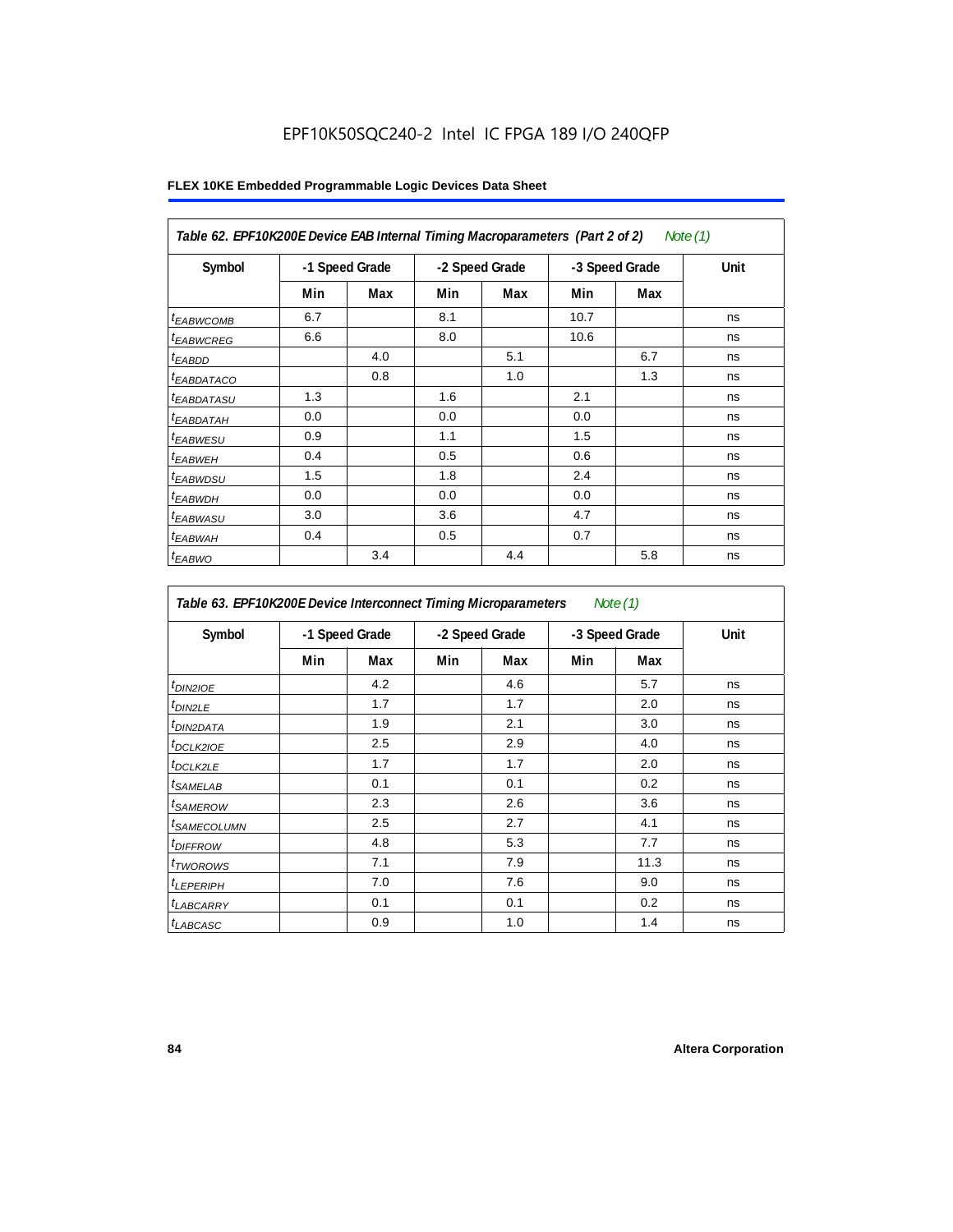| Table 64. EPF10K200E External Timing Parameters<br>Notes (1), (2) |                |      |     |                |     |                |      |  |  |  |
|-------------------------------------------------------------------|----------------|------|-----|----------------|-----|----------------|------|--|--|--|
| Symbol                                                            | -1 Speed Grade |      |     | -2 Speed Grade |     | -3 Speed Grade | Unit |  |  |  |
|                                                                   | Min            | Max  | Min | Max            | Min | Max            |      |  |  |  |
| t <sub>DRR</sub>                                                  |                | 10.0 |     | 12.0           |     | 16.0           | ns   |  |  |  |
| t <sub>insu</sub>                                                 | 2.8            |      | 3.4 |                | 4.4 |                | ns   |  |  |  |
| t <sub>INH</sub>                                                  | 0.0            |      | 0.0 |                | 0.0 |                | ns   |  |  |  |
| toutco                                                            | 2.0            | 4.5  | 2.0 | 5.3            | 2.0 | 7.8            | ns   |  |  |  |
| <sup>t</sup> PCISU                                                | 3.0            |      | 6.2 |                |     |                | ns   |  |  |  |
| t <sub>pCIH</sub>                                                 | 0.0            |      | 0.0 |                |     |                | ns   |  |  |  |
| t <sub>PCICO</sub>                                                | 2.0            | 6.0  | 2.0 | 8.9            |     | $\blacksquare$ | ns   |  |  |  |

*Table 65. EPF10K200E External Bidirectional Timing Parameters Notes (1), (2)*

| Symbol                  | -1 Speed Grade |     | -2 Speed Grade |     | -3 Speed Grade |      | Unit |
|-------------------------|----------------|-----|----------------|-----|----------------|------|------|
|                         | Min            | Max | Min            | Max | Min            | Max  |      |
| <sup>t</sup> INSUBIDIR  | 3.0            |     | 4.0            |     | 5.5            |      | ns   |
| <sup>t</sup> INHBIDIR   | 0.0            |     | 0.0            |     | 0.0            |      | ns   |
| <sup>t</sup> OUTCOBIDIR | 2.0            | 4.5 | 2.0            | 5.3 | 2.0            | 7.8  | ns   |
| <sup>t</sup> xzbidir    |                | 8.1 |                | 9.5 |                | 13.0 | ns   |
| <sup>t</sup> zxbidir    |                | 8.1 |                | 9.5 |                | 13.0 | ns   |

# *Notes to tables:*

(1) All timing parameters are described in Tables 24 through 30 in this data sheet.<br>(2) These parameters are specified by characterization.

These parameters are specified by characterization.

Tables 66 through 79 show EPF10K50S and EPF10K200S device external timing parameters.

| Table 66. EPF10K50S Device LE Timing Microparameters (Part 1 of 2)<br>Note $(1)$ |     |                |     |                |     |                |      |  |  |  |  |
|----------------------------------------------------------------------------------|-----|----------------|-----|----------------|-----|----------------|------|--|--|--|--|
| Symbol                                                                           |     | -1 Speed Grade |     | -2 Speed Grade |     | -3 Speed Grade | Unit |  |  |  |  |
|                                                                                  | Min | Max            | Min | Max            | Min | Max            |      |  |  |  |  |
| $t_{LUT}$                                                                        |     | 0.6            |     | 0.8            |     | 1.1            | ns   |  |  |  |  |
| $t_{CLUT}$                                                                       |     | 0.5            |     | 0.6            |     | 0.8            | ns   |  |  |  |  |
| $t_{RLUT}$                                                                       |     | 0.6            |     | 0.7            |     | 0.9            | ns   |  |  |  |  |
| <sup>t</sup> PACKED                                                              |     | 0.2            |     | 0.3            |     | 0.4            | ns   |  |  |  |  |
| $t_{EN}$                                                                         |     | 0.6            |     | 0.7            |     | 0.9            | ns   |  |  |  |  |
| $t_{CICO}$                                                                       |     | 0.1            |     | 0.1            |     | 0.1            | ns   |  |  |  |  |
| $t_{GEN}$                                                                        |     | 0.4            |     | 0.5            |     | 0.6            | ns   |  |  |  |  |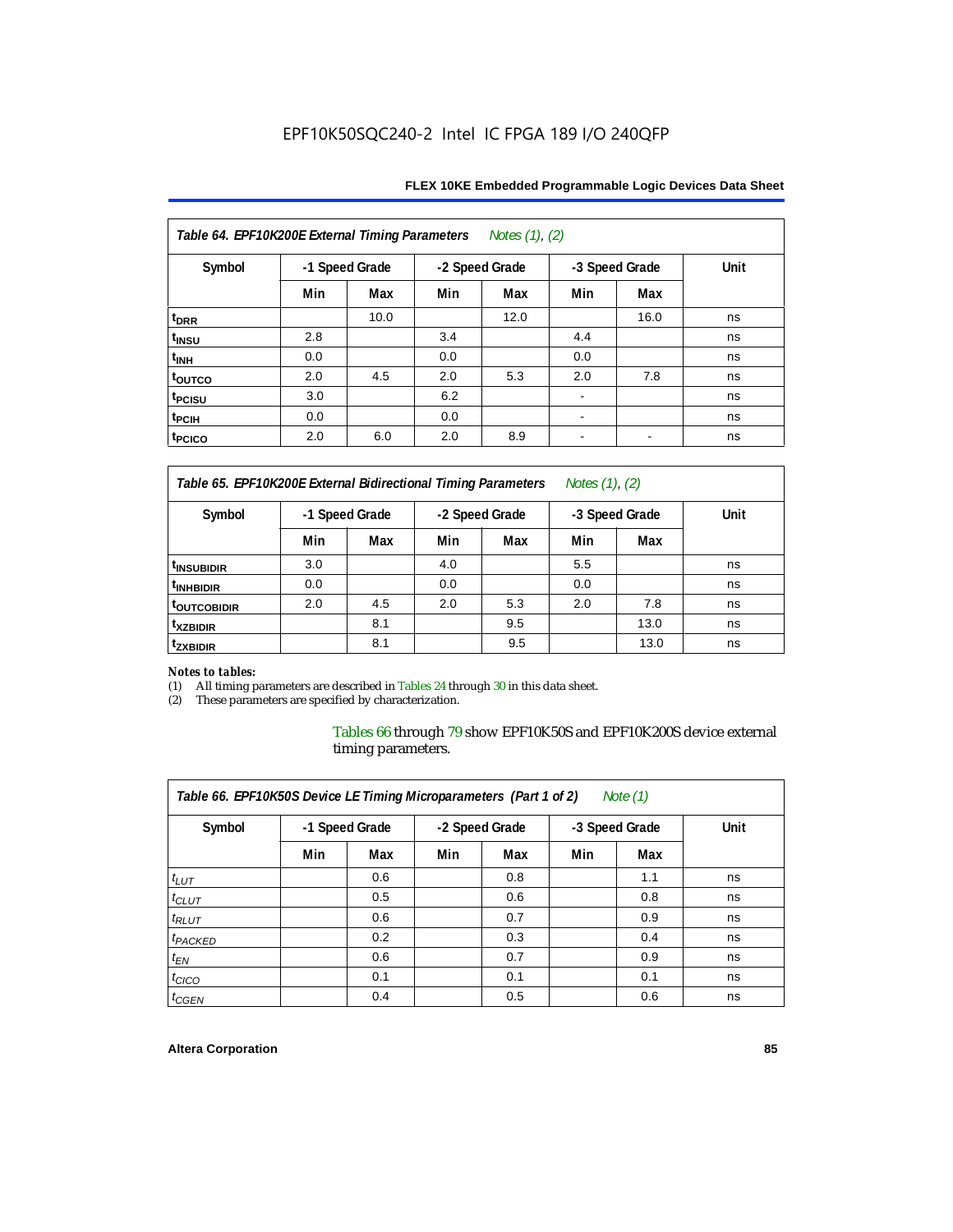| Table 66. EPF10K50S Device LE Timing Microparameters (Part 2 of 2)<br>Note (1) |                |     |     |                |     |                |      |  |  |  |
|--------------------------------------------------------------------------------|----------------|-----|-----|----------------|-----|----------------|------|--|--|--|
| Symbol                                                                         | -1 Speed Grade |     |     | -2 Speed Grade |     | -3 Speed Grade | Unit |  |  |  |
|                                                                                | Min            | Max | Min | Max            | Min | Max            |      |  |  |  |
| $t_{G\textit{ENR}}$                                                            |                | 0.1 |     | 0.1            |     | 0.1            | ns   |  |  |  |
| $t_{CASC}$                                                                     |                | 0.5 |     | 0.8            |     | 1.0            | ns   |  |  |  |
| $t_C$                                                                          |                | 0.5 |     | 0.6            |     | 0.8            | ns   |  |  |  |
| $t_{CO}$                                                                       |                | 0.6 |     | 0.6            |     | 0.7            | ns   |  |  |  |
| $t_{COMB}$                                                                     |                | 0.3 |     | 0.4            |     | 0.5            | ns   |  |  |  |
| $t_{\text{SU}}$                                                                | 0.5            |     | 0.6 |                | 0.7 |                | ns   |  |  |  |
| $t_H\,$                                                                        | 0.5            |     | 0.6 |                | 0.8 |                | ns   |  |  |  |
| $t_{PRE}$                                                                      |                | 0.4 |     | 0.5            |     | 0.7            | ns   |  |  |  |
| $t_{CLR}$                                                                      |                | 0.8 |     | 1.0            |     | 1.2            | ns   |  |  |  |
| $t_{\mathit{CH}}$                                                              | 2.0            |     | 2.5 |                | 3.0 |                | ns   |  |  |  |
| $t_{CL}$                                                                       | 2.0            |     | 2.5 |                | 3.0 |                | ns   |  |  |  |

| Table 67. EPF10K50S Device IOE Timing Microparameters<br>Note (1) |                |     |     |                |     |                |      |  |  |
|-------------------------------------------------------------------|----------------|-----|-----|----------------|-----|----------------|------|--|--|
| Symbol                                                            | -1 Speed Grade |     |     | -2 Speed Grade |     | -3 Speed Grade | Unit |  |  |
|                                                                   | Min            | Max | Min | Max            | Min | Max            |      |  |  |
| t <sub>IOD</sub>                                                  |                | 1.3 |     | 1.3            |     | 1.9            | ns   |  |  |
| $t_{\text{IOC}}$                                                  |                | 0.3 |     | 0.4            |     | 0.4            | ns   |  |  |
| t <sub>IOCO</sub>                                                 |                | 1.7 |     | 2.1            |     | 2.6            | ns   |  |  |
| $t_{IOCOMB}$                                                      |                | 0.5 |     | 0.6            |     | 0.8            | ns   |  |  |
| t <sub>iosu</sub>                                                 | 0.8            |     | 1.0 |                | 1.3 |                | ns   |  |  |
| $t_{IOM}$                                                         | 0.4            |     | 0.5 |                | 0.6 |                | ns   |  |  |
| $t_{IOCLR}$                                                       |                | 0.2 |     | 0.2            |     | 0.4            | ns   |  |  |
| $t_{OD1}$                                                         |                | 1.2 |     | 1.2            |     | 1.9            | ns   |  |  |
| $t_{OD2}$                                                         |                | 0.7 |     | 0.8            |     | 1.7            | ns   |  |  |
| $t_{OD3}$                                                         |                | 2.7 |     | 3.0            |     | 4.3            | ns   |  |  |
| $t_{\mathsf{XZ}}$                                                 |                | 4.7 |     | 5.7            |     | 7.5            | ns   |  |  |
| $t_{ZX1}$                                                         |                | 4.7 |     | 5.7            |     | 7.5            | ns   |  |  |
| $t_{ZX2}$                                                         |                | 4.2 |     | 5.3            |     | 7.3            | ns   |  |  |
| $t_{ZX3}$                                                         |                | 6.2 |     | 7.5            |     | 9.9            | ns   |  |  |
| <i>t</i> <sub>INREG</sub>                                         |                | 3.5 |     | 4.2            |     | 5.6            | ns   |  |  |
| $t_{IOFD}$                                                        |                | 1.1 |     | 1.3            |     | 1.8            | ns   |  |  |
| $t_{INCOMB}$                                                      |                | 1.1 |     | 1.3            |     | 1.8            | ns   |  |  |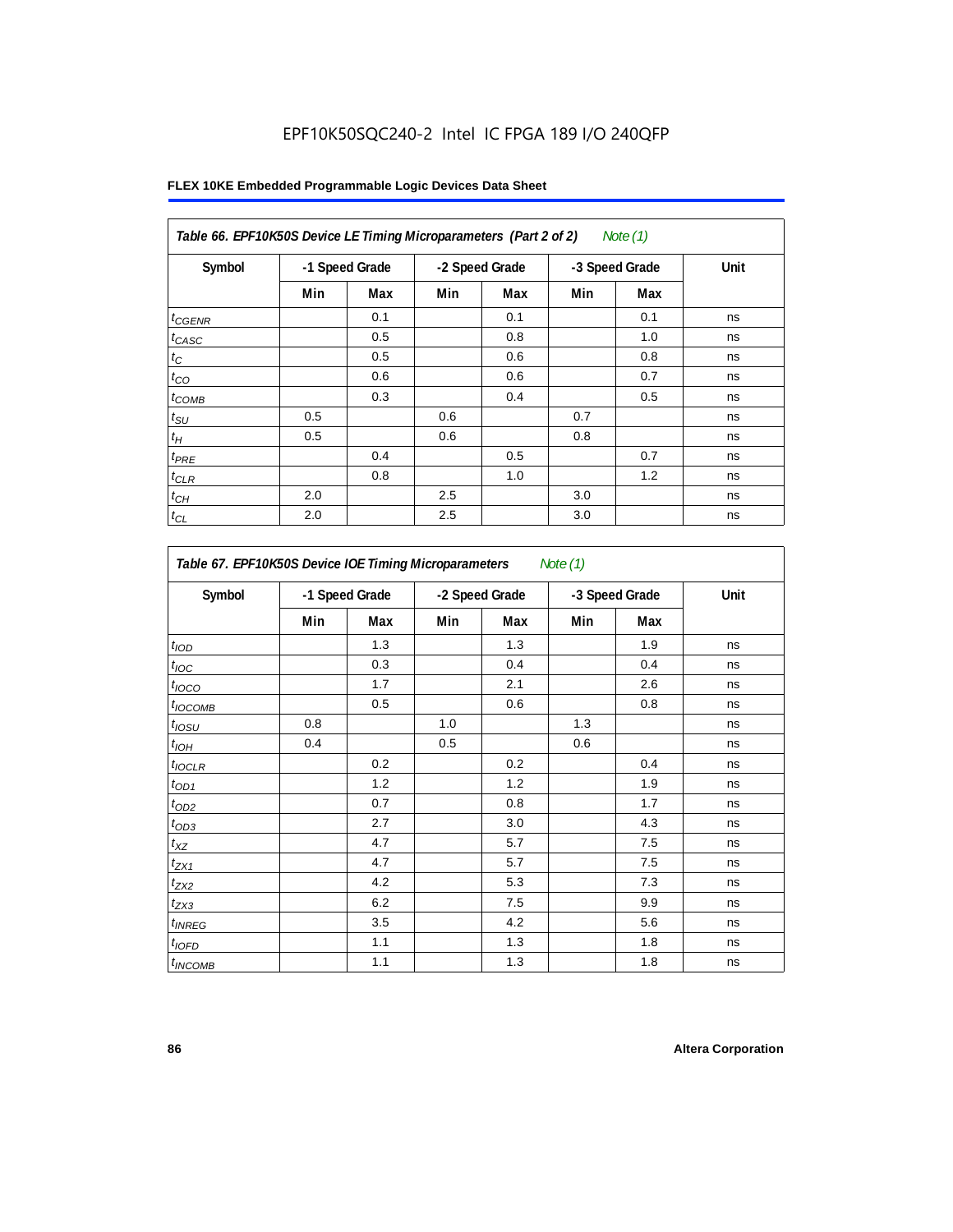| Table 68. EPF10K50S Device EAB Internal Microparameters<br>Note (1) |                |     |                |     |                |     |      |  |  |
|---------------------------------------------------------------------|----------------|-----|----------------|-----|----------------|-----|------|--|--|
| Symbol                                                              | -1 Speed Grade |     | -2 Speed Grade |     | -3 Speed Grade |     | Unit |  |  |
|                                                                     | Min            | Max | Min            | Max | Min            | Max |      |  |  |
| $t_{EABDATA1}$                                                      |                | 1.7 |                | 2.4 |                | 3.2 | ns   |  |  |
| $t_{EABDATA2}$                                                      |                | 0.4 |                | 0.6 |                | 0.8 | ns   |  |  |
| $t_{EABWE1}$                                                        |                | 1.0 |                | 1.4 |                | 1.9 | ns   |  |  |
| t <sub>EABWE2</sub>                                                 |                | 0.0 |                | 0.0 |                | 0.0 | ns   |  |  |
| $t_{EABRE1}$                                                        |                | 0.0 |                | 0.0 |                | 0.0 |      |  |  |
| $t_{EABRE2}$                                                        |                | 0.4 |                | 0.6 |                | 0.8 |      |  |  |
| $t_{EABCLK}$                                                        |                | 0.0 |                | 0.0 |                | 0.0 | ns   |  |  |
| $t_{EABCO}$                                                         |                | 0.8 |                | 1.1 |                | 1.5 | ns   |  |  |
| <i><b><i>EABBYPASS</i></b></i>                                      |                | 0.0 |                | 0.0 |                | 0.0 | ns   |  |  |
| $t_{EABSU}$                                                         | 0.7            |     | 1.0            |     | 1.3            |     | ns   |  |  |
| $t_{EABH}$                                                          | 0.4            |     | 0.6            |     | 0.8            |     | ns   |  |  |
| $t_{EABCLR}$                                                        | 0.8            |     | 1.1            |     | 1.5            |     |      |  |  |
| $t_{AA}$                                                            |                | 2.0 |                | 2.8 |                | 3.8 | ns   |  |  |
| $t_{WP}$                                                            | 2.0            |     | 2.8            |     | 3.8            |     | ns   |  |  |
| $t_{RP}$                                                            | 1.0            |     | 1.4            |     | 1.9            |     |      |  |  |
| $t_{WDSU}$                                                          | 0.5            |     | 0.7            |     | 0.9            |     | ns   |  |  |
| $t_{WDH}$                                                           | 0.1            |     | 0.1            |     | 0.2            |     | ns   |  |  |
| $t_{WASU}$                                                          | 1.0            |     | 1.4            |     | 1.9            |     | ns   |  |  |
| $t_{W\!AH}$                                                         | 1.5            |     | 2.1            |     | 2.9            |     | ns   |  |  |
| $t_{RASU}$                                                          | 1.5            |     | 2.1            |     | 2.8            |     |      |  |  |
| $t_{RAH}$                                                           | 0.1            |     | 0.1            |     | 0.2            |     |      |  |  |
| $t_{WO}$                                                            |                | 2.1 |                | 2.9 |                | 4.0 | ns   |  |  |
| $t_{DD}$                                                            |                | 2.1 |                | 2.9 |                | 4.0 | ns   |  |  |
| $t_{EABOUT}$                                                        |                | 0.0 |                | 0.0 |                | 0.0 | ns   |  |  |
| $t_{EABCH}$                                                         | 1.5            |     | 2.0            |     | 2.5            |     | ns   |  |  |
| $t_{EABCL}$                                                         | 1.5            |     | 2.0            |     | 2.5            |     | ns   |  |  |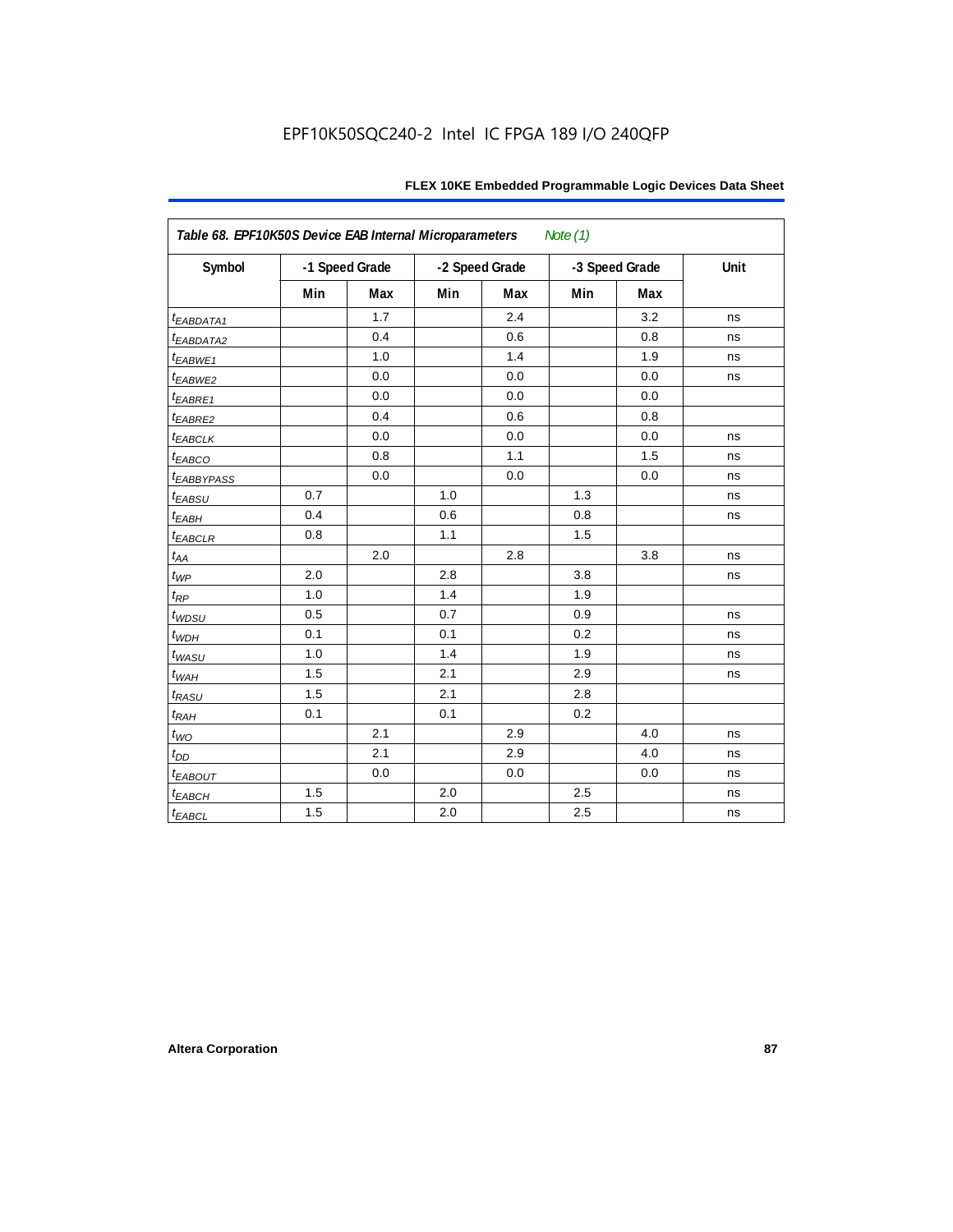| Table 69. EPF10K50S Device EAB Internal Timing Macroparameters<br>Note $(1)$ |                |     |                |     |                |     |      |  |  |  |
|------------------------------------------------------------------------------|----------------|-----|----------------|-----|----------------|-----|------|--|--|--|
| Symbol                                                                       | -1 Speed Grade |     | -2 Speed Grade |     | -3 Speed Grade |     | Unit |  |  |  |
|                                                                              | Min            | Max | Min            | Max | Min            | Max |      |  |  |  |
| $t_{EABA}$                                                                   |                | 3.7 |                | 5.2 |                | 7.0 | ns   |  |  |  |
| <sup>t</sup> EABRCCOMB                                                       | 3.7            |     | 5.2            |     | 7.0            |     | ns   |  |  |  |
| <i><b>EABRCREG</b></i>                                                       | 3.5            |     | 4.9            |     | 6.6            |     | ns   |  |  |  |
| $t_{EABWP}$                                                                  | 2.0            |     | 2.8            |     | 3.8            |     | ns   |  |  |  |
| <sup>t</sup> EABWCCOMB                                                       | 4.5            |     | 6.3            |     | 8.6            |     | ns   |  |  |  |
| <i>EABWCREG</i>                                                              | 5.6            |     | 7.8            |     | 10.6           |     | ns   |  |  |  |
| $t_{EABDD}$                                                                  |                | 3.8 |                | 5.3 |                | 7.2 | ns   |  |  |  |
| <sup>t</sup> EABDATACO                                                       |                | 0.8 |                | 1.1 |                | 1.5 | ns   |  |  |  |
| <i>t<sub>EABDATASU</sub></i>                                                 | 1.1            |     | 1.6            |     | 2.1            |     | ns   |  |  |  |
| t <sub>EABDATAH</sub>                                                        | 0.0            |     | 0.0            |     | 0.0            |     | ns   |  |  |  |
| t <sub>EABWESU</sub>                                                         | 0.7            |     | 1.0            |     | 1.3            |     | ns   |  |  |  |
| <sup>t</sup> EABWEH                                                          | 0.4            |     | 0.6            |     | 0.8            |     | ns   |  |  |  |
| t <sub>EABWDSU</sub>                                                         | 1.2            |     | 1.7            |     | 2.2            |     | ns   |  |  |  |
| t <sub>EABWDH</sub>                                                          | 0.0            |     | 0.0            |     | 0.0            |     | ns   |  |  |  |
| t <sub>EABWASU</sub>                                                         | 1.6            |     | 2.3            |     | 3.0            |     | ns   |  |  |  |
| t <sub>EABWAH</sub>                                                          | 0.9            |     | 1.2            |     | 1.8            |     | ns   |  |  |  |
| $t_{EABWO}$                                                                  |                | 3.1 |                | 4.3 |                | 5.9 | ns   |  |  |  |

| Table 70. EPF10K50S Device Interconnect Timing Microparameters<br>Note $(1)$ |                |     |     |                |                |     |      |  |  |
|------------------------------------------------------------------------------|----------------|-----|-----|----------------|----------------|-----|------|--|--|
| Symbol                                                                       | -1 Speed Grade |     |     | -2 Speed Grade | -3 Speed Grade |     | Unit |  |  |
|                                                                              | Min            | Max | Min | Max            | Min            | Max |      |  |  |
| t <sub>DIN2IOE</sub>                                                         |                | 3.1 |     | 3.7            |                | 4.6 | ns   |  |  |
| <sup>t</sup> DIN2LE                                                          |                | 1.7 |     | 2.1            |                | 2.7 | ns   |  |  |
| <sup>t</sup> DIN2DATA                                                        |                | 2.7 |     | 3.1            |                | 5.1 | ns   |  |  |
| <sup>t</sup> DCLK2IOE                                                        |                | 1.6 |     | 1.9            |                | 2.6 | ns   |  |  |
| <sup>t</sup> DCLK2LE                                                         |                | 1.7 |     | 2.1            |                | 2.7 | ns   |  |  |
| <sup>t</sup> SAMELAB                                                         |                | 0.1 |     | 0.1            |                | 0.2 | ns   |  |  |
| <sup>t</sup> SAMEROW                                                         |                | 1.5 |     | 1.7            |                | 2.4 | ns   |  |  |
| <sup>t</sup> SAMECOLUMN                                                      |                | 1.0 |     | 1.3            |                | 2.1 | ns   |  |  |
| <i>t<sub>DIFFROW</sub></i>                                                   |                | 2.5 |     | 3.0            |                | 4.5 | ns   |  |  |
| <sup>t</sup> TWOROWS                                                         |                | 4.0 |     | 4.7            |                | 6.9 | ns   |  |  |
| <sup>t</sup> LEPERIPH                                                        |                | 2.6 |     | 2.9            |                | 3.4 | ns   |  |  |
| <b>LABCARRY</b>                                                              |                | 0.1 |     | 0.2            |                | 0.2 | ns   |  |  |
| <sup>t</sup> LABCASC                                                         |                | 0.8 |     | 1.0            |                | 1.3 | ns   |  |  |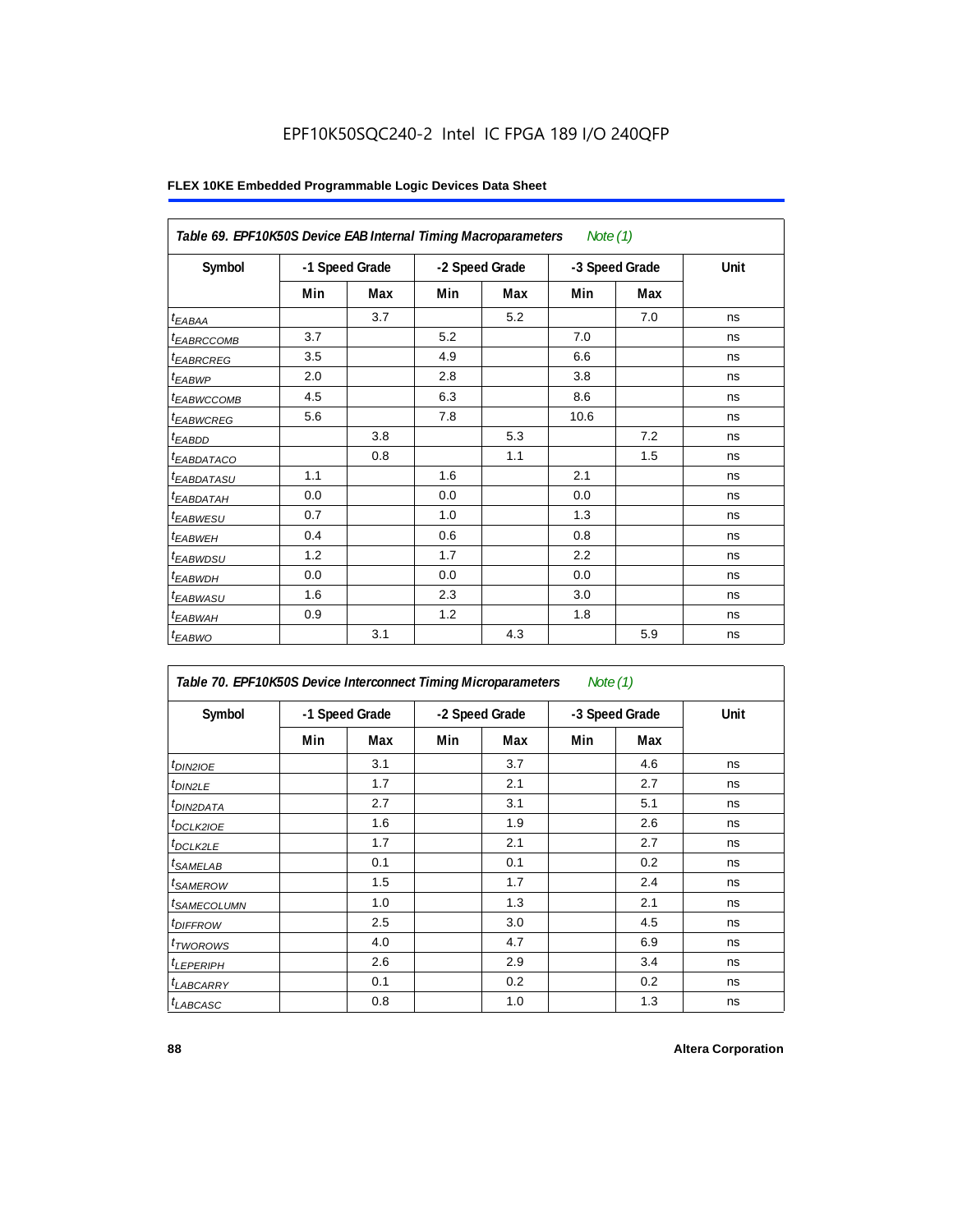| Table 71. EPF10K50S External Timing Parameters<br>Note (1) |     |                |     |                |     |                |      |  |  |
|------------------------------------------------------------|-----|----------------|-----|----------------|-----|----------------|------|--|--|
| Symbol                                                     |     | -1 Speed Grade |     | -2 Speed Grade |     | -3 Speed Grade | Unit |  |  |
|                                                            | Min | Max            | Min | Max            | Min | Max            |      |  |  |
| t <sub>DRR</sub>                                           |     | 8.0            |     | 9.5            |     | 12.5           | ns   |  |  |
| $t_{INSU}$ (2)                                             | 2.4 |                | 2.9 |                | 3.9 |                | ns   |  |  |
| $t_{INH}$ (2)                                              | 0.0 |                | 0.0 |                | 0.0 |                | ns   |  |  |
| $\tt_{\text{OUTCO}}$ (2)                                   | 2.0 | 4.3            | 2.0 | 5.2            | 2.0 | 7.3            | ns   |  |  |
| $t_{INSU}$ (3)                                             | 2.4 |                | 2.9 |                |     |                | ns   |  |  |
| $t_{INH}$ (3)                                              | 0.0 |                | 0.0 |                |     |                | ns   |  |  |
| toutco $(3)$                                               | 0.5 | 3.3            | 0.5 | 4.1            |     |                | ns   |  |  |
| t <sub>PCISU</sub>                                         | 2.4 |                | 2.9 |                |     |                | ns   |  |  |
| t <sub>PCIH</sub>                                          | 0.0 |                | 0.0 |                |     |                | ns   |  |  |
| t <sub>PCICO</sub>                                         | 2.0 | 6.0            | 2.0 | 7.7            |     |                | ns   |  |  |

*Table 72. EPF10K50S External Bidirectional Timing Parameters Note (1)*

| Symbol              | -1 Speed Grade |     | -2 Speed Grade |     | -3 Speed Grade |      | Unit |
|---------------------|----------------|-----|----------------|-----|----------------|------|------|
|                     | Min            | Max | Min            | Max | Min            | Max  |      |
| $t_{INSUBIDIR}$ (2) | 2.7            |     | 3.2            |     | 4.3            |      | ns   |
| $t_{INHBIDIR}$ (2)  | 0.0            |     | 0.0            |     | 0.0            |      | ns   |
| $t_{INHBIDIR}$ (3)  | 0.0            |     | 0.0            |     |                |      | ns   |
| $t_{INSUBIDIR}$ (3) | 3.7            |     | 4.2            |     |                |      | ns   |
| toutcobidir $(2)$   | 2.0            | 4.5 | 2.0            | 5.2 | 2.0            | 7.3  | ns   |
| $t_{XZBIDIR}$ (2)   |                | 6.8 |                | 7.8 |                | 10.1 | ns   |
| $t_{ZXBIDIR}$ (2)   |                | 6.8 |                | 7.8 |                | 10.1 | ns   |
| toutcobidir $(3)$   | 0.5            | 3.5 | 0.5            | 4.2 |                |      |      |
| $t_{XZBIDIR}$ (3)   |                | 6.8 |                | 8.4 |                |      | ns   |
| $t_{ZXBIDIR}$ (3)   |                | 6.8 |                | 8.4 |                |      | ns   |

*Notes to tables:* All timing parameters are described in Tables 24 through 30.

(2) This parameter is measured without use of the ClockLock or ClockBoost circuits.<br>(3) This parameter is measured with use of the ClockLock or ClockBoost circuits

This parameter is measured with use of the ClockLock or ClockBoost circuits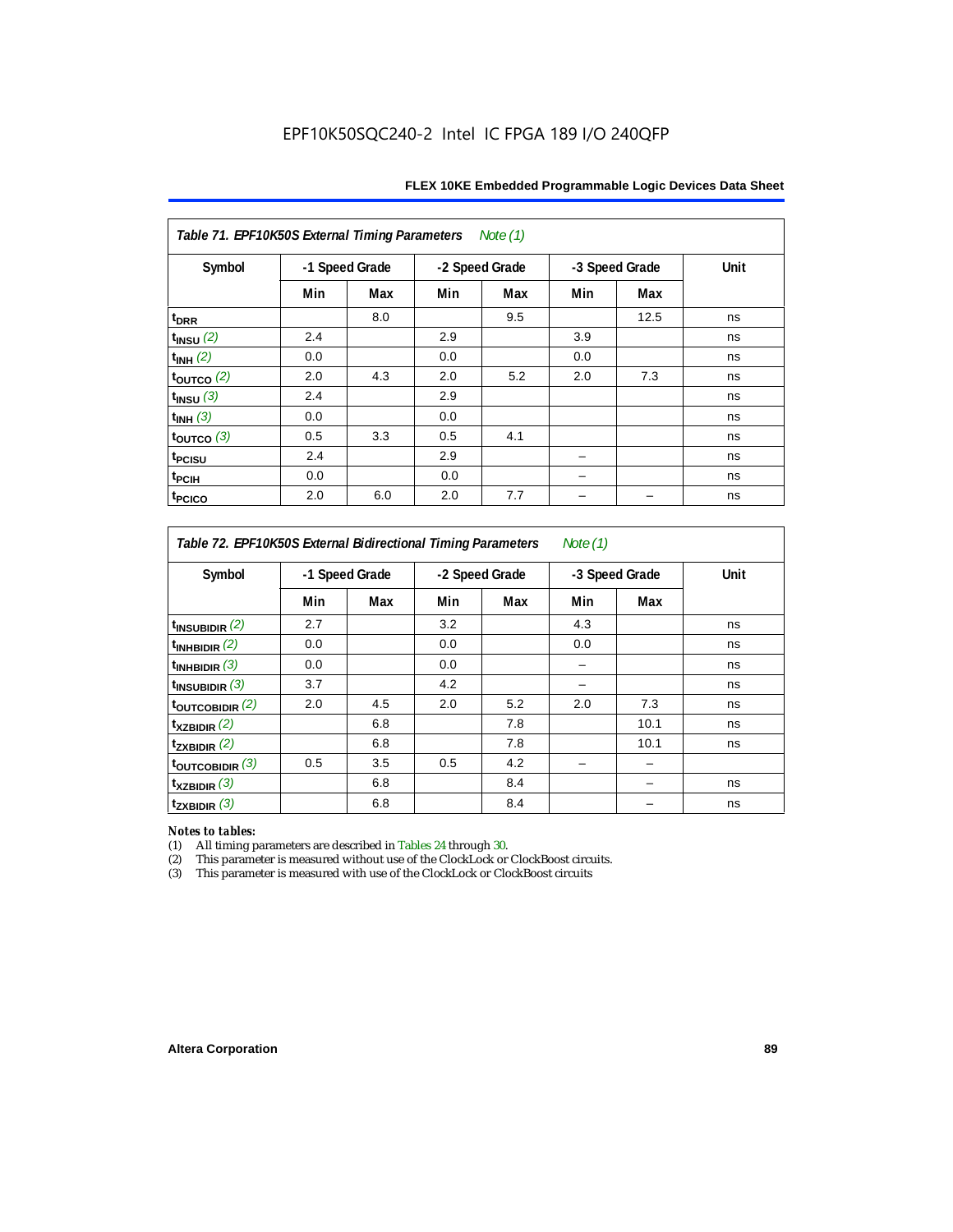| Table 73. EPF10K200S Device Internal & External Timing Parameters<br>Note $(1)$ |                |     |     |                |     |                |      |  |
|---------------------------------------------------------------------------------|----------------|-----|-----|----------------|-----|----------------|------|--|
| Symbol                                                                          | -1 Speed Grade |     |     | -2 Speed Grade |     | -3 Speed Grade | Unit |  |
|                                                                                 | Min            | Max | Min | Max            | Min | Max            |      |  |
| $t_{LUT}$                                                                       |                | 0.7 |     | 0.8            |     | 1.2            | ns   |  |
| $t_{CLUT}$                                                                      |                | 0.4 |     | 0.5            |     | 0.6            | ns   |  |
| $t_{RLUT}$                                                                      |                | 0.5 |     | 0.7            |     | 0.9            | ns   |  |
| t <sub>PACKED</sub>                                                             |                | 0.4 |     | 0.5            |     | 0.7            | ns   |  |
| $t_{EN}$                                                                        |                | 0.6 |     | 0.5            |     | 0.6            | ns   |  |
| t <sub>CICO</sub>                                                               |                | 0.1 |     | 0.2            |     | 0.3            | ns   |  |
| $t_{GEN}$                                                                       |                | 0.3 |     | 0.4            |     | 0.6            | ns   |  |
| $t_{\text{GENR}}$                                                               |                | 0.1 |     | 0.2            |     | 0.3            | ns   |  |
| $t_{CASC}$                                                                      |                | 0.7 |     | 0.8            |     | 1.2            | ns   |  |
| $t_{\rm C}$                                                                     |                | 0.5 |     | 0.6            |     | 0.8            | ns   |  |
| $t_{\rm CO}$                                                                    |                | 0.5 |     | 0.6            |     | 0.8            | ns   |  |
| $t_{COMB}$                                                                      |                | 0.3 |     | 0.6            |     | 0.8            | ns   |  |
| $t_{\rm SU}$                                                                    | 0.4            |     | 0.6 |                | 0.7 |                | ns   |  |
| $t_H\,$                                                                         | 1.0            |     | 1.1 |                | 1.5 |                | ns   |  |
| $t_{PRE}$                                                                       |                | 0.4 |     | 0.6            |     | 0.8            | ns   |  |
| $t_{CLR}$                                                                       |                | 0.5 |     | 0.6            |     | 0.8            | ns   |  |
| $t_{CH}$                                                                        | 2.0            |     | 2.5 |                | 3.0 |                | ns   |  |
| $t_{CL}$                                                                        | 2.0            |     | 2.5 |                | 3.0 |                | ns   |  |

| Table 74. EPF10K200S Device IOE Timing Microparameters (Part 1 of 2) Note (1) |  |  |  |
|-------------------------------------------------------------------------------|--|--|--|
|-------------------------------------------------------------------------------|--|--|--|

| Symbol           | -1 Speed Grade |     | -2 Speed Grade |     | -3 Speed Grade |     | Unit |
|------------------|----------------|-----|----------------|-----|----------------|-----|------|
|                  | Min            | Max | Min            | Max | Min            | Max |      |
| t <sub>IOD</sub> |                | 1.8 |                | 1.9 |                | 2.6 | ns   |
| $t_{\text{IOC}}$ |                | 0.3 |                | 0.3 |                | 0.5 | ns   |
| $t_{IOCO}$       |                | 1.7 |                | 1.9 |                | 2.6 | ns   |
| $t_{IOCOMB}$     |                | 0.5 |                | 0.6 |                | 0.8 | ns   |
| $t_{IOSU}$       | 0.8            |     | 0.9            |     | 1.2            |     | ns   |
| $t_{IOH}$        | 0.4            |     | 0.8            |     | 1.1            |     | ns   |
| $t_{IOCLR}$      |                | 0.2 |                | 0.2 |                | 0.3 | ns   |
| $t_{OD1}$        |                | 1.3 |                | 0.7 |                | 0.9 | ns   |
| $t_{OD2}$        |                | 0.8 |                | 0.2 |                | 0.4 | ns   |
| $t_{OD3}$        |                | 2.9 |                | 3.0 |                | 3.9 | ns   |
| $t_{XZ}$         |                | 5.0 |                | 5.3 |                | 7.1 | ns   |
| $t_{ZX1}$        |                | 5.0 |                | 5.3 |                | 7.1 | ns   |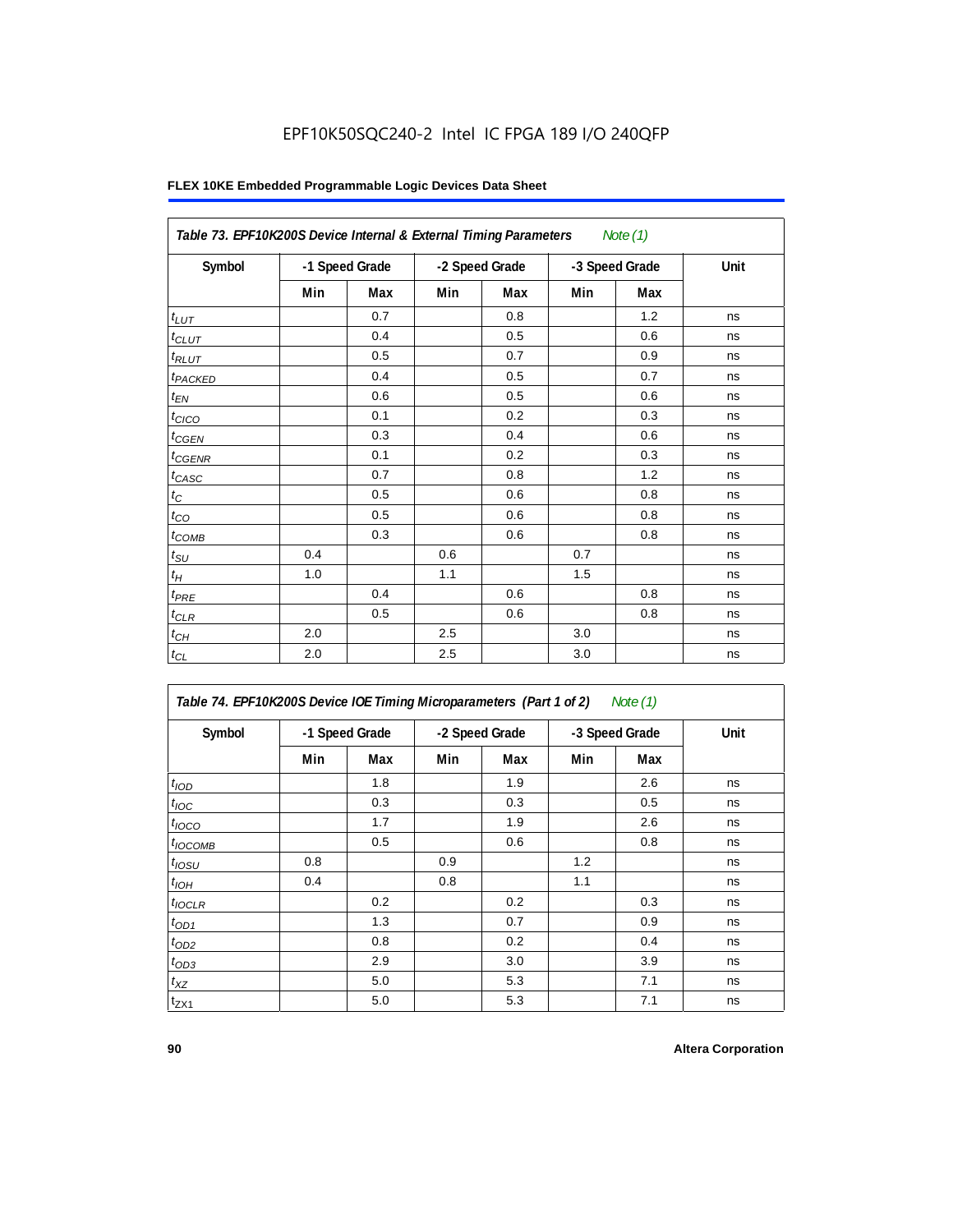| Table 74. EPF10K200S Device IOE Timing Microparameters (Part 2 of 2)<br>Note $(1)$ |                |     |                |     |                |      |      |  |
|------------------------------------------------------------------------------------|----------------|-----|----------------|-----|----------------|------|------|--|
| Symbol                                                                             | -1 Speed Grade |     | -2 Speed Grade |     | -3 Speed Grade |      | Unit |  |
|                                                                                    | Min            | Max | Min            | Max | Min            | Max  |      |  |
| $t_{ZX2}$                                                                          |                | 4.5 |                | 4.8 |                | 6.6  | ns   |  |
| $t_{ZX3}$                                                                          |                | 6.6 |                | 7.6 |                | 10.1 | ns   |  |
| $t_{INREG}$                                                                        |                | 3.7 |                | 5.7 |                | 7.7  | ns   |  |
| $t_{IOFD}$                                                                         |                | 1.8 |                | 3.4 |                | 4.0  | ns   |  |
| $t_{INCOMB}$                                                                       |                | 1.8 |                | 3.4 |                | 4.0  | ns   |  |

| Symbol                |     | -1 Speed Grade |     | -2 Speed Grade |     | -3 Speed Grade | Unit |
|-----------------------|-----|----------------|-----|----------------|-----|----------------|------|
|                       | Min | Max            | Min | Max            | Min | Max            |      |
| t <sub>EABDATA1</sub> |     | 1.8            |     | 2.4            |     | 3.2            | ns   |
| t <sub>EABDATA1</sub> |     | 0.4            |     | 0.5            |     | 0.6            | ns   |
| t <sub>EABWE1</sub>   |     | 1.1            |     | 1.7            |     | 2.3            | ns   |
| t <sub>EABWE2</sub>   |     | 0.0            |     | 0.0            |     | 0.0            | ns   |
| t <sub>EABRE1</sub>   |     | $\mathbf 0$    |     | $\mathbf 0$    |     | $\mathbf 0$    | ns   |
| t <sub>EABRE2</sub>   |     | 0.4            |     | 0.5            |     | 0.6            | ns   |
| <b><i>EABCLK</i></b>  |     | 0.0            |     | 0.0            |     | 0.0            | ns   |
| t <sub>EABCO</sub>    |     | 0.8            |     | 0.9            |     | 1.2            | ns   |
| <b>EABBYPASS</b>      |     | 0.0            |     | 0.1            |     | 0.1            | ns   |
| <sup>t</sup> EABSU    | 0.7 |                | 1.1 |                | 1.5 |                | ns   |
| t <sub>EABH</sub>     | 0.4 |                | 0.5 |                | 0.6 |                | ns   |
| t <sub>EABCLR</sub>   | 0.8 |                | 0.9 |                | 1.2 |                | ns   |
| $t_{AA}$              |     | 2.1            |     | 3.7            |     | 4.9            | ns   |
| $t_{WP}$              | 2.1 |                | 4.0 |                | 5.3 |                | ns   |
| $t_{\mathsf{RP}}$     | 1.1 |                | 1.1 |                | 1.5 |                | ns   |
| t <sub>WDSU</sub>     | 0.5 |                | 1.1 |                | 1.5 |                | ns   |
| t <sub>WDH</sub>      | 0.1 |                | 0.1 |                | 0.1 |                | ns   |
| twasu                 | 1.1 |                | 1.6 |                | 2.1 |                | ns   |
| t <sub>WAH</sub>      | 1.6 |                | 2.5 |                | 3.3 |                | ns   |
| t <sub>RASU</sub>     | 1.6 |                | 2.6 |                | 3.5 |                | ns   |
| t <sub>RAH</sub>      | 0.1 |                | 0.1 |                | 0.2 |                | ns   |
| $t_{WO}$              |     | 2.0            |     | 2.4            |     | 3.2            | ns   |
| $t_{DD}$              |     | 2.0            |     | 2.4            |     | 3.2            | ns   |
| <b><i>EABOUT</i></b>  |     | 0.0            |     | 0.1            |     | 0.1            | ns   |
| t <sub>EABCH</sub>    | 1.5 |                | 2.0 |                | 2.5 |                | ns   |
| $t_{EABCL}$           | 2.1 |                | 2.8 |                | 3.8 |                | ns   |

**Altera Corporation 91**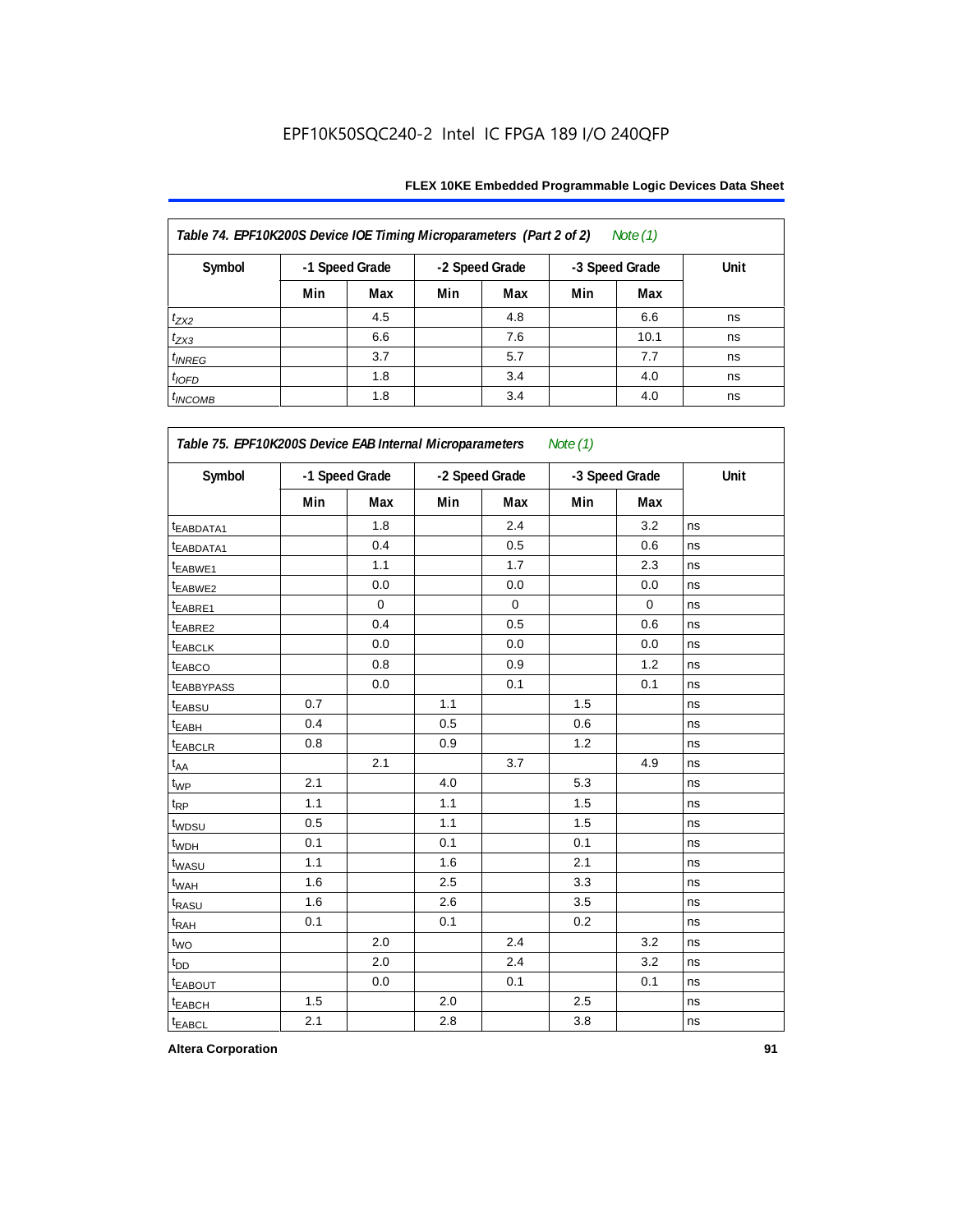| Table 76. EPF10K200S Device EAB Internal Timing Macroparameters<br>Note (1) |                |     |                |     |                |     |      |  |
|-----------------------------------------------------------------------------|----------------|-----|----------------|-----|----------------|-----|------|--|
| Symbol                                                                      | -1 Speed Grade |     | -2 Speed Grade |     | -3 Speed Grade |     | Unit |  |
|                                                                             | Min            | Max | Min            | Max | Min            | Max |      |  |
| $t_{EABA}$                                                                  |                | 3.9 |                | 6.4 |                | 8.4 | ns   |  |
| <sup>t</sup> EABRCOMB                                                       | 3.9            |     | 6.4            |     | 8.4            |     | ns   |  |
| <sup>t</sup> EABRCREG                                                       | 3.6            |     | 5.7            |     | 7.6            |     | ns   |  |
| <sup>t</sup> EABWP                                                          | 2.1            |     | 4.0            |     | 5.3            |     | ns   |  |
| <sup>t</sup> EABWCOMB                                                       | 4.8            |     | 8.1            |     | 10.7           |     | ns   |  |
| <sup>t</sup> EABWCREG                                                       | 5.4            |     | 8.0            |     | 10.6           |     | ns   |  |
| $t_{EABDD}$                                                                 |                | 3.8 |                | 5.1 |                | 6.7 | ns   |  |
| <sup>t</sup> EABDATACO                                                      |                | 0.8 |                | 1.0 |                | 1.3 | ns   |  |
| <sup>t</sup> EABDATASU                                                      | 1.1            |     | 1.6            |     | 2.1            |     | ns   |  |
| <sup>t</sup> EABDATAH                                                       | 0.0            |     | 0.0            |     | 0.0            |     | ns   |  |
| <sup>t</sup> EABWESU                                                        | 0.7            |     | 1.1            |     | 1.5            |     | ns   |  |
| <sup>t</sup> EABWEH                                                         | 0.4            |     | 0.5            |     | 0.6            |     | ns   |  |
| <sup>t</sup> EABWDSU                                                        | 1.2            |     | 1.8            |     | 2.4            |     | ns   |  |
| <sup>t</sup> EABWDH                                                         | 0.0            |     | 0.0            |     | 0.0            |     | ns   |  |
| <sup>t</sup> EABWASU                                                        | 1.9            |     | 3.6            |     | 4.7            |     | ns   |  |
| <sup>t</sup> EABWAH                                                         | 0.8            |     | 0.5            |     | 0.7            |     | ns   |  |
| $t_{EABWO}$                                                                 |                | 3.1 |                | 4.4 |                | 5.8 | ns   |  |

| Table 77. EPF10K200S Device Interconnect Timing Microparameters (Part 1 of 2)<br>Note (1) |     |                |                |      |                |      |      |
|-------------------------------------------------------------------------------------------|-----|----------------|----------------|------|----------------|------|------|
| Symbol                                                                                    |     | -1 Speed Grade | -2 Speed Grade |      | -3 Speed Grade |      | Unit |
|                                                                                           | Min | Max            | Min            | Max  | Min            | Max  |      |
| <i>t<sub>DIN2IOE</sub></i>                                                                |     | 4.4            |                | 4.8  |                | 5.5  | ns   |
| t <sub>DIN2LE</sub>                                                                       |     | 0.6            |                | 0.6  |                | 0.9  | ns   |
| <sup>t</sup> DIN2DATA                                                                     |     | 1.8            |                | 2.1  |                | 2.8  | ns   |
| <sup>t</sup> DCLK2IOE                                                                     |     | 1.7            |                | 2.0  |                | 2.8  | ns   |
| $t$ DCLK2LE                                                                               |     | 0.6            |                | 0.6  |                | 0.9  | ns   |
| <sup>t</sup> SAMELAB                                                                      |     | 0.1            |                | 0.1  |                | 0.2  | ns   |
| <i>t</i> SAMEROW                                                                          |     | 3.0            |                | 4.6  |                | 5.7  | ns   |
| <sup>t</sup> SAMECOLUMN                                                                   |     | 3.5            |                | 4.9  |                | 6.4  | ns   |
| <i>t<sub>DIFFROW</sub></i>                                                                |     | 6.5            |                | 9.5  |                | 12.1 | ns   |
| <sup>t</sup> TWOROWS                                                                      |     | 9.5            |                | 14.1 |                | 17.8 | ns   |
| <sup>t</sup> LEPERIPH                                                                     |     | 5.5            |                | 6.2  |                | 7.2  | ns   |
| <b><i>LABCARRY</i></b>                                                                    |     | 0.3            |                | 0.1  |                | 0.2  | ns   |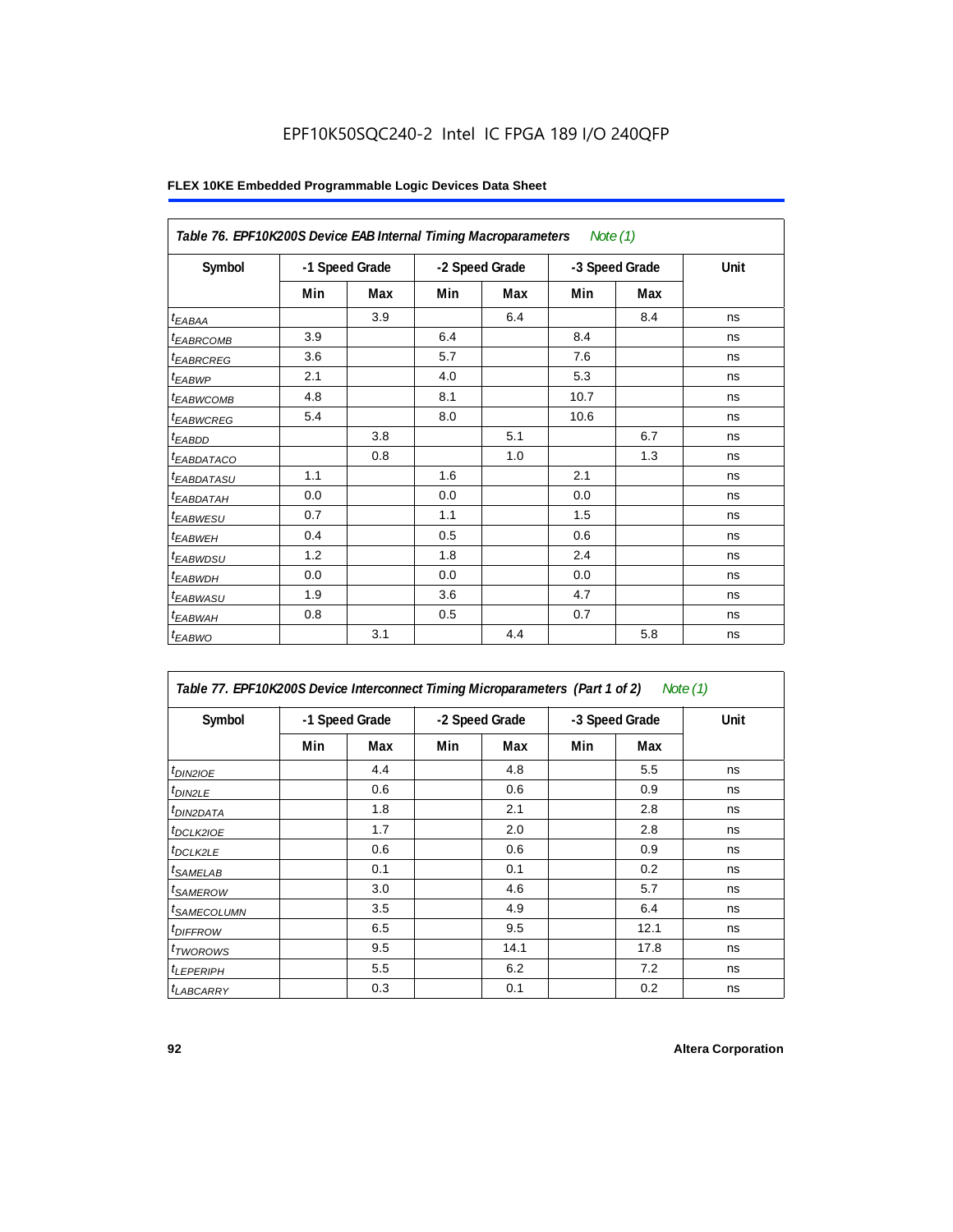#### **FLEX 10KE Embedded Programmable Logic Devices Data Sheet**

| Table 77. EPF10K200S Device Interconnect Timing Microparameters (Part 2 of 2)<br>Note $(1)$ |                |                |     |                |     |      |    |
|---------------------------------------------------------------------------------------------|----------------|----------------|-----|----------------|-----|------|----|
| Symbol                                                                                      | -1 Speed Grade | -2 Speed Grade |     | -3 Speed Grade |     | Unit |    |
|                                                                                             | Min            | Max            | Min | Max            | Min | Max  |    |
| <sup>I</sup> LABCASC                                                                        |                | 0.5            |     | 1.0            |     | 1.4  | ns |

#### *Table 78. EPF10K200S External Timing Parameters Note (1)*

| Symbol                    |     | -1 Speed Grade |     | -2 Speed Grade |     | -3 Speed Grade | Unit |
|---------------------------|-----|----------------|-----|----------------|-----|----------------|------|
|                           | Min | Max            | Min | Max            | Min | Max            |      |
| t <sub>DRR</sub>          |     | 9.0            |     | 12.0           |     | 16.0           | ns   |
| $t$ <sub>INSU</sub> $(2)$ | 3.1 |                | 3.7 |                | 4.7 |                | ns   |
| $t_{INH}$ (2)             | 0.0 |                | 0.0 |                | 0.0 |                | ns   |
| $t_{\text{OUTCO}}(2)$     | 2.0 | 3.7            | 2.0 | 4.4            | 2.0 | 6.3            | ns   |
| $t_{INSU}(3)$             | 2.1 |                | 2.7 |                |     |                | ns   |
| $t_{INH}$ (3)             | 0.0 |                | 0.0 |                | -   |                | ns   |
| $t_{OUTCO}(3)$            | 0.5 | 2.7            | 0.5 | 3.4            | -   | -              | ns   |
| t <sub>PCISU</sub>        | 3.0 |                | 4.2 |                | -   |                | ns   |
| <sup>t</sup> PCIH         | 0.0 |                | 0.0 |                | -   |                | ns   |
| t <sub>PCICO</sub>        | 2.0 | 6.0            | 2.0 | 8.9            |     |                | ns   |

| Table 79. EPF10K200S External Bidirectional Timing Parameters<br>Note $(1)$ |                |     |     |                |     |                |      |  |
|-----------------------------------------------------------------------------|----------------|-----|-----|----------------|-----|----------------|------|--|
| Symbol                                                                      | -1 Speed Grade |     |     | -2 Speed Grade |     | -3 Speed Grade | Unit |  |
|                                                                             | Min            | Max | Min | Max            | Min | Max            |      |  |
| $t_{\text{INSUBIDIR}}(2)$                                                   | 2.3            |     | 3.4 |                | 4.4 |                | ns   |  |
| $t_{INHBIDIR}$ (2)                                                          | 0.0            |     | 0.0 |                | 0.0 |                | ns   |  |
| $t_{INSUBIDIR}$ (3)                                                         | 3.3            |     | 4.4 |                |     |                | ns   |  |
| $t_{INHBIDIR}$ (3)                                                          | 0.0            |     | 0.0 |                |     |                | ns   |  |
| toutcobidir $(2)$                                                           | 2.0            | 3.7 | 2.0 | 4.4            | 2.0 | 6.3            | ns   |  |
| $t_{XZBIDIR}$ (2)                                                           |                | 6.9 |     | 7.6            |     | 9.2            | ns   |  |
| $t_{ZXBIDIR}$ (2)                                                           |                | 5.9 |     | 6.6            |     |                | ns   |  |
| $t_{\text{OUTC}OBIDIR}$ (3)                                                 | 0.5            | 2.7 | 0.5 | 3.4            |     |                | ns   |  |
| $t_{XZBIDIR}$ (3)                                                           |                | 6.9 |     | 7.6            |     | 9.2            | ns   |  |
| $t_{ZXBIDIR}$ (3)                                                           |                | 5.9 |     | 6.6            |     |                | ns   |  |

# *Notes to tables:*<br>(1) All timing p

(1) All timing parameters are described in Tables  $24$  through  $30$  in this data sheet.<br>
(2) This parameter is measured without the use of the ClockLock or ClockBoost ci

(2) This parameter is measured without the use of the ClockLock or ClockBoost circuits.<br>(3) This parameter is measured with the use of the ClockLock or ClockBoost circuits.

This parameter is measured with the use of the ClockLock or ClockBoost circuits.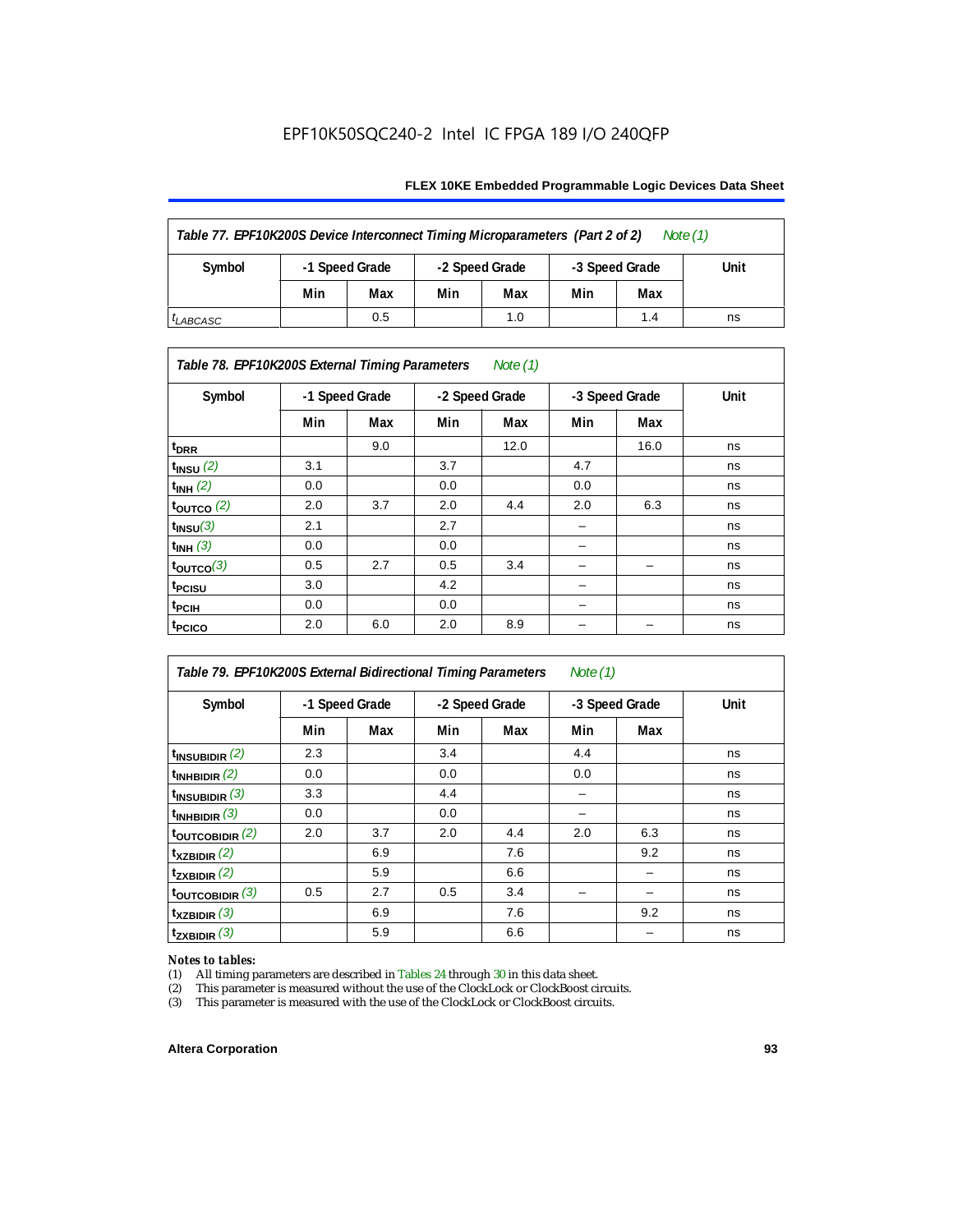| Power<br>Consumption | The supply power (P) for FLEX 10KE devices can be calculated with the<br>following equation:                                                                                                                                                                                                                                                                                                                                 |                |  |  |  |  |
|----------------------|------------------------------------------------------------------------------------------------------------------------------------------------------------------------------------------------------------------------------------------------------------------------------------------------------------------------------------------------------------------------------------------------------------------------------|----------------|--|--|--|--|
|                      | $P = P_{INT} + P_{IO} = (I_{COSTANDBY} + I_{CCACTIVE}) \times V_{CC} + P_{IO}$                                                                                                                                                                                                                                                                                                                                               |                |  |  |  |  |
|                      | The $I_{\text{CCACTIVE}}$ value depends on the switching frequency and the<br>application logic. This value is calculated based on the amount of current<br>that each LE typically consumes. The $P_{IO}$ value, which depends on the<br>device output load characteristics and switching frequency, can be<br>calculated using the guidelines given in Application Note 74 (Evaluating<br><b>Power for Altera Devices).</b> |                |  |  |  |  |
|                      | Compared to the rest of the device, the embedded array consumes a<br>negligible amount of power. Therefore, the embedded array can be<br>ignored when calculating supply current.                                                                                                                                                                                                                                            |                |  |  |  |  |
|                      | The $I_{\text{CCACTIVE}}$ value can be calculated with the following equation:                                                                                                                                                                                                                                                                                                                                               |                |  |  |  |  |
|                      | $I_{\text{CCACTIVE}} = K \times f_{\text{MAX}} \times N \times \text{tog}_{\text{LC}} \times \frac{\mu A}{M H Z \times LE}$                                                                                                                                                                                                                                                                                                  |                |  |  |  |  |
|                      | Where:                                                                                                                                                                                                                                                                                                                                                                                                                       |                |  |  |  |  |
|                      | = Maximum operating frequency in MHz<br>$f_{MAX}$<br>N<br>Total number of LEs used in the device<br>$=$                                                                                                                                                                                                                                                                                                                      |                |  |  |  |  |
|                      | Average percent of LEs toggling at each clock<br>tog <sub>LC</sub><br>$=$<br>(typically 12.5%)                                                                                                                                                                                                                                                                                                                               |                |  |  |  |  |
|                      | K<br>Constant<br>$=$                                                                                                                                                                                                                                                                                                                                                                                                         |                |  |  |  |  |
|                      | Table 80 provides the constant (K) values for FLEX 10KE devices.                                                                                                                                                                                                                                                                                                                                                             |                |  |  |  |  |
|                      | Table 80. FLEX 10KE K Constant Values                                                                                                                                                                                                                                                                                                                                                                                        |                |  |  |  |  |
|                      | Device                                                                                                                                                                                                                                                                                                                                                                                                                       | <b>K</b> Value |  |  |  |  |
|                      | EPF10K30E                                                                                                                                                                                                                                                                                                                                                                                                                    | 4.5            |  |  |  |  |
|                      | EPF10K50E                                                                                                                                                                                                                                                                                                                                                                                                                    | 4.8            |  |  |  |  |
|                      | <b>EPF10K50S</b>                                                                                                                                                                                                                                                                                                                                                                                                             | 4.5            |  |  |  |  |
|                      | EPF10K100E                                                                                                                                                                                                                                                                                                                                                                                                                   | 4.5            |  |  |  |  |
|                      | EPF10K130E<br>4.6                                                                                                                                                                                                                                                                                                                                                                                                            |                |  |  |  |  |
|                      | EPF10K200E                                                                                                                                                                                                                                                                                                                                                                                                                   | 4.8            |  |  |  |  |
|                      | EPF10K200S                                                                                                                                                                                                                                                                                                                                                                                                                   | 4.6            |  |  |  |  |

This calculation provides an  $\rm I_{CC}$  estimate based on typical conditions with no output load. The actual I $_{\rm CC}$  should be verified during operation because this measurement is sensitive to the actual pattern in the device and the environmental operating conditions.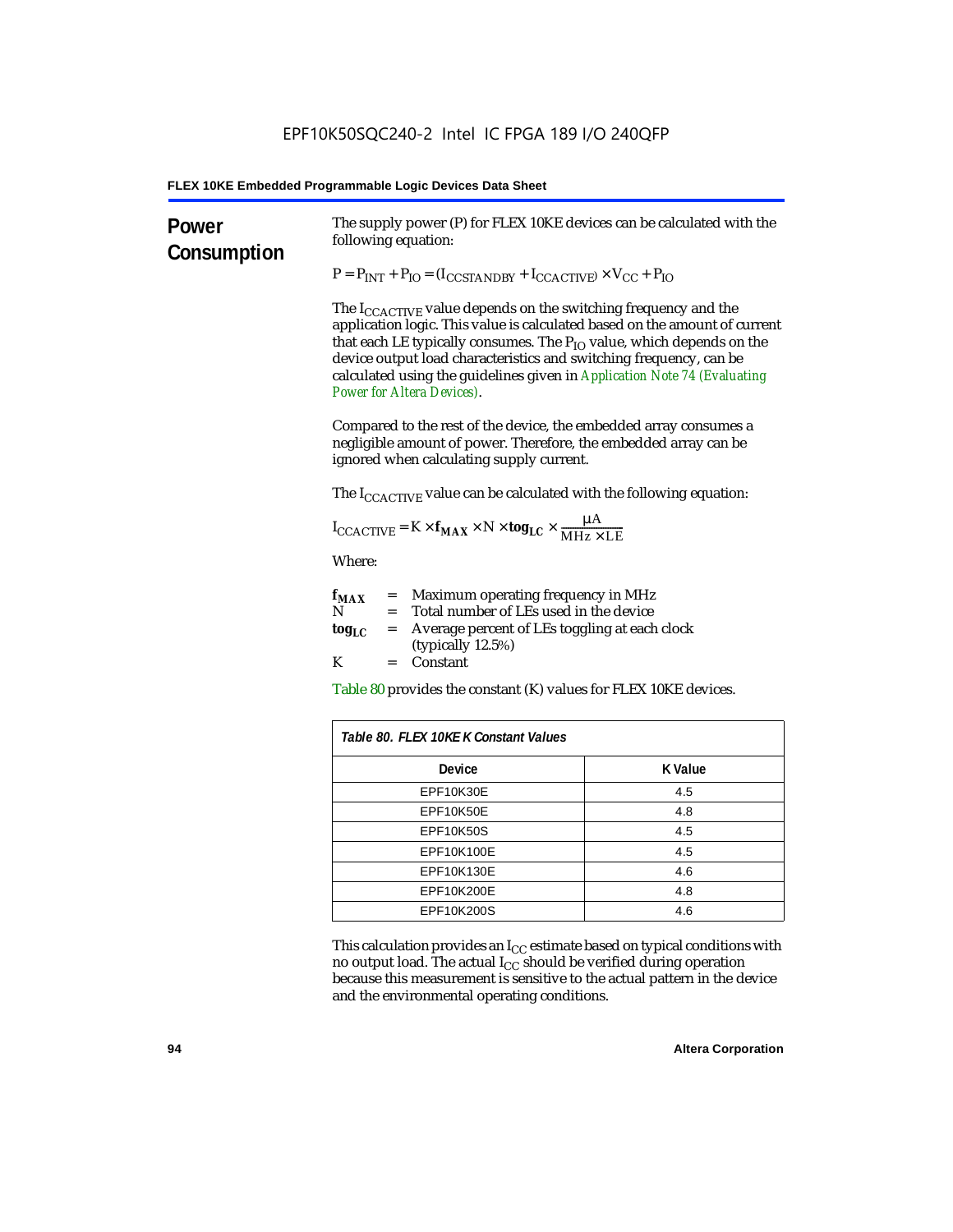To better reflect actual designs, the power model (and the constant K in the power calculation equations) for continuous interconnect FLEX devices assumes that LEs drive FastTrack Interconnect channels. In contrast, the power model of segmented FPGAs assumes that all LEs drive only one short interconnect segment. This assumption may lead to inaccurate results when compared to measured power consumption for actual designs in segmented FPGAs.

Figure 31 shows the relationship between the current and operating frequency of FLEX 10KE devices.



*Figure 31. FLEX 10KE I<sub>CCACTIVE</sub> vs. Operating Frequency (Part 1 of 2)*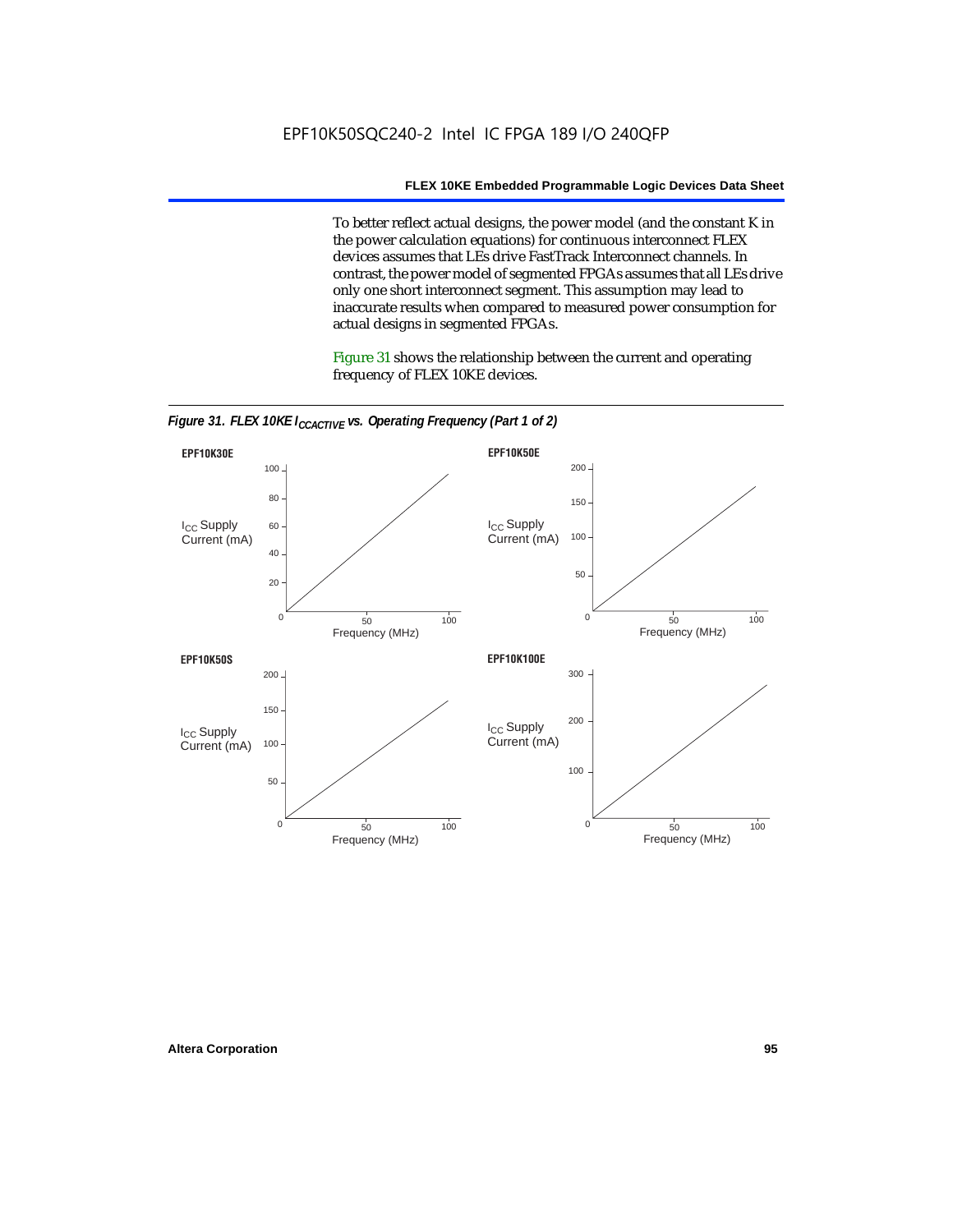

#### *Figure 31. FLEX 10KE I<sub>CCACTIVE</sub> vs. Operating Frequency (Part 2 of 2)*

# **Configuration & Operation**

The FLEX 10KE architecture supports several configuration schemes. This section summarizes the device operating modes and available device configuration schemes.

### **Operating Modes**

The FLEX 10KE architecture uses SRAM configuration elements that require configuration data to be loaded every time the circuit powers up. The process of physically loading the SRAM data into the device is called *configuration.* Before configuration, as  $V_{CC}$  rises, the device initiates a Power-On Reset (POR). This POR event clears the device and prepares it for configuration. The FLEX 10KE POR time does not exceed 50 µs.

When configuring with a configuration device, refer to the respective configuration device data sheet for POR timing information.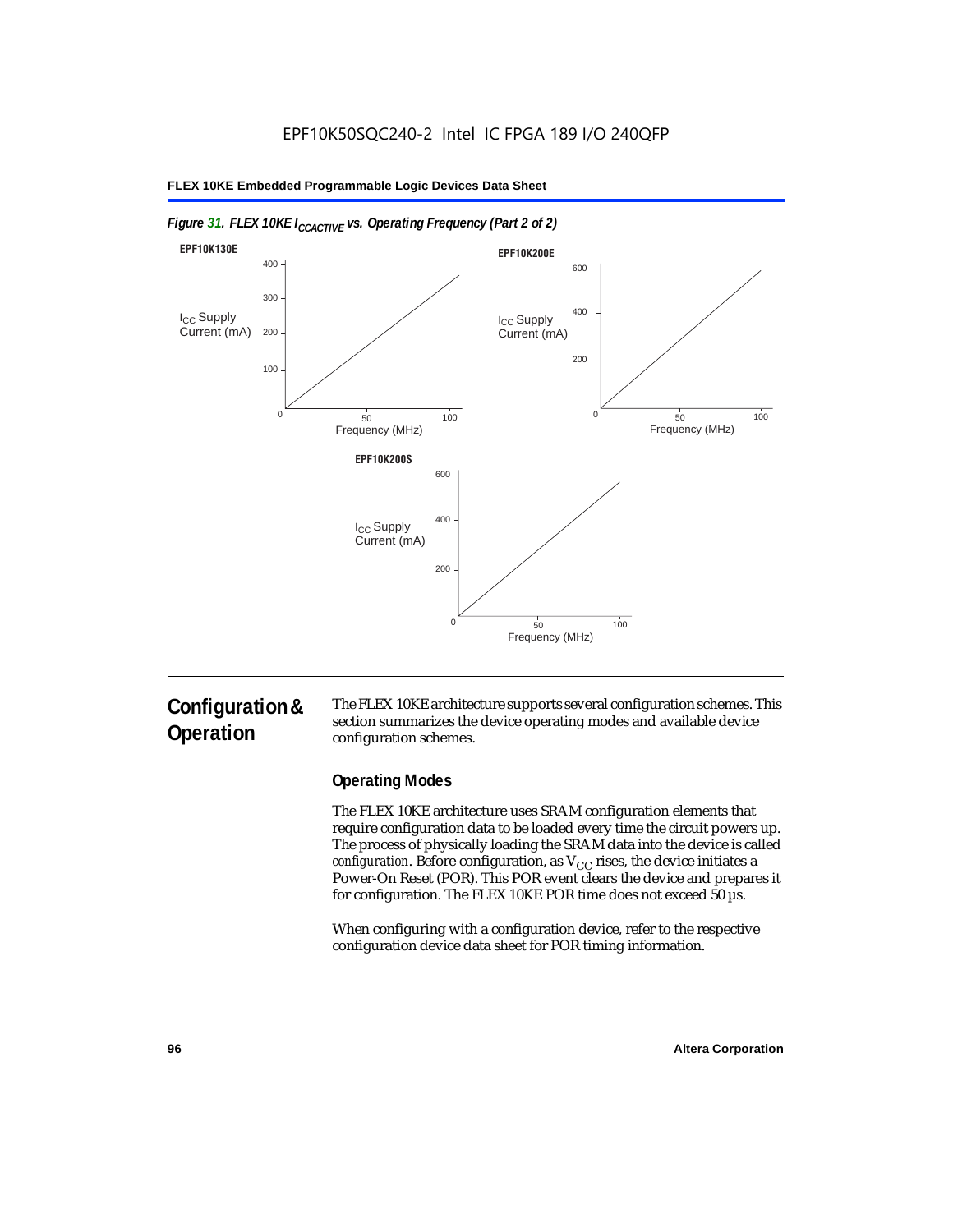During initialization, which occurs immediately after configuration, the device resets registers, enables I/O pins, and begins to operate as a logic device. The I/O pins are tri-stated during power-up, and before and during configuration. Together, the configuration and initialization processes are called *command mode*; normal device operation is called *user mode*.

SRAM configuration elements allow FLEX 10KE devices to be reconfigured in-circuit by loading new configuration data into the device. Real-time reconfiguration is performed by forcing the device into command mode with a device pin, loading different configuration data, reinitializing the device, and resuming user-mode operation. The entire reconfiguration process requires less than 85 ms and can be used to reconfigure an entire system dynamically. In-field upgrades can be performed by distributing new configuration files.

Before and during configuration, all I/O pins (except dedicated inputs, clock, or configuration pins) are pulled high by a weak pull-up resistor.

#### **Programming Files**

Despite being function- and pin-compatible, FLEX 10KE devices are not programming- or configuration file-compatible with FLEX 10K or FLEX 10KA devices. A design therefore must be recompiled before it is transferred from a FLEX 10K or FLEX 10KA device to an equivalent FLEX 10KE device. This recompilation should be performed both to create a new programming or configuration file and to check design timing in FLEX 10KE devices, which has different timing characteristics than FLEX 10K or FLEX 10KA devices.

FLEX 10KE devices are generally pin-compatible with equivalent FLEX 10KA devices. In some cases, FLEX 10KE devices have fewer I/O pins than the equivalent FLEX 10KA devices. Table 81 shows which FLEX 10KE devices have fewer I/O pins than equivalent FLEX 10KA devices. However, power, ground, JTAG, and configuration pins are the same on FLEX 10KA and FLEX 10KE devices, enabling migration from a FLEX 10KA design to a FLEX 10KE design.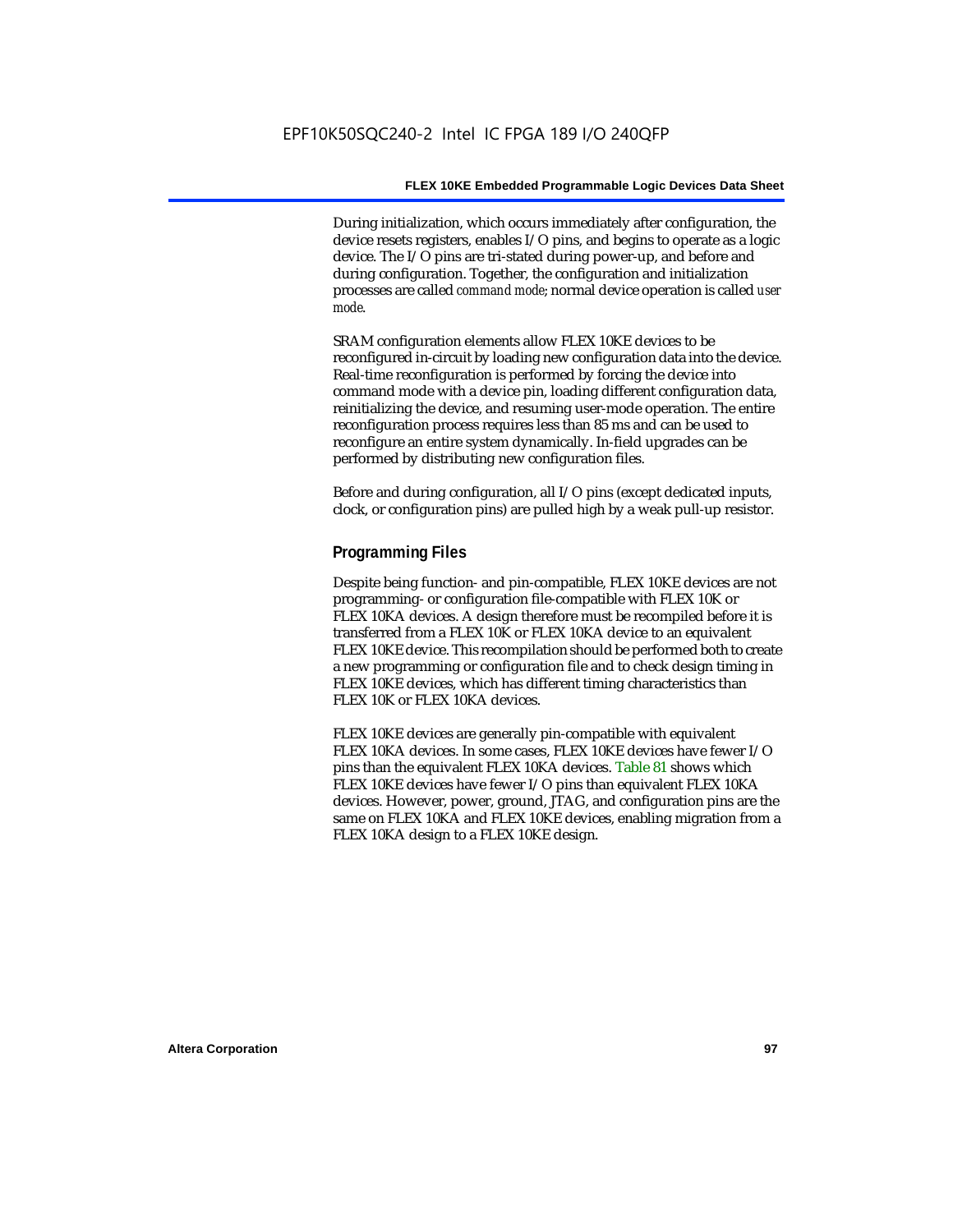Additionally, the Altera software offers several features that help plan for future device migration by preventing the use of conflicting I/O pins.

| Table 81. I/O Counts for FLEX 10KA & FLEX 10KE Devices |           |                  |           |  |
|--------------------------------------------------------|-----------|------------------|-----------|--|
| <b>FLEX 10KA</b>                                       |           | <b>FLEX 10KE</b> |           |  |
| <b>Device</b>                                          | I/O Count | Device           | I/O Count |  |
| EPF10K30AF256                                          | 191       | EPF10K30EF256    | 176       |  |
| EPF10K30AF484                                          | 246       | EPF10K30EF484    | 220       |  |
| EPF10K50VB356                                          | 274       | EPF10K50SB356    | 220       |  |
| EPF10K50VF484                                          | 291       | EPF10K50EF484    | 254       |  |
| EPF10K50VF484                                          | 291       | EPF10K50SF484    | 254       |  |
| EPF10K100AF484                                         | 369       | EPF10K100EF484   | 338       |  |

#### **Configuration Schemes**

The configuration data for a FLEX 10KE device can be loaded with one of five configuration schemes (see Table 82), chosen on the basis of the target application. An EPC1, EPC2, or EPC16 configuration device, intelligent controller, or the JTAG port can be used to control the configuration of a FLEX 10KE device, allowing automatic configuration on system power-up.

Multiple FLEX 10KE devices can be configured in any of the five configuration schemes by connecting the configuration enable (nCE) and configuration enable output (nCEO) pins on each device. Additional FLEX 10K, FLEX 10KA, FLEX 10KE, and FLEX 6000 devices can be configured in the same serial chain.

| Table 82. Data Sources for FLEX 10KE Configuration |                                                                                                     |  |  |  |
|----------------------------------------------------|-----------------------------------------------------------------------------------------------------|--|--|--|
| <b>Configuration Scheme</b>                        | Data Source                                                                                         |  |  |  |
| Configuration device                               | EPC1, EPC2, or EPC16 configuration device                                                           |  |  |  |
| Passive serial (PS)                                | BitBlaster, ByteBlasterMV, or MasterBlaster download cables,<br>or serial data source               |  |  |  |
| Passive parallel asynchronous (PPA)                | Parallel data source                                                                                |  |  |  |
| Passive parallel synchronous (PPS)                 | Parallel data source                                                                                |  |  |  |
| <b>JTAG</b>                                        | BitBlaster or ByteBlasterMV download cables, or<br>microprocessor with a Jam STAPL file or JBC file |  |  |  |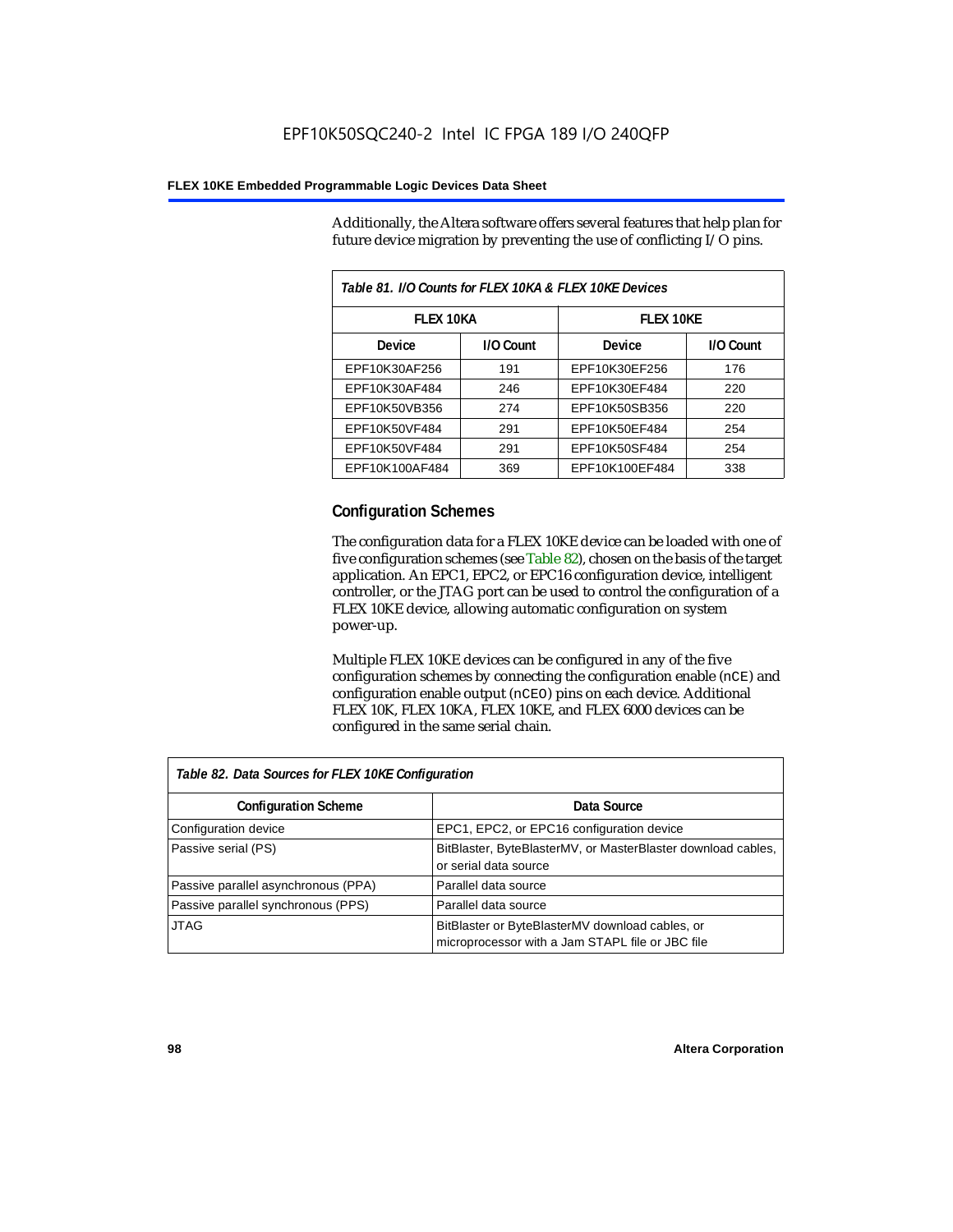| <b>Device</b><br><b>Pin-Outs</b>  | See the Altera web site (http://www.altera.com) or the Altera Digital<br>Library for pin-out information.                                                  |  |
|-----------------------------------|------------------------------------------------------------------------------------------------------------------------------------------------------------|--|
| <b>Revision</b><br><b>History</b> | The information contained in the FLEX 10KE Embedded Programmable Logic<br>Data Sheet version 2.5 supersedes information published in previous<br>versions. |  |
|                                   | Version 2.5                                                                                                                                                |  |
|                                   | The following changes were made to the FLEX 10KE Embedded<br><i>Programmable Logic Data Sheet version 2.5:</i>                                             |  |
|                                   | <i>Note (1)</i> added to Figure 23.<br>Text added to "I/O Element" section on page 34.<br><b>Updated Table 22.</b>                                         |  |
|                                   | Version 2.4                                                                                                                                                |  |
|                                   | The following changes were made to the FLFY 10KF Embedded                                                                                                  |  |

The following changes were made to the *FLEX 10KE Embedded Programmable Logic Data Sheet* version 2.4: updated text on page 34 and page 63.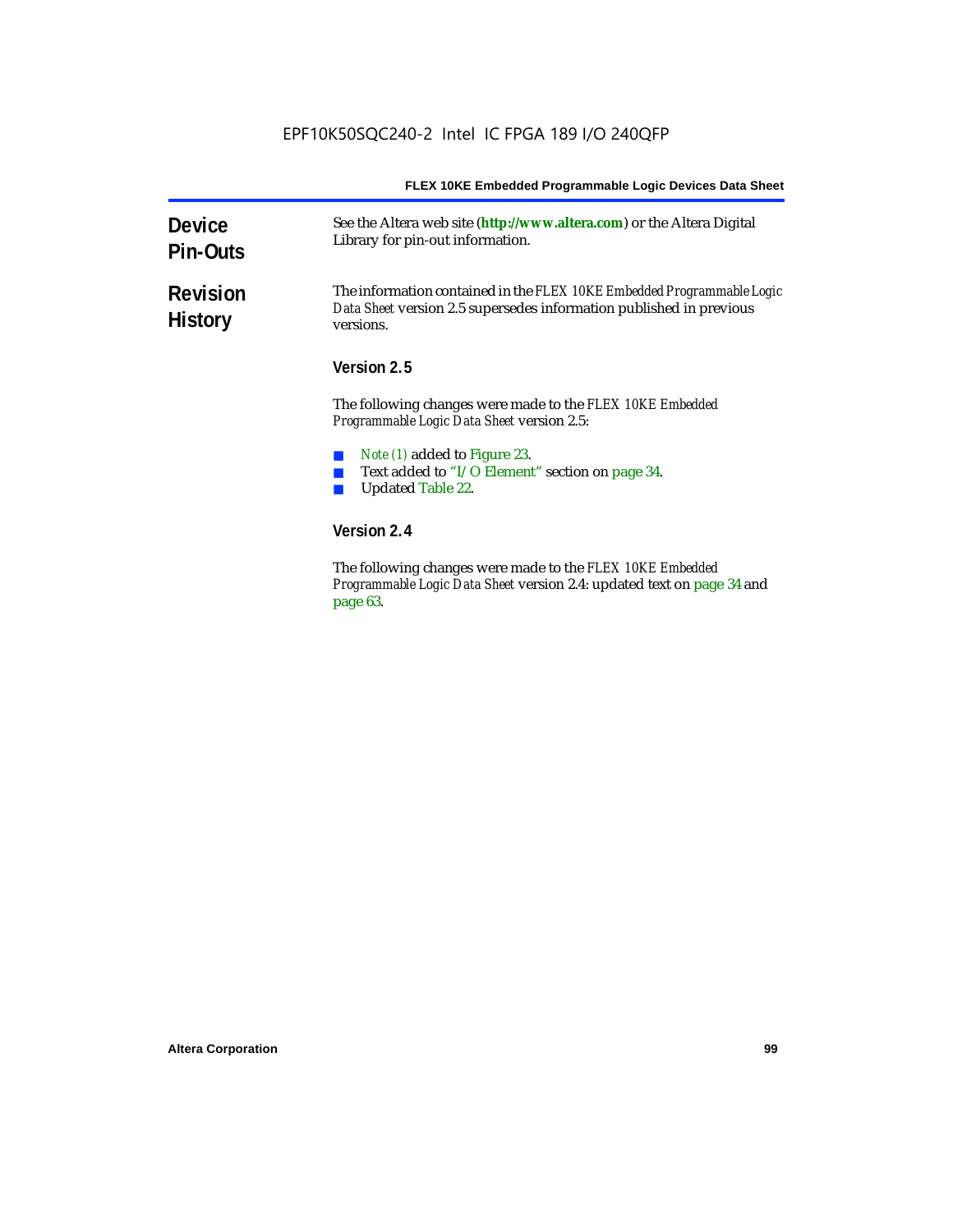

101 Innovation Drive San Jose, CA 95134 (408) 544-7000 http://www.altera.com Applications Hotline: (800) 800-EPLD Literature Services: lit\_req@altera.com

Copyright © 2003 Altera Corporation. All rights reserved. Altera, The Programmable Solutions Company, the stylized Altera logo, specific device designations, and all other words and logos that are identified as trademarks and/or service marks are, unless noted otherwise, the trademarks and service marks of Altera Corporation in the U.S. and other countries. All other product or service names are the property of their respective holders. Altera products are protected under numerous U.S. and foreign patents and pending

applications, maskwork rights, and copyrights. Altera warrants performance of its semiconductor products to current specifications in accordance with Altera's standard warranty, but reserves the right to make changes to any products and services at any time without notice. Altera assumes no responsibility or liability arising out of the application or use of any information, product, or service described herein except as expressly agreed to in writing by Altera Corporation. Altera customers are advised to obtain the latest version of device specifications before relying on any published information and before placing orders for products or services.



**100 Altera Corporation**



Printed on Recycled Paper.